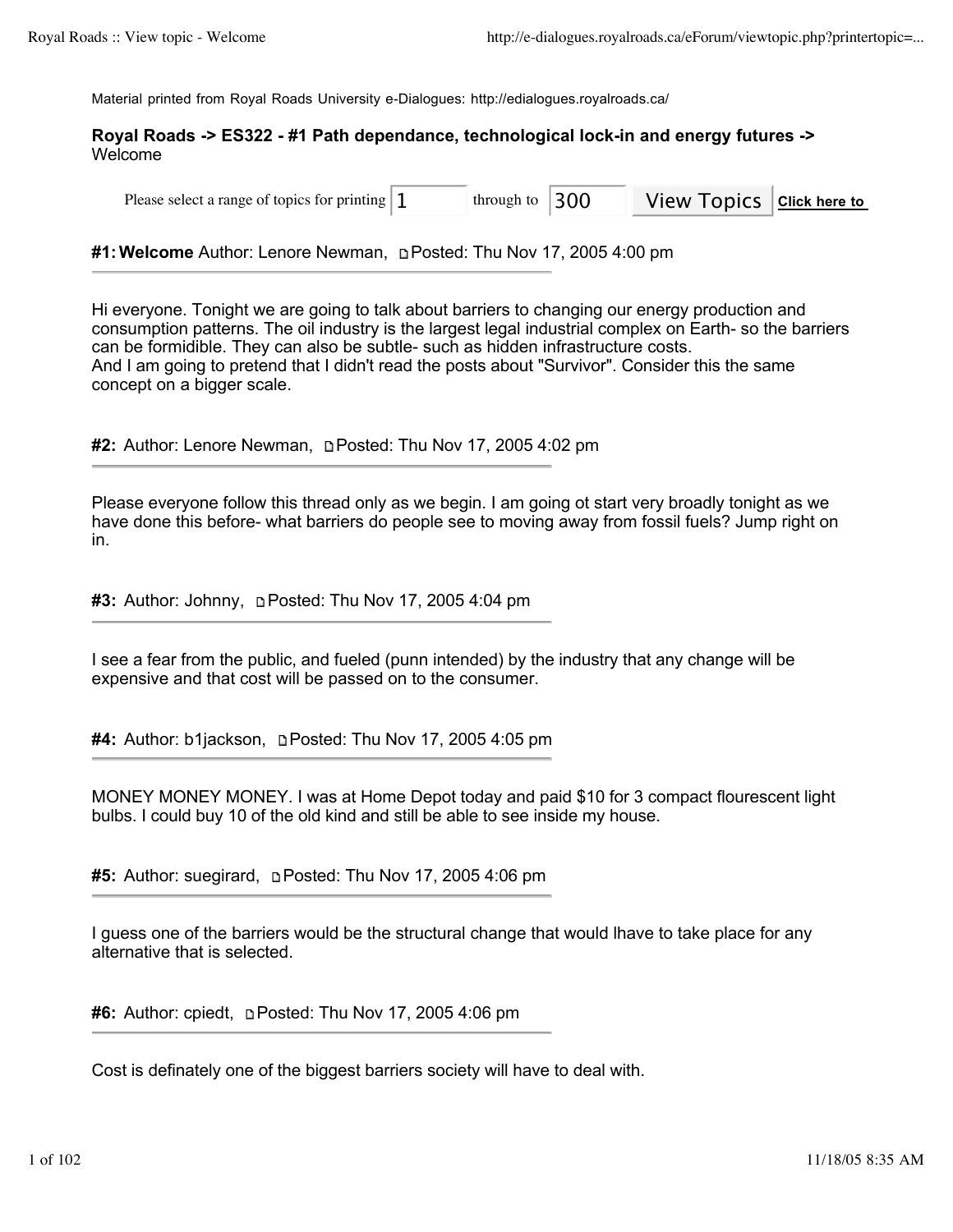**#7:** Author: Meghan King, Posted: Thu Nov 17, 2005 4:06 pm

I agree Johnny. It seems that everyone thinks that being "green" is expensive, however, the costs of not being enviromentally consious will likely be much higher.

**#8:** Author: senglish, **p. Posted: Thu Nov 17, 2005 4:07 pm** 

People are creatures of habit, and are often skeptical of change even when beneficial ...

**#9:** Author: Lenore Newman, Posted: Thu Nov 17, 2005 4:07 pm

I agree with both of these points. Industry will paint the change as expensive, and in some cases it will be, or at least will appear to be. Likely per hour the green lightbulbs work out about the same, but we tend to see "sticker shock"

**#10:** Author: Tina Hessdorfer, **prosted: Thu Nov 17, 2005 4:07 pm** 

i found an interesting figure the other day when reading about technology-lockin. The world bank has spent 24 billion dollars financing projects designed to extract, transport, process and burn fossil fuels drilled adn mined from developing countries from 1992-2002.

Now if that doesn't lead to a slow down in the R&D of new technologies, i don't know what does

#11: Author: jodi jane friesen, **pPosted: Thu Nov 17, 2005 4:07 pm** 

A large fully developed infastructure, Current market paths, technological networds and politics, policies and political agendas, and cultural mindsets....not to mention \$\$ are barriers to change

**#12:** Author: Tina Hessdorfer, **pPosted: Thu Nov 17, 2005 4:09 pm** 

yes Barry i just bought more CFL as well, i tried to justify the high costs by the energy savings and that they last way longer

**#13:** Author: Chyann Finnigan, Posted: Thu Nov 17, 2005 4:09 pm

**b1jackson wrote:**

MONEY MONEY MONEY. I was at Home Depot today and paid \$10 for 3 compact flourescent light bulbs. I could buy 10 of the old kind and still be able to see inside my house.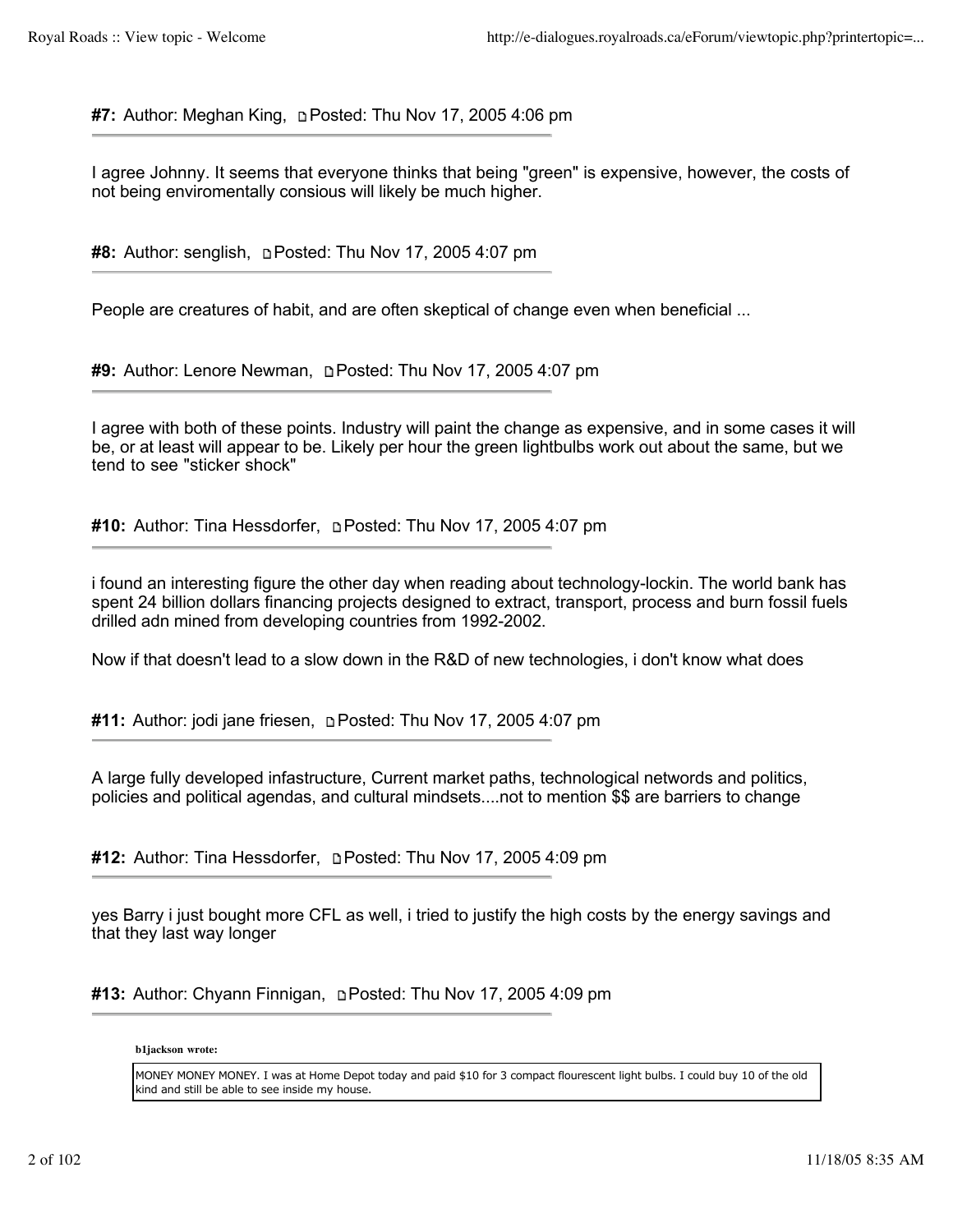Yes, but won't you pay less in the long run (in energy costs that is) with the compact fluorescent light bulbs? Thats what Leonardo Dicaprio said on Oprah. You gotta love Oprah.

#14: Author: Johnny, **Depart Posted: Thu Nov 17, 2005 4:09 pm** 

That's right Meghan. But we are so dependant of cheap fuel that any price increase has ripples, or even waves, that go through every part of our society. Just look at all the hardships that were endured by several sectors when the price of fuel recently spiked.

**Meghan King wrote:**

I agree Johnny. It seems that everyone thinks that being "green" is expensive, however, the costs of not being enviromentally consious will likely be much higher.

#15: Author: Meghan King, **Depart Primers 17, 2005 4:09 pm** 

Definitely, we were taling in our group discussion also about how, at least in the West, it seems that oil reserves are increasing not becoming scarce. It becomes very hard to convince people that change is needed when they cannot physically see a shortage or direct evidence of environemtnal damage.

#16: Author: Lenore Newman, **Depart Posted: Thu Nov 17, 2005 4:10 pm** 

Agreed Tina- the playing field is "tilted" towards oil. Fuel is kept very cheap, and of course roads are free. They don't have to be- planes and trains aren't, but just try and change that. Even conservative parties who dislike subsidies aren't going to stop underwriting the cost of highways.

#17: Author: Dawn, **p. Posted: Thu Nov 17, 2005 4:10 pm** 

I think cost is the big issue here too. That and time. It would take a huge investment and a long time to completely replace the current infrastructure and transition away from the use of fossil fuels. It was stated in a paper by the International Institute for Sustainable development that many investors see the transition as "combining risky markets with risky commodities".

**#18:** Author: Guest, Posted: Thu Nov 17, 2005 4:10 pm

Infrastructure is a large investment ... and the payback allthough positive may be long term. This may defer indutry from investing in new technologies that may not survive.

**#19:** Author: jodi jane friesen, Posted: Thu Nov 17, 2005 4:10 pm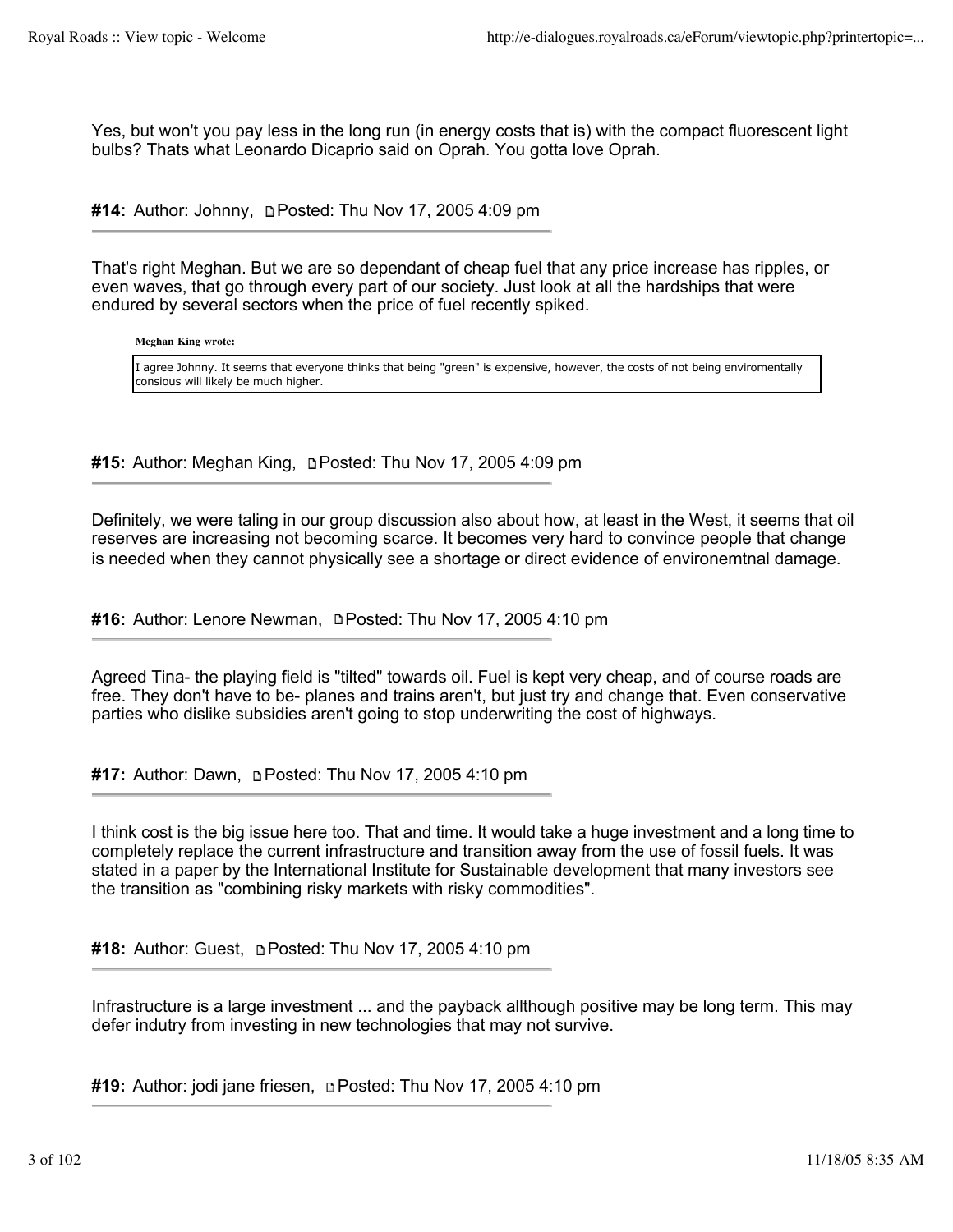I was reading that one too. Seems there needs to be quite a change in the world banks innitiatives to make a change. Subsidies for the oil industry were also mentioned as reasons why the industry has become as powerful as it is.

### **Tina Hessdorfer wrote:**

i found an interesting figure the other day when reading about technology-lockin. The world bank has spent 24 billion dollars financing projects designed to extract, transport, process and burn fossil fuels drilled adn mined from developing countries from 1992-2002.

Now if that doesn't lead to a slow down in the R&D of new technologies, i don't know what does

**#20:** Author: Monica, **pPosted: Thu Nov 17, 2005 4:11 pm** 

Jodi seems to have summed up the major obstacles. I think it was Johnny in a previous discussion however, that pointed out that we do not see the true cost of energy at the pumps or on our statements correct? so there has to be some true number crunching so that the public is made aware the true costs of non-renewable resources.

**#21:** Author: Adrian Paradis, Posted: Thu Nov 17, 2005 4:11 pm

Greetings all.... besides cost therei s teh political and economic clout of big oil.

#22: Author: Lenore Newman, **Depart Posted: Thu Nov 17, 2005 4:11 pm** 

Can you expand on that concept Meghan? Do you mean "west" as in western Canada? For in most parts of the world people are fretting greatly about scarce oil.

**#23:** Author: kristawatts, Posted: Thu Nov 17, 2005 4:12 pm

I think that there is a relative lack of data standards for alternative fuels for industry. If there was the data there to provide a more attractive approach industry might be more on board. It seems that alternative fuels are simply put in an "other" category.

Hola everyone.

**#24:** Author: Guest, Posted: Thu Nov 17, 2005 4:12 pm

Cost and the return on investment required by companies when they invest large sums of money and expect returns over many years

**#25:** Author: Adrian Paradis, **p** Posted: Thu Nov 17, 2005 4:13 pm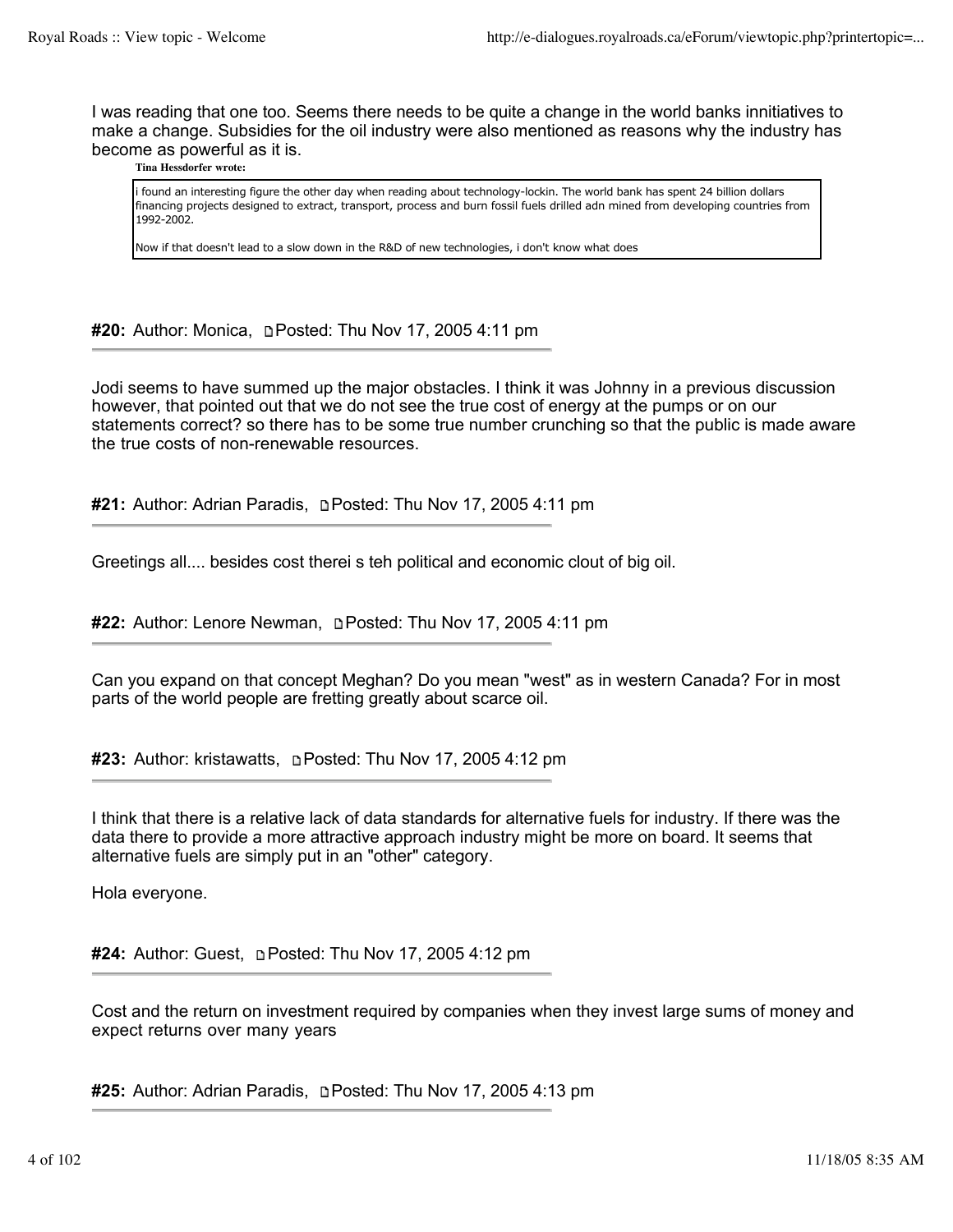**Lenore Newman wrote:**

Can you expand on that concept Meghan? Do you mean "west" as in western Canada? For in most parts of the world people are fretting greatly about scarce oil.

The Western Sedimentry Basin (includes AB, Sask and Northern BC) is declining. Alberta future is in heavy oil in the Northern Eastern Corner of the Province.

#26: Author: b1jackson, **pPosted: Thu Nov 17, 2005 4:13 pm** 

**Chyann Finnigan wrote:**

**b1jackson wrote:** MONEY MONEY MONEY. I was at Home Depot today and paid \$10 for 3 compact flourescent light bulbs. I could buy 10 of the old kind and still be able to see inside my house.

Yes, but won't you pay less in the long run (in energy costs that is) with the compact fluorescent light bulbs? Thats what Leonardo Dicaprio said on Oprah. You gotta love Oprah.

Can't say I like Oprah but I get your point. Its interesting the way they market the bulbs. The big huge savings numbers are right on the front in bold letters. It would leave the undecided consumer in the light bulb aisle with the dilema....pay now "sticker shock" or pay long term with the old ones. Ever notice how cheap some alkaline batteries are now. Packs of 50 at Cdn tire for like \$5. Is there a surplus since re-chargeble or what?

#27: Author: Tina Hessdorfer, **Depart Posted: Thu Nov 17, 2005 4:14 pm** 

fear stems from lack of knowledge and awareness. If the general public was better informed maybe they would be more willing to make changes--even if they start with baby steps. I noticed today that the new models of trucks are getting bigger, even as gas prices goes up. I can't imagine buying one of those--even if i didn't know the negative effect they had on the environment. People say it costs too much to be green, yet they continue to buy large model vehicles???

**#28:** Author: Thien Tran, Posted: Thu Nov 17, 2005 4:14 pm

**jodi jane friesen wrote:**

A large fully developed infastructure, Current market paths, technological networds and politics, policies and political agendas, and cultural mindsets....not to mention \$\$ are barriers to change

yes, Jodie. It would be very hard to imagine changing the fossil fuel energy infrastruture which people have built over the last century. It is costly and one would wonder the efficiency of the new alternative energy resource and system.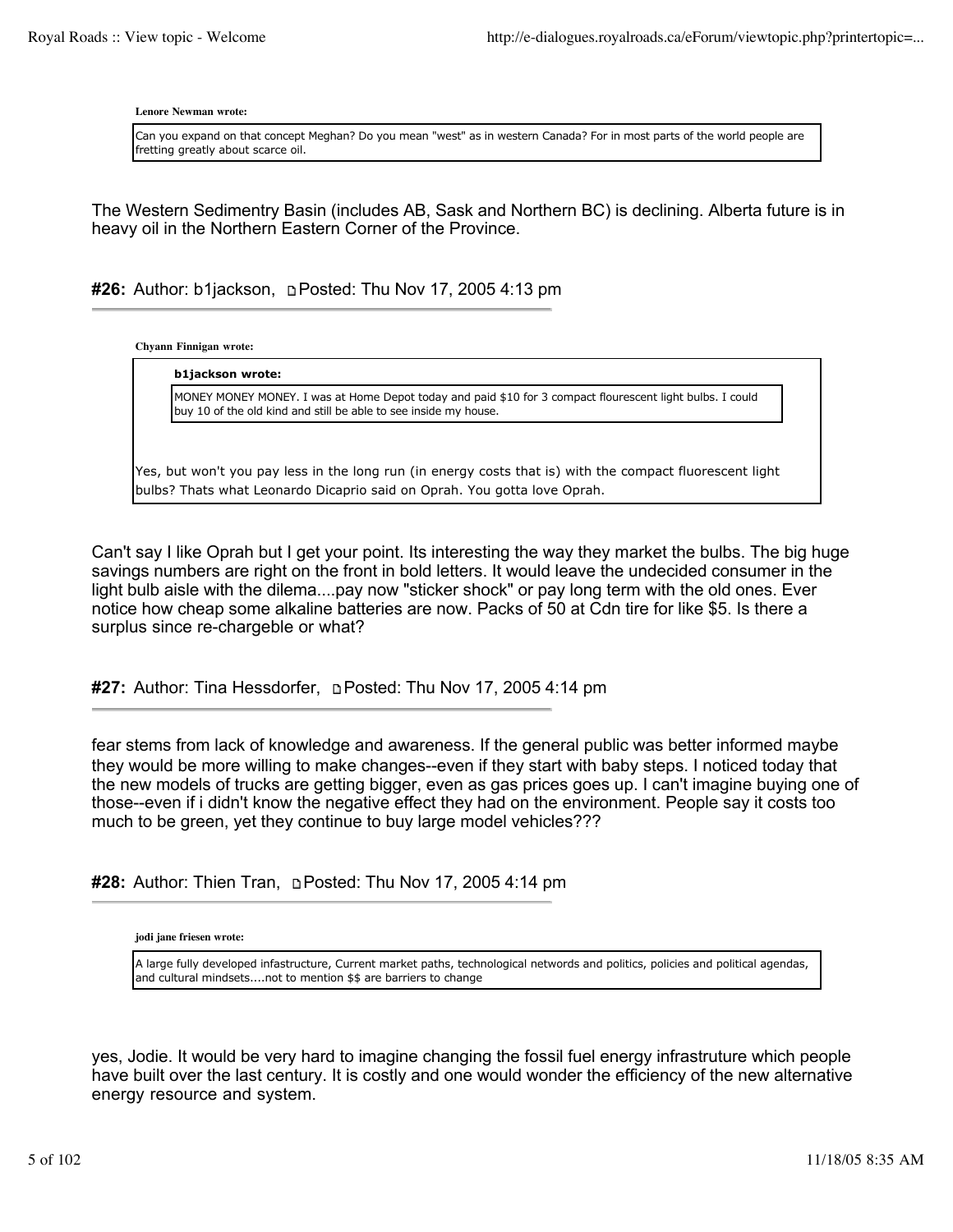# **#29:** Author: kristawatts, Posted: Thu Nov 17, 2005 4:14 pm

### **Meghan King wrote:**

Definitely, we were taling in our group discussion also about how, at least in the West, it seems that oil reserves are increasing not becoming scarce. It becomes very hard to convince people that change is needed when they cannot physically see a shortage or direct evidence of environemtnal damage.

That is so true Meghan,

It seems that this is quite a booming industry as we can not say that we are running out of this source of fuel if we simply have not found it all yet.

It would be quite easy to take an attitude like that.

**#30:** Author: senglish, Posted: Thu Nov 17, 2005 4:15 pm

What about the extreme weather affecting crop production, and flooding towns ... hmmm

**#31:** Author: Meghan King, Posted: Thu Nov 17, 2005 4:15 pm

I was referring to Western Canada yes. It seems that the news has endless stories on the vast amounts in the oil sands, and even a recent annoucement about the offshore Hibernia reserve containing 20% more than first estimated. These types of headlines can make it hard to convince people that their is indeed a need to look for alternatives ( global warming aside)

**#32:** Author: Chyann Finnigan, Posted: Thu Nov 17, 2005 4:15 pm

**Lenore Newman wrote:**

I agree with both of these points. Industry will paint the change as expensive, and in some cases it will be, or at least will appear to be. Likely per hour the green lightbulbs work out about the same, but we tend to see "sticker shock"

It's funny you should mention "sticker shock". With the recent purchase of a house, I'm in the market to buy Christmas lights to make my house shine bright enough to put Clark Griswold to shame. Anyway, I'm at good old Canadian Tire looking for LED Icicle lights and they are completely sold out. Actually the LED lights seem to be flying off the shelves and the old standard lights are stocked full on the shelves. Is it now the "fad" to buy LED lights? I know there has been a lot of hype surrounding these lights but maybe this is the way to go...Media, publicity, appealing to the materialistic sides of us?

**#33:** Author: jlasuik, **Depart Posted: Thu Nov 17, 2005 4:15 pm**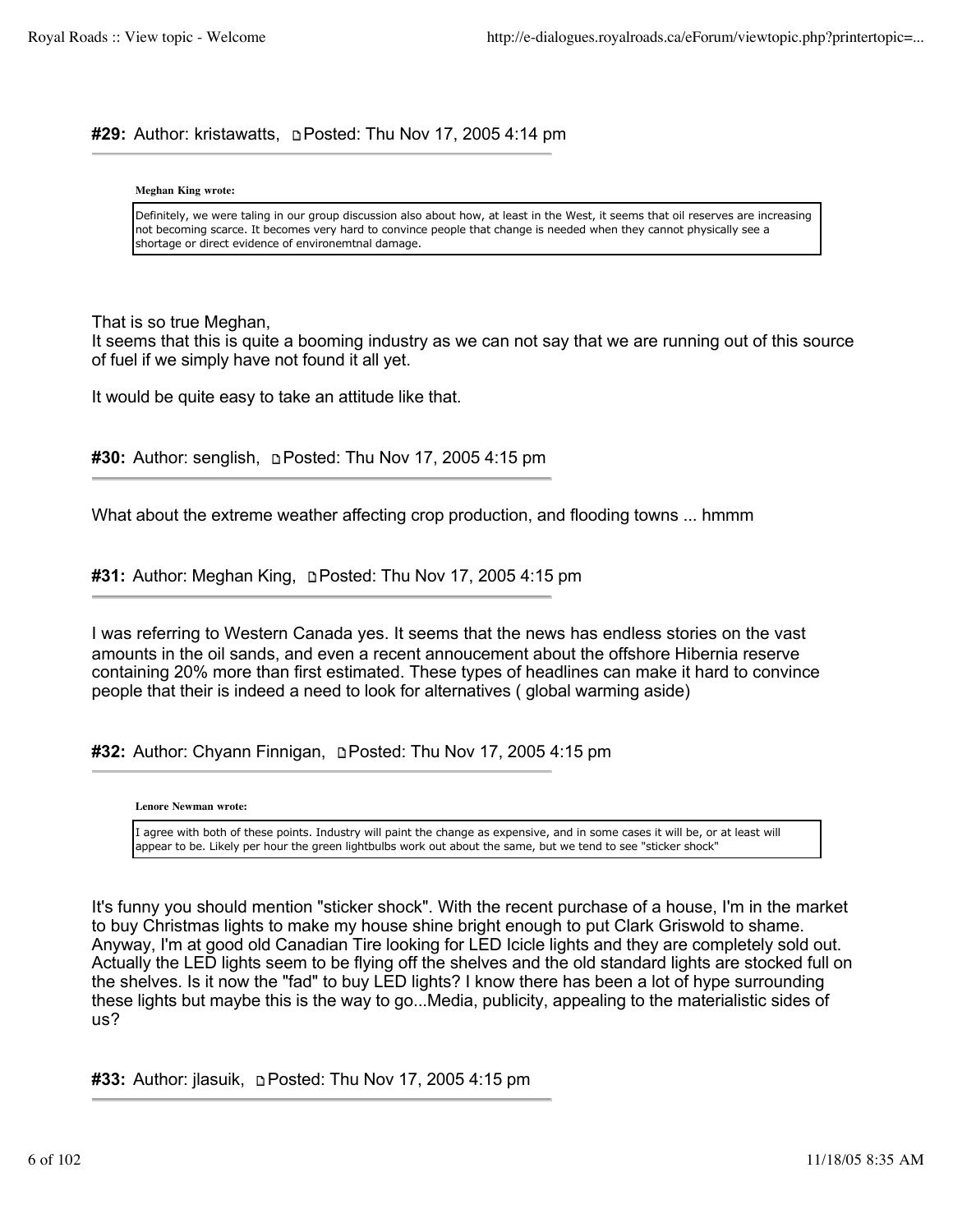I believe infrastructure is the biggest hurdle.

Sorry I am on a connection that is really slow, so i will try to keep up

#34: Author: jodi jane friesen, **pPosted: Thu Nov 17, 2005 4:16 pm** 

Although there are some regions where new oil developments on the whole there is certainly a growing shortage to the reserves. I heard from the grapevine that last week in the news the world bank actually acknowledged the shortage of oil and the comming crisis. wonder if anyone else heard that?

**#35:** Author: Dawn, **pPosted: Thu Nov 17, 2005 4:16 pm** 

#### **kristawatts wrote:**

I think that there is a relative lack of data standards for alternative fuels for industry. If there was the data there to provide a more attractive approach industry might be more on board. It seems that alternative fuels are simply put in an "other" category.

Hola everyone.

I think the variety of alternative technologies available may also make people fear a transition. Take transportation for example. What kind of transition will there be for refuelling stations? Should they provide biofuel, hydrogen, electric chargers, etc.? It shifts the focus away from the real issues.

**#36:** Author: Monica, **Denoted: Thu Nov 17, 2005 4:16 pm** 

Megan, I know what you are referring to. I do not have the stats in front of me, and I can't say that it was a reliable source (the Westjet monthly magazine that you find in your seat pocket) but it was stated that with emerging technologies (not yet discovered) that the oil reserves in Alberta are higher than anywhere else in the world right now.

**#37:** Author: Ann Dale, **p. Posted: Thu Nov 17, 2005 4:17 pm** 

And don't forget that the costs of most products now do not reflect the costs to the environment, as people assume air, land and water will just continue on ad infinitum.

**Chyann Finnigan wrote:**

#### **b1jackson wrote:**

MONEY MONEY MONEY. I was at Home Depot today and paid \$10 for 3 compact flourescent light bulbs. I could buy 10 of the old kind and still be able to see inside my house.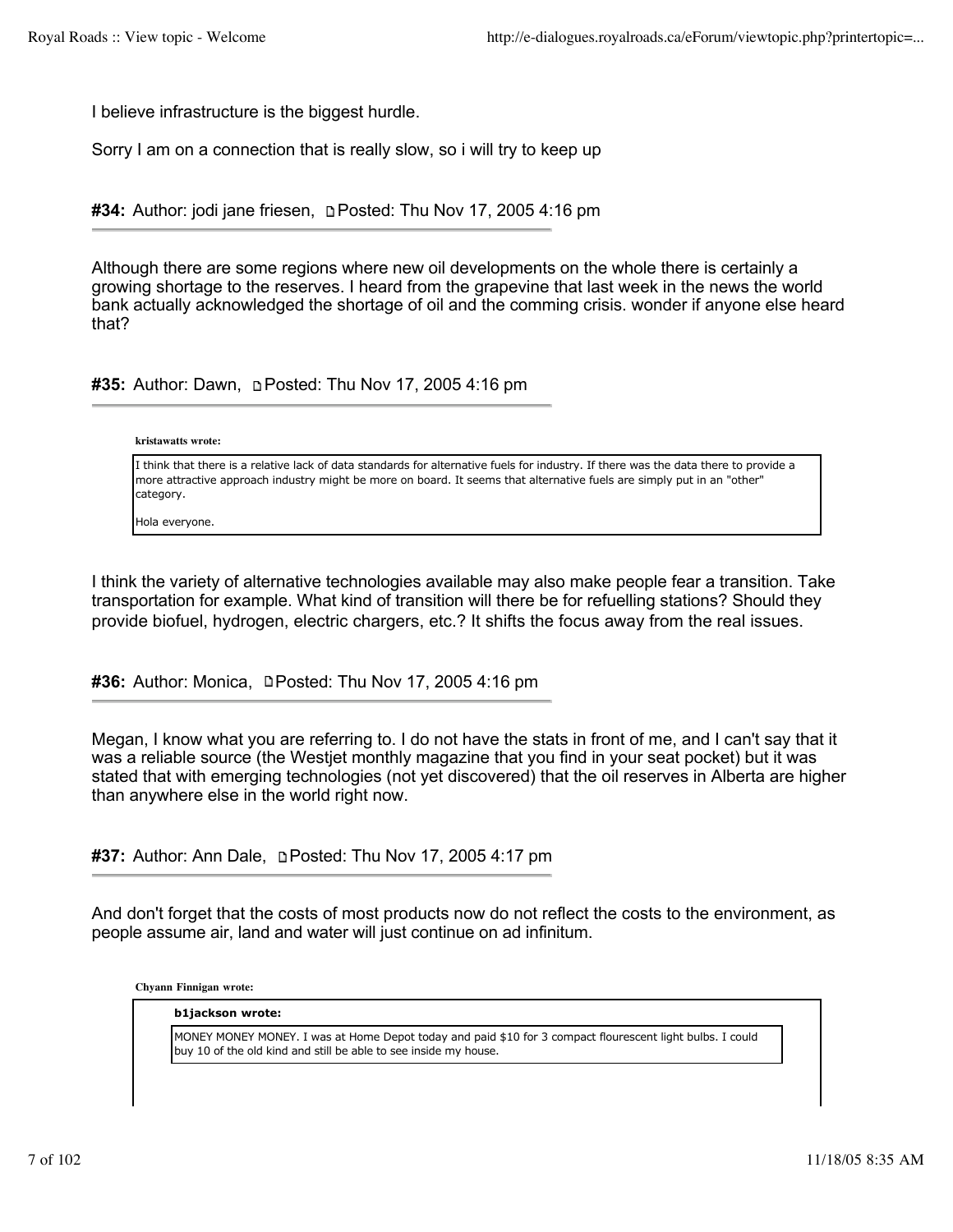Yes, but won't you pay less in the long run (in energy costs that is) with the compact fluorescent light bulbs? Thats what Leonardo Dicaprio said on Oprah. You gotta love Oprah.

**#38:** Author: cpiedt, **Depart Posted: Thu Nov 17, 2005 4:18 pm** 

Another thing we talked about in our team discussion was that people don't understand the seriousness of CO2 emissions from current fossil fuel consumption. There may be less resistance to change if they really understand the future impacts.

#39: Author: Lenore Newman, **Depart Posted: Thu Nov 17, 2005 4:18 pm** 

### **Meghan King wrote:**

I was referring to Western Canada yes. It seems that the news has endless stories on the vast amounts in the oil sands, and even a recent annoucement about the offshore Hibernia reserve containing 20% more than first estimated. These types of headlines can make it hard to convince people that their is indeed a need to look for alternatives ( global warming aside)

What I find kind of humourous about that attitude is that because of free trade that oil goes into the world supply, so the price rises in Alberta as well when it rises everywhere else. An interesting hurdle though.

**#40:** Author: Dawn, **Depart 2001 17, 2005** 4:19 pm

**Chyann Finnigan wrote:**

**Lenore Newman wrote:**

I agree with both of these points. Industry will paint the change as expensive, and in some cases it will be, or at least will appear to be. Likely per hour the green lightbulbs work out about the same, but we tend to see "sticker shock"

It's funny you should mention "sticker shock". With the recent purchase of a house, I'm in the market to buy Christmas lights to make my house shine bright enough to put Clark Griswold to shame. Anyway, I'm at good old Canadian Tire looking for LED Icicle lights and they are completely sold out. Actually the LED lights seem to be flying off the shelves and the old standard lights are stocked full on the shelves. Is it now the "fad" to buy LED lights? I know there has been a lot of hype surrounding these lights but maybe this is the way to go...Media, publicity, appealing to the materialistic sides of us?

I think your right Chyann. If you market it right, and everyone else is doing it, people just seem to follow along.

**#41:** Author: Ann Dale, Posted: Thu Nov 17, 2005 4:19 pm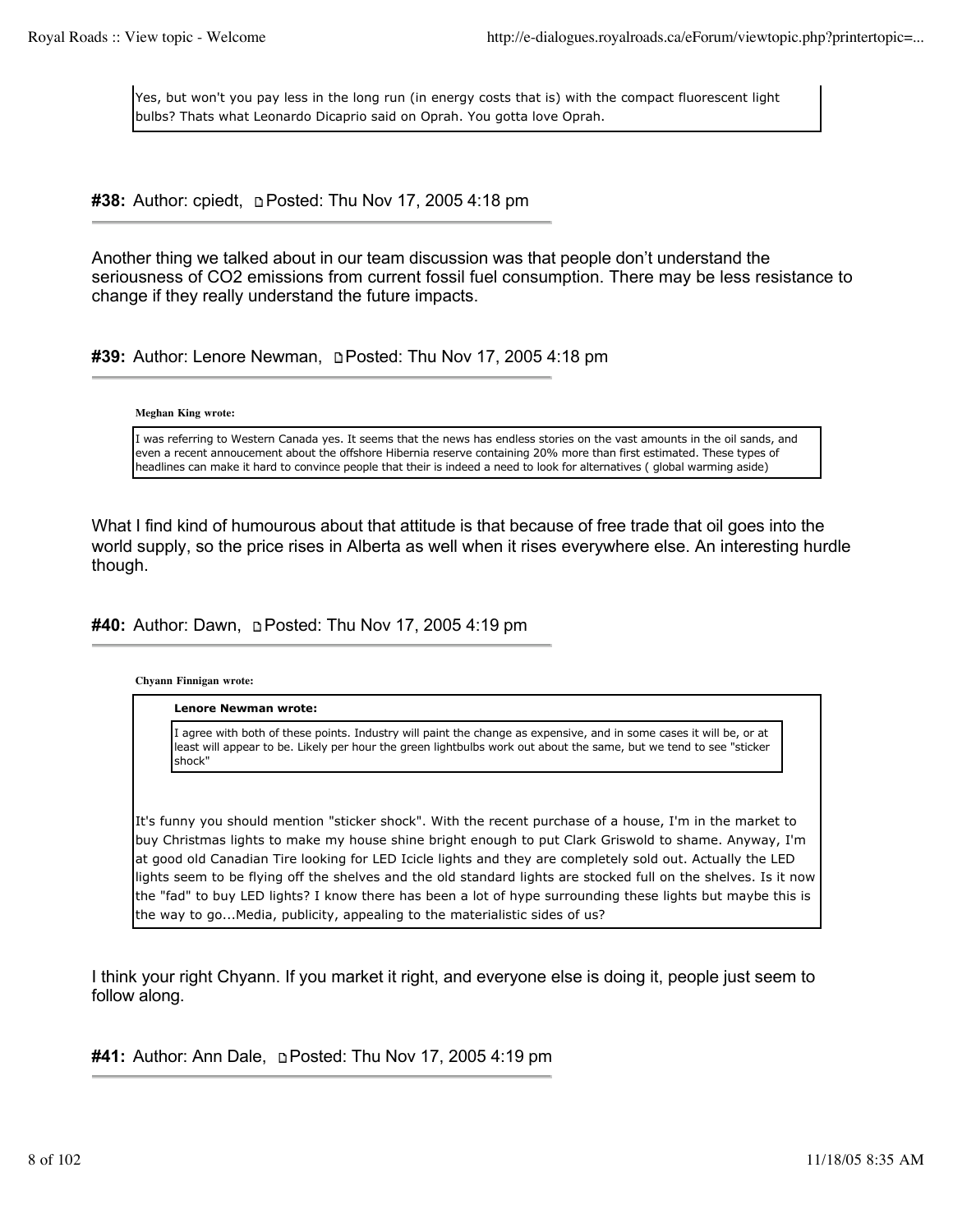What about the costs of the recent hurricanes, and let's look at the example of rebuilding New Orleans?

**cpiedt wrote:**

Another thing we talked about in our team discussion was that people don't understand the seriousness of CO2 emissions from current fossil fuel consumption. There may be less resistance to change if they really understand the future impacts.

**#42:** Author: jodi jane friesen, Posted: Thu Nov 17, 2005 4:19 pm

along with the hurdle of current markets to change, are advertizing. All the adds are pushing people to buy their big SUVs at 0% financing no less.

#43: Author: Tina Hessdorfer, **Depart Primer 17, 2005** 4:19 pm

[quote="kristawatts"]

**Meghan King wrote:**

Definitely, we were taling in our group discussion also about how, at least in the West, it seems that oil reserves are increasing not becoming scarce. It becomes very hard to convince people that change is needed when they cannot physically see a shortage or direct evidence of environemtnal damage.

So, true i work in the mining industry and when we are losing a lot of our staff to fort Mac and they claim to need an additional 100,000 + employees by 2010, its hard to convince the public that there is a shortage of fossil fuel.

#44: Author: Johnny, **DPosted: Thu Nov 17, 2005 4:19 pm** 

As the price of fuel increases, it becomes more economically 'viable' to extract resources that were too expensive to extract in the past. Also, as reserves become scarcer, exploration will likely be ramped up and drive up all costs (the triple bottom line) even further.

**Monica wrote:**

Megan, I know what you are referring to. I do not have the stats in front of me, and I can't say that it was a reliable source (the Westjet monthly magazine that you find in your seat pocket) but it was stated that with emerging technologies (not yet discovered) that the oil reserves in Alberta are higher than anywhere else in the world right now.

**#45:** Author: b1jackson, Posted: Thu Nov 17, 2005 4:20 pm

**Chyann Finnigan wrote:**

**Lenore Newman wrote:**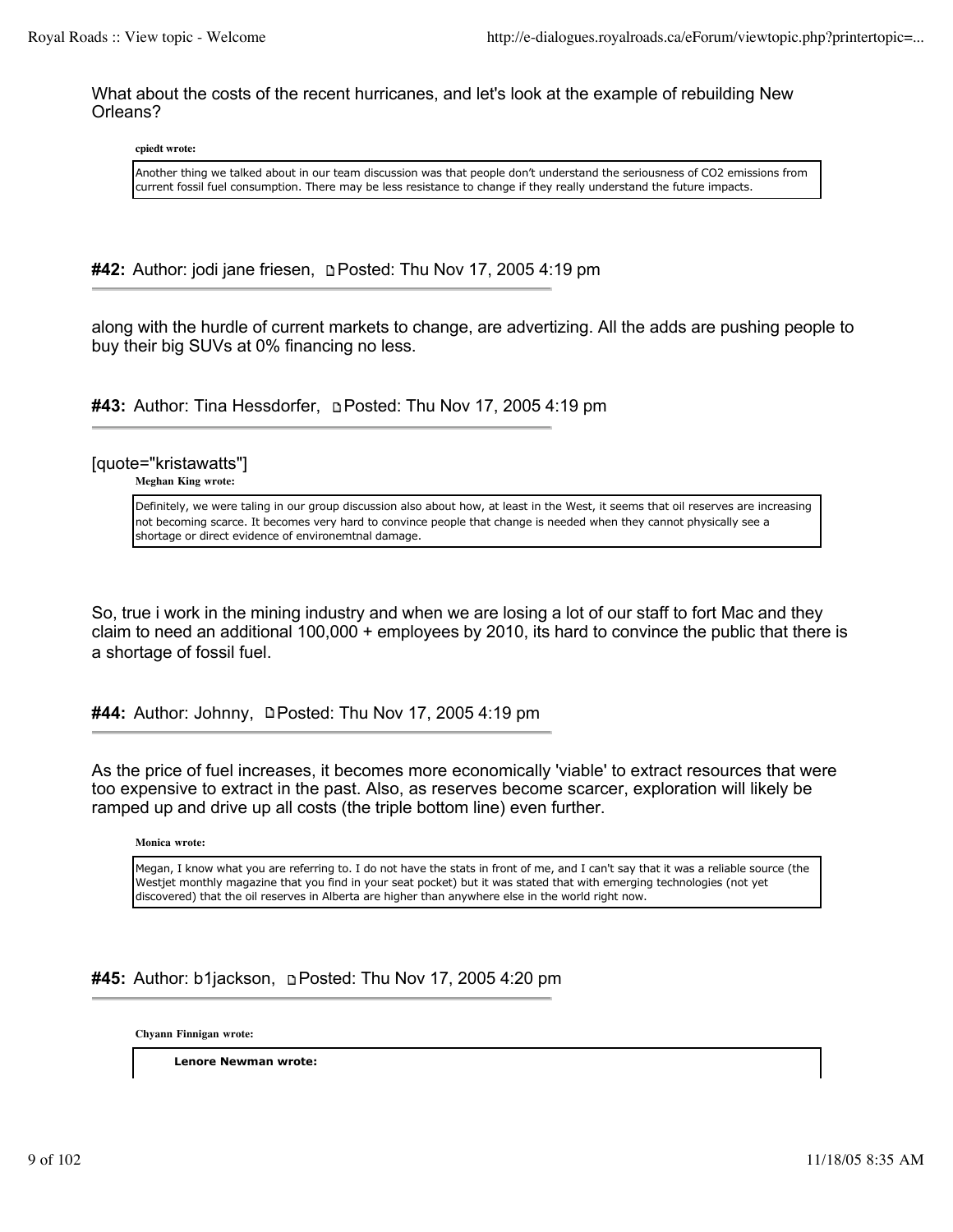I agree with both of these points. Industry will paint the change as expensive, and in some cases it will be, or at least will appear to be. Likely per hour the green lightbulbs work out about the same, but we tend to see "sticker shock"

It's funny you should mention "sticker shock". With the recent purchase of a house, I'm in the market to buy Christmas lights to make my house shine bright enough to put Clark Griswold to shame. Anyway, I'm at good old Canadian Tire looking for LED Icicle lights and they are completely sold out. Actually the LED lights seem to be flying off the shelves and the old standard lights are stocked full on the shelves. Is it now the "fad" to buy LED lights? I know there has been a lot of hype surrounding these lights but maybe this is the way to go...Media, publicity, appealing to the materialistic sides of us?

Its that friggin' Canadian Tire guy from TV.....he could sell anything and convince you that you need everything.

**#46:** Author: Meghan King, Posted: Thu Nov 17, 2005 4:20 pm

I think it is this attitude that we will never run otu that lies at the heart of the problem. If we could begin to curb consumption the transistion to more and more alternative energy sources would likely be less rocky.

#### **Ann Dale wrote:**

And don't forget that the costs of most products now do not reflect the costs to the environment, as people assume air, land and water will just continue on ad infinitum.

### **Chyann Finnigan wrote:**

**b1jackson wrote:**

MONEY MONEY MONEY. I was at Home Depot today and paid \$10 for 3 compact flourescent light bulbs. I could buy 10 of the old kind and still be able to see inside my house.

Yes, but won't you pay less in the long run (in energy costs that is) with the compact fluorescent light bulbs? Thats what Leonardo Dicaprio said on Oprah. You gotta love Oprah.

## **#47:** Author: Adrian Paradis, **p** Posted: Thu Nov 17, 2005 4:20 pm

**jlasuik wrote:**

I believe infrastructure is the biggest hurdle.

Sorry I am on a connection that is really slow, so i will try to keep up

Infrastructure is a big hurdle. I am trying to find the numbers now, but oil sands development in Alberta will top 50 billion in the next 10 years (approx) with all the current and proposed plans. This does not include the Mackenzie Gas Project or the new pipeline from the Ft. Mac to the west coast.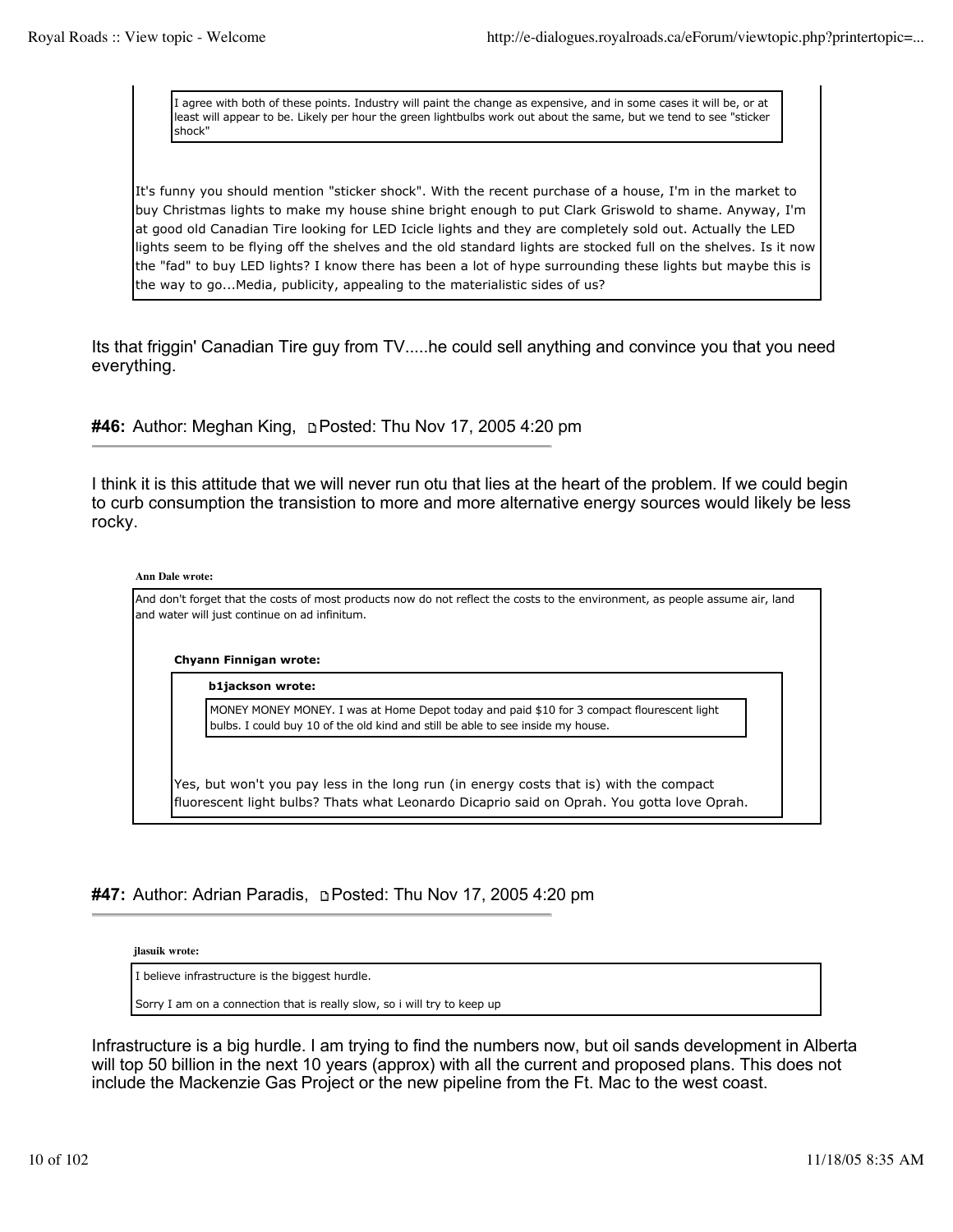**#48:** Author: Lenore Newman, **p** Posted: Thu Nov 17, 2005 4:20 pm

|  | Dawn wrote: |
|--|-------------|
|--|-------------|

| I think that there is a relative lack of data standards for alternative fuels for industry. If there was the data there<br>to provide a more attractive approach industry might be more on board. It seems that alternative fuels are<br>simply put in an "other" category. |
|-----------------------------------------------------------------------------------------------------------------------------------------------------------------------------------------------------------------------------------------------------------------------------|
| Hola everyone.                                                                                                                                                                                                                                                              |
|                                                                                                                                                                                                                                                                             |
| I think the variety of alternative technologies available may also make people fear a transition. Take                                                                                                                                                                      |
| transportation for example. What kind of transition will there be for refuelling stations? Should they provide<br>biofuel, hydrogen, electric chargers, etc.? It shifts the focus away from the real issues.                                                                |

This is an interesting point. I think a lot of people get confused by the array of alternatives and the fact that no one alternative will really provide all of our needs. One of the problems is that oil is so darn convenient.

#49: Author: Ann Dale, **DPosted: Thu Nov 17, 2005 4:21 pm** 

I think it is more than being influenced by the media, I think people are fed up with the bad news, and that doing good is beginning to catch on in a big way, especially when combined with fun. The waiting list for the smart car and Toyota hybrid is eight months in Ontario.

It's funny you should mention "sticker shock". With the recent purchase of a house, I'm in the market to buy Christmas lights to make my house shine bright enough to put Clark Griswold to shame. Anyway, I'm at good old Canadian Tire looking for LED Icicle lights and they are completely sold out. Actually the LED lights seem to be flying off the shelves and the old standard lights are stocked full on the shelves. Is it now the "fad" to buy LED lights? I know there has been a lot of hype surrounding these lights but maybe this is the way to go...Media, publicity, appealing to the materialistic sides of us?[/quote]

I think your right Chyann. If you market it right, and everyone else is doing it, people just seem to follow along.[/quote]

|  |  |  |  | #50: Author: Chyann Finnigan, DPosted: Thu Nov 17, 2005 4:21 pm |  |
|--|--|--|--|-----------------------------------------------------------------|--|
|--|--|--|--|-----------------------------------------------------------------|--|

**Ann Dale wrote:**

And don't forget that the costs of most products now do not reflect the costs to the environment, as people assume air, land and water will just continue on ad infinitum.

**Chyann Finnigan wrote:**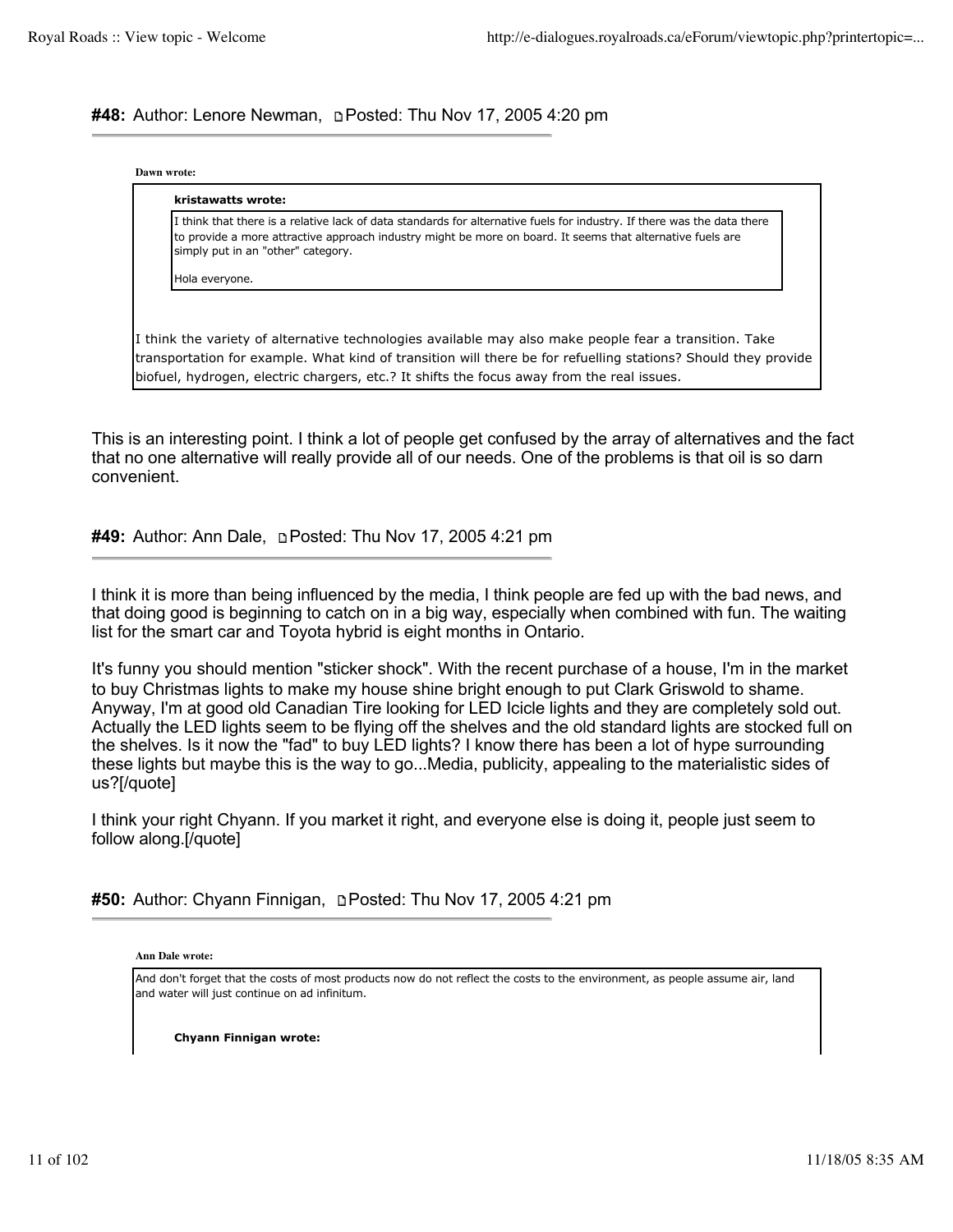### **b1jackson wrote:**

MONEY MONEY MONEY. I was at Home Depot today and paid \$10 for 3 compact flourescent light bulbs. I could buy 10 of the old kind and still be able to see inside my house.

Yes, but won't you pay less in the long run (in energy costs that is) with the compact fluorescent light bulbs? Thats what Leonardo Dicaprio said on Oprah. You gotta love Oprah.

You bring up a good point that we considered (and I found quite enlightening) in our Environmental Economics class, in that if the sticker price of products reflected the "actual" costs to produce the item, environmnentally-friendly alternatives would actually be cheaper to the consumer. This sounds like a pretty good message, the thing I'm grappling with is how do we get the price to actually reflect costs when most services provided by the environment are taken advantage of and are passed off as "free"?

#51: Author: Guest, **DPosted: Thu Nov 17, 2005 4:22 pm** 

I guess this came up already but this all comes down to changing peoples perception. But how do we do it?

**cpiedt wrote:**

Another thing we talked about in our team discussion was that people don't understand the seriousness of CO2 emissions from current fossil fuel consumption. There may be less resistance to change if they really understand the future impacts.

## **#52:** Author: Dawn, Posted: Thu Nov 17, 2005 4:22 pm

**Lenore Newman wrote:**

#### **Meghan King wrote:**

I was referring to Western Canada yes. It seems that the news has endless stories on the vast amounts in the oil sands, and even a recent annoucement about the offshore Hibernia reserve containing 20% more than first estimated. These types of headlines can make it hard to convince people that their is indeed a need to look for alternatives ( global warming aside)

What I find kind of humourous about that attitude is that because of free trade that oil goes into the world supply, so the price rises in Alberta as well when it rises everywhere else. An interesting hurdle though.

I was reading something similar about our natural gas resrves. We have to outbid American consumers in order to acces it.

**#53:** Author: Ann Dale, Posted: Thu Nov 17, 2005 4:22 pm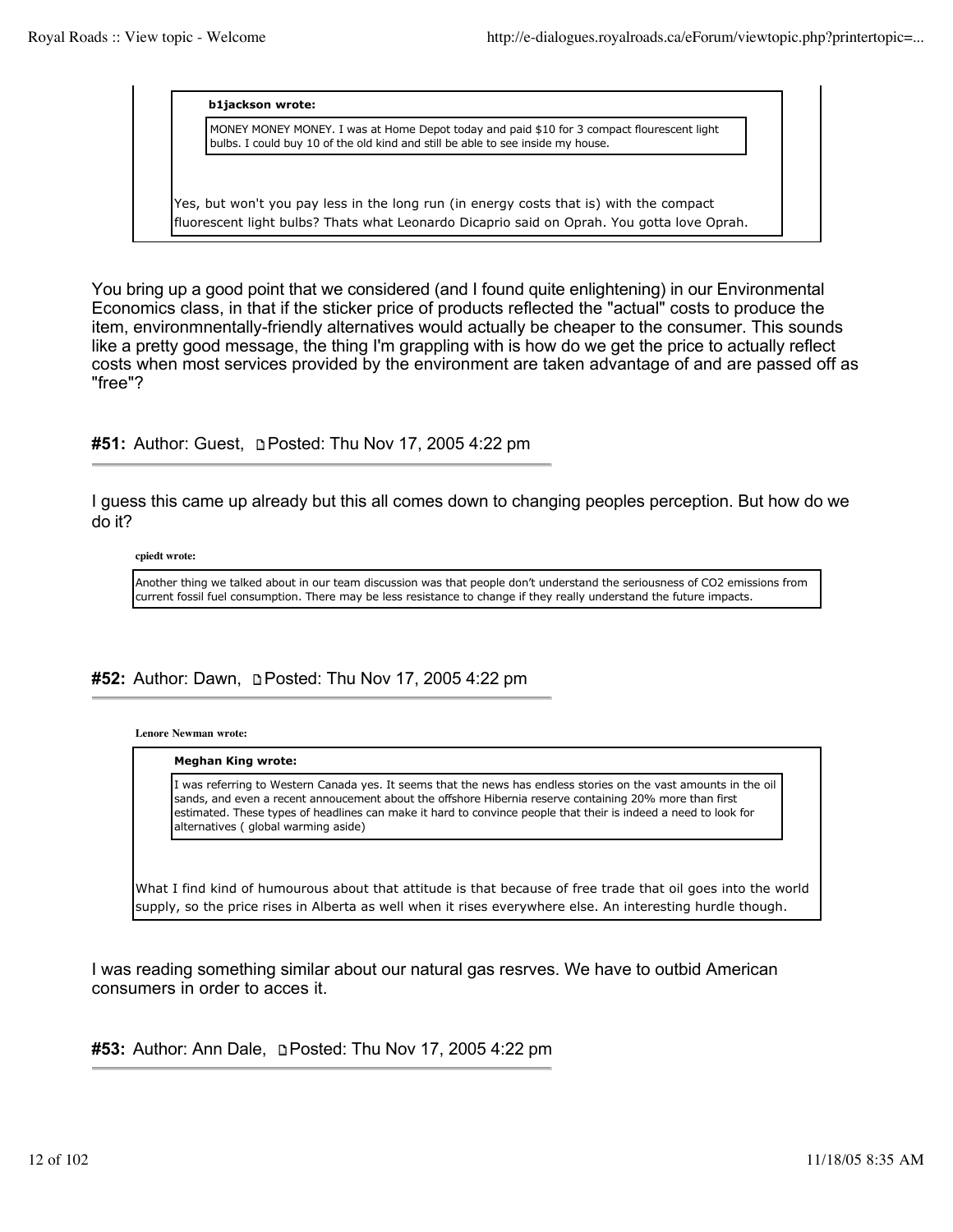Do you think that we can ever get people away from their love affair with the automobile?

**#54:** Author: Johnny, Posted: Thu Nov 17, 2005 4:23 pm

The future is a concept that present generations just have a hard time visualizing.

**cpiedt wrote:**

Another thing we talked about in our team discussion was that people don't understand the seriousness of CO2 emissions from current fossil fuel consumption. There may be less resistance to change if they really understand the future impacts.

**#55:** Author: Meghan King, Posted: Thu Nov 17, 2005 4:23 pm

And if we do manage to convert to renewable sources what do we do with all the existing infrastructure

**Adrian Paradis wrote:**

#### **jlasuik wrote:**

I believe infrastructure is the biggest hurdle.

Sorry I am on a connection that is really slow, so i will try to keep up

Infrastructure is a big hurdle. I am trying to find the numbers now, but oil sands development in Alberta will top 50 billion in the next 10 years (approx) with all the current and proposed plans. This does not include the Mackenzie Gas Project or the new pipeline from the Ft. Mac to the west coast.

#56: Author: Adrian Paradis, **Deparation 156: Author: Adrian Paradis, Deparation 15**, 2005 4:24 pm

**Lenore Newman wrote:**

#### **Meghan King wrote:**

I was referring to Western Canada yes. It seems that the news has endless stories on the vast amounts in the oil sands, and even a recent annoucement about the offshore Hibernia reserve containing 20% more than first estimated. These types of headlines can make it hard to convince people that their is indeed a need to look for alternatives ( global warming aside)

What I find kind of humourous about that attitude is that because of free trade that oil goes into the world supply, so the price rises in Alberta as well when it rises everywhere else. An interesting hurdle though.

Just a note on free trade and costs for gas. The last time I was in AB (couple of weeks ago) the prices were higher in Edmonton then Yellowknife.

**#57:** Author: Lenore Newman, Posted: Thu Nov 17, 2005 4:24 pm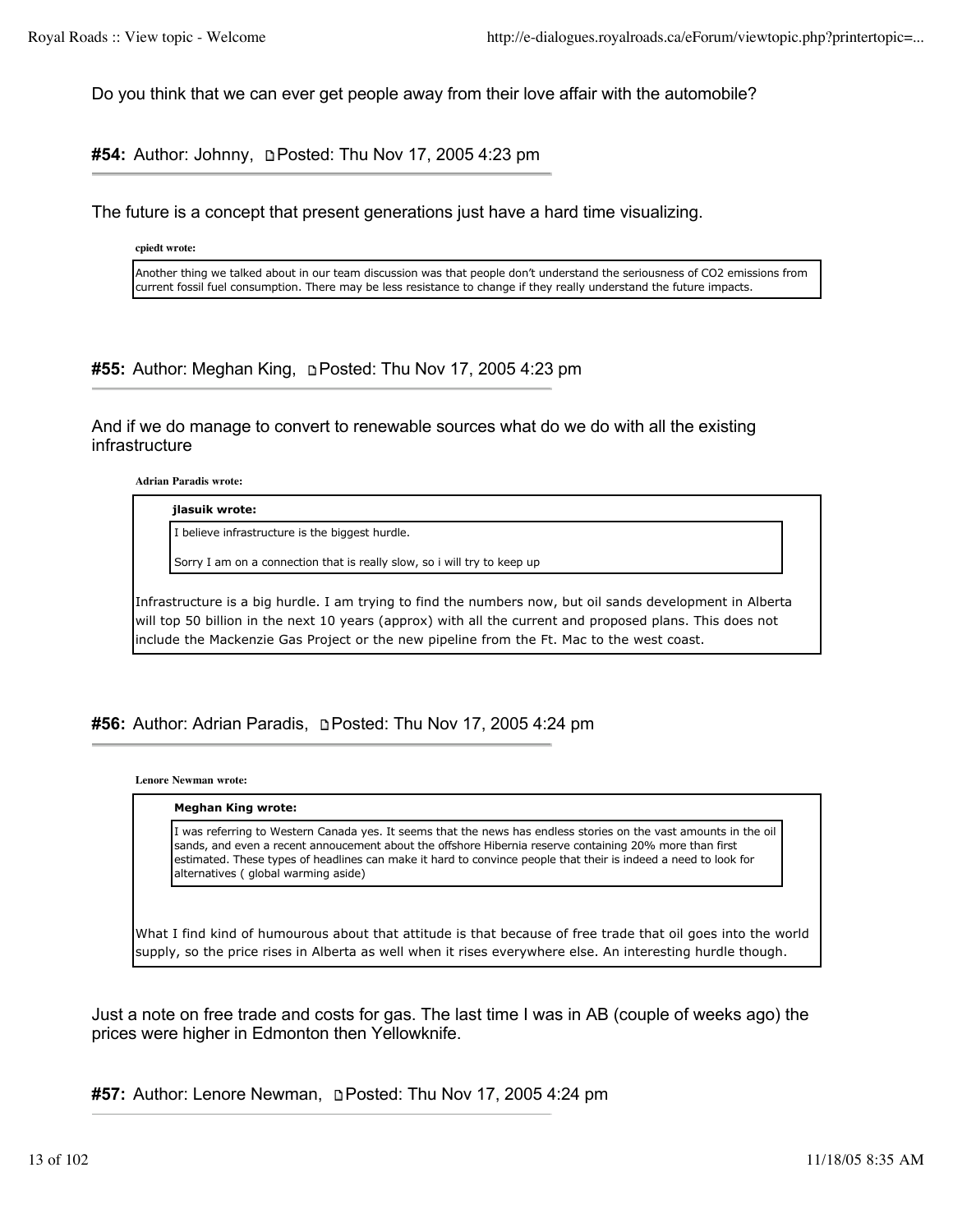One of the problems is that everything, and I mean everything, is designed for cheap oil. Per person, it takes a hundred times more energy to fly from Ottawa to Toronto than to take the train, yet the cost is about the same. This is a problem.

**#58:** Author: kristawatts, Posted: Thu Nov 17, 2005 4:24 pm

The efficiency of technology itself is also an obstacle as the amount of miles per gallon in comparison to the output of an alternative fuel is still not up there so that it is really an incentive. It is coming but I don't think that it is there yet

**#59:** Author: Tammy, Posted: Thu Nov 17, 2005 4:24 pm

Didn't I just hear that George Bush gave permission to drill for oil in Alaska; one of the last pristine places on earth?

That says a lot about how we value economics over the environment and how money will always be the driver when it comes to energy.

**#60:** Author: Tina Hessdorfer, **p**Posted: Thu Nov 17, 2005 4:24 pm

[quote="Johnny"]As the price of fuel increases, it becomes more economically 'viable' to extract resources that were too expensive to extract in the past. Also, as reserves become scarcer, exploration will likely be ramped up and drive up all costs (the triple bottom line) even further.

Exploration has already ramped up, it is almost impossible to find a down rig, and most alberta drilling companies are begging for new employees. I have a friend that works for one company that wanted to hire over 100 guys the other day--in one day!!

**#61:** Author: jodi jane friesen, Posted: Thu Nov 17, 2005 4:24 pm

Certainly everyone was looking at the pumps when the oil industry was hit in New.O. I imagine the costs are astrinomical to rebuild, but will there be reinvestment in the infastructure there considering the percieved risk>

**Ann Dale wrote:**

What about the costs of the recent hurricanes, and let's look at the example of rebuilding New Orleans?

#### **cpiedt wrote:**

Another thing we talked about in our team discussion was that people don't understand the seriousness of CO2 emissions from current fossil fuel consumption. There may be less resistance to change if they really understand the future impacts.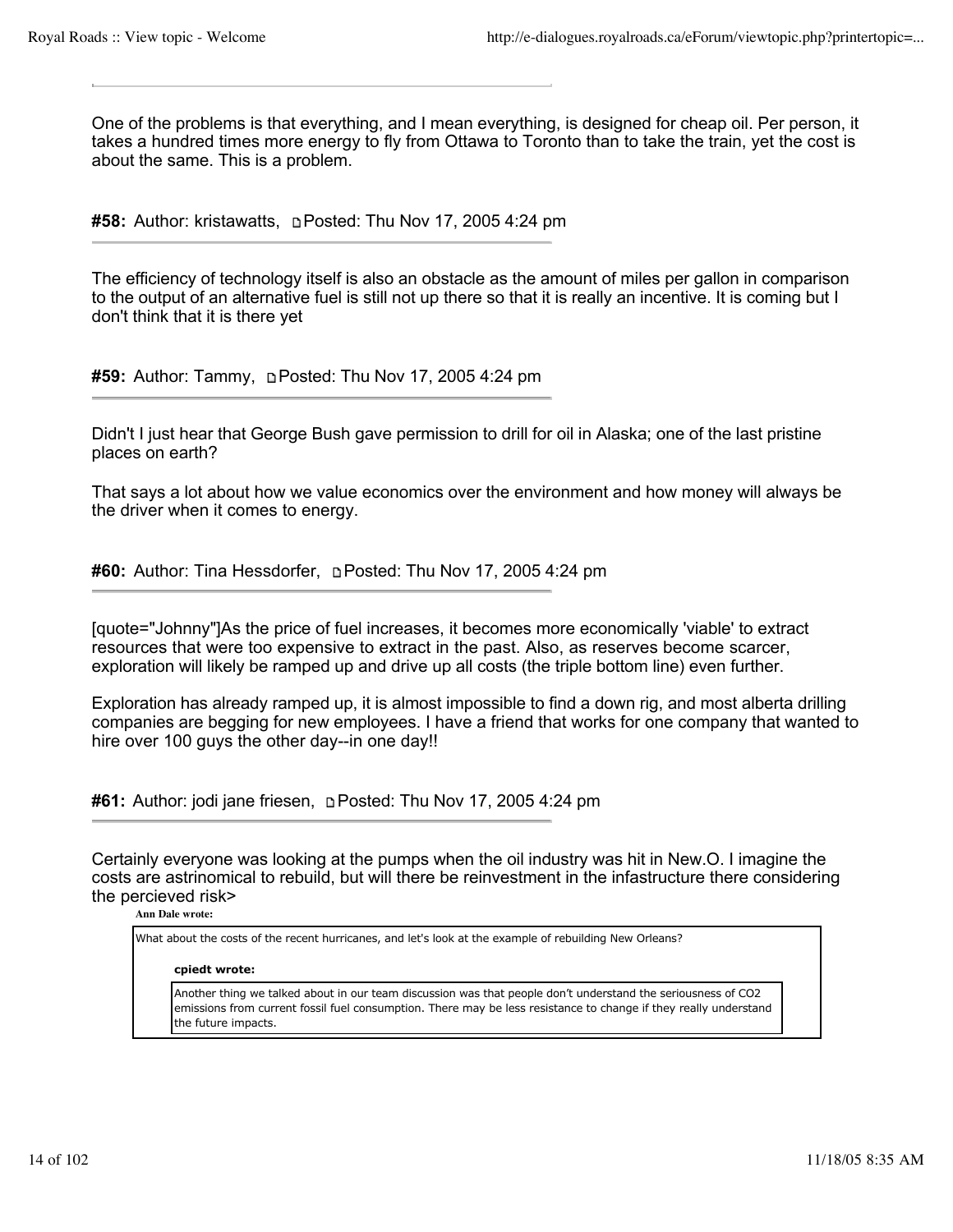## **#62:** Author: Chyann Finnigan, Posted: Thu Nov 17, 2005 4:25 pm

| b1jackson wrote: |  |
|------------------|--|
|------------------|--|

| Lenore Newman wrote:                                                                                                                                                                                                                                                                                                                                                                                                                                                                                                                                                                     |
|------------------------------------------------------------------------------------------------------------------------------------------------------------------------------------------------------------------------------------------------------------------------------------------------------------------------------------------------------------------------------------------------------------------------------------------------------------------------------------------------------------------------------------------------------------------------------------------|
| I agree with both of these points. Industry will paint the change as expensive, and in some cases it<br>will be, or at least will appear to be. Likely per hour the green lightbulbs work out about the same,<br>but we tend to see "sticker shock"                                                                                                                                                                                                                                                                                                                                      |
| It's funny you should mention "sticker shock". With the recent purchase of a house, I'm in the<br>market to buy Christmas lights to make my house shine bright enough to put Clark Griswold to<br>shame. Anyway, I'm at good old Canadian Tire looking for LED Icicle lights and they are<br>completely sold out. Actually the LED lights seem to be flying off the shelves and the old<br>standard lights are stocked full on the shelves. Is it now the "fad" to buy LED lights? I know<br>there has been a lot of hype surrounding these lights but maybe this is the way to goMedia, |

You mean you don't need a super duper air compressor that cleans your car, washes dishes, and plays DVDs in the woods while out camping??? :)

**#63:** Author: Monica, Posted: Thu Nov 17, 2005 4:25 pm

#### **Ann Dale wrote:**

everything.

What about the costs of the recent hurricanes, and let's look at the example of rebuilding New Orleans?

#### **cpiedt wrote:**

Another thing we talked about in our team discussion was that people don't understand the seriousness of CO2 emissions from current fossil fuel consumption. There may be less resistance to change if they really understand the future impacts.

I don't believe that society is complety ignorant to the seriousness of the impact of emmissions, but it will take a very bold move by policy makers to turn to alternative fuel sources in a country that may not appear to have the necessity, such as Denmark recognized.

#64: Author: Dawn, **pPosted: Thu Nov 17, 2005 4:26 pm** 

**Ann Dale wrote:**

Do you think that we can ever get people away from their love affair with the automobile?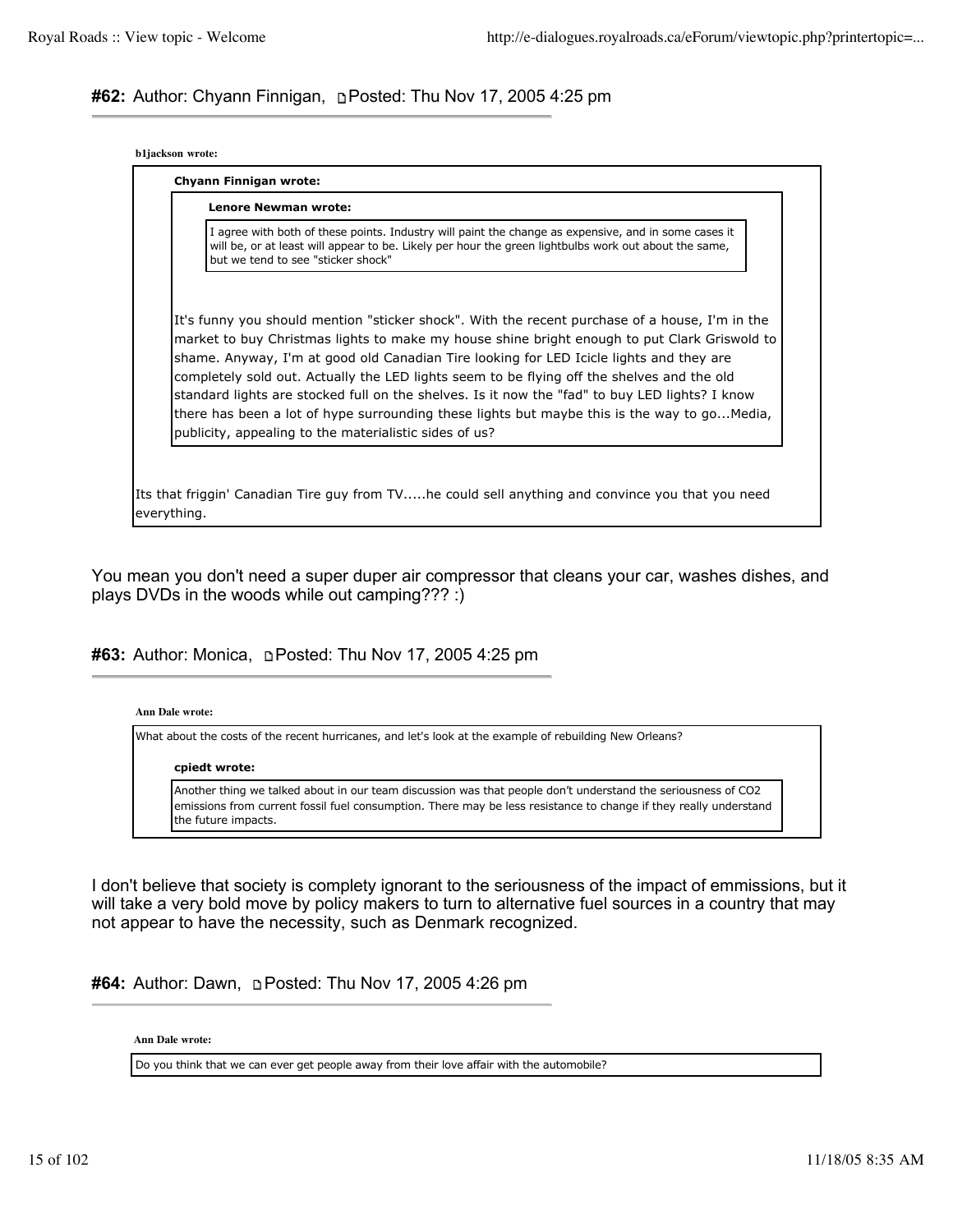I don't know Anne, but I hope so. This is something I'm struggling with right now. It's amazing how fast you become "dependant" on a vehicle.

#65: Author: Ann Dale, **p**Posted: Thu Nov 17, 2005 4:26 pm

And is anyone questionning the desirability of rebuilding beneath sea level when the majority of the world's scientists are claiming there will be sea level rising? And is anybody talking about building more sustainability?

| jodi jane friesen wrote:                                                                                                                                                                                                                                    |  |
|-------------------------------------------------------------------------------------------------------------------------------------------------------------------------------------------------------------------------------------------------------------|--|
| Certainly everyone was looking at the pumps when the oil industry was hit in New.O. I imagine the costs are astrinomical to<br>rebuild, but will there be reinvestment in the infastructure there considering the percieved risk><br><b>Ann Dale wrote:</b> |  |
| What about the costs of the recent hurricanes, and let's look at the example of rebuilding New Orleans?                                                                                                                                                     |  |
| cpiedt wrote:                                                                                                                                                                                                                                               |  |
| Another thing we talked about in our team discussion was that people don't understand the<br>seriousness of CO2 emissions from current fossil fuel consumption. There may be less resistance to<br>change if they really understand the future impacts.     |  |

# **#66:** Author: Tammy, Posted: Thu Nov 17, 2005 4:26 pm

I agree Meghan that we seem to have the idea that we will never run out. We just expect our resources to always be there. Even if we rationalize and know this isn't true we never seem to modify our behaviours until it is too late. Or if by chance we do modify our behaviors it always seems that we do so conservatively, so as not to offend anyone or disrupt our way of life. Pay later, not now.

**#67:** Author: Lenore Newman, **Posted: Thu Nov 17, 2005 4:27 pm** 

Yes, it is rather interesting that Canada will be the last great oil nation. Unexpected for our humble country, and perhaps it will hamper our ability to be a leader in looking for alternatives.

**#68:** Author: jlasuik, **Depart Posted: Thu Nov 17, 2005 4:27 pm** 

When we talk of fear of transition at what level is there fear? The consumer, producer, provider? I dont think the fear resides with the consumer, because there are many people will to switch and are on their own means i.e biofuel is a start.

I guess the fear resides with industry losing money and maybe that´s where the support is needed. Although it seems it would be best to find a way for industry to support this thmeselves so more resources and investments can be made to further a transition.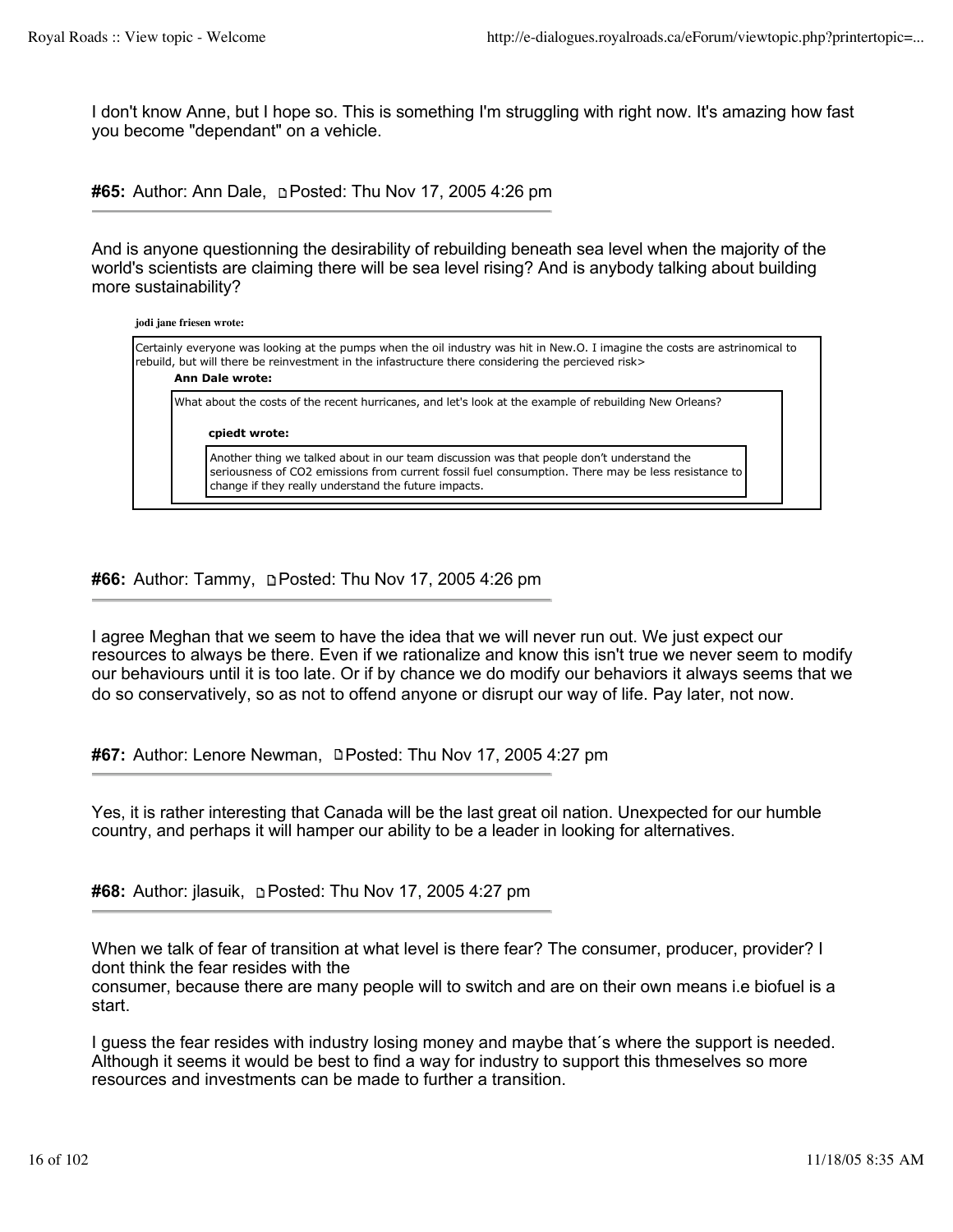**Dawn wrote:**

| simply put in an "other" category. | I think that there is a relative lack of data standards for alternative fuels for industry. If there was the data there<br>to provide a more attractive approach industry might be more on board. It seems that alternative fuels are |
|------------------------------------|---------------------------------------------------------------------------------------------------------------------------------------------------------------------------------------------------------------------------------------|
| Hola everyone.                     |                                                                                                                                                                                                                                       |
|                                    |                                                                                                                                                                                                                                       |
|                                    | I think the variety of alternative technologies available may also make people fear a transition. Take                                                                                                                                |

# **#69:** Author: cpiedt, Posted: Thu Nov 17, 2005 4:27 pm

#### **Chyann Finnigan wrote:**

**Lenore Newman wrote:**

I agree with both of these points. Industry will paint the change as expensive, and in some cases it will be, or at least will appear to be. Likely per hour the green lightbulbs work out about the same, but we tend to see "sticker shock"

It's funny you should mention "sticker shock". With the recent purchase of a house, I'm in the market to buy Christmas lights to make my house shine bright enough to put Clark Griswold to shame. Anyway, I'm at good old Canadian Tire looking for LED Icicle lights and they are completely sold out. Actually the LED lights seem to be flying off the shelves and the old standard lights are stocked full on the shelves. Is it now the "fad" to buy LED lights? I know there has been a lot of hype surrounding these lights but maybe this is the way to go...Media, publicity, appealing to the materialistic sides of us?

Yes, Chyann, maybe if saving the environment was marketed as a fashionable thing to do, it might be done more!

**#70:** Author: Adrian Paradis, Posted: Thu Nov 17, 2005 4:27 pm

**Ann Dale wrote:**

Do you think that we can ever get people away from their love affair with the automobile?

It is going to be very difficult. It is an ingrained concept within the North American that a car is freedom.

A 16 year old dream of his license and the its freedom. And on the opposite end, the retiree sees a car as freedom. I have had a couple of older relatives resist giving up their license. It symbolizes their freedom.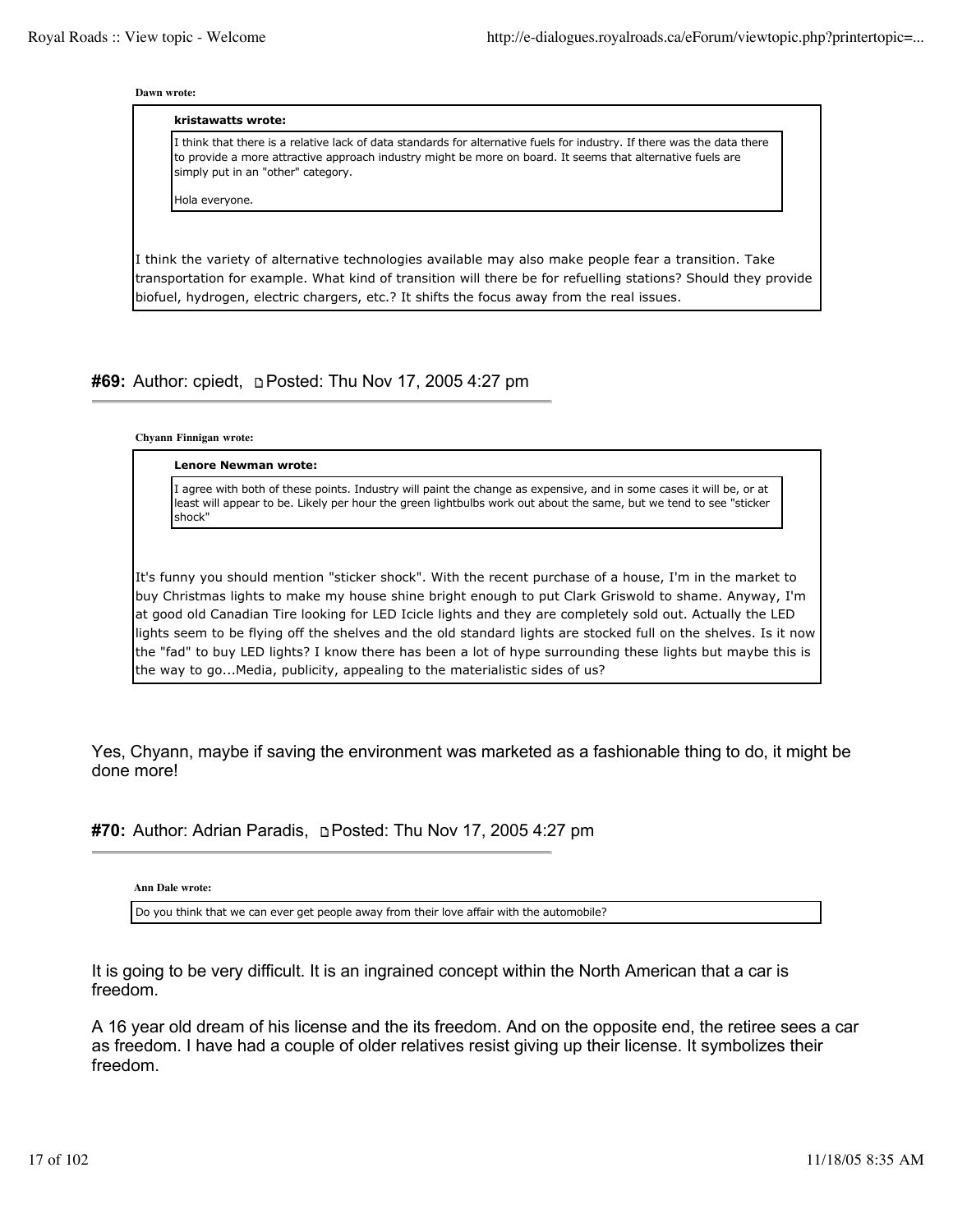**#71:** Author: b1jackson, p Posted: Thu Nov 17, 2005 4:27 pm

**Ann Dale wrote:**

Do you think that we can ever get people away from their love affair with the automobile?

I'd like to start with eliminating people's love of idling their cars. Drive throughs are terrible.

**#72:** Author: Guest, **p. Posted: Thu Nov 17, 2005 4:27 pm** 

**Ann Dale wrote:**

Do you think that we can ever get people away from their love affair with the automobile?

In North America this would be difficult, but consider Europe - I'm thinking Britain as an example - cars are small, alternative forms of transportation are abundant and gas is through the roof - nobody "fills" up their tank - they put in as much as the days trip will take them - no more. Allot of this I think this is due to infrastructures. Not alot of room with allot of people.

**#73:** Author: Johnny, Posted: Thu Nov 17, 2005 4:27 pm

Probably not until something else better comes along to make them as fashionable as a horse and carriage. We can, however, make our cities better planned so that cars are not 'required' as much. Working from home, for example.

**Ann Dale wrote:**

Do you think that we can ever get people away from their love affair with the automobile?

**#74:** Author: Tina Hessdorfer, **pPosted: Thu Nov 17, 2005 4:28 pm** 

[quote="Meghan King"]I think it is this attitude that we will never run otu that lies at the heart of the problem. If we could begin to curb consumption the transistion to more and more alternative energy sources would likely be less rocky.

I agree that is a perception lots have, but with or with out an abundence of oil, due to its effects on the environment, there still needs to be some alternatives developed that get the publics attentions and is cost effective to pursade people to make the switch

**#75:** Author: Chyann Finnigan, Posted: Thu Nov 17, 2005 4:28 pm

**Ann Dale wrote:**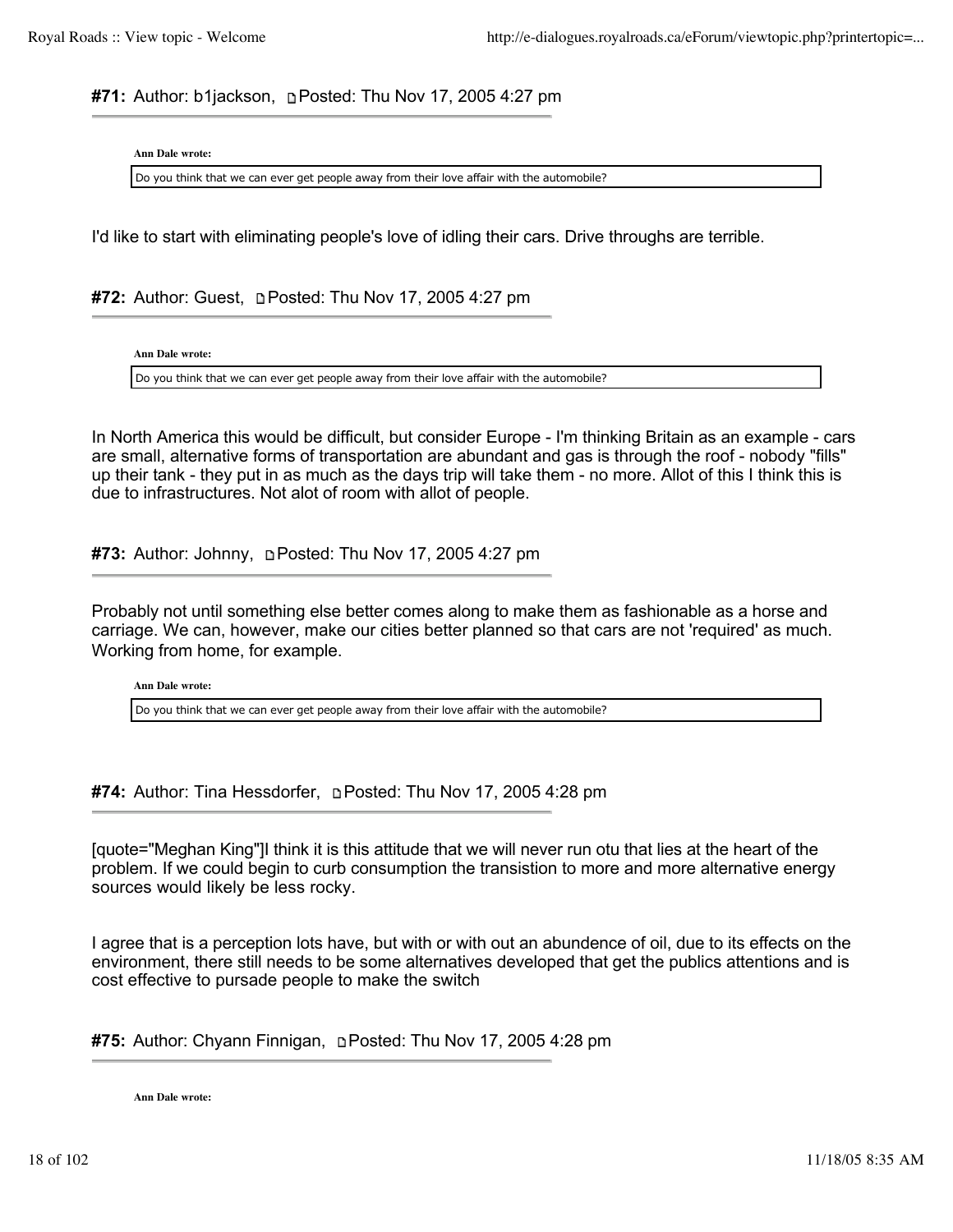Do you think that we can ever get people away from their love affair with the automobile?

In short - no. It's too convenient. I'm thinking maybe not steer people away from the automobile but towards more efficient ones (so says the Echo driver that carpools her Mom to work).

**#76:** Author: Ann Dale, Posted: Thu Nov 17, 2005 4:28 pm

Dawn, Lenore will probably disagree with me here, but I think we need to fundamentally change the car as a transition strategy. Amory Lovins just published an on-line book entitled the Post Carbon End Game (available on our website under What's New) in which he argues we have to design ultra-light vehicles.

**Dawn wrote:**

#### **Ann Dale wrote:**

Do you think that we can ever get people away from their love affair with the automobile?

I don't know Anne, but I hope so. This is something I'm struggling with right now. It's amazing how fast you become "dependant" on a vehicle.

### **#77:** Author: Dawn, **permander Thu Nov 17, 2005 4:28 pm**

#### **Ann Dale wrote:**

And is anyone questionning the desirability of rebuilding beneath sea level when the majority of the world's scientists are claiming there will be sea level rising? And is anybody talking about building more sustainability?

# **jodi jane friesen wrote:**

Certainly everyone was looking at the pumps when the oil industry was hit in New.O. I imagine the costs are astrinomical to rebuild, but will there be reinvestment in the infastructure there considering the percieved risk> **Ann Dale wrote:**

What about the costs of the recent hurricanes, and let's look at the example of rebuilding New Orleans?

#### **cpiedt wrote:**

Another thing we talked about in our team discussion was that people don't understand the seriousness of CO2 emissions from current fossil fuel consumption. There may be less resistance to change if they really understand the future impacts.

I think it's crazy they want to rebuild. I knwo there is alot of attachment to the area, and it's hard to leave your home, but you need to be realistic. In aerial photographs of the area after the hurricane it all just looked like ocean. That should be a sign. But people are stuck in their habits. That's a huge obstacle to change of any kind.

**#78:** Author: Meghan King, Posted: Thu Nov 17, 2005 4:28 pm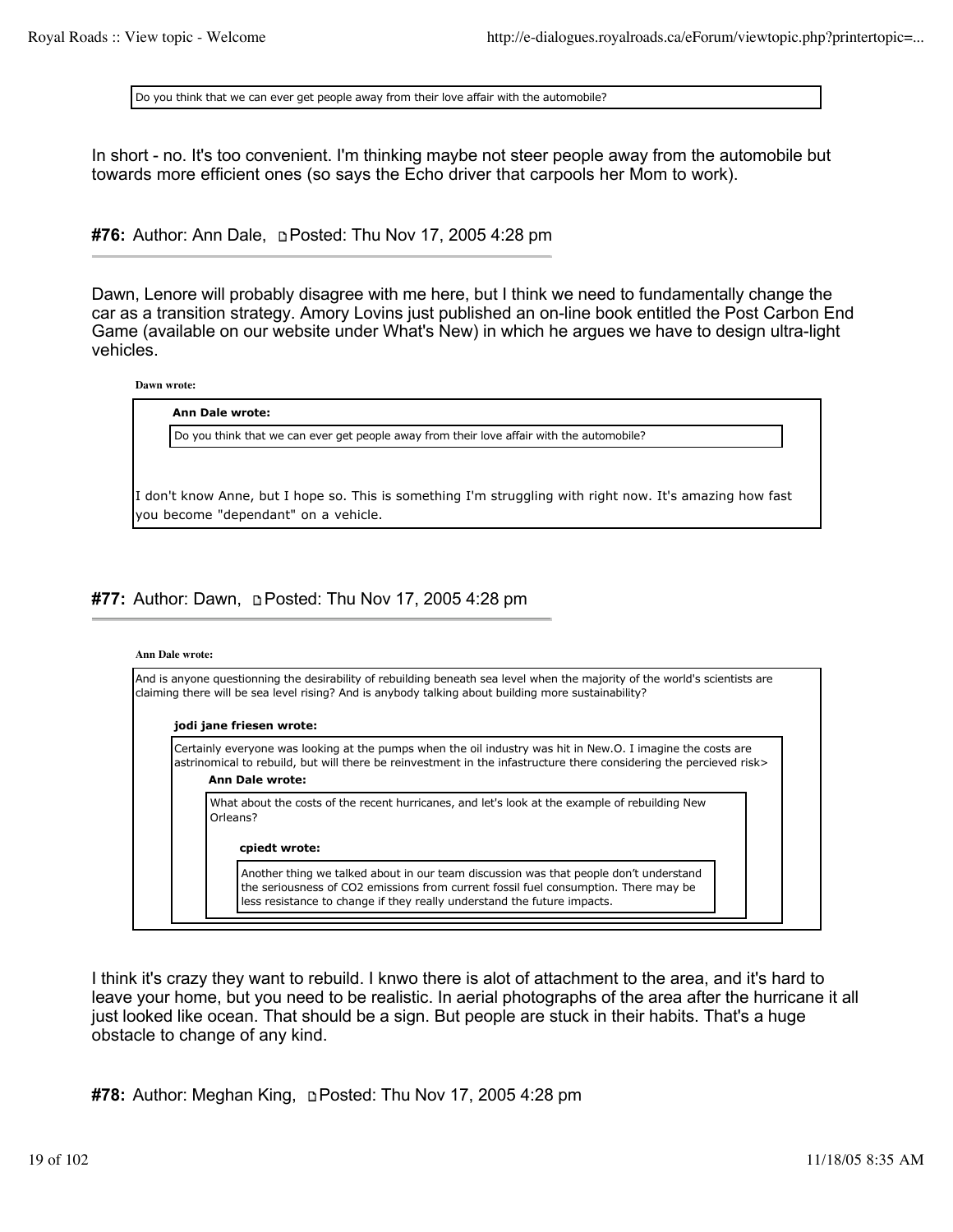Vehicles are such an integral part of society that this will be a major hurdle.

**Dawn wrote:**

### **Ann Dale wrote:**

Do you think that we can ever get people away from their love affair with the automobile?

I don't know Anne, but I hope so. This is something I'm struggling with right now. It's amazing how fast you become "dependant" on a vehicle.

**#79:** Author: jodi jane friesen, Posted: Thu Nov 17, 2005 4:28 pm

Oil is convienient and there was an awful lot of work to have the infastrucure established. I think people worry about new technologies and their relyability. People want the tried and true. THats what they want to pay for. Hard to convince people to buy an expensive techology that is just in a learning curve and is still expensive as a result.

**Ann Dale wrote:**

I think it is more than being influenced by the media, I think people are fed up with the bad news, and that doing good is beginning to catch on in a big way, especially when combined with fun. The waiting list for the smart car and Toyota hybrid is eight months in Ontario.

It's funny you should mention "sticker shock". With the recent purchase of a house, I'm in the market to buy Christmas lights to make my house shine bright enough to put Clark Griswold to shame. Anyway, I'm at good old Canadian Tire looking for LED Icicle lights and they are completely sold out. Actually the LED lights seem to be flying off the shelves and the old standard lights are stocked full on the shelves. Is it now the "fad" to buy LED lights? I know there has been a lot of hype surrounding these lights but maybe this is the way to go...Media, publicity, appealing to the materialistic sides of us?

I think your right Chyann. If you market it right, and everyone else is doing it, people just seem to follow along.[/quote][/quote]

**#80:** Author: Adrian Paradis, **p** Posted: Thu Nov 17, 2005 4:30 pm

**Lenore Newman wrote:**

Yes, it is rather interesting that Canada will be the last great oil nation. Unexpected for our humble country, and perhaps it will hamper our ability to be a leader in looking for alternatives.

I am not sure if Canada is the last great oil nation. Saudi Arbia and Russian have more conviential sources. However, Alberta's unconvential reserves does push Canada as whole over the rest of the world.

**#81:** Author: jalcockwhite, **p** Posted: Thu Nov 17, 2005 4:30 pm

This is a very good point...if we could just make these sorts of technologies "cool" then they might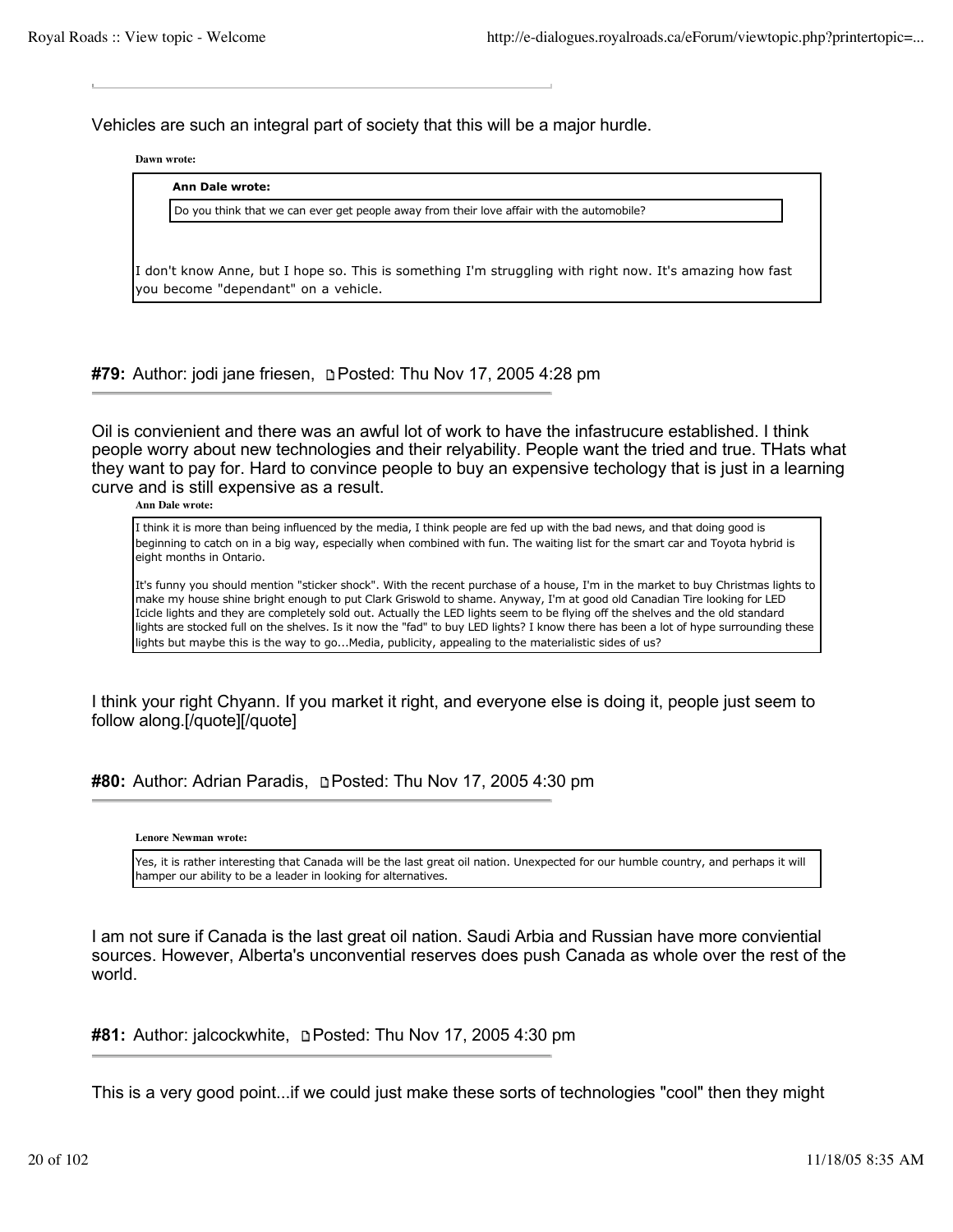actually take hold in the public market. I was in Vancouver a while ago and watched a smart car park with it's bumper to the curb, in between to parallel parked cars - it fit perfectly and actually gathered applause from those of us watching. The same goes for LED - definitely cool and even sold out up here in Courtenay.

#### **Ann Dale wrote:**

I think it is more than being influenced by the media, I think people are fed up with the bad news, and that doing good is beginning to catch on in a big way, especially when combined with fun. The waiting list for the smart car and Toyota hybrid is eight months in Ontario.

It's funny you should mention "sticker shock". With the recent purchase of a house, I'm in the market to buy Christmas lights to make my house shine bright enough to put Clark Griswold to shame. Anyway, I'm at good old Canadian Tire looking for LED Icicle lights and they are completely sold out. Actually the LED lights seem to be flying off the shelves and the old standard lights are stocked full on the shelves. Is it now the "fad" to buy LED lights? I know there has been a lot of hype surrounding these lights but maybe this is the way to go...Media, publicity, appealing to the materialistic sides of us?

I think your right Chyann. If you market it right, and everyone else is doing it, people just seem to follow along.[/quote][/quote]

**#82:** Author: Tammy, Posted: Thu Nov 17, 2005 4:30 pm

I think the only way to get people away from their love affair with the automobile is by force or by offering something that is just as convenient and affordable. We are a lazy society and do not want to take transit unless it offers a lot of incentives with it. I know I love the freedom my car provides and I know the full impact of driving so how do you convience someone who doesn't even care about the environment to give it up?

**#83:** Author: Lenore Newman, **p** Posted: Thu Nov 17, 2005 4:30 pm

On Ann's point, I don't believe it is so much a "love affair" with the car as a "shotgun marriage". Transit options are just not good enough except in the most major of cities. No one, and I mean no one, would rather stand on a bus for an hour when they can drive for fifteen minutes. That is our big problem, and until we provide reasonable alternatives, people will drive. I think once people see what a car free life can look like (Venice, one of my favourite cities, comes to mind) then they might be fighting for the chance to live that way.

#84: Author: senglish, **DPosted: Thu Nov 17, 2005 4:31 pm** 

Don't forget it was the changes made to the mississipi and resultant depleation in sediment deposition that reduce the natural barriers to such a storm ... not the people living in NOLA.

**#85:** Author: cpiedt, **permit and Strip Nov 17, 2005** 4:31 pm

**Tammy wrote:**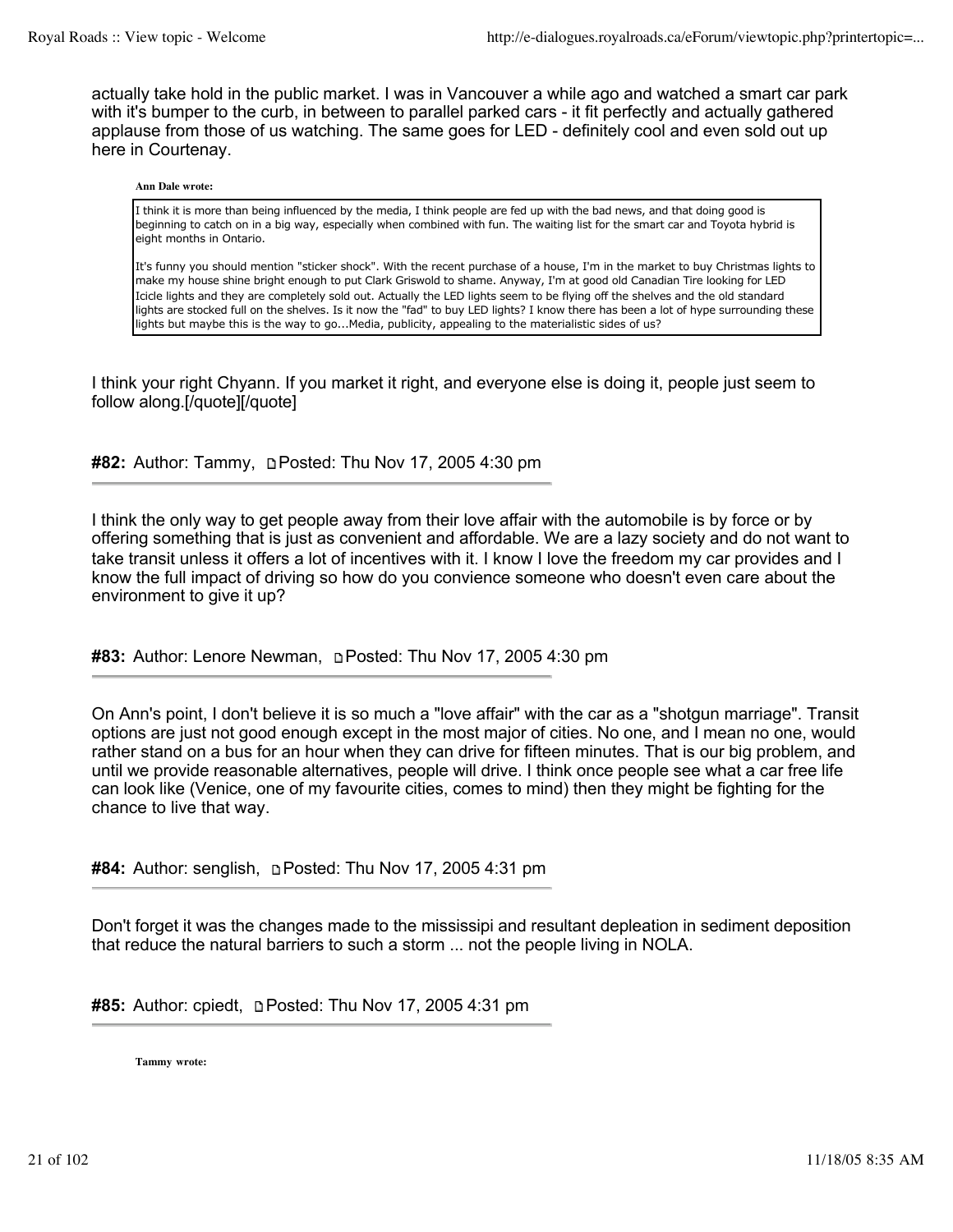Didn't I just hear that George Bush gave permission to drill for oil in Alaska; one of the last pristine places on earth?

That says a lot about how we value economics over the environment and how money will always be the driver when it comes to energy.

I don't think it got passed yet but another vote to try to pass it is supposed to take place in the New Year sometime. The crazy thing about that issue is that the recoverable oil is estimated to last only a year or two in the States.

### #86: Author: Monica, **DPosted: Thu Nov 17, 2005 4:31 pm**

**Lenore Newman wrote:**

Yes, it is rather interesting that Canada will be the last great oil nation. Unexpected for our humble country, and perhaps it will hamper our ability to be a leader in looking for alternatives.

Likely to criple the foward search for alternatives, and again, in a nation with plenty there can be no denying the fact that the cost and convenience will dominate choice.

**#87:** Author: Tina Hessdorfer, p Posted: Thu Nov 17, 2005 4:31 pm

# **Ann Dale wrote:** And is anyone questionning the desirability of rebuilding beneath sea level when the majority of the world's scientists are claiming there will be sea level rising? And is anybody talking about building more sustainability? **jodi jane friesen wrote:** Certainly everyone was looking at the pumps when the oil industry was hit in New.O. I imagine the costs are astrinomical to rebuild, but will there be reinvestment in the infastructure there considering the percieved risk> **Ann Dale wrote:** What about the costs of the recent hurricanes, and let's look at the example of rebuilding New Orleans? **cpiedt wrote:** Another thing we talked about in our team discussion was that people don't understand the seriousness of CO2 emissions from current fossil fuel consumption. There may be less resistance to change if they really understand the future impacts.

Ann, i have been wondering this myself, with the devestation of the 2005 hurricane season on coast lying communities will they re-build differently or will they re-build it the same as it was--for sake of ease?

## **#88:** Author: Guest, **Depart of the Nov 17, 2005 4:31 pm**

I don't think sustainabilty is being considered. A society need to be rebuilt and to a certain degree at a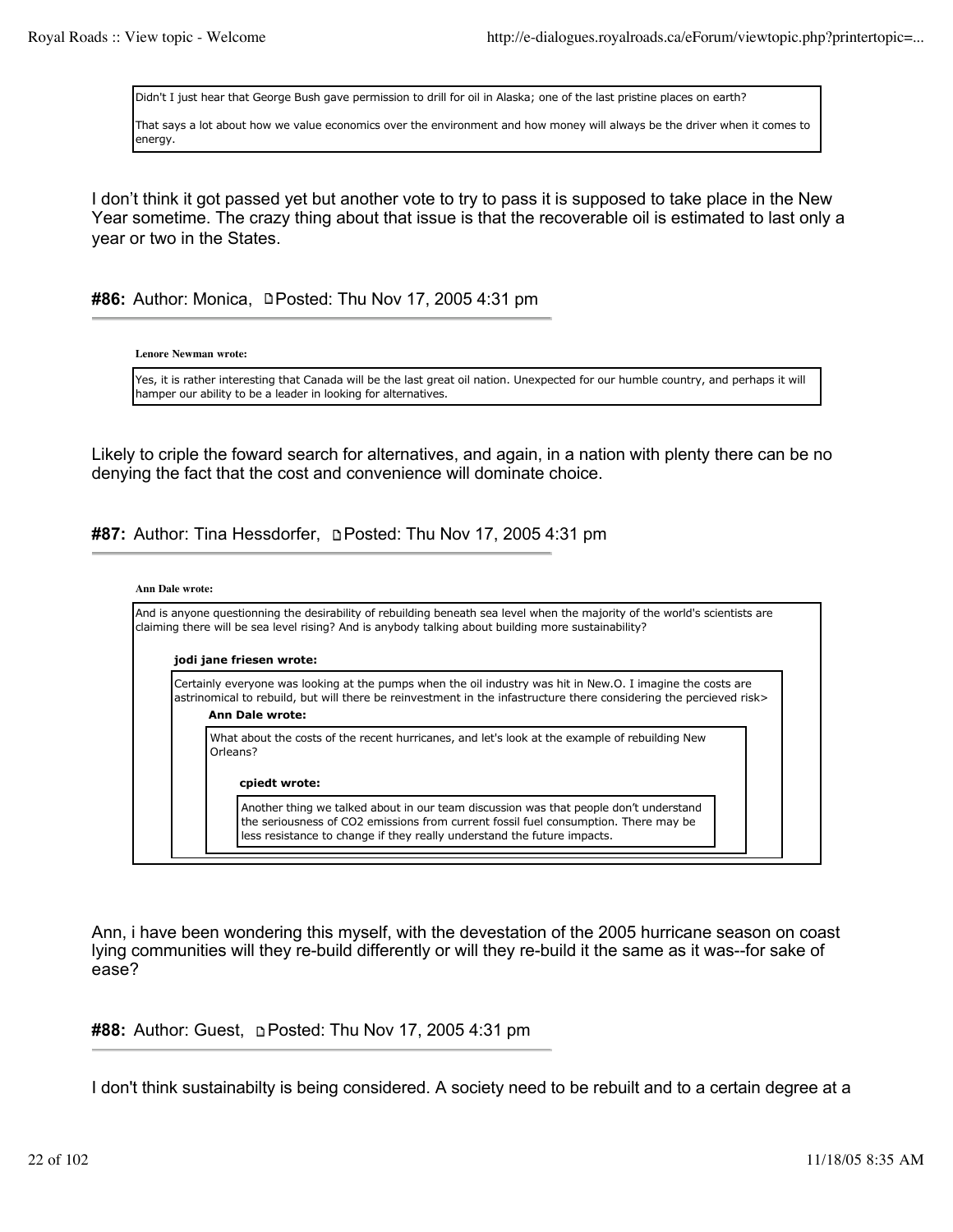fairly fast pace. Since sustainability is only just beginning to be discussed, to bring it forward and hope for it to be implemented within this new New O......well I gues it's posible.

| <b>Ann Dale wrote:</b> | And is anyone questionning the desirability of rebuilding beneath sea level when the majority of the world's scientists are<br>claiming there will be sea level rising? And is anybody talking about building more sustainability?                      |
|------------------------|---------------------------------------------------------------------------------------------------------------------------------------------------------------------------------------------------------------------------------------------------------|
|                        | jodi jane friesen wrote:                                                                                                                                                                                                                                |
|                        | Certainly everyone was looking at the pumps when the oil industry was hit in New.O. I imagine the costs are<br>astrinomical to rebuild, but will there be reinvestment in the infastructure there considering the percieved risk><br>Ann Dale wrote:    |
|                        | What about the costs of the recent hurricanes, and let's look at the example of rebuilding New<br>Orleans?                                                                                                                                              |
|                        | cpiedt wrote:                                                                                                                                                                                                                                           |
|                        | Another thing we talked about in our team discussion was that people don't understand<br>the seriousness of CO2 emissions from current fossil fuel consumption. There may be<br>less resistance to change if they really understand the future impacts. |

**#89:** Author: Dawn, **p.** Posted: Thu Nov 17, 2005 4:32 pm

You make a good point Jodi. People are often cautious of taking chances when it comes to money. As long as traditional sources of energy remain inexpensive, and underpriced in compariosn to their true cost, it will be difficult to transition away from them.

**#90:** Author: Thien Tran, Posted: Thu Nov 17, 2005 4:32 pm

**Dawn wrote:**

**Ann Dale wrote:**

Do you think that we can ever get people away from their love affair with the automobile?

I don't know Anne, but I hope so. This is something I'm struggling with right now. It's amazing how fast you become "dependant" on a vehicle.

I don't know Daw. But I was taking a bus downTown few day ago. I quite impressed with the public transportation with new design and stting space! On the long run or commute to work every morning may be tough to think of. But we can see the improvement in the public services to encourage people to take public transportation; thus, helping reducing GHG effect.

**#91:** Author: Monica, **DPosted: Thu Nov 17, 2005 4:33 pm** 

**Lenore Newman wrote:**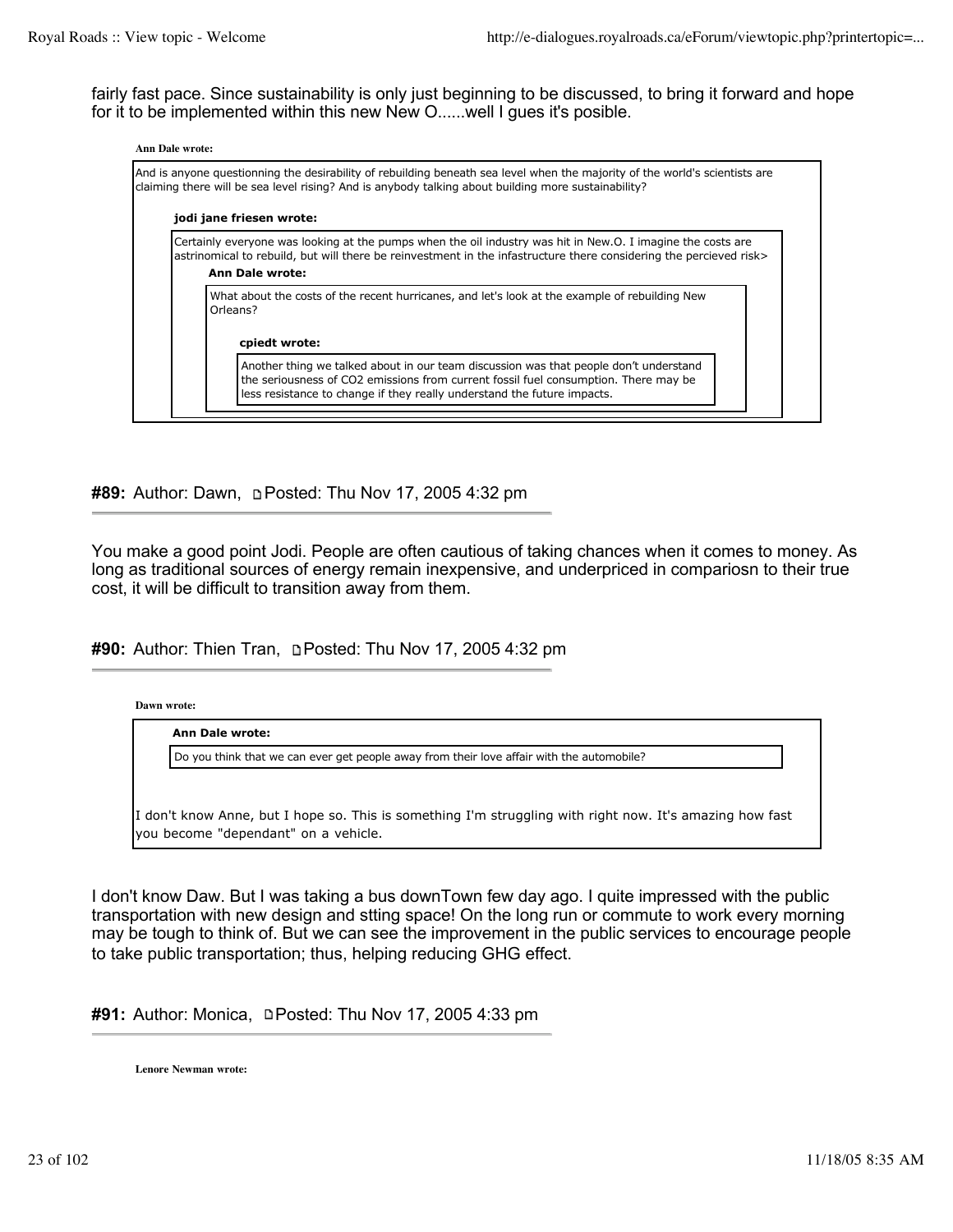On Ann's point, I don't believe it is so much a "love affair" with the car as a "shotgun marriage". Transit options are just not good enough except in the most major of cities. No one, and I mean no one, would rather stand on a bus for an hour when they can drive for fifteen minutes. That is our big problem, and until we provide reasonable alternatives, people will drive. I think once people see what a car free life can look like (Venice, one of my favourite cities, comes to mind) then they might be fighting for the chance to live that way.

I think this goes back to the point where alternatives do not seem to meet all our needs in certain societies.

**#92:** Author: Tina Hessdorfer, **pPosted: Thu Nov 17, 2005 4:33 pm** 

**Lenore Newman wrote:**

Yes, it is rather interesting that Canada will be the last great oil nation. Unexpected for our humble country, and perhaps it will hamper our ability to be a leader in looking for alternatives.

not only does Canada have the oil but also the uranium, with a push to develop alternative modes of energy it will be interesting to see which resource will be focused on?

**#93:** Author: ewaterman, Posted: Thu Nov 17, 2005 4:33 pm

hello everybody,

holy things are moving along so fast i can't keep up reading. sorry i'm late.

i think a major barrier is the inconvience of change.....to develop a new infrastructure away from fossil fuels is going to inconvient at first. here is an example, i am in winnipeg right now and we just got 2 feet of snow in 1 day....i don't have a vehicle so i am taking the bus and walking.....before there was a "trail" on the sidewalk for pedestrians we had to walk on the street in traffic. and the buses were up to 2 hours late...it would have been more convienient to drive and not save fossil fuels. how do we convince people driving is bad if it is just so good!

**#94:** Author: Meghan King, Posted: Thu Nov 17, 2005 4:34 pm

This is definitely an attractive vision. I know if we had trains like they do in Europe I much prefer to travel that way.(No treacherous winter driving, or windshield scraping). But again so much infrastructure would be needed to make this a reality

**Lenore Newman wrote:**

On Ann's point, I don't believe it is so much a "love affair" with the car as a "shotgun marriage". Transit options are just not good enough except in the most major of cities. No one, and I mean no one, would rather stand on a bus for an hour when they can drive for fifteen minutes. That is our big problem, and until we provide reasonable alternatives, people will drive. I think once people see what a car free life can look like (Venice, one of my favourite cities, comes to mind) then they might be fighting for the chance to live that way.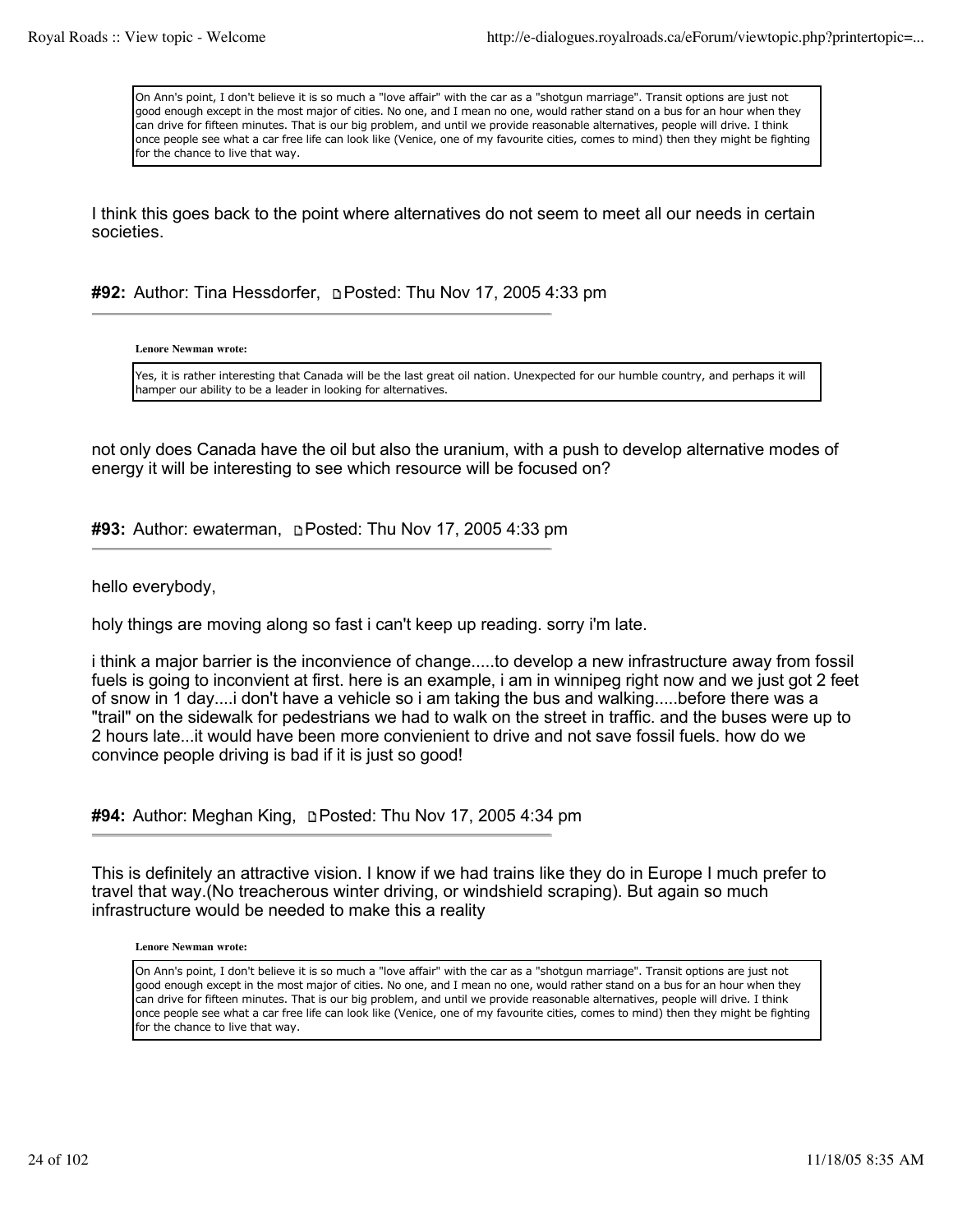**#95:** Author: jodi jane friesen, Posted: Thu Nov 17, 2005 4:34 pm

I dont think people ever truely get over a love affair untill they fall in love again.

**Dawn wrote:**

| Do you think that we can ever get people away from their love affair with the automobile? |  |
|-------------------------------------------------------------------------------------------|--|
|                                                                                           |  |
|                                                                                           |  |

**#96:** Author: Guest, Posted: Thu Nov 17, 2005 4:34 pm

Wasn't it fashionable to save the environment a few years back. I remember all the campaigning over saving the rain forest and the earth days and how cool it was to be an earth loving granola cruncher (no offense intended anyone; it is still cool). What happened to all of the media attention? We are still loosing our rain forests and facing huge environmental problems. Did people just loose momentum and interest?

**#97:** Author: Guest, **p. Posted: Thu Nov 17, 2005 4:34 pm** 

Does the US not hold oil reserves in some hide out somewhere ...just in case. I think that I read somewhere that it was a way of controlling costs by not flooding the market?

**Lenore Newman wrote:**

Yes, it is rather interesting that Canada will be the last great oil nation. Unexpected for our humble country, and perhaps it will hamper our ability to be a leader in looking for alternatives.

**#98:** Author: jlasuik, Posted: Thu Nov 17, 2005 4:35 pm

I would think the existing infrastruture will still be used for transporation etc.. Why not continue to use the fueling statins etc as we already do for another energy source. We won´t be able to much will all the contaminanted land due to gas stations. None the less I think if the switch is made people will be creative and find a way to make a profit.

**Meghan King wrote:**

And if we do manage to convert to renewable sources what do we do with all the existing infrastructure

**Adrian Paradis wrote:**

**jlasuik wrote:**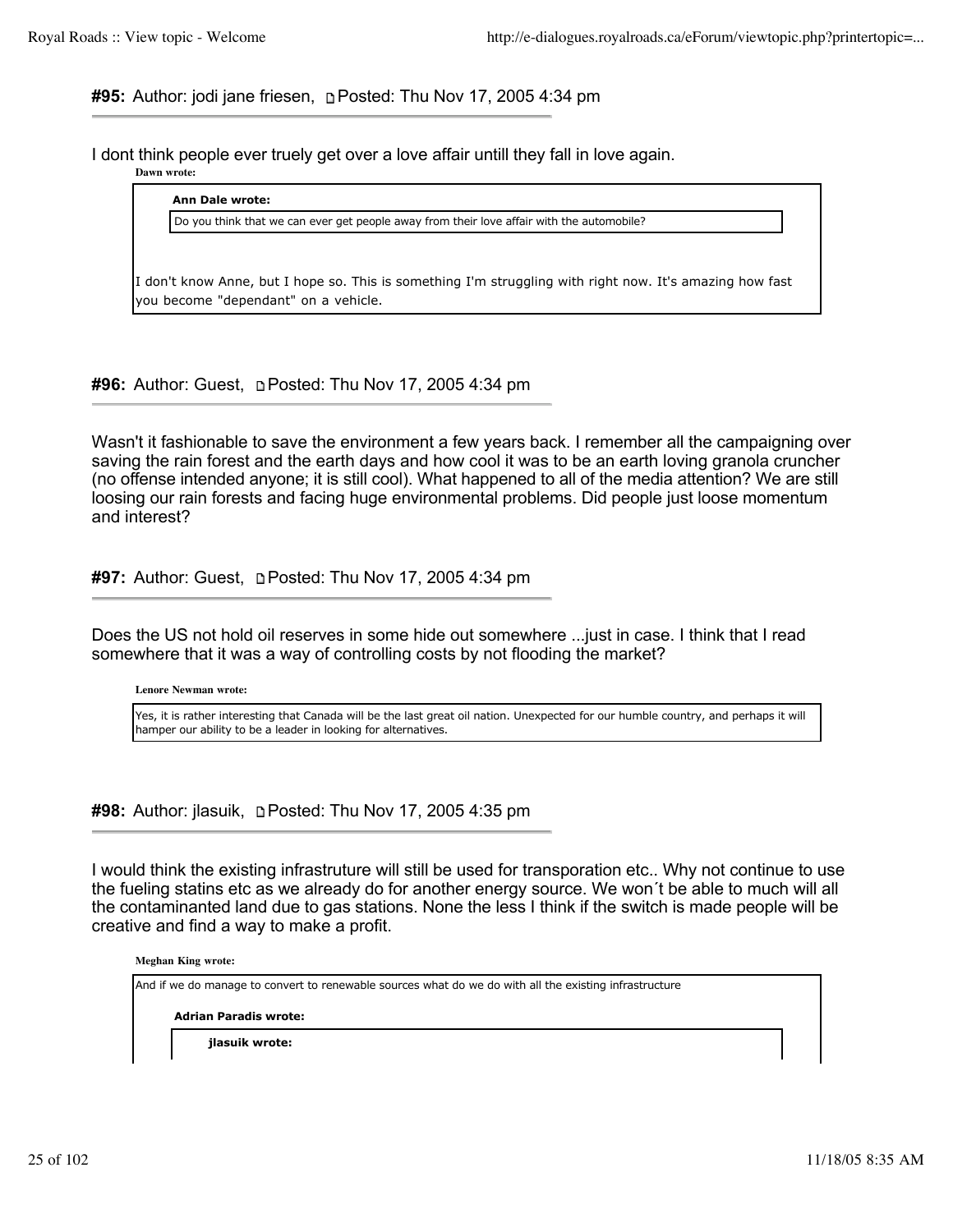I believe infrastructure is the biggest hurdle.

Sorry I am on a connection that is really slow, so i will try to keep up

Infrastructure is a big hurdle. I am trying to find the numbers now, but oil sands development in Alberta will top 50 billion in the next 10 years (approx) with all the current and proposed plans. This does not include the Mackenzie Gas Project or the new pipeline from the Ft. Mac to the west coast.

**#99:** Author: Johnny, Posted: Thu Nov 17, 2005 4:35 pm

And, can you think of a better way for Canada to assert its sovereignty over the North by opening up exploration in the Canadian Arctic - Given that a few posts ago some were saying that we are becoming a world power in oil!

**cpiedt wrote:**

| earth?                   | Didn't I just hear that George Bush gave permission to drill for oil in Alaska; one of the last pristine places on |
|--------------------------|--------------------------------------------------------------------------------------------------------------------|
| when it comes to energy. | That says a lot about how we value economics over the environment and how money will always be the driver          |
|                          |                                                                                                                    |
|                          | I don't think it got passed yet but another vote to try to pass it is supposed to take place in the New Year       |

**#100:** Author: jalcockwhite, Posted: Thu Nov 17, 2005 4:35 pm

That's exactly what I was wondering. Considering how many hurricanes there have been so far - and considering the prediction for even more next year - how is it that New Orleans is being rebuilt? The cost involved must be astronomical. Has anyone in charge considered putting the money to building sustainable architecture. You have to wonder what "they" are thinking.

**Dawn wrote:**

| And is anyone questionning the desirability of rebuilding beneath sea level when the majority of the world's<br>scientists are claiming there will be sea level rising? And is anybody talking about building more sustainability?   |
|--------------------------------------------------------------------------------------------------------------------------------------------------------------------------------------------------------------------------------------|
| jodi jane friesen wrote:                                                                                                                                                                                                             |
|                                                                                                                                                                                                                                      |
| Certainly everyone was looking at the pumps when the oil industry was hit in New.O. I imagine the<br>costs are astrinomical to rebuild, but will there be reinvestment in the infastructure there<br>considering the percieved risk> |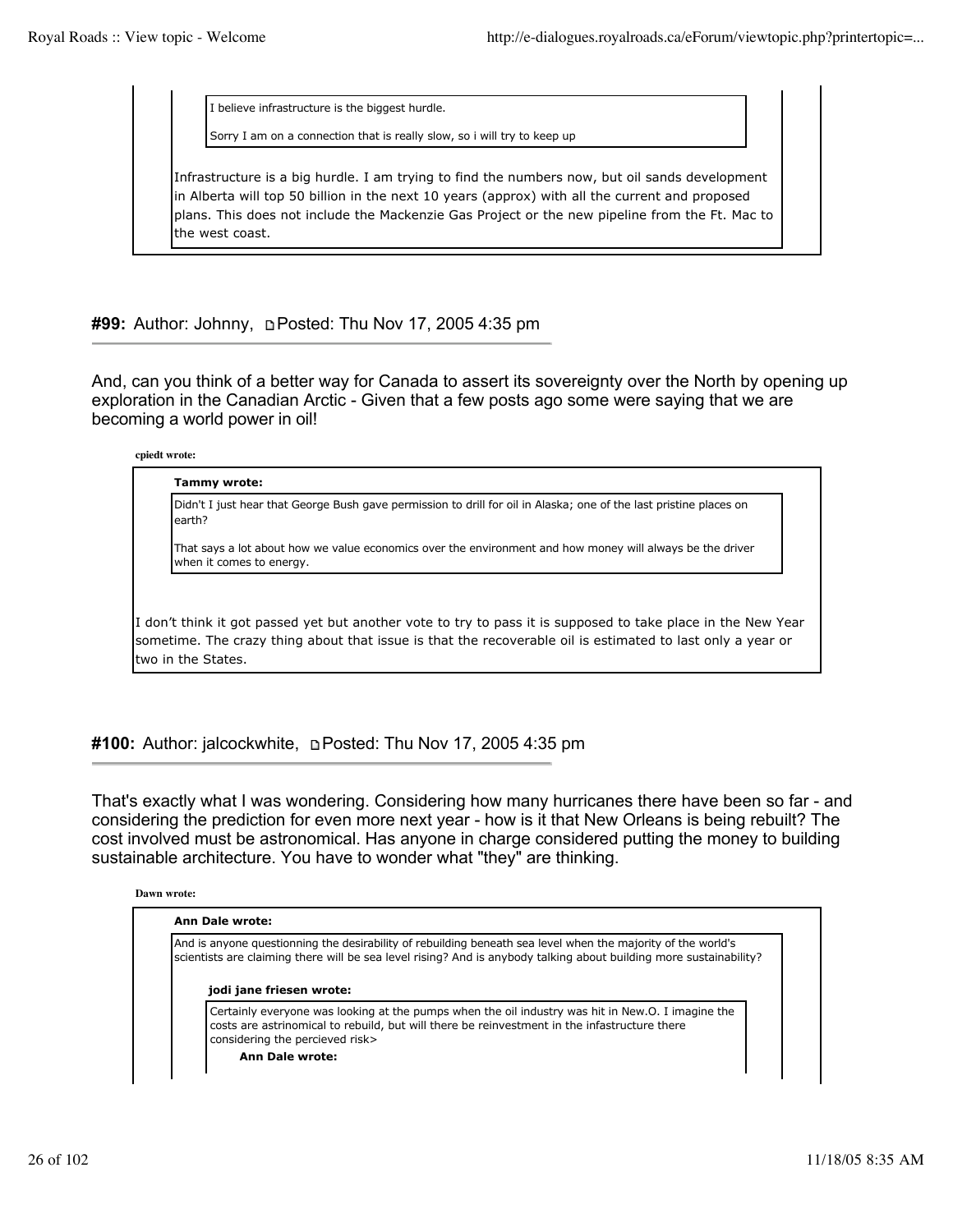What about the costs of the recent hurricanes, and let's look at the example of rebuilding New Orleans?

**cpiedt wrote:**

Another thing we talked about in our team discussion was that people don't understand the seriousness of CO2 emissions from current fossil fuel consumption. There may be less resistance to change if they really understand the future impacts.

I think it's crazy they want to rebuild. I knwo there is alot of attachment to the area, and it's hard to leave your home, but you need to be realistic. In aerial photographs of the area after the hurricane it all just looked like ocean. That should be a sign. But people are stuck in their habits. That's a huge obstacle to change of any kind.

**#101:** Author: Adrian Paradis, **p** Posted: Thu Nov 17, 2005 4:35 pm

While we are talking I thought I just post this. Just posted moments ago. I was looking for the Article on the Alaska Slopes Drilling.

Source CBC North:http://www.cbc.ca/north/story/feds-pipeline-17112005.html

Ottawa removed some of the last hurdles facing the proposed \$7 billion Mackenzie Valley Gas project on Thusday, telling the project proponents it woudl consider taking on some of the project's risk… if it would get a greater share of its rewards.

In a letter to the head of Imperial Oil, deputy prime minister Anne McLellan says Ottawa isn't prepared to subsize construction of the pipeline.

But the government will look at royalties and the possibility of investing in the project.

Ottawa would "consider assuming a greater share of the project downside risks provided it is able to increase its share in the potential financial rewards," she said.

Under the proposed system, the consortium would pay lower royalties to Ottawa until the pipeline was paid for.

"We are willing to consider the request for fiscal enhancements but anything that we do has to be commercially viable and… cannot be a subsidy," McLellan said.

Ottawa is also considering a federal loan guarantee for the Aboriginal Pipeline Group's portion of project expenses.

The guarantee would increase the APG's earnings in the project by reducing the costs of borrowing money.

The letter was welcomed by pipeline proponents.

"It would be fair to say that these assurances would lead us to believe that our concerns on fiscal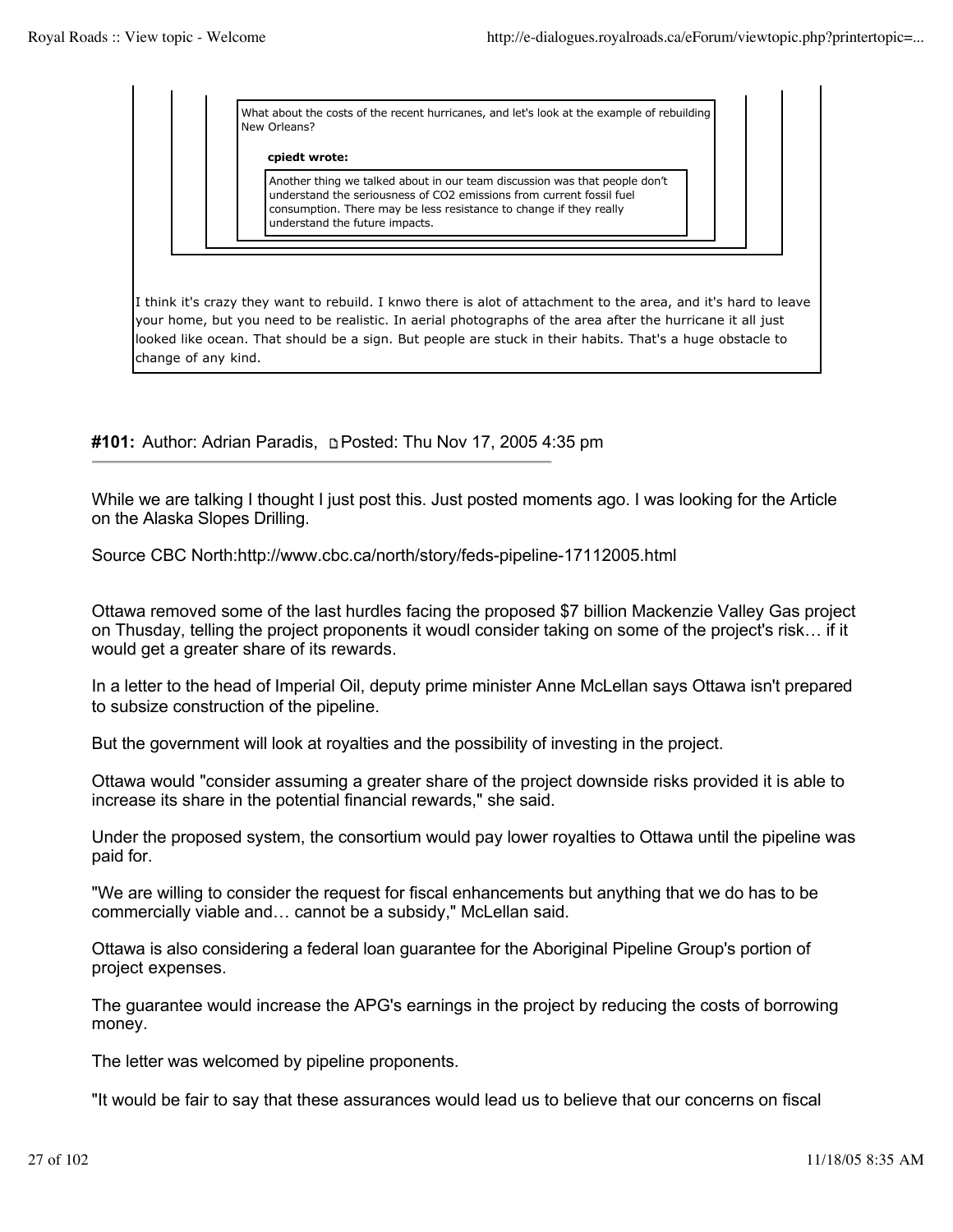terms have been largely addressed," Imperial spokesman Pius Rohleiser said.

Imperial Oil had said it hoped to reveal by Friday whether it was ready for a series of conferences leading up to public hearings.

On Thursday, however, the company said it will let the National Energy Board know next Wednesday whether it's ready to proceed.

**#102:** Author: Monica, **pPosted: Thu Nov 17, 2005 4:36 pm** 

**Tina Hessdorfer wrote:**

| Yes, it is rather interesting that Canada will be the last great oil nation. Unexpected for our humble country, and<br>perhaps it will hamper our ability to be a leader in looking for alternatives. |
|-------------------------------------------------------------------------------------------------------------------------------------------------------------------------------------------------------|
|                                                                                                                                                                                                       |
|                                                                                                                                                                                                       |

Interesting that you bring up Uranium. I was listening to CBC radio in Saskatchewan a couple weeks ago, and there seems to be a very interesting debate regarding the disposal of radioactive waste. How can we depend on resource with no plan in place on how to dispose of it's byproducts???

#103: Author: Dawn, **DPosted: Thu Nov 17, 2005 4:37 pm** 

| <b>Ann Dale wrote:</b>                                                                                                                                                                                                                                                                                                                                                                                                                                                                    |  |
|-------------------------------------------------------------------------------------------------------------------------------------------------------------------------------------------------------------------------------------------------------------------------------------------------------------------------------------------------------------------------------------------------------------------------------------------------------------------------------------------|--|
| Dawn, Lenore will probably disagree with me here, but I think we need to fundamentally change the car as a transition strategy.<br>Amory Lovins just published an on-line book entitled the Post Carbon End Game (available on our website under What's New) in<br>which he arques we have to design ultra-light vehicles.                                                                                                                                                                |  |
| [I'll make sure to check ou that book. I agree that we need a total transition, but the concept poses alot of obstacles. One thing I<br>was thinking is what would we do with all of the vehicles? The metal could be recovered, but there would be alot of waste and<br>expense. In the big picture it would probably cost less than maintaining the existing transportation system, but decisions seem<br>to be made with a limited scope many times.<br>Dawn wrote:<br>Ann Dale wrote: |  |
| Do you think that we can ever get people away from their love affair with the automobile?                                                                                                                                                                                                                                                                                                                                                                                                 |  |
| I don't know Anne, but I hope so. This is something I'm struggling with right now. It's amazing<br>how fast you become "dependant" on a vehicle.                                                                                                                                                                                                                                                                                                                                          |  |

#104: Author: cpiedt, **DPosted: Thu Nov 17, 2005 4:37 pm**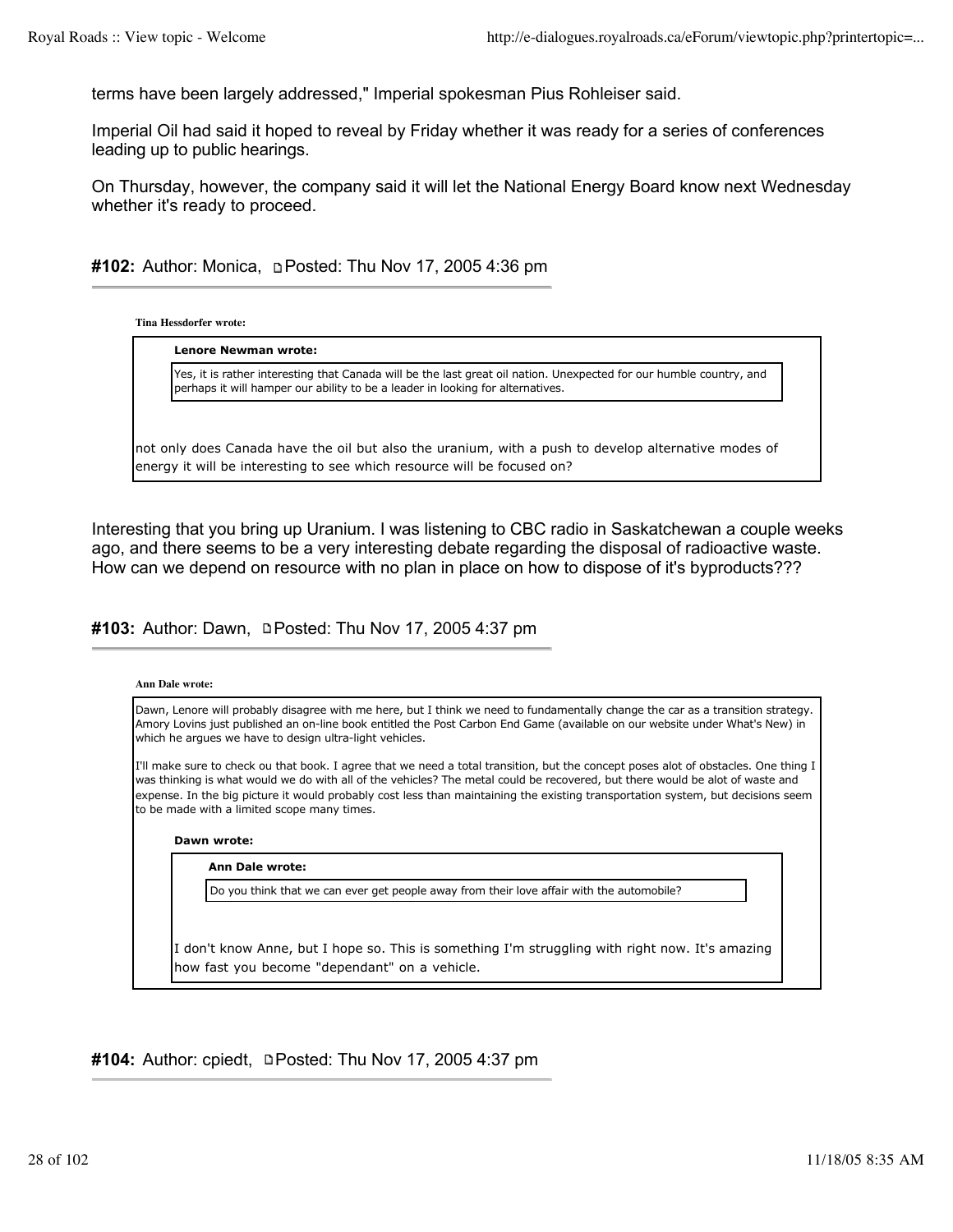**Dawn wrote:**

**Ann Dale wrote:**

Do you think that we can ever get people away from their love affair with the automobile?

I don't know Anne, but I hope so. This is something I'm struggling with right now. It's amazing how fast you become "dependant" on a vehicle.

We'll get away from the automobile only when we have our own mini personal airplains

**#105:** Author: Lenore Newman, Posted: Thu Nov 17, 2005 4:38 pm

[quote="Ann Dale"]Dawn, Lenore will probably disagree with me here, but I think we need to fundamentally change the car as a transition strategy. Amory Lovins just published an on-line book entitled the Post Carbon End Game (available on our website under What's New) in which he argues we have to design ultra-light vehicles.

I do disagree, but one of the more interesting reasons for the people in this class has to do with complexity, something Lovin is infamous for ignoring. I rather like smart cars myself, but yesterday on-line an American friend of mine said "why in God's name would I buy a car three or four guys could pick up and walk away with?" I hadn't even thought of this aspect of ultralight cars. And then I read that in the UK, home of many young drunk men, this is becoming a problem- "Smart Car Tipping". Now this all seems sort of silly, but much of American marketing is based on fear- can you imagine the adds "Don't let your car walk away- buy a Hummer"

**#106:** Author: ewaterman, Posted: Thu Nov 17, 2005 4:39 pm

i don't think we need reasonable alternatives, i think we need over the top alternative to get people to drive less. the alternatives have to so good they are to hard to turn down....the total opposite.

**#107:** Author: jalcockwhite, Posted: Thu Nov 17, 2005 4:39 pm

I think this has fallen out of fashion, although I'm not sure why. The tent in Cathedral Grove is still intact, the signs are up to save the trees from the impending parking lot, but most people look at the hippies in disdain. I'm not sure what the majority of people think but I think the hippies need to come up with a new way of representing themselves and their opinions. We need a new environmental movement that is based more on true science and facts than on peace and love. Sadly.

#### **Anonymous wrote:**

Wasn't it fashionable to save the environment a few years back. I remember all the campaigning over saving the rain forest and the earth days and how cool it was to be an earth loving granola cruncher (no offense intended anyone; it is still cool). What happened to all of the media attention? We are still loosing our rain forests and facing huge environmental problems. Did people just loose momentum and interest?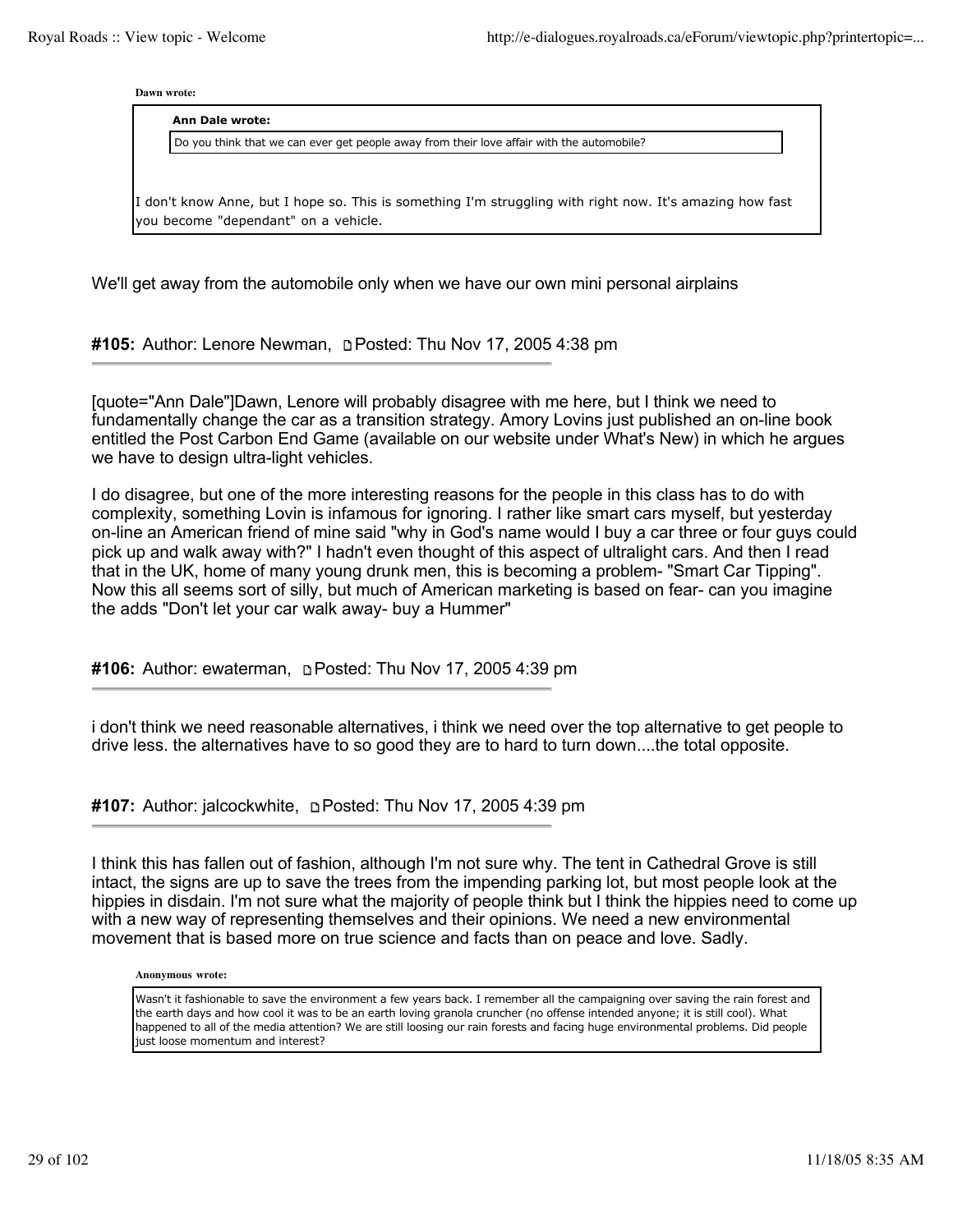# **#108:** Author: jodi jane friesen, Posted: Thu Nov 17, 2005 4:39 pm

If there is still alot of money to be made it will probalby be a major obstical. However, it seems Canada prides itself as being a leader in technology. If there is a market to fill for new technologies I think canada will use the brian power we have to actualize it. THe oil prices will still go up and we will probably just pump our oil to the states for almost free and buy it back for big bucks...that might just keep the tecnology scene moving ahead.

**Lenore Newman wrote:**

Yes, it is rather interesting that Canada will be the last great oil nation. Unexpected for our humble country, and perhaps it will hamper our ability to be a leader in looking for alternatives.

# #109: Author: suegirard, **DPosted: Thu Nov 17, 2005 4:39 pm**

# Nice one.

**jodi jane friesen wrote:**

I dont think people ever truely get over a love affair untill they fall in love again. **Dawn wrote:**

**Ann Dale wrote:**

Do you think that we can ever get people away from their love affair with the automobile?

I don't know Anne, but I hope so. This is something I'm struggling with right now. It's amazing how fast you become "dependant" on a vehicle.

# **#110:** Author: Johnny, Posted: Thu Nov 17, 2005 4:40 pm

Maybe should should rebuid it like Venice :) Seriously though, I was thinking that if they are going to rebuild an entire city, they have a great oppotunity to do it right (but perhaps somewhere else).

**jalcockwhite wrote:**

That's exactly what I was wondering. Considering how many hurricanes there have been so far - and considering the prediction for even more next year - how is it that New Orleans is being rebuilt? The cost involved must be astronomical. Has anyone in charge considered putting the money to building sustainable architecture. You have to wonder what "they" are thinking.

#### **Dawn wrote:**

#### **Ann Dale wrote:**

And is anyone questionning the desirability of rebuilding beneath sea level when the majority of the world's scientists are claiming there will be sea level rising? And is anybody talking about building more sustainability?

**jodi jane friesen wrote:**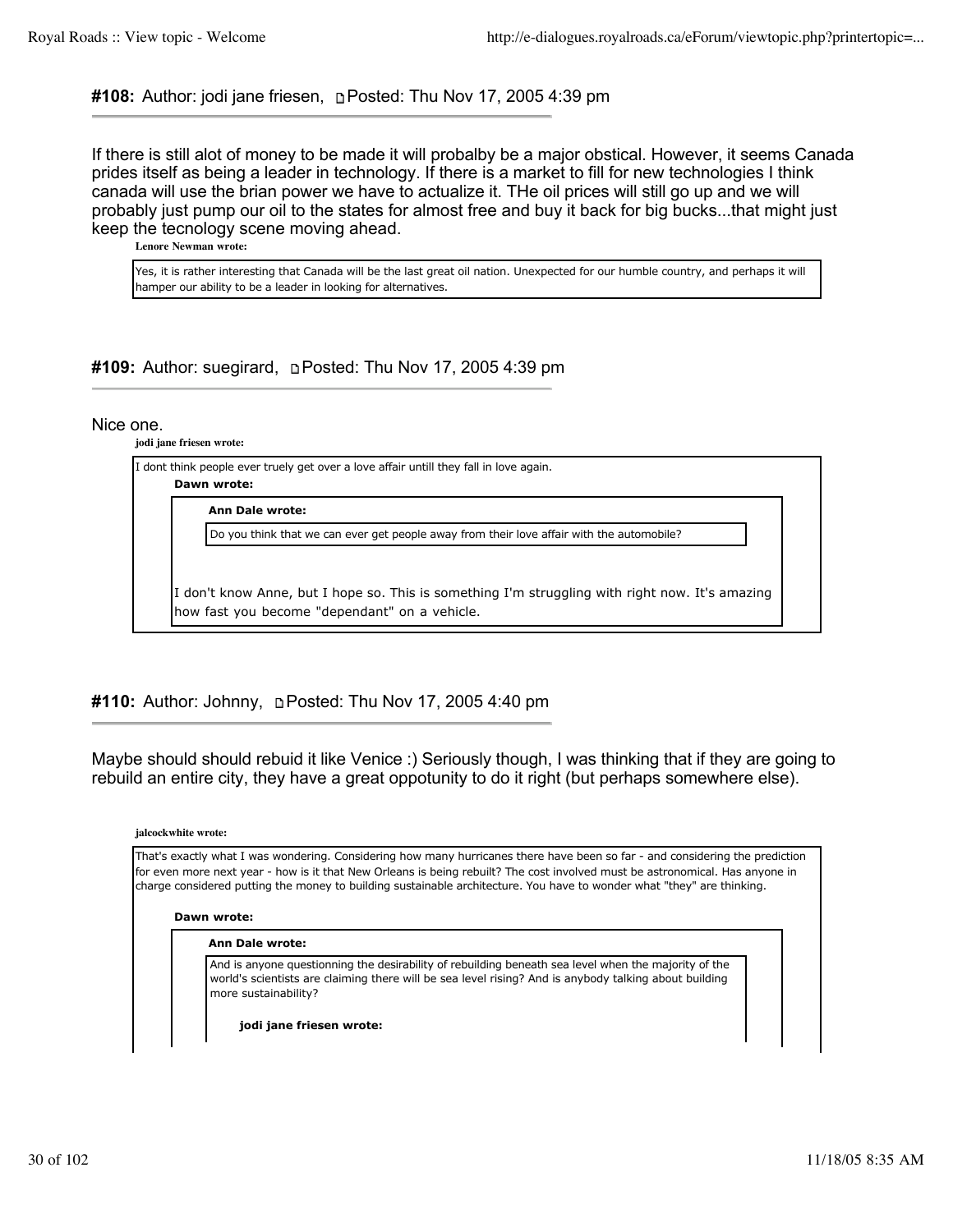

# #111: Author: kristawatts, **n**Posted: Thu Nov 17, 2005 4:40 pm

#### **Monica wrote:**

| Lenore Newman wrote:                                                                                                                                                                                  |
|-------------------------------------------------------------------------------------------------------------------------------------------------------------------------------------------------------|
| Yes, it is rather interesting that Canada will be the last great oil nation. Unexpected for our humble<br>country, and perhaps it will hamper our ability to be a leader in looking for alternatives. |
| not only does Canada have the oil but also the uranium, with a push to develop alternative                                                                                                            |

depend on resource with no plan in place on how to dispose of it's byproducts???

Toxic waste factor is brutal. I guess I get really confused at the point that people keep including nuclear energy as an attractive alternative as the amount of uranium is finite and essentially back into a nonrenewable resource.

| #112: Author: Adrian Paradis, ne Posted: Thu Nov 17, 2005 4:40 pm |  |  |
|-------------------------------------------------------------------|--|--|
|-------------------------------------------------------------------|--|--|

**Anonymous wrote:**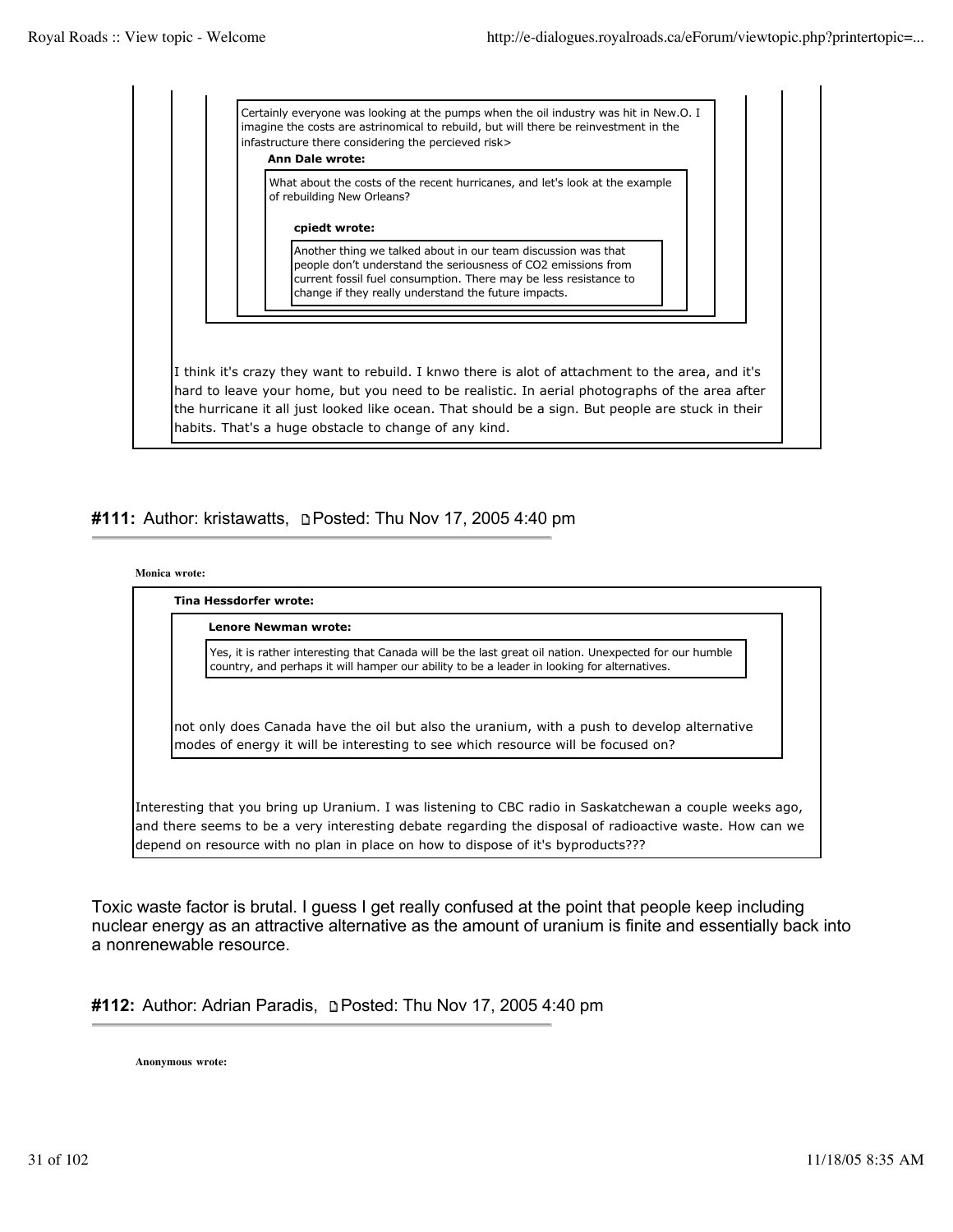Does the US not hold oil reserves in some hide out somewhere ...just in case. I think that I read somewhere that it was a way of controlling costs by not flooding the market?

#### **Lenore Newman wrote:**

Yes, it is rather interesting that Canada will be the last great oil nation. Unexpected for our humble country, and perhaps it will hamper our ability to be a leader in looking for alternatives.

The US maintains a couple of reserves throughout the country for times of emergency. Bush opened them during the hurricanes to reduce the cost of oil. There are also reserves near ANWR(Alaska) that are not being drilled at the moment. If you look at a map of the North Slope and go west of the Connco Phillips / Anadarko facility there is a reserve that has not been tapped yet.

It is not mentioned when the talk about ANWR.

## #113: Author: Ann Dale, **n**Posted: Thu Nov 17, 2005 4:40 pm

Shotgun marriages and hummers aside, what about if we simply tried to diversify our transportation infrastructure, instead of building big mega projects and/or trying to finance them. I think we often miss the many small steps that can lead to meaningful change looking for the big fix?

# **#114:** Author: Chyann Finnigan, Posted: Thu Nov 17, 2005 4:40 pm

#### **Lenore Newman wrote:**

On Ann's point, I don't believe it is so much a "love affair" with the car as a "shotgun marriage". Transit options are just not good enough except in the most major of cities. No one, and I mean no one, would rather stand on a bus for an hour when they can drive for fifteen minutes. That is our big problem, and until we provide reasonable alternatives, people will drive. I think once people see what a car free life can look like (Venice, one of my favourite cities, comes to mind) then they might be fighting for the chance to live that way.

Ah, but Lenore, now we're talking about complete lifestyle changes. Correct me if I'm wrong but from what I gather of Italians, they take their personal time seriously and don't live to punch the clock at work. They slow down to the speed of life where us North Americans seem to be caught in the rat-race that our daily lives have become. If I get off from work at 5:00pm and have to go home, cook dinner, do homework, chores, etc. I think the choice of a 15 minute car ride over a 1 hr bus ride will win everytime. In Italy, it may be a slower lifestyle where people enjoy life and work to live rather than live to work. We're talking about changing peoples complete attitudes and outlooks towards the world they've developped in the North American culture. Ok, I digress but I think this issue is bigger than just choosing a car over a bus ride.

By the way, I too love Venice (although I've have yet to go). I envy their lifestyle choices and their "zest for life".

**#115:** Author: Andrew Marshall, Posted: Thu Nov 17, 2005 4:40 pm

I agree with many of you that the biggest barrier is the fear and costs associated with changing energy sources. However, I think the key in overcoming this barrier is to establish incentives for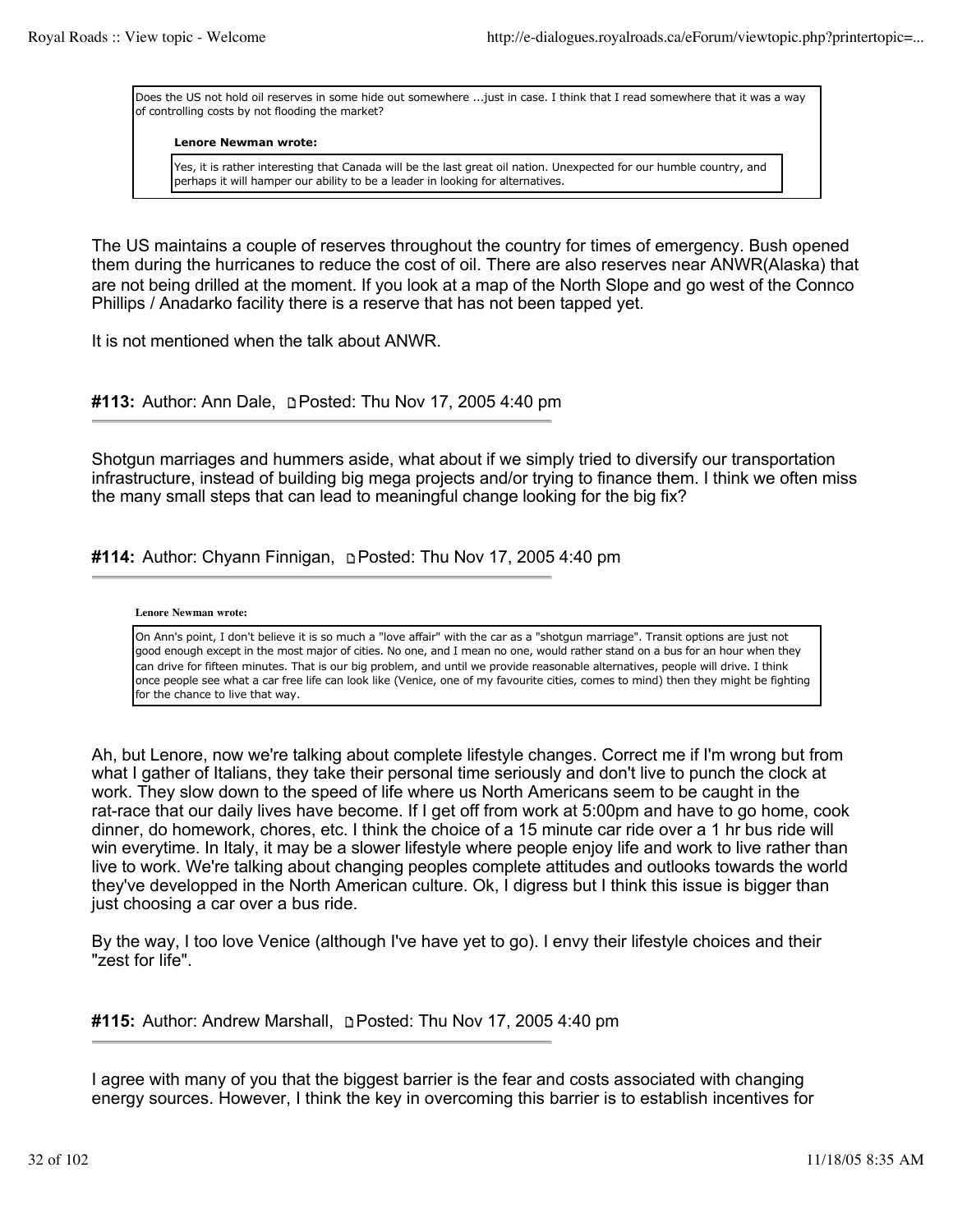industry and the public to recognize that the current practices are not sustainable.

#116: Author: jlasuik, **DPosted: Thu Nov 17, 2005 4:40 pm** 

I question the use of `needs` rather it is wants??. Our lifestyles want convienience when it can be much healthier without it. i.e fast food

**Monica wrote:**

societies.

| On Ann's point, I don't believe it is so much a "love affair" with the car as a "shotgun marriage". Transit options<br>are just not good enough except in the most major of cities. No one, and I mean no one, would rather stand on a<br>bus for an hour when they can drive for fifteen minutes. That is our big problem, and until we provide reasonable<br>alternatives, people will drive. I think once people see what a car free life can look like (Venice, one of my<br>favourite cities, comes to mind) then they might be fighting for the chance to live that way. |
|--------------------------------------------------------------------------------------------------------------------------------------------------------------------------------------------------------------------------------------------------------------------------------------------------------------------------------------------------------------------------------------------------------------------------------------------------------------------------------------------------------------------------------------------------------------------------------|
|                                                                                                                                                                                                                                                                                                                                                                                                                                                                                                                                                                                |

#117: Author: senglish, **DPosted: Thu Nov 17, 2005 4:41 pm** 

#### **Tina Hessdorfer wrote:**

**Lenore Newman wrote:**

Yes, it is rather interesting that Canada will be the last great oil nation. Unexpected for our humble country, and perhaps it will hamper our ability to be a leader in looking for alternatives.

not only does Canada have the oil but also the uranium, with a push to develop alternative modes of energy it will be interesting to see which resource will be focused on?

Fortunately we have other options as well, renewables, the advant of technology, and sence of necessity brought on by global warming will hopefully improve battery or fuel cell technology to the point of practicality.

**#118:** Author: Monica, Posted: Thu Nov 17, 2005 4:41 pm

# [quote="Lenore Newman"]

**Ann Dale wrote:**

Dawn, Lenore will probably disagree with me here, but I think we need to fundamentally change the car as a transition strategy. Amory Lovins just published an on-line book entitled the Post Carbon End Game (available on our website under What's New) in which he argues we have to design ultra-light vehicles.

I do disagree, but one of the more interesting reasons for the people in this class has to do with complexity, something Lovin is infamous for ignoring. I rather like smart cars myself, but yesterday on-line an American friend of mine said "why in God's name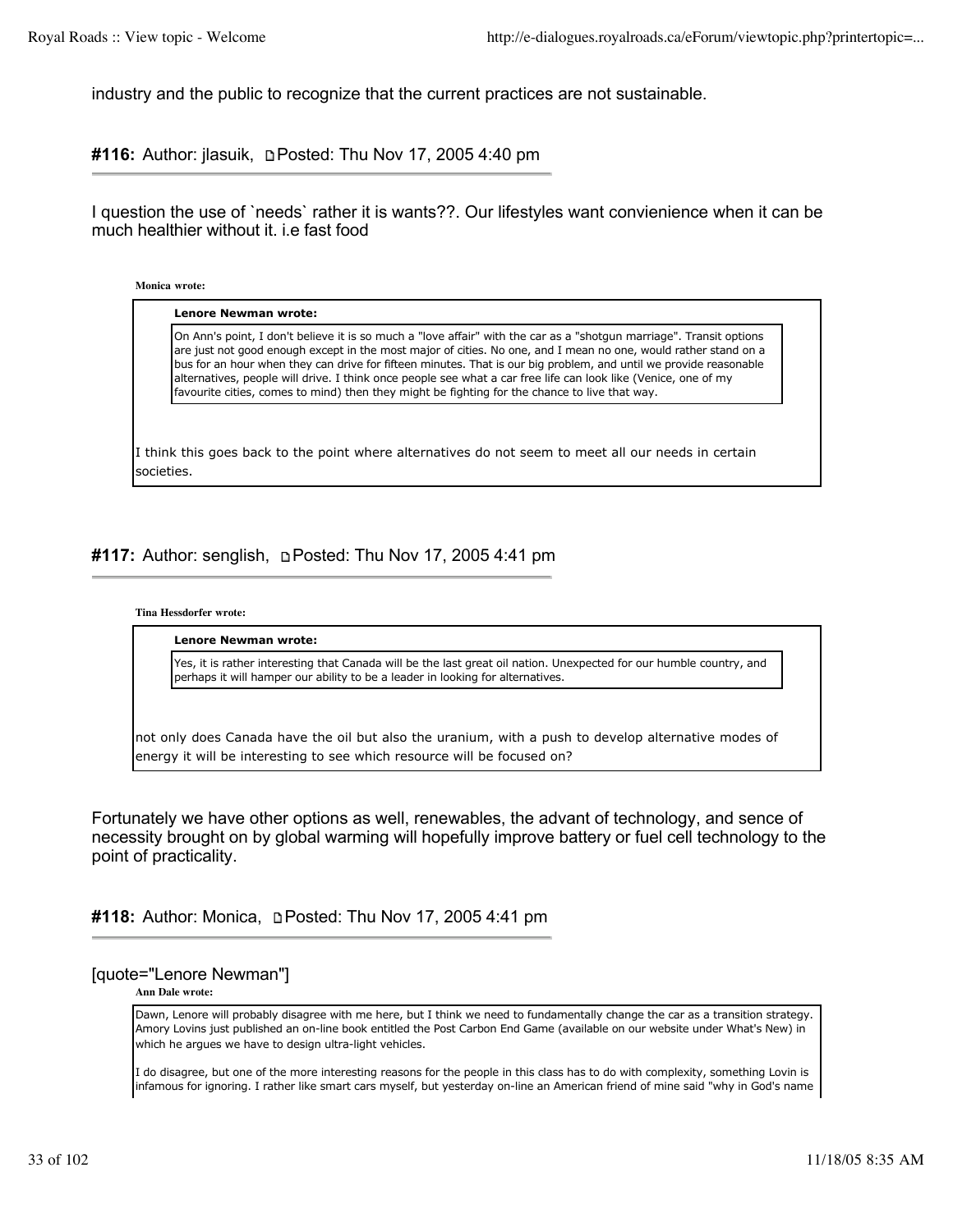would I buy a car three or four guys could pick up and walk away with?" I hadn't even thought of this aspect of ultralight cars. And then I read that in the UK, home of many young drunk men, this is becoming a problem- "Smart Car Tipping". Now this all seems sort of silly, but much of American marketing is based on fear- can you imagine the adds "Don't let your car walk awaybuy a Hummer"

I have to say one thing I have always thought about the smart car, is how do you transport a family around in a smart car. If you consider that there are many households trying to get by with one vehicle, due to the rising costs of driving, the smart car just doesn't seem to be a logical choice in such a situation.

# **#119:** Author: Tina Hessdorfer, Posted: Thu Nov 17, 2005 4:41 pm

| <b>Lenore Newman wrote:</b>                                                                                                                                                                           |
|-------------------------------------------------------------------------------------------------------------------------------------------------------------------------------------------------------|
| Yes, it is rather interesting that Canada will be the last great oil nation. Unexpected for our humble<br>country, and perhaps it will hamper our ability to be a leader in looking for alternatives. |
|                                                                                                                                                                                                       |
| not only does Canada have the oil but also the uranium, with a push to develop alternative                                                                                                            |
| modes of energy it will be interesting to see which resource will be focused on?                                                                                                                      |

I guess that is part of the ongoing debate, before developing more infrastructure, particularly in Sask, they want to develop a better disposal plan first. I am certain the public will not allow for the development of uranium facilities without this.

Its seems to be a full circle topic, there is a big push on developing nuclear reactors, so we can supply power to the overgrowing community of Fort Mac, so they can continue to produce oil. It seems that their infrastructure can't keep up iwth the population growth and they can't find workers to build them the infrastructure

#120: Author: Dawn, **DPosted: Thu Nov 17, 2005 4:43 pm** 

**Tina Hessdorfer wrote:**

## **Lenore Newman wrote:**

Yes, it is rather interesting that Canada will be the last great oil nation. Unexpected for our humble country, and perhaps it will hamper our ability to be a leader in looking for alternatives.

not only does Canada have the oil but also the uranium, with a push to develop alternative modes of energy it will be interesting to see which resource will be focused on?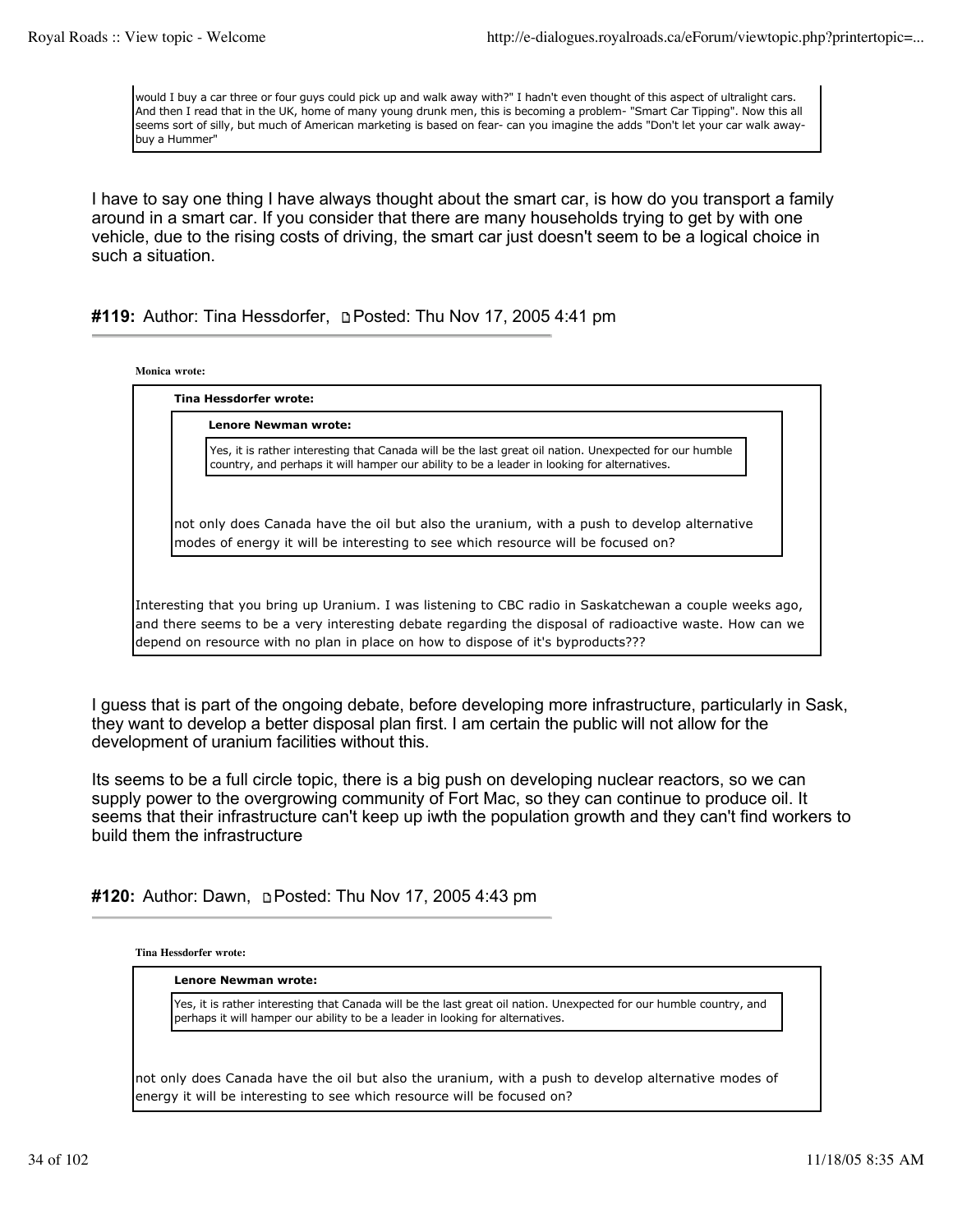I know Ontario seems to be putting a pretty strong focus on nuclear. The Atomic Energy and Control Board has commercials on all the time about this "emissions free", "clean" energy source. Steve, you've probably seen them. What I think is funny is that almost 50% of Ontario's energy is supplied by nuclear, and you can't find anything about it on the Ontario Ministry of Energy website.

# #121: Author: Monica, **DPosted: Thu Nov 17, 2005 4:43 pm**

| <b>Monica wrote:</b>                                                                                                                                                                                                                                                                                                            |  |  |  |  |
|---------------------------------------------------------------------------------------------------------------------------------------------------------------------------------------------------------------------------------------------------------------------------------------------------------------------------------|--|--|--|--|
| <b>Tina Hessdorfer wrote:</b>                                                                                                                                                                                                                                                                                                   |  |  |  |  |
| <b>Lenore Newman wrote:</b>                                                                                                                                                                                                                                                                                                     |  |  |  |  |
| Yes, it is rather interesting that Canada will be the last great oil nation. Unexpected for<br>our humble country, and perhaps it will hamper our ability to be a leader in looking for<br>alternatives.                                                                                                                        |  |  |  |  |
| not only does Canada have the oil but also the uranium, with a push to develop<br>alternative modes of energy it will be interesting to see which resource will be<br>focused on?                                                                                                                                               |  |  |  |  |
| Interesting that you bring up Uranium. I was listening to CBC radio in Saskatchewan a couple<br>weeks ago, and there seems to be a very interesting debate regarding the disposal of<br>radioactive waste. How can we depend on resource with no plan in place on how to dispose of<br>it's byproducts???                       |  |  |  |  |
| I guess that is part of the ongoing debate, before developing more infrastructure, particularly in Sask, they<br>want to develop a better disposal plan first. I am certain the public will not allow for the development of<br>uranium facilities without this.                                                                |  |  |  |  |
| Its seems to be a full circle topic, there is a big push on developing nuclear reactors, so we can supply<br>power to the overgrowing community of Fort Mac, so they can continue to produce oil. It seems that their<br>linfrastructure can't keep up iwth the population growth and they can't find workers to build them the |  |  |  |  |

Fort McMurray, Alberta. There's a perfect example of an unsustainable community!!

#122: Author: Lenore Newman, **pPosted: Thu Nov 17, 2005 4:43 pm** 

Chyann, you are right about lifestyles. I guess I feel we could take the best of Europe. I fell in love with metros that go everywhere and trains where you sit in a restaurant getting drunk while zooming along at 300km an hour. But Ann is right- these things cost BIG TIME. However so do roads, so we do have choices here.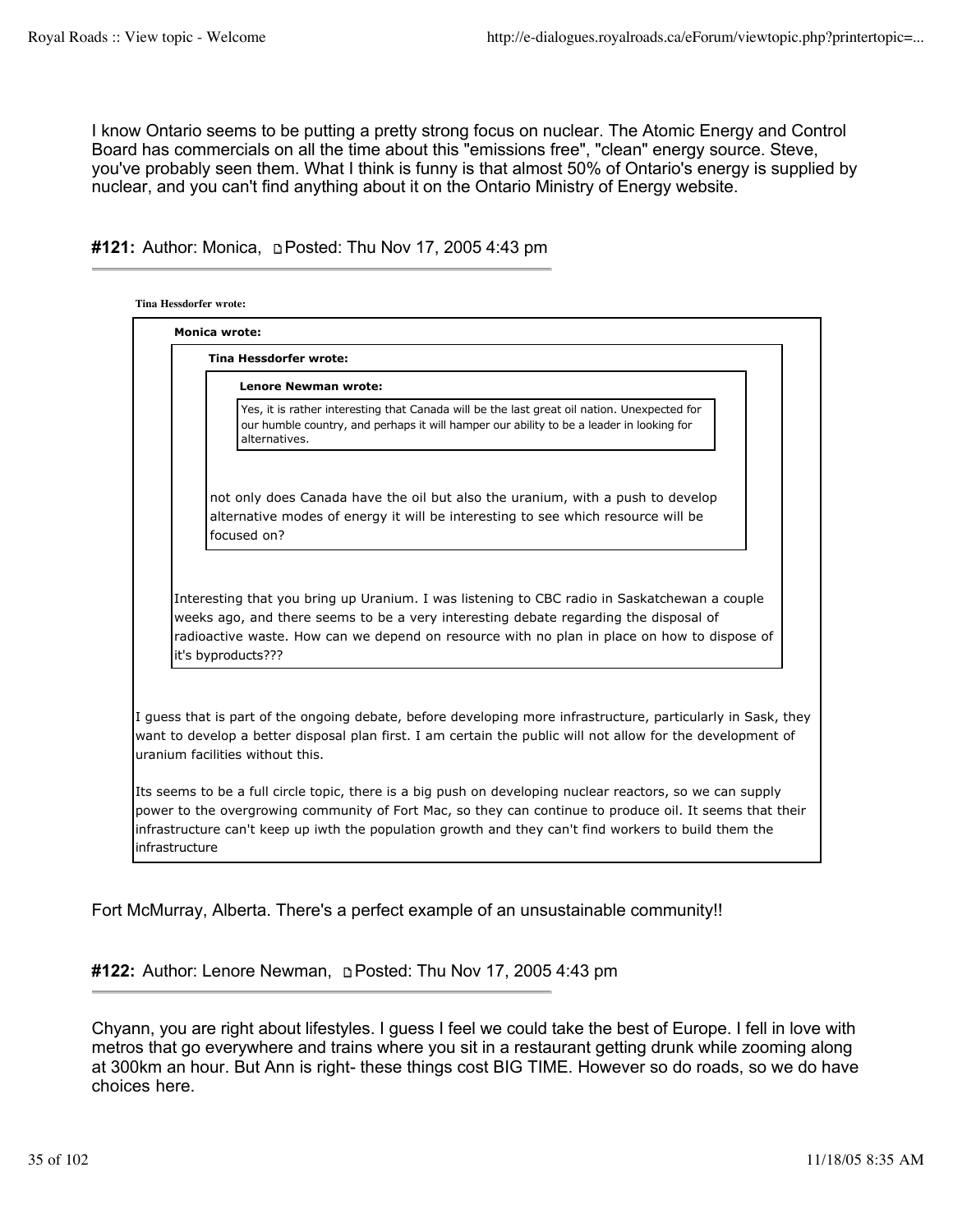# **#123:** Author: Guest, **pendity Control**: Thu Nov 17, 2005 4:44 pm

Sorry, about the previous post my finger slipped.

Anyhow, I think transit could use some help in the marketing area to make it "cool". The car industry has overwhelmed us with images associating nice vehicles with status. We see people with nice cars and assume they are "cool" and that they are well off. We see nice cars as extremely desirable and it will take a lot to deter people from the idea that this isn't necessarily true.

Perhaps if it became "cooler" to ride the bus you would see more kids opting for it than saving every last penny to buy a car. But Lenore is right too in saying that they need to improve the convience of the transit system dramatically if it is every to take its proper place in our society.

**#124:** Author: Lenore Newman, **Posted: Thu Nov 17, 2005 4:44 pm** 

By the way, if "guest" is a student please give me your name so that I can record your stuff. If not, don't worry about it. Unless you are an oil indistry spy!

#125: Author: Johnny, **Denatal: Thu Nov 17, 2005 4:45 pm** 

And I remember in the 'old days' that enginerring students would hang their proffesors' VW Bug of a bridge or something. Also, motorcycles are light too butt there isn't a big run on walkingg off with those. I am not sticking up for the Smart Car either, because they have isses too.

# [quote="Lenore Newman"]

**Ann Dale wrote:**

Dawn, Lenore will probably disagree with me here, but I think we need to fundamentally change the car as a transition strategy. Amory Lovins just published an on-line book entitled the Post Carbon End Game (available on our website under What's New) in which he argues we have to design ultra-light vehicles.

I do disagree, but one of the more interesting reasons for the people in this class has to do with complexity, something Lovin is infamous for ignoring. I rather like smart cars myself, but yesterday on-line an American friend of mine said "why in God's name would I buy a car three or four guys could pick up and walk away with?" I hadn't even thought of this aspect of ultralight cars. And then I read that in the UK, home of many young drunk men, this is becoming a problem- "Smart Car Tipping". Now this all seems sort of silly, but much of American marketing is based on fear- can you imagine the adds "Don't let your car walk awaybuy a Hummer"

**#126:** Author: Meghan King, Posted: Thu Nov 17, 2005 4:45 pm

I think nuclear power is a good example of how we must be careful in our development of alternatives because we dont want to jump on a bandwagon to find out that it has even worse implications than fossil fuels and global warming

**Tina Hessdorfer wrote:**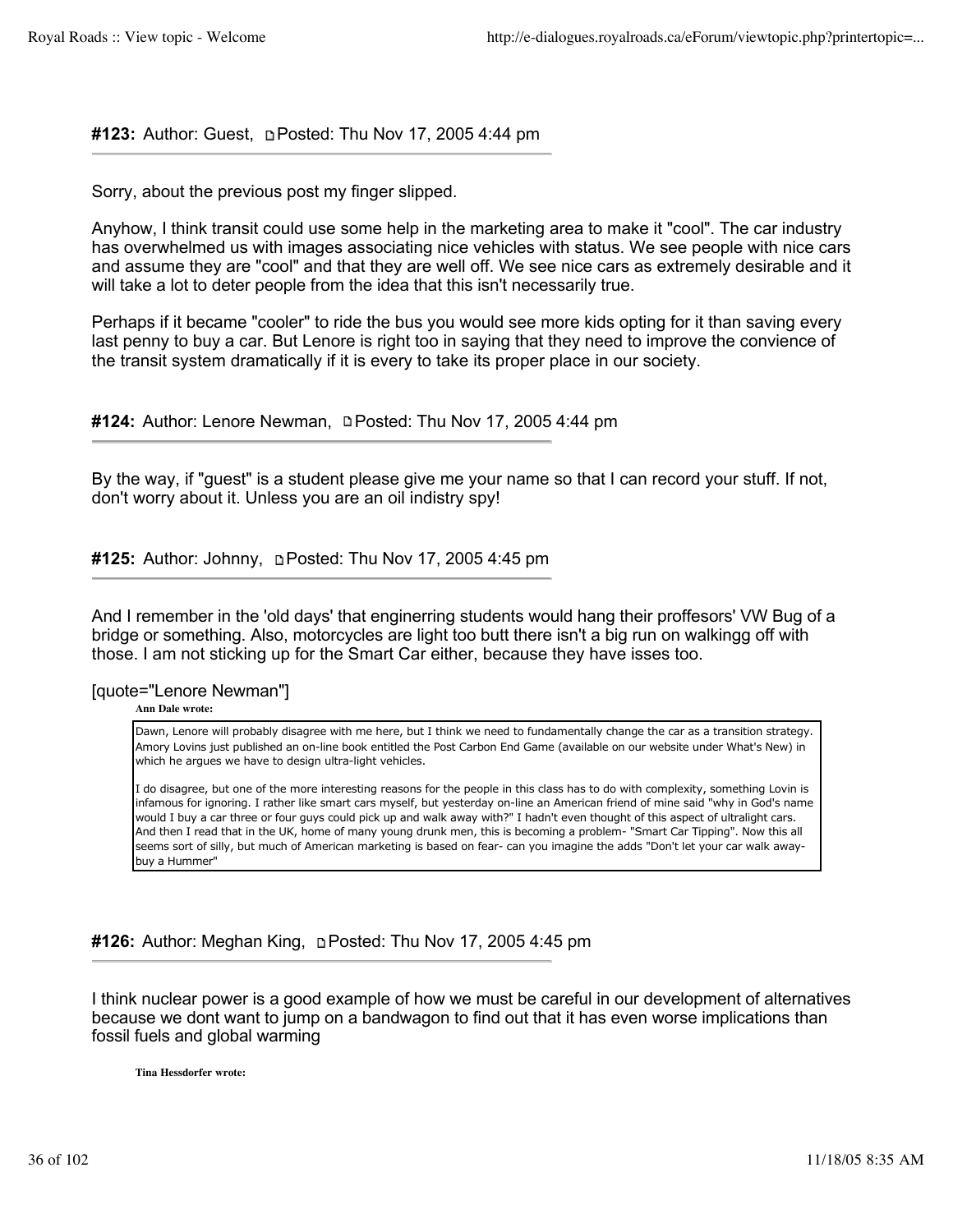**Monica wrote: Tina Hessdorfer wrote:**

**Lenore Newman wrote:**

Yes, it is rather interesting that Canada will be the last great oil nation. Unexpected for our humble country, and perhaps it will hamper our ability to be a leader in looking for alternatives.

not only does Canada have the oil but also the uranium, with a push to develop alternative modes of energy it will be interesting to see which resource will be focused on?

Interesting that you bring up Uranium. I was listening to CBC radio in Saskatchewan a couple weeks ago, and there seems to be a very interesting debate regarding the disposal of radioactive waste. How can we depend on resource with no plan in place on how to dispose of it's byproducts???

I guess that is part of the ongoing debate, before developing more infrastructure, particularly in Sask, they want to develop a better disposal plan first. I am certain the public will not allow for the development of uranium facilities without this.

Its seems to be a full circle topic, there is a big push on developing nuclear reactors, so we can supply power to the overgrowing community of Fort Mac, so they can continue to produce oil. It seems that their infrastructure can't keep up iwth the population growth and they can't find workers to build them the infrastructure

# #127: Author: suegirard, **DPosted: Thu Nov 17, 2005 4:46 pm**

### [quote="Lenore Newman"]

**Ann Dale wrote:**

Dawn, Lenore will probably disagree with me here, but I think we need to fundamentally change the car as a transition strategy. Amory Lovins just published an on-line book entitled the Post Carbon End Game (available on our website under What's New) in which he argues we have to design ultra-light vehicles.

I do disagree, but one of the more interesting reasons for the people in this class has to do with complexity, something Lovin is infamous for ignoring. I rather like smart cars myself, but yesterday on-line an American friend of mine said "why in God's name would I buy a car three or four guys could pick up and walk away with?" I hadn't even thought of this aspect of ultralight cars. And then I read that in the UK, home of many young drunk men, this is becoming a problem- "Smart Car Tipping". Now this all seems sort of silly, but much of American marketing is based on fear- can you imagine the adds "Don't let your car walk awaybuy a Hummer"

Great comment Lenore, and it made me think - today I was almost in an accident. Wouldn't have been bad for me - since I was driving a large/high truck but for the person who was in the small car - the passenger's head was right in line with the middle of my grill. Other person's potential fault by the way - but - this is one of the reason's that I don't like small cars. Yikes scarry....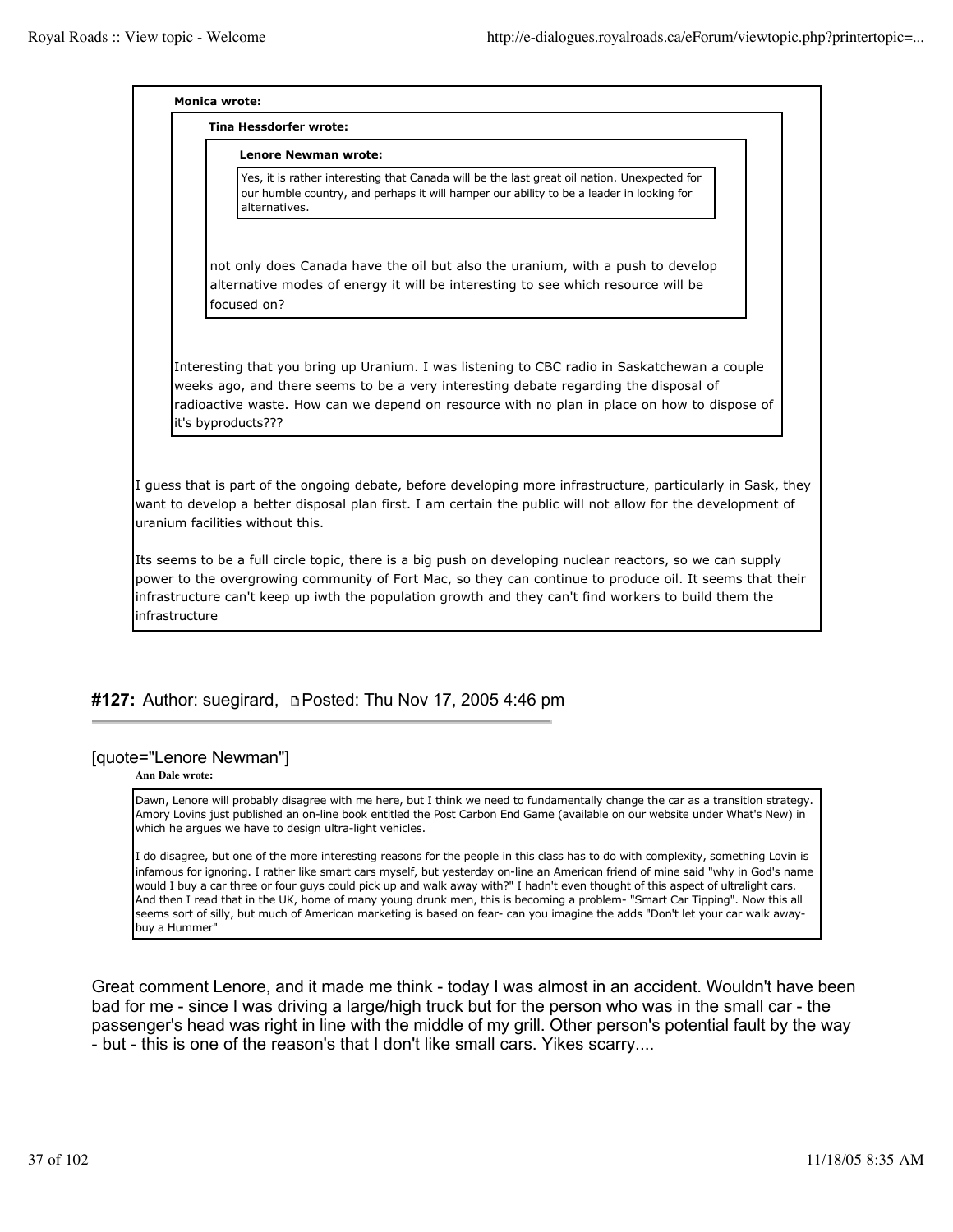**#128:** Author: Chyann Finnigan, Posted: Thu Nov 17, 2005 4:46 pm

I'm surprised Barry hasn't mentioned the wind turbines proposed for Summerside in PEI. Such a cute and innovative little Island!

**#129:** Author: Lenore Newman, Posted: Thu Nov 17, 2005 4:46 pm

Quite true about nuclear. It has that huge "yes but" factor that Ann and I know far too well.

**#130:** Author: Tammy, Posted: Thu Nov 17, 2005 4:46 pm

I don't think it could be better said Jodi than we need to find a new love before we give up our old one.

**#131:** Author: Andrew Marshall, Posted: Thu Nov 17, 2005 4:47 pm

### **Ann Dale wrote:**

Shotgun marriages and hummers aside, what about if we simply tried to diversify our transportation infrastructure, instead of building big mega projects and/or trying to finance them. I think we often miss the many small steps that can lead to meaningful change looking for the big fix?

Yes I think this is big problem Ann. Decisions these days are heavily influenced by the global market, and therefore we look to see what others are doing to solve their problems instead of thinking of our own ways to resolve the issue.

**#132:** Author: Meghan King, Posted: Thu Nov 17, 2005 4:48 pm

Barry has been telling us about a few initiatives in PEI in our group. It seems that they are really taking some action there. Hopefully we can apply some of their examples on the larger scale

**Chyann Finnigan wrote:**

I'm surprised Barry hasn't mentioned the wind turbines proposed for Summerside in PEI. Such a cute and innovative little Island!

**#133:** Author: jodi jane friesen, **pendity 17, 2005** 4:48 pm

I am still completely amazed that there has not been major advancements in public transportation. The busses are so crowded in cities its uncomfortable, you have to wait, you try to be concious and you are late. there are no parking places but sometimes you still have to drive to get somewhere. It makes no sence to me why this need isnt being filled.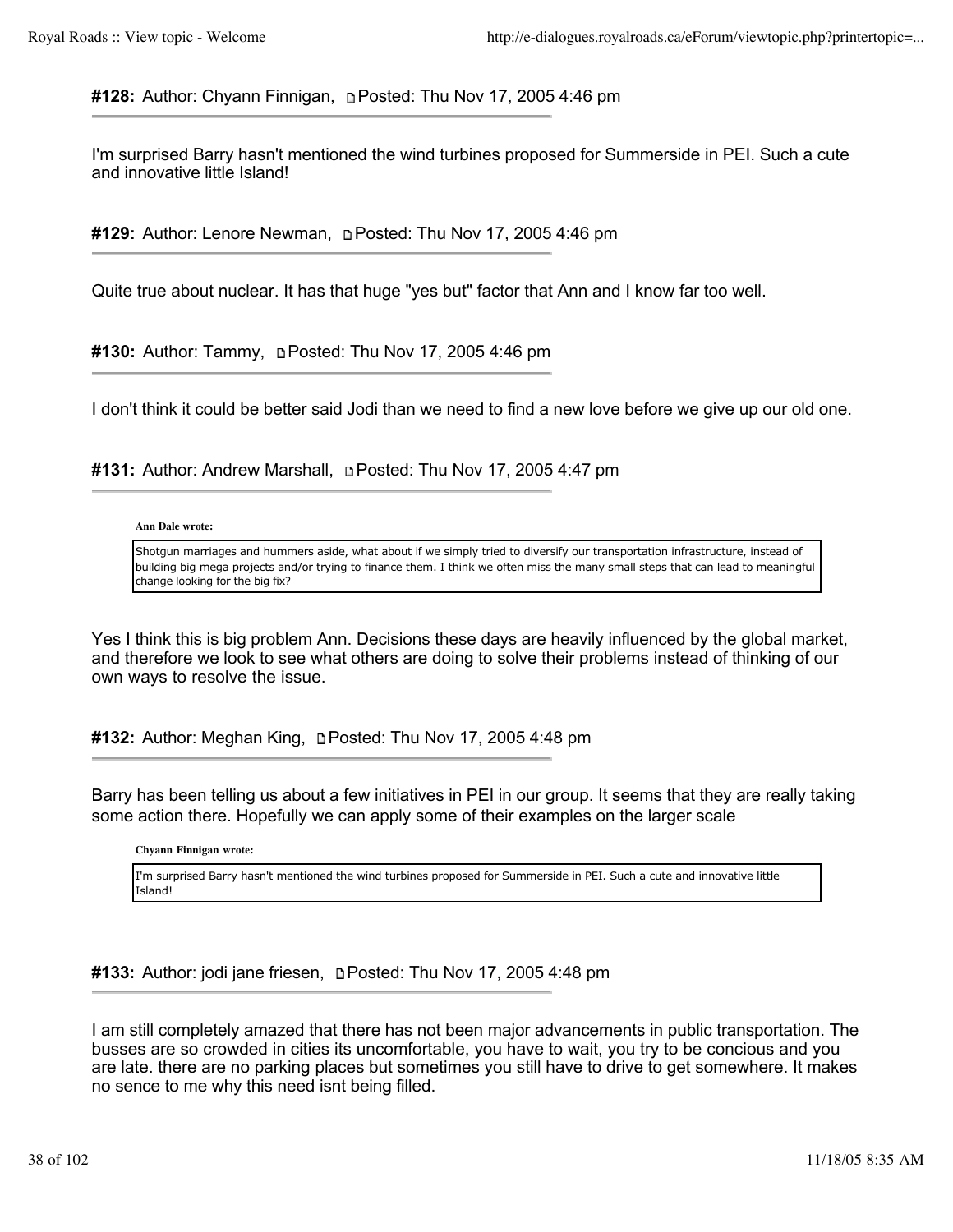#### **Ann Dale wrote:**

Shotgun marriages and hummers aside, what about if we simply tried to diversify our transportation infrastructure, instead of building big mega projects and/or trying to finance them. I think we often miss the many small steps that can lead to meaningful change looking for the big fix?

#134: Author: Chyann Finnigan, **Depart of the Nov 17, 2005 4:49 pm** 

**Lenore Newman wrote:**

Chyann, you are right about lifestyles. I guess I feel we could take the best of Europe. I fell in love with metros that go everywhere and trains where you sit in a restaurant getting drunk while zooming along at 300km an hour. But Ann is right- these things cost BIG TIME. However so do roads, so we do have choices here.

If we could take the best of Europe (wine, cheese, scenery, architecture, history, etc) I think we'd all be better off! :)

**#135:** Author: jlasuik, **Depart Posted: Thu Nov 17, 2005 4:49 pm** 

#### **Ann Dale wrote:**

Shotgun marriages and hummers aside, what about if we simply tried to diversify our transportation infrastructure, instead of building big mega projects and/or trying to finance them. I think we often miss the many small steps that can lead to meaningful change looking for the big fix?

I agree. It starts small -most always does. Innovation happens and then we see corporate buy-outs.

**#136:** Author: Jalcockwhite, Posted: Thu Nov 17, 2005 4:49 pm

Hmm, now this is a very interesting point. Changing the lifestyles of those stuck in the rat race. People talk about it all the time - how they'd love to retire early and just enjoy life. Don't we all have that option? Sure, but North America has really been built around a set of values of which employment, the house, car, spouse and kids are at the top. How do we change these values? The European lifestyle has much more time to develop and is based on certain cultural values. In our multicultural society that depends so much on immigration, it may be hard to change this. So many people are coming to our cities looking for a better life - how would you tell them they buying a car is bad, when they are trying to live the American Dream?

**Chyann Finnigan wrote:**

#### **Lenore Newman wrote:**

On Ann's point, I don't believe it is so much a "love affair" with the car as a "shotgun marriage". Transit options are just not good enough except in the most major of cities. No one, and I mean no one, would rather stand on a bus for an hour when they can drive for fifteen minutes. That is our big problem, and until we provide reasonable alternatives, people will drive. I think once people see what a car free life can look like (Venice, one of my favourite cities, comes to mind) then they might be fighting for the chance to live that way.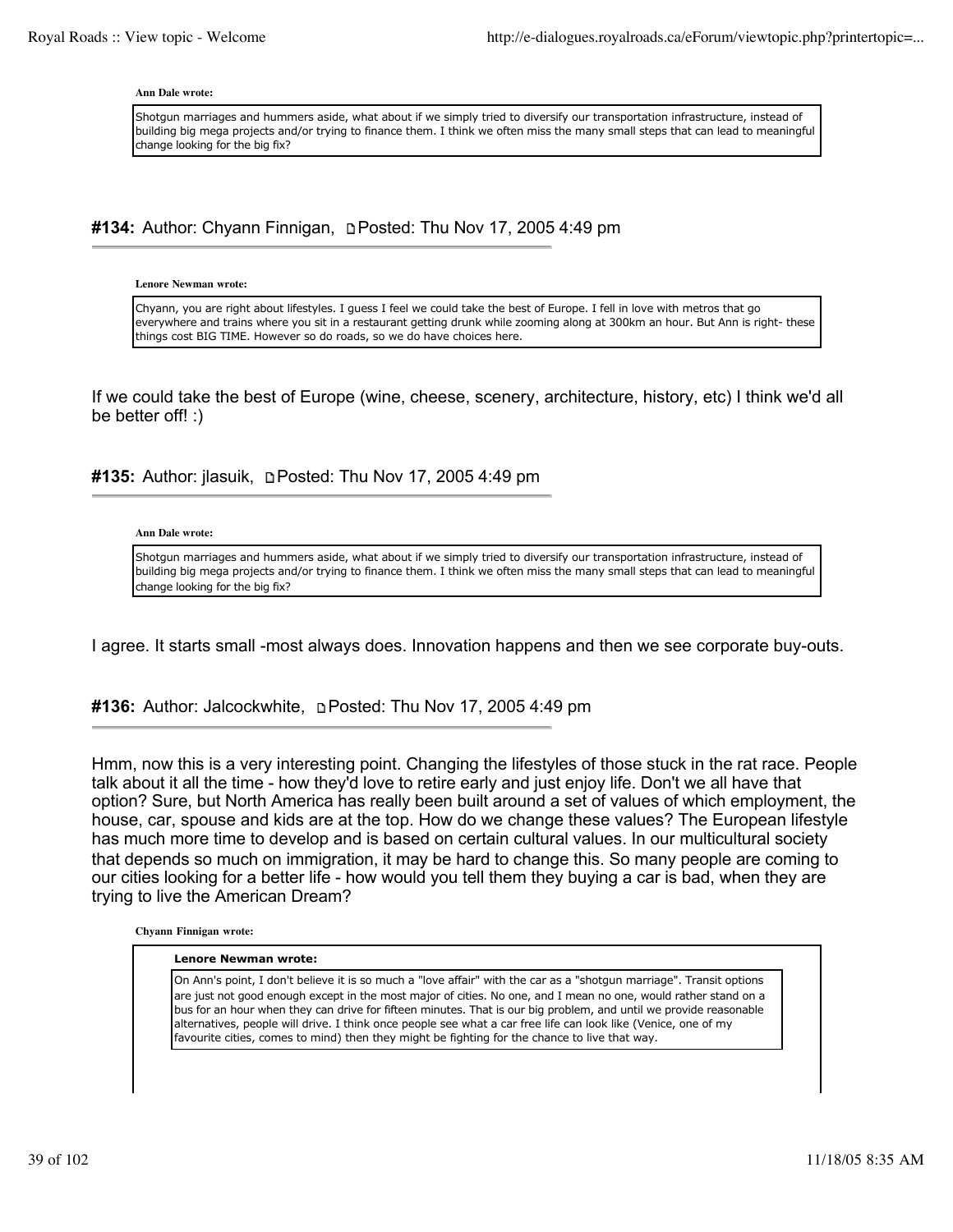Ah, but Lenore, now we're talking about complete lifestyle changes. Correct me if I'm wrong but from what I gather of Italians, they take their personal time seriously and don't live to punch the clock at work. They slow down to the speed of life where us North Americans seem to be caught in the rat-race that our daily lives have become. If I get off from work at 5:00pm and have to go home, cook dinner, do homework, chores, etc. I think the choice of a 15 minute car ride over a 1 hr bus ride will win everytime. In Italy, it may be a slower lifestyle where people enjoy life and work to live rather than live to work. We're talking about changing peoples complete attitudes and outlooks towards the world they've developped in the North American culture. Ok, I digress but I think this issue is bigger than just choosing a car over a bus ride.

By the way, I too love Venice (although I've have yet to go). I envy their lifestyle choices and their "zest for life".

# **#137:** Author: ewaterman, Posted: Thu Nov 17, 2005 4:49 pm

#### **Chyann Finnigan wrote:**

#### **Lenore Newman wrote:**

On Ann's point, I don't believe it is so much a "love affair" with the car as a "shotgun marriage". Transit options are just not good enough except in the most major of cities. No one, and I mean no one, would rather stand on a bus for an hour when they can drive for fifteen minutes. That is our big problem, and until we provide reasonable alternatives, people will drive. I think once people see what a car free life can look like (Venice, one of my favourite cities, comes to mind) then they might be fighting for the chance to live that way.

Ah, but Lenore, now we're talking about complete lifestyle changes. Correct me if I'm wrong but from what I gather of Italians, they take their personal time seriously and don't live to punch the clock at work. They slow down to the speed of life where us North Americans seem to be caught in the rat-race that our daily lives have become. If I get off from work at 5:00pm and have to go home, cook dinner, do homework, chores, etc. I think the choice of a 15 minute car ride over a 1 hr bus ride will win everytime. In Italy, it may be a slower lifestyle where people enjoy life and work to live rather than live to work. We're talking about changing peoples complete attitudes and outlooks towards the world they've developped in the North American culture. Ok, I digress but I think this issue is bigger than just choosing a car over a bus ride.

By the way, I too love Venice (although I've have yet to go). I envy their lifestyle choices and their "zest for life".

maybe that is what we have to do, totaly change the infrastructure of our lifestyles. this is kinda tying in with our policy analysis class in chapter 4 it is discussing instuments and indirestly conditioning behaviour to introduce or intise people to change through changing their thoughts. an example of this is to put nasty pictures and quotes on the cigarette packages. picture this: a guy driving his car with a big red face all stressed out and a person sitting on the bus so relaxed its like having your slippers on with your feet up at home reading a newspaper while someone else is fighting traffic. makes me feel calmer already

**#138:** Author: Guest, **p Posted: Thu Nov 17, 2005 4:50 pm**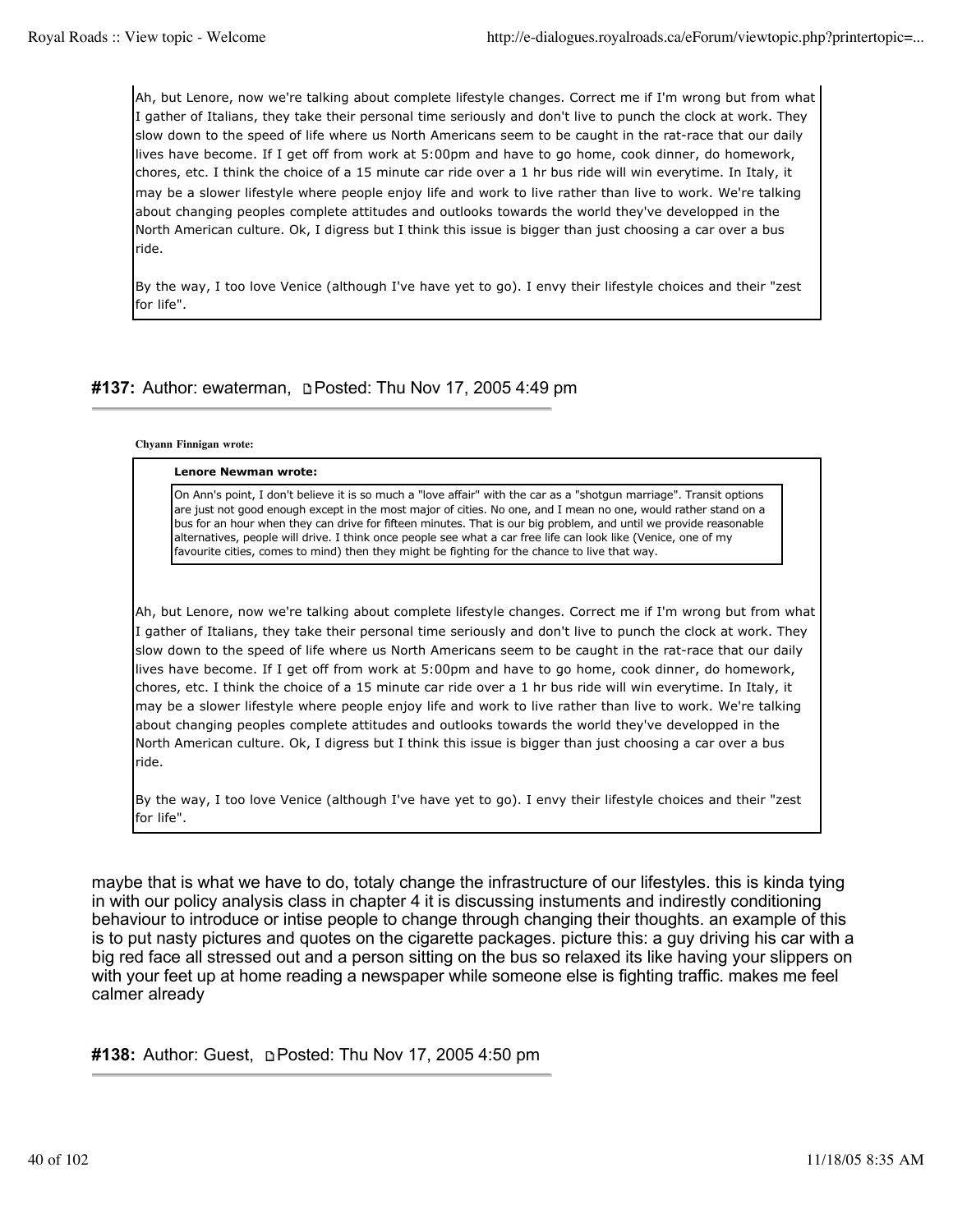**Lenore Newman wrote:**

Chyann, you are right about lifestyles. I guess I feel we could take the best of Europe. I fell in love with metros that go everywhere and trains where you sit in a restaurant getting drunk while zooming along at 300km an hour. But Ann is right- these things cost BIG TIME. However so do roads, so we do have choices here.

It is really all upto our city planners as they are setting the direction 10 and 20 years out ... more box stores with no residential in sight - cars are becoming if not already indispensible

**#139:** Author: Chyann Finnigan, Posted: Thu Nov 17, 2005 4:50 pm

**Lenore Newman wrote:**

By the way, if "guest" is a student please give me your name so that I can record your stuff. If not, don't worry about it. Unless you are an oil indistry spy!

I feel a SLAPP suit coming on...for heaven sakes no one name names!

### **#140:** Author: Lenore Newman, Posted: Thu Nov 17, 2005 4:51 pm

**Andrew Marshall wrote:**

#### **Ann Dale wrote:**

Shotgun marriages and hummers aside, what about if we simply tried to diversify our transportation infrastructure, instead of building big mega projects and/or trying to finance them. I think we often miss the many small steps that can lead to meaningful change looking for the big fix?

Yes I think this is big problem Ann. Decisions these days are heavily influenced by the global market, and therefore we look to see what others are doing to solve their problems instead of thinking of our own ways to resolve the issue.

I think the problem with transportation is that by its nature investment is "big". A freeway can cost as much as \$500,000 a meter or more. Same with fast trains and subways. one of the obsticals we face is the "sunk cost effect"- we have paid so much for what we have we don't really want to abandon it. Unfortunately, this can destroy a society, or a resource.

**#141:** Author: Ann Dale, Posted: Thu Nov 17, 2005 4:51 pm

I think we have to be careful about talking about the minority actions, and developing policies on that basis. I find that the two factors people use for avoiding change are safety and security, think of your IT people when you want to use open source, they evoke security. With respect to safety, the safe car has some very interesting design features, it has the safety specs of a mid-size Mercedes, regardless of its tippiness. With respect to road handling, it is also exceptionally stable. In Victoria, they are allowed to park for free, smart cars.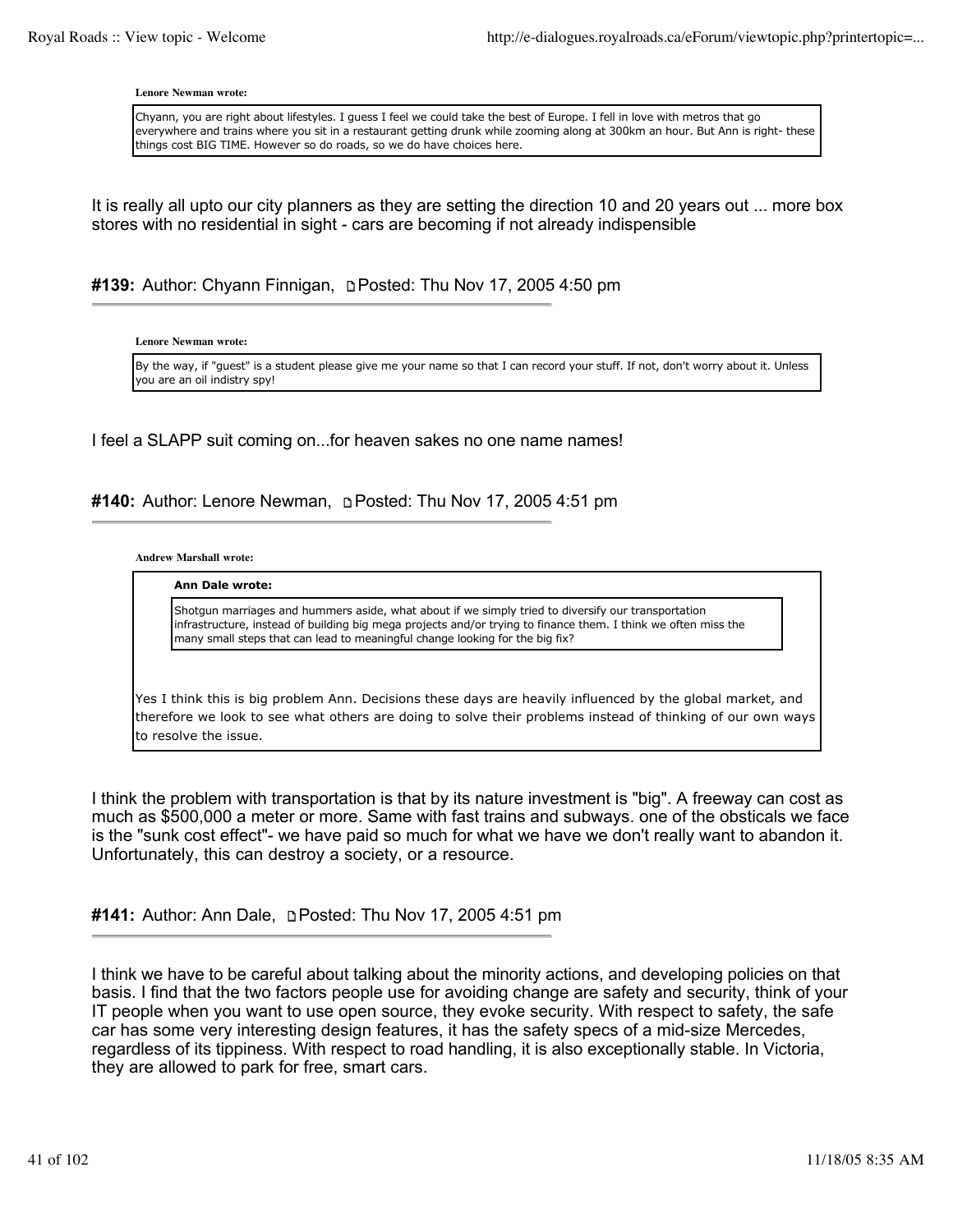[I do disagree, but one of the more interesting reasons for the people in this class has to do with complexity, something Lovin is infamous for ignoring. I rather like smart cars myself, but yesterday on-line an American friend of mine said "why in God's name would I buy a car three or four guys could pick up and walk away with?" I hadn't even thought of this aspect of ultralight cars. And then I read that in the UK, home of many young drunk men, this is becoming a problem- "Smart Car Tipping". Now this all seems sort of silly, but much of American marketing is based on fear- can you imagine the adds "Don't let your car walk away- buy a Hummer"[/quote][/quote]

**#142:** Author: cpiedt, **p. Posted: Thu Nov 17, 2005 4:51 pm** 

# [quote="Lenore Newman"]

**Ann Dale wrote:**

Dawn, Lenore will probably disagree with me here, but I think we need to fundamentally change the car as a transition strategy. Amory Lovins just published an on-line book entitled the Post Carbon End Game (available on our website under What's New) in which he argues we have to design ultra-light vehicles.

I do disagree, but one of the more interesting reasons for the people in this class has to do with complexity, something Lovin is infamous for ignoring. I rather like smart cars myself, but yesterday on-line an American friend of mine said "why in God's name would I buy a car three or four guys could pick up and walk away with?" I hadn't even thought of this aspect of ultralight cars. And then I read that in the UK, home of many young drunk men, this is becoming a problem- "Smart Car Tipping". Now this all seems sort of silly, but much of American marketing is based on fear- can you imagine the adds "Don't let your car walk awaybuy a Hummer"

Sorry, I accidentally pressed reply to this post and it seems I have to submit this in order to be able to reply to other posts

**#143:** Author: Tammy, **Posted: Thu Nov 17, 2005 4:51 pm** 

I made a few of the guest comments but not all of them. The finger slipped one is mine in particular. Sorry.

#144: Author: Guest, **DPosted: Thu Nov 17, 2005 4:52 pm** 

**Monica wrote:**

# **Lenore Newman wrote:** On Ann's point, I don't believe it is so much a "love affair" with the car as a "shotgun marriage". Transit options are just not good enough except in the most major of cities. No one, and I mean no one, would rather stand on a bus for an hour when they can drive for fifteen minutes. That is our big problem, and until we provide reasonable alternatives, people will drive. I think once people see what a car free life can look like (Venice, one of my favourite cities, comes to mind) then they might be fighting for the chance to live that way.

I think this goes back to the point where alternatives do not seem to meet all our needs in certain societies.

I agree Lenore our love affair with cars is more like a shot gun marriage. We need cars and i'm all for cheeper more fuel efficient ones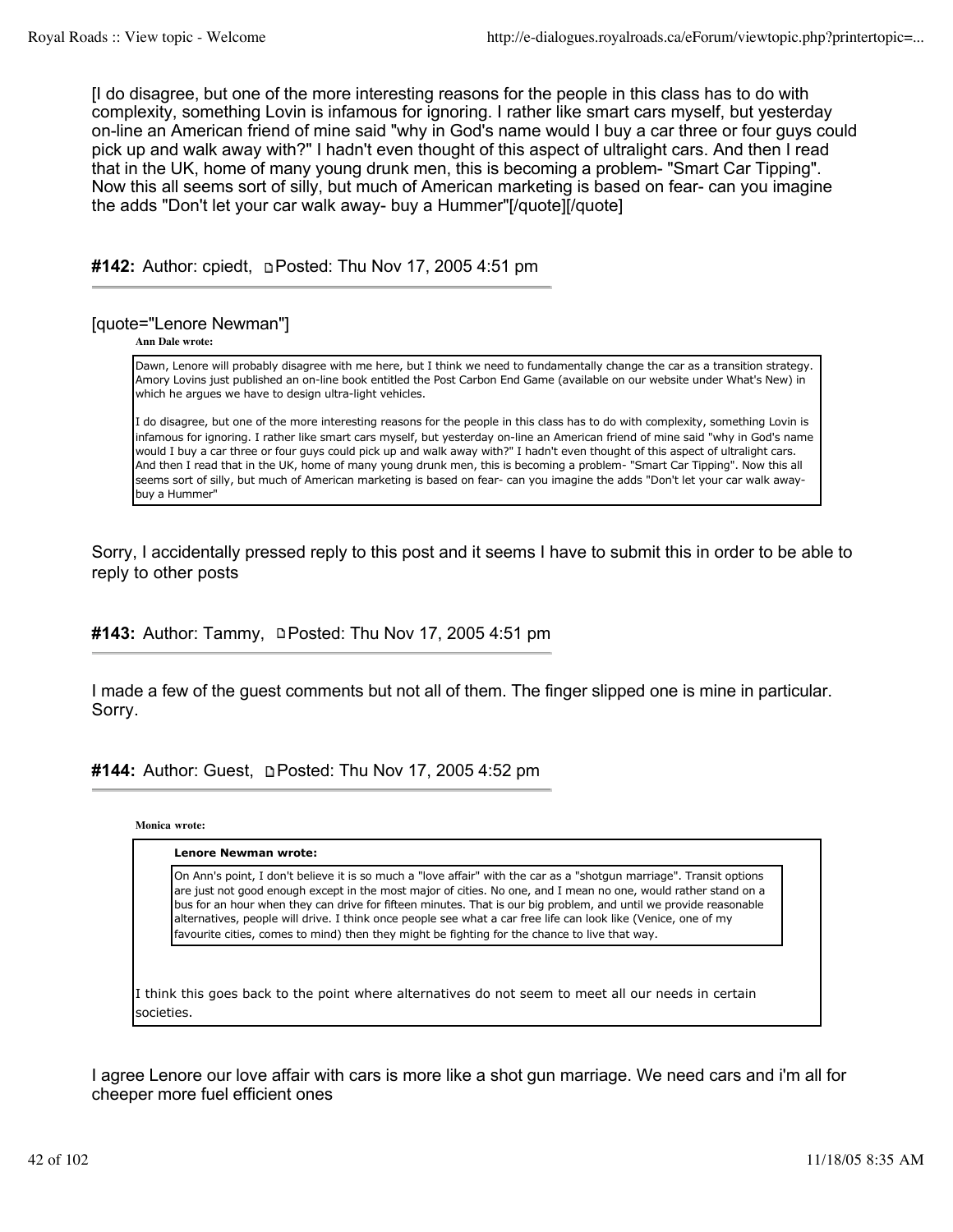I seem to be having a bit of a problem here, the post do not reconize my login Name

**#145:** Author: kristawatts, Posted: Thu Nov 17, 2005 4:52 pm

**Anonymous wrote:**

Sorry, about the previous post my finger slipped.

Anyhow, I think transit could use some help in the marketing area to make it "cool". The car industry has overwhelmed us with images associating nice vehicles with status. We see people with nice cars and assume they are "cool" and that they are well off. We see nice cars as extremely desirable and it will take a lot to deter people from the idea that this isn't necessarily true.

Perhaps if it became "cooler" to ride the bus you would see more kids opting for it than saving every last penny to buy a car. But Lenore is right too in saying that they need to improve the convience of the transit system dramatically if it is every to take its proper place in our society.

It seems so clear that the media has such a powerful way to direct people's choices and lifestyle changes unfortunately media appears to be so controlled by the market and catastrophic events that it appears that there in itself lies a barrier.

I have to go now as I have a 6 hour drive home and I have to work tomorrow so Great Discussion everyone. I will see you tomorrow night....Same time Same place.

Cheers, Krista :-)

#146: Author: Lenore Newman, **Depart Prosted:** Thu Nov 17, 2005 4:54 pm

Barry, how did PEI manage to get support for moving ahead with wind? Do you think we could learn anything from their experience?

**#147:** Author: Johnny, Posted: Thu Nov 17, 2005 4:54 pm

The public transit system in Venice is awesome as well. Water taxis, ferries, Gondolas. I got around just fine, and found everywhere I wanted to go by riding in uncrowded comfort.

| ewaterman wrote: |  |
|------------------|--|
|                  |  |

| Lenore Newman wrote:                                                                                                                                                                                                                                                                                                                                                                                                                                                                                                                                                              |
|-----------------------------------------------------------------------------------------------------------------------------------------------------------------------------------------------------------------------------------------------------------------------------------------------------------------------------------------------------------------------------------------------------------------------------------------------------------------------------------------------------------------------------------------------------------------------------------|
| On Ann's point, I don't believe it is so much a "love affair" with the car as a "shotgun marriage".<br>Transit options are just not good enough except in the most major of cities. No one, and I mean no<br>one, would rather stand on a bus for an hour when they can drive for fifteen minutes. That is our big<br>problem, and until we provide reasonable alternatives, people will drive. I think once people see<br>what a car free life can look like (Venice, one of my favourite cities, comes to mind) then they might<br>be fighting for the chance to live that way. |

Ah, but Lenore, now we're talking about complete lifestyle changes. Correct me if I'm wrong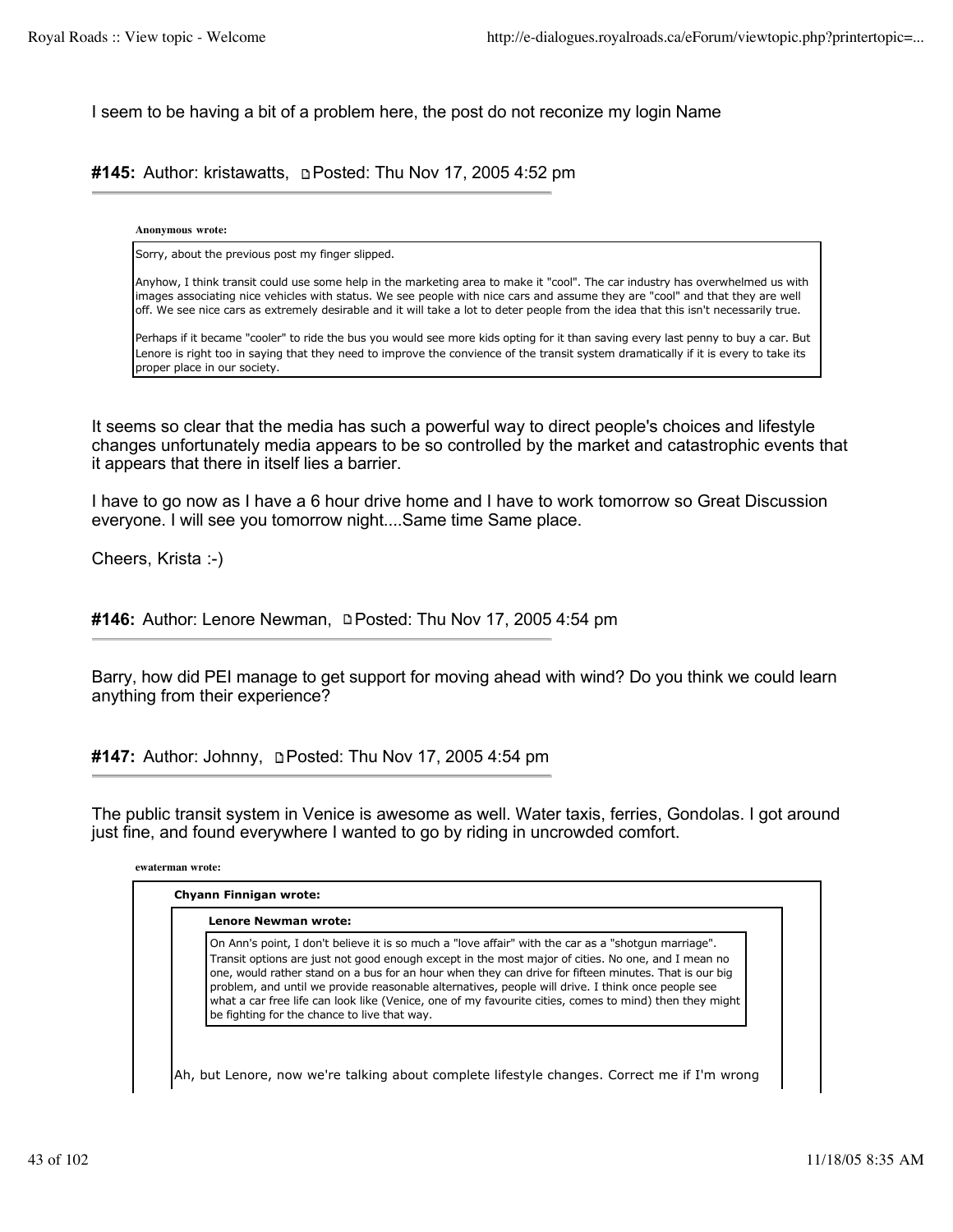but from what I gather of Italians, they take their personal time seriously and don't live to punch the clock at work. They slow down to the speed of life where us North Americans seem to be caught in the rat-race that our daily lives have become. If I get off from work at 5:00pm and have to go home, cook dinner, do homework, chores, etc. I think the choice of a 15 minute car ride over a 1 hr bus ride will win everytime. In Italy, it may be a slower lifestyle where people enjoy life and work to live rather than live to work. We're talking about changing peoples complete attitudes and outlooks towards the world they've developped in the North American culture. Ok, I digress but I think this issue is bigger than just choosing a car over a bus ride.

By the way, I too love Venice (although I've have yet to go). I envy their lifestyle choices and their "zest for life".

maybe that is what we have to do, totaly change the infrastructure of our lifestyles. this is kinda tying in with our policy analysis class in chapter 4 it is discussing instuments and indirestly conditioning behaviour to introduce or intise people to change through changing their thoughts. an example of this is to put nasty pictures and quotes on the cigarette packages. picture this: a guy driving his car with a big red face all stressed out and a person sitting on the bus so relaxed its like having your slippers on with your feet up at home reading a newspaper while someone else is fighting traffic. makes me feel calmer already

**#148:** Author: Tammy, **pPosted: Thu Nov 17, 2005 4:55 pm** 

I believe diversification will play a key role in solving our energy crisis. As Anne mentioned, why do we have to do it in a way that is all or nothing. Why can't we slowly integrate new systems to minimize our risks and costs but continually move to resources that are less environmentally damaging.

I also think diversification will be key, because with any resource if you use it too much you create environmental problems that continue to grow and grow. If we have several options we will minimize our impact and can alternate our use to give the environment time to adjust and recover.

**#149:** Author: jodi jane friesen, Posted: Thu Nov 17, 2005 4:55 pm

I agree Monica, like the people that have a smart car to go to the store, the van to transport things or holidays and the mercedes to go out...really. It just isnt a convienient car for alot of households...and do you ever really fall in love with the smart car, except when you gloating about your park job. [quote="Monica"]

**Lenore Newman wrote:**

| <b>Ann Dale wrote:</b> |  |
|------------------------|--|
|------------------------|--|

Dawn, Lenore will probably disagree with me here, but I think we need to fundamentally change the car as a transition strategy. Amory Lovins just published an on-line book entitled the Post Carbon End Game (available on our website under What's New) in which he argues we have to design ultra-light vehicles.

I do disagree, but one of the more interesting reasons for the people in this class has to do with complexity, something Lovin is infamous for ignoring. I rather like smart cars myself, but yesterday on-line an American friend of mine said "why in God's name would I buy a car three or four guys could pick up and walk away with?" I hadn't even thought of this aspect of ultralight cars. And then I read that in the UK, home of many young drunk men, this is becoming a problem- "Smart Car Tipping". Now this all seems sort of silly, but much of American marketing is based on fear- can you imagine the adds "Don't let your car walk away- buy a Hummer"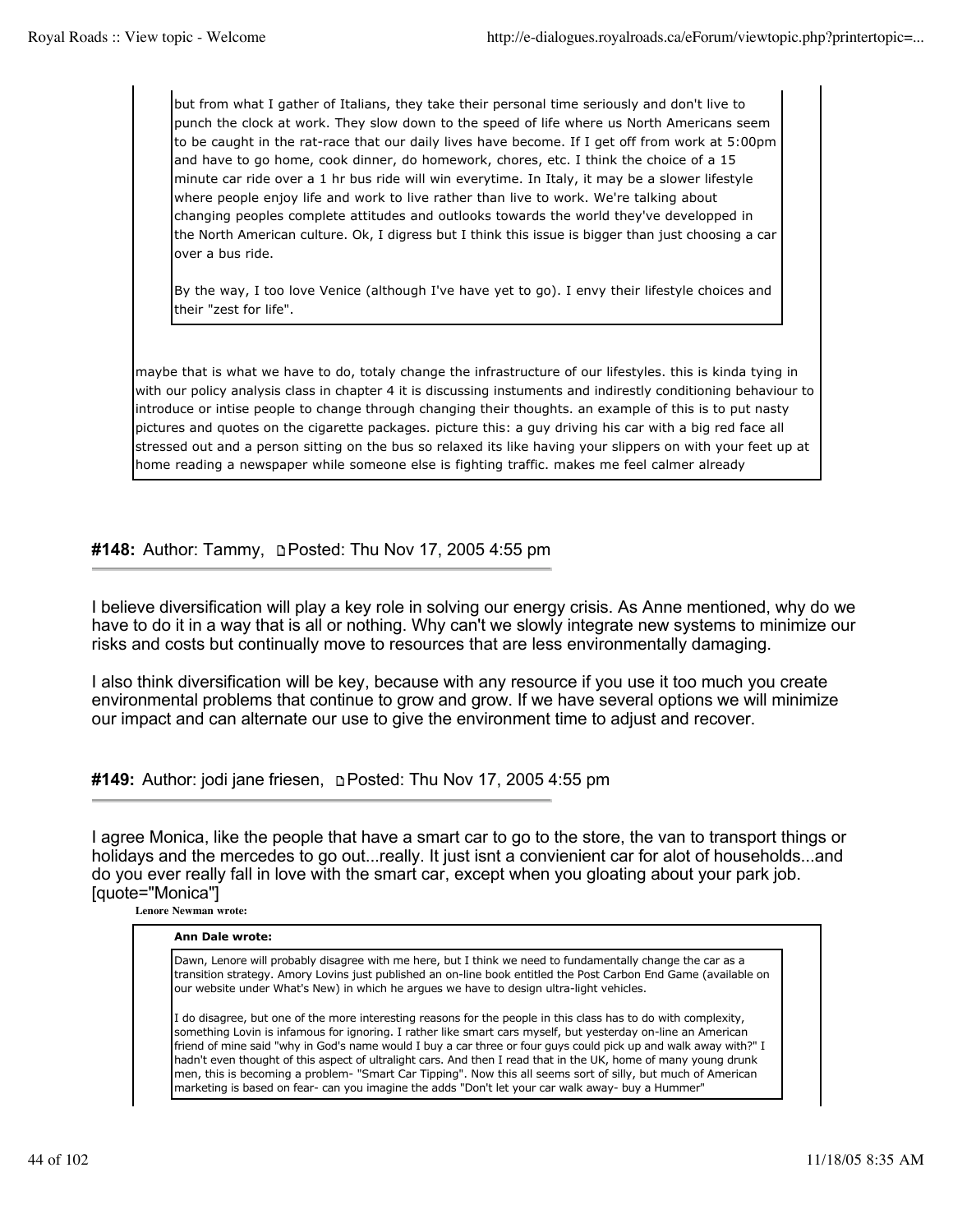I have to say one thing I have always thought about the smart car, is how do you transport a family around in a smart car. If you consider that there are many households trying to get by with one vehicle, due to the rising costs of driving, the smart car just doesn't seem to be a logical choice in such a situation.

**#150:** Author: Ann Dale, Posted: Thu Nov 17, 2005 4:55 pm

Andrew, can you think of any small steps to integrate more sustainable transportation choices into existing infrastructure?

[I think the problem with transportation is that by its nature investment is "big". A freeway can cost as much as \$500,000 a meter or more. Same with fast trains and subways. one of the obsticals we face is the "sunk cost effect"- we have paid so much for what we have we don't really want to abandon it. Unfortunately, this can destroy a society, or a resource.[/quote]

# **#151:** Author: Tina Hessdorfer, Posted: Thu Nov 17, 2005 4:56 pm

i find it interesting that we compare our lifestyle to the europeans and that because our lifestyle is so fast that it is difficult to change infrastructure. so, if this is the case we have to change our lifestyles or the perception of priorities, how do you change so many millions of peoples life attitudes. I am sure if people spent some time living a more laid back, slower lifestyle they would find it more enjoyable, but for it to have any effect the change has to be all encompassing

**#152:** Author: Andrew Marshall, Posted: Thu Nov 17, 2005 4:56 pm

I heard an incentive that Vancouver has just designed that I think is a step in the right direction anyway. In the downtown core of the city, any person who drives a Smart Car gets parking for half the regular price. This is a cool idea because it makes the effort in lowering the number of gas guzzling vehicles on the road.

**#153:** Author: Thien Tran, Posted: Thu Nov 17, 2005 4:56 pm

**Anonymous wrote:**

Sorry, about the previous post my finger slipped.

Anyhow, I think transit could use some help in the marketing area to make it "cool". The car industry has overwhelmed us with images associating nice vehicles with status. We see people with nice cars and assume they are "cool" and that they are well off. We see nice cars as extremely desirable and it will take a lot to deter people from the idea that this isn't necessarily true.

Perhaps if it became "cooler" to ride the bus you would see more kids opting for it than saving every last penny to buy a car. But Lenore is right too in saying that they need to improve the convience of the transit system dramatically if it is every to take its proper place in our society.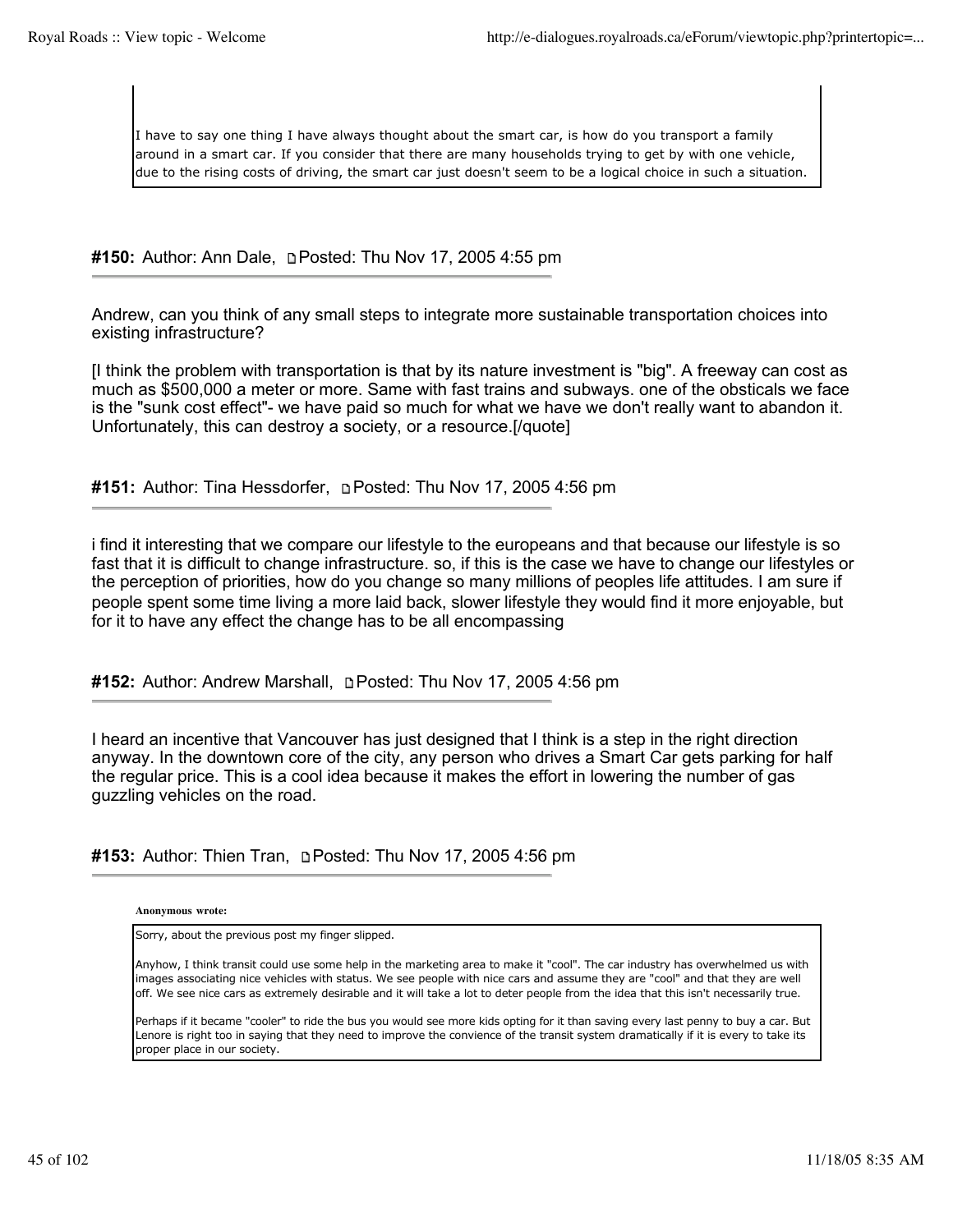Hi guest,

Is that most high school kids call bus riders are "loser cruiser crowns"? Anyhow, I do agree with you if the transit services system improved by the looks, and more bus schedule on routes then may be more people will consider to take the bus to reduce their own driving times. I recall Montreal is having the best bus routes that the more residential rates/community then bus would run more especially during rush hours. And Metro was great way to go downtown to work or to universities. Other cities should consider faster systems (expressed train, bus ...) to take people then the situation will improve.

# **#154:** Author: suegirard, Posted: Thu Nov 17, 2005 4:57 pm

There was an article in the newspaper couple of weeks back discussing the recent CN/CP mishaps in several areas of the province - spills, trains jumping tracks. This publicity is not good for alternative forms of transportation such as rails although in the scheme of the the number of trains actually travelling on the tracks - this accidents are probably comparable to highway accidents.

On the same line - there was also a discussion regarding why there is a need to restructure/rebuild the highways to Whislter for the 2010 Olympics when a train track was already in place that could handle visitors from Vancouver to Whistler. I guess this comes back to your comment Ann regarding our love affair with our cars.

#### **Ann Dale wrote:**

Shotgun marriages and hummers aside, what about if we simply tried to diversify our transportation infrastructure, instead of building big mega projects and/or trying to finance them. I think we often miss the many small steps that can lead to meaningful change looking for the big fix?

**#155:** Author: jalcockwhite, Posted: Thu Nov 17, 2005 4:57 pm

How many wind turbines are they operating? Do you know how much energy they are able to produce? And are there any local cooperatives that own shares in the turbines - like the Danish model. This seems to me to be a really good idea to gain public support.

**Lenore Newman wrote:**

Barry, how did PEI manage to get support for moving ahead with wind? Do you think we could learn anything from their experience?

**#156:** Author: Lenore Newman, Posted: Thu Nov 17, 2005 4:58 pm

I agree that diversity could play a large role, and could help get rid of some of the fear of the new. If people were given more choices they might be willing to experiment, knowign that no one was going to tear down all of the suburbs while they tried out a condo in the city. Diversity might be a key.

**#157:** Author: Johnny, Posted: Thu Nov 17, 2005 4:58 pm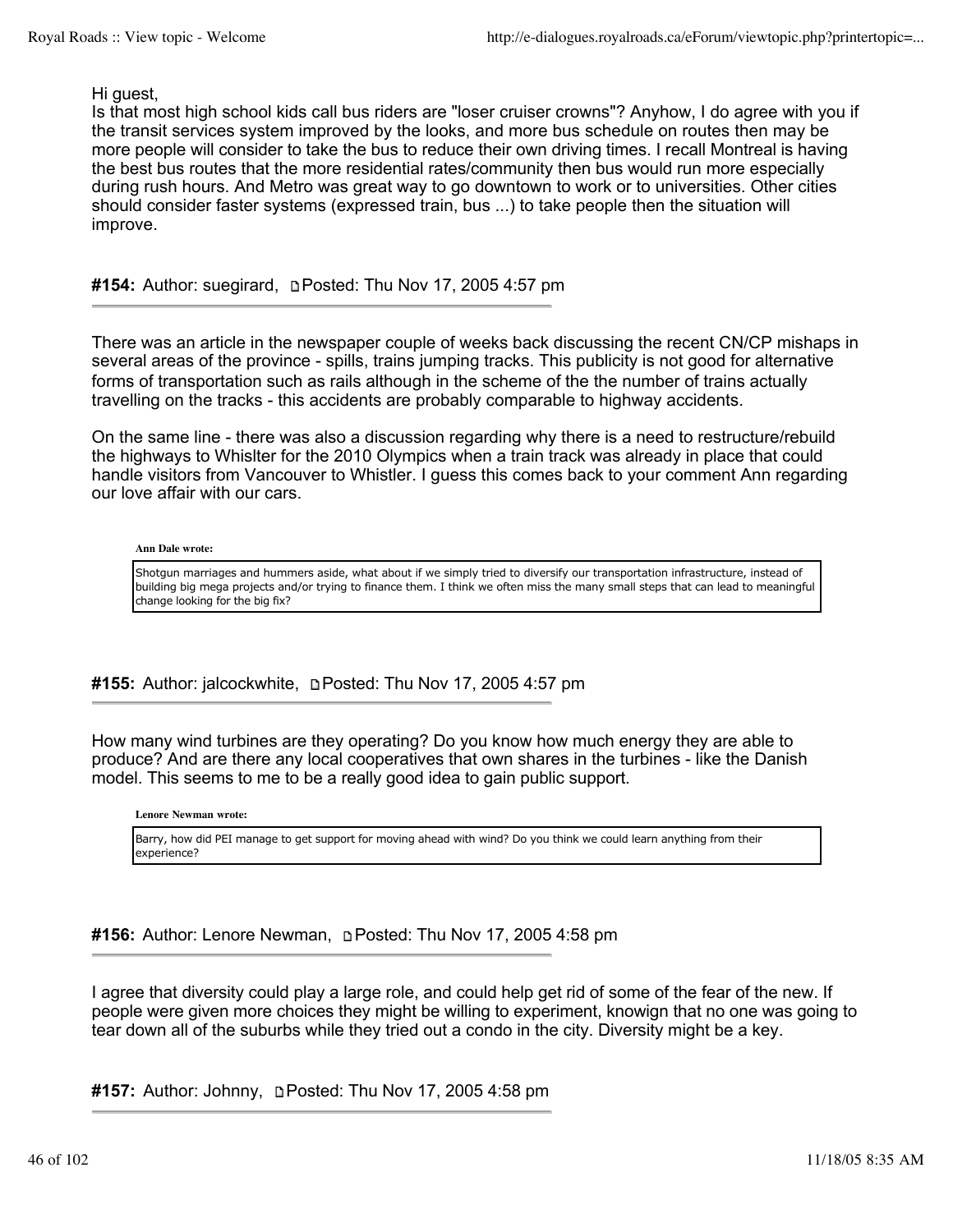Some comments on Smart Cars, compiled by a colleauge: The following summarizes the information available on diesel vehicles and, more specifically, the Smart Car:

• Diesel vehicles are generally more fuel efficient than comparable gasoline vehicles.

• The greenhouse gas (GHG) emissions from diesel vehicles are about 20% lower than most comparable gasoline vehicles.

• However, there are significantly higher air emissions (e.g. particulate matter and nitrogen oxide) from diesel vehicles than from gasoline vehicles. Diesel particulate matter is very fine, making it very easy to inhale. Some government agencies have classified it as either a "human carcinogen" or "probable human carcinogen". (http://www.nett.ca/faq\_diesel.html)

• The United States Environmental Protection Agency's (EPA) Green Vehicle Guide scores vehicles based on air pollutant emissions, greenhouse gas emissions, and fuel efficiency. (http://www.epa.gov/autoemissions/)

• Natural Resources Canada's Fuel Consumption Guide scores vehicles based on fuel efficiency and greenhouse gas emissions.

(http://oee.nrcan.gc.ca/transportation/tools/fuel-consumption-guide/fuel-consumption-guide.cfm?attr=8)

• The Smart Car does not appear on the EPA list because they are not being sold in the US. However, all small diesel vehicles that appear on the list (e.g. Volkswagen Golf and Volkswagen Jetta) rank very poorly in terms of air pollutant emissions and therefore score lower overall than their gasoline equivalents.

• The Smart Car ranks 3rd overall on the NRCan list for fuel efficiency, but that list does not take air emissions into account. The CO2 emissions for the Smart Car are higher than for the Honda Insight (#1) or the Toyota Prius (#2), which are hybrid-electric vehicles. The Honda Civic hybrid also ranks high in NRCan's rating (#4) and the US EPA rating.

• Although the Smart Car has been approved for sale in Canada, it has been classified as meeting the lowest acceptable air quality emissions standard, which is the Tier 2 "bin 10" US EPA Emissions Standard. In the US, vehicles are ranked in bins from 1 to 10, with bin 1 being the best. The Tier 2 standards came into effect in 2004 and have cleaner emissions standards than Tier 1. The EPA will be eliminating bins 9 and 10 in 2007, and the minimum emission standards for sale in the United States will be raised. Canadian federal emission requirements and test procedures for on-road vehicles are currently aligned with the EPA standards and are likely to continue to be aligned with those of the EPA.

• The federal Sulphur in Diesel Fuel Regulations (pursuant to the Canadian Environmental Protection Act) will reduce the sulphur concentration limits for diesel fuel from 500 mg/kg to 15 mg/kg starting in mid-2006. As a result, the 2007 models of the Smart Car and other diesels should have lower air emissions than the current models.

• The best approach when deciding which vehicle to buy is to chose one that ranks high for fuel efficiency, greenhouse gas emissions, and air pollution. Check the US EPA Green Vehicle Guide and NRCan's Fuel Consumption Guide to compare.p

**Ann Dale wrote:**

I think we have to be careful about talking about the minority actions, and developing policies on that basis. I find that the two factors people use for avoiding change are safety and security, think of your IT people when you want to use open source, they evoke security. With respect to safety, the safe car has some very interesting design features, it has the safety specs of a mid-size Mercedes, regardless of its tippiness. With respect to road handling, it is also exceptionally stable. In Victoria, they are allowed to park for free, smart cars.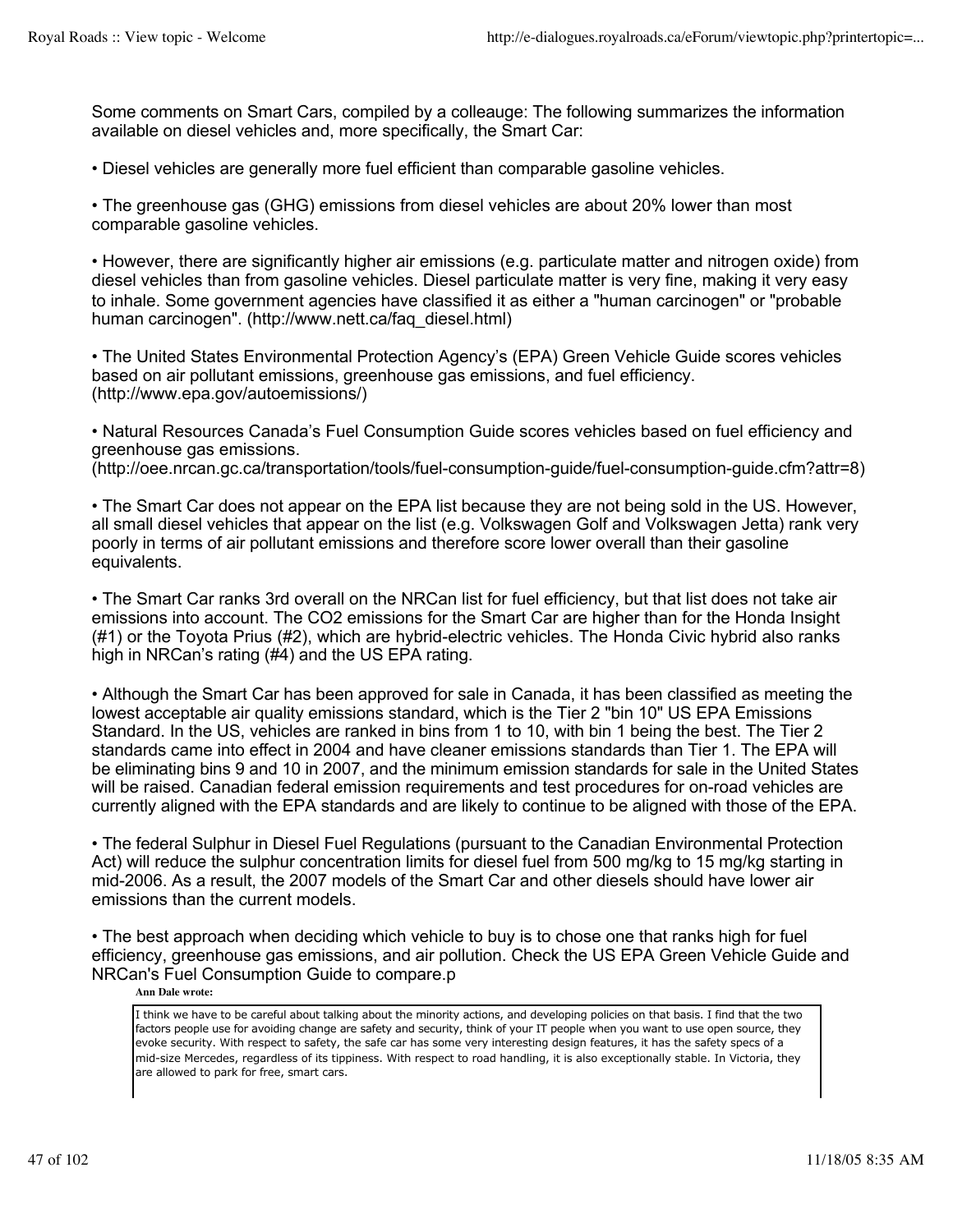[I do disagree, but one of the more interesting reasons for the people in this class has to do with complexity, something Lovin is infamous for ignoring. I rather like smart cars myself, but yesterday on-line an American friend of mine said "why in God's name would I buy a car three or four guys could pick up and walk away with?" I hadn't even thought of this aspect of ultralight cars. And then I read that in the UK, home of many young drunk men, this is becoming a problem- "Smart Car Tipping". Now this all seems sort of silly, but much of American marketing is based on fear- can you imagine the adds "Don't let your car walk awaybuy a Hummer"

[/quote][/quote]

# #158: Author: Tammy, **Depart of Thu Nov 17, 2005 4:59 pm**

I think the transit system is slow to adjust because they do not charge enough to be profitable. Another case where the environmental value is not taken into account. In order to compete with cars bus fees have to be small (even though in Calgary it is now up to \$80/month for a bus pass), or else everyone would buy a car over taking the bus. That and they are usually city run so they have to be affordable to everyone. The problem is finding the balance. They need enough riders to provide enough buses, but they won't get the riders without enough buses. The chicken before the egg syndrome I suppose.

### **jodi jane friesen wrote:**

I am still completely amazed that there has not been major advancements in public transportation. The busses are so crowded in cities its uncomfortable, you have to wait, you try to be concious and you are late. there are no parking places but sometimes you still have to drive to get somewhere. It makes no sence to me why this need isnt being filled.

#### **Ann Dale wrote:**

Shotgun marriages and hummers aside, what about if we simply tried to diversify our transportation infrastructure, instead of building big mega projects and/or trying to finance them. I think we often miss the many small steps that can lead to meaningful change looking for the big fix?

# **#159:** Author: Guest, Posted: Thu Nov 17, 2005 5:00 pm

**Anonymous wrote:**

| Lenore Newman wrote:                                                                                                                                                                                                                                                                                                                                                                                                                                                                                                                                                              |
|-----------------------------------------------------------------------------------------------------------------------------------------------------------------------------------------------------------------------------------------------------------------------------------------------------------------------------------------------------------------------------------------------------------------------------------------------------------------------------------------------------------------------------------------------------------------------------------|
| On Ann's point, I don't believe it is so much a "love affair" with the car as a "shotgun marriage".<br>Transit options are just not good enough except in the most major of cities. No one, and I mean no<br>one, would rather stand on a bus for an hour when they can drive for fifteen minutes. That is our big<br>problem, and until we provide reasonable alternatives, people will drive. I think once people see<br>what a car free life can look like (Venice, one of my favourite cities, comes to mind) then they might<br>be fighting for the chance to live that way. |
| I think this goes back to the point where alternatives do not seem to meet all our needs in<br>certain societies.                                                                                                                                                                                                                                                                                                                                                                                                                                                                 |

I agree Lenore our love affair with cars is more like a shot gun marriage. We need cars and i'm all for cheeper more fuel efficient ones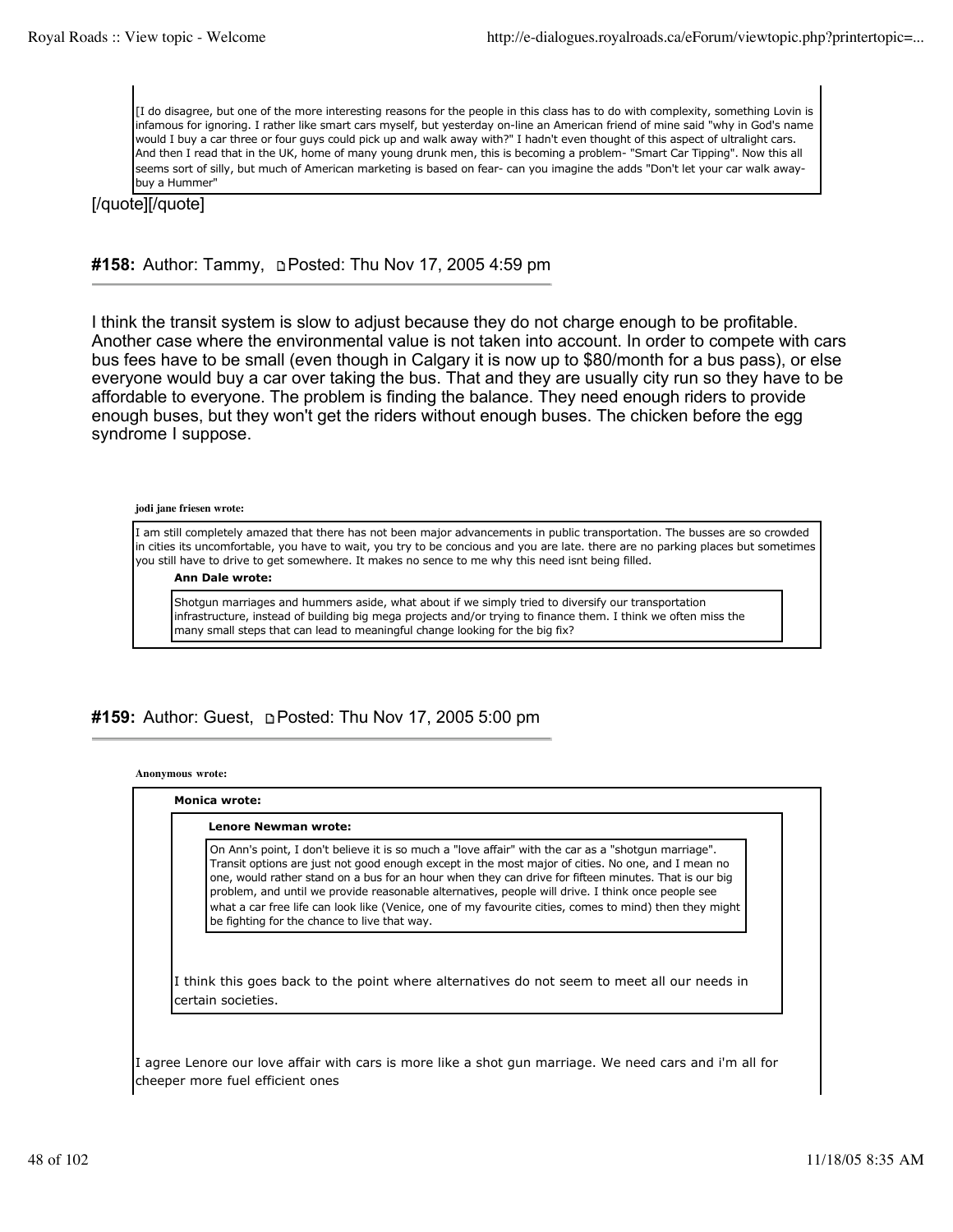I seem to be having a bit of a problem here, the post do not reconize my login Name

Sorry its Faron Knott, i get a message that the user name is already taken

**#160:** Author: kimwright, Posted: Thu Nov 17, 2005 5:00 pm

I agree totally, people are creatures of habit and change of mind/behavior is very difficult.

I am sorry that I am just dropping in now. I just got home from work and want to catch up on the posts. I will be here tomorrow.

**#161:** Author: Tina Hessdorfer, **pPosted: Thu Nov 17, 2005 5:00 pm** 

i just saw a commercial for tommorrows Canada Am, it will show a Canadian couple how to be more energy efficient--interesting, i'd like to watch it, but will be flying to work

#162: Author: Monica, **Depart of the Nov 17, 2005 5:01 pm** 

### **Ann Dale wrote:**

Andrew, can you think of any small steps to integrate more sustainable transportation choices into existing infrastructure?

[I think the problem with transportation is that by its nature investment is "big". A freeway can cost as much as \$500,000 a meter or more. Same with fast trains and subways. one of the obsticals we face is the "sunk cost effect"- we have paid so much for what we have we don't really want to abandon it. Unfortunately, this can destroy a society, or a resource.

# [/quote]

it seems that economics drive such decisions, but I have to question this in certain circumstances and wonder it it politics. Take Alberta for example.... huge budget surpluses from our energy revenues, but instead of investing the surplus in something to help us become more sustainable, such as a fast train between our largests cities (Edmonton and Calgary) that see tremendous commutes, every Albertan is given a \$400 cheque. I don't want or need the \$1,200 that my household will receive, I would much rather this money be spent on our provinces future.

**#163:** Author: Dawn, **pPosted: Thu Nov 17, 2005 5:01 pm** 

### **Lenore Newman wrote:**

I agree that diversity could play a large role, and could help get rid of some of the fear of the new. If people were given more choices they might be willing to experiment, knowign that no one was going to tear down all of the suburbs while they tried out a condo in the city. Diversity might be a key.

I think people like to know they have choices too. Instead of being told what to think they may like to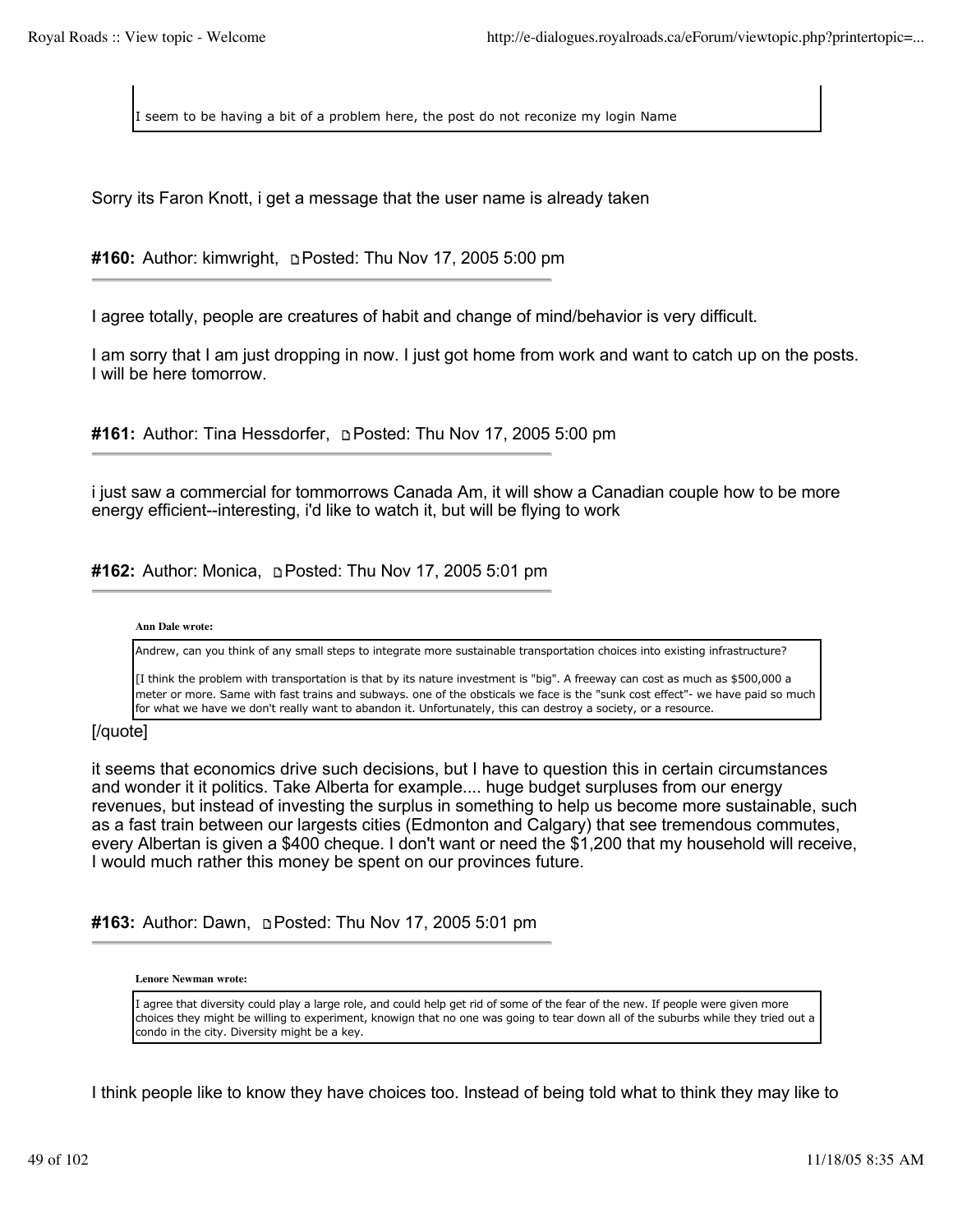have options. The freedom of choice is also likely to encourage people to learn more about alternatives. This in itself could go a long way in phasing out fossil fuels.

**#164:** Author: b1jackson, Posted: Thu Nov 17, 2005 5:01 pm

**Lenore Newman wrote:**

Barry, how did PEI manage to get support for moving ahead with wind? Do you think we could learn anything from their experience?

Being a recent immigrant to the Island (5 years) I'm not sure exactly of the origins and the issues. I know when the Irvings tried to bring some turbines into the Malpeque area they ran them out of town. Opposition was huge mainly because of a private mega company running them and a great deal of mis-understanding. Currently the big wind farm is on the western tip but there are plans for one on the opposite end. This has faced some critisism for not building on the existing infrastruture. I think my boss (Minister of Environment) is a bit obsessive about it. Very passionate about wind.

**#165:** Author: Ann Dale, Posted: Thu Nov 17, 2005 5:02 pm

Well, I am going to have to 'fess' up here and admit to owning a smart car. It is a joy to drive, and a brilliant design, you have absolutely no idea you are in a car that small, and you really feel good about driving it. As well, it will have a payback period much shorter than we anticipated, as our gas bill has been halved, saving I think about 2300 litres of gas a year. And you can fit a lot into the back of it, you just have to think differently. And because of unanticipated demand, they are introducing a four-door model next year.

[quote="jodi jane friesen"]I agree Monica, like the people that have a smart car to go to the store, the van to transport things or holidays and the mercedes to go out...really. It just isnt a convienient car for alot of households...and do you ever really fall in love with the smart car, except when you gloating about your park job.

**Monica wrote:**

| <b>Ann Dale wrote:</b>                                                                                                                                                                                                                                                                                                                                                                                                                                                                                                                                                                                                                                                                        |
|-----------------------------------------------------------------------------------------------------------------------------------------------------------------------------------------------------------------------------------------------------------------------------------------------------------------------------------------------------------------------------------------------------------------------------------------------------------------------------------------------------------------------------------------------------------------------------------------------------------------------------------------------------------------------------------------------|
| Dawn, Lenore will probably disagree with me here, but I think we need to fundamentally change the<br>car as a transition strategy. Amory Lovins just published an on-line book entitled the Post Carbon<br>End Game (available on our website under What's New) in which he argues we have to design<br>ultra-light vehicles.                                                                                                                                                                                                                                                                                                                                                                 |
| I do disagree, but one of the more interesting reasons for the people in this class has to do with<br>complexity, something Lovin is infamous for ignoring. I rather like smart cars myself, but yesterday<br>on-line an American friend of mine said "why in God's name would I buy a car three or four guys<br>could pick up and walk away with?" I hadn't even thought of this aspect of ultralight cars. And then I<br>read that in the UK, home of many young drunk men, this is becoming a problem- "Smart Car<br>Tipping". Now this all seems sort of silly, but much of American marketing is based on fear- can you<br>imagine the adds "Don't let your car walk away- buy a Hummer" |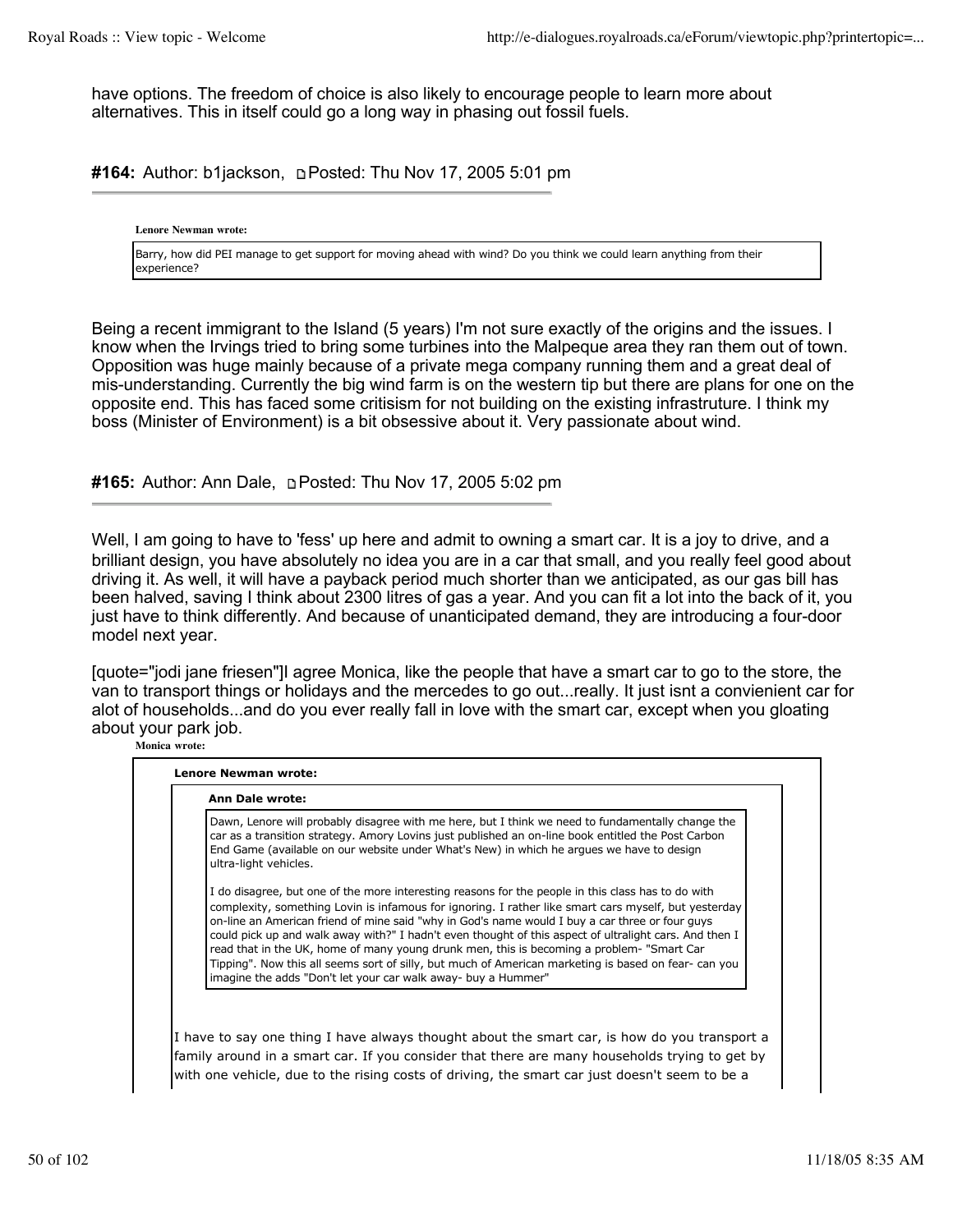logical choice in such a situation.

# **#166:** Author: Chyann Finnigan, Posted: Thu Nov 17, 2005 5:03 pm

#### **jalcockwhite wrote:**

How many wind turbines are they operating? Do you know how much energy they are able to produce? And are there any local cooperatives that own shares in the turbines - like the Danish model. This seems to me to be a really good idea to gain public support.

#### **Lenore Newman wrote:**

Barry, how did PEI manage to get support for moving ahead with wind? Do you think we could learn anything from their experience?

I'm not sure about Barry but this is a summary of a recent newspaper article that would answer both Lenore and Jain's questions (article: Wind farm gets top priority in S'side by Amber Shea in The Journal-Pioneer):

Summerside has proposed to erect a wind farm on an old landfill site in St. Eleanors, PEI. The provincial and federal governments have promised to contribute \$8.8 million through the Municipal Rural Infrastructure Fund (MRIF) to the project as long as Summerside's proposal meets certain criteria (one being that an environmental assessment be conducted on the old landfill site).

Summerside wants to start out with a 5-megawatt windfarm producing 15% of the city's power, and if everything goes well, would like to eventually expand the farm so it will produce 12.5-megawatts of energy every hour the wind turbines are operating at maximum speed. According to an electrical engineer the site has proven to have good wind speeds based on the new provincial wind atlas and the tests that were performed on the area.

The system will cost about \$8 million and the city plans to use the gas tax money it will receive from the federal government as well as the MRIF dollars to help pay for the wind turbines. The city would like to have the first of two turbines up by March 31, 2007, as that is the deadline for people to receive the Wind Power Production Incentive (WPPI). WPPI is a federal incentive, which pays wind farmers about 1 cent for each kilowatt of energy they produce. The incentive would provide Summerside with about \$1.5 million over a 10-year period. The city is also talking about the possibility of using the energy in the garbage pockets of the landfill as biofuel.

The city currently buys its energy from New Brunswick Power to serve about 6,600 homes in Summerside. The city plans to continue to charge the same rate as the electric companies and put the money they make from the wind farms towards municipal services.

The city has indicated that this is the "tip of the iceburg" as far as opportunities the wind farm will present the city. As an example, the Tignish area is taking an initiative with hydrogen energy. The city could use the farm to power a hydrogen station in Summerside.

This article describes the power of incentives to initiate change.

**#167:** Author: Johnny, Posted: Thu Nov 17, 2005 5:05 pm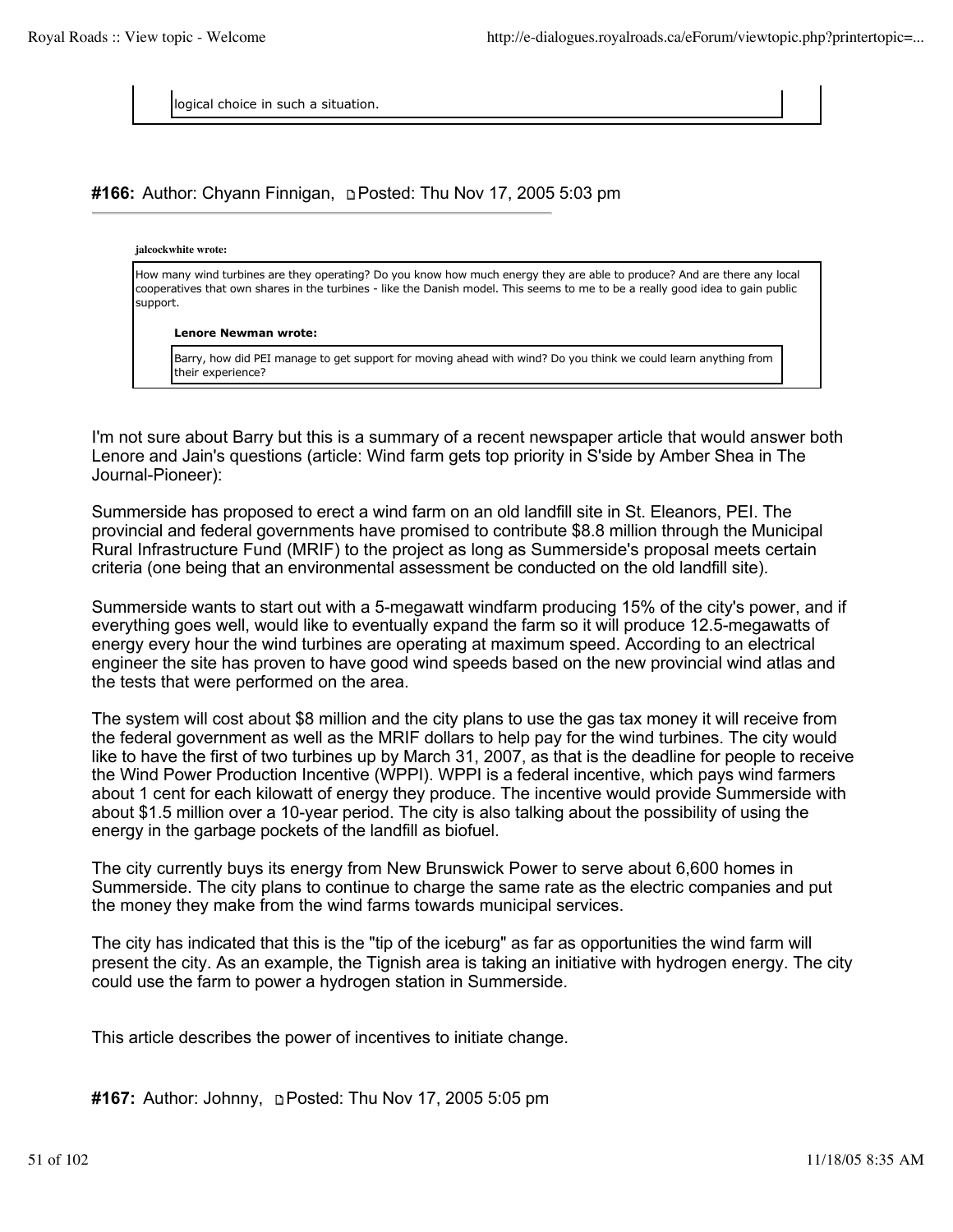Like the Danish model we read about, people don't want "Irvings" to own everything. Owning shares is a great way to go. I like the farmer's quote, "your own pigs don't stink."

#### **b1jackson wrote:**

#### **Lenore Newman wrote:**

Barry, how did PEI manage to get support for moving ahead with wind? Do you think we could learn anything from their experience?

Being a recent immigrant to the Island (5 years) I'm not sure exactly of the origins and the issues. I know when the Irvings tried to bring some turbines into the Malpeque area they ran them out of town. Opposition was huge mainly because of a private mega company running them and a great deal of mis-understanding. Currently the big wind farm is on the western tip but there are plans for one on the opposite end. This has faced some critisism for not building on the existing infrastruture. I think my boss (Minister of Environment) is a bit obsessive about it. Very passionate about wind.

#168: Author: jalcockwhite, **DPosted: Thu Nov 17, 2005 5:05 pm** 

Seen from the transportation company, they may not charge enough to be profitable but seen from the public's eye, it may be the opposite. I'm not sure what a monthly pass in Vancouver is, but your basic one zone fee is \$2.50. I think that is ridiculously expensive. After waiting around in the bus stop for a late bus, then having to stand up because the bus was full, missing the deadline to use my transfer - I ended up paying \$5 to go a relatively short distance. I wished I had had my car.

#### **Tammy wrote:**

I think the transit system is slow to adjust because they do not charge enough to be profitable. Another case where the environmental value is not taken into account. In order to compete with cars bus fees have to be small (even though in Calgary it is now up to \$80/month for a bus pass), or else everyone would buy a car over taking the bus. That and they are usually city run so they have to be affordable to everyone. The problem is finding the balance. They need enough riders to provide enough buses, but they won't get the riders without enough buses. The chicken before the egg syndrome I suppose.

#### **jodi jane friesen wrote:**

I am still completely amazed that there has not been major advancements in public transportation. The busses are so crowded in cities its uncomfortable, you have to wait, you try to be concious and you are late. there are no parking places but sometimes you still have to drive to get somewhere. It makes no sence to me why this need isnt being filled.

#### **Ann Dale wrote:**

Shotgun marriages and hummers aside, what about if we simply tried to diversify our transportation infrastructure, instead of building big mega projects and/or trying to finance them. I think we often miss the many small steps that can lead to meaningful change looking for the big fix?

### **#169:** Author: jlasuik, Posted: Thu Nov 17, 2005 5:06 pm

**Ann Dale wrote:**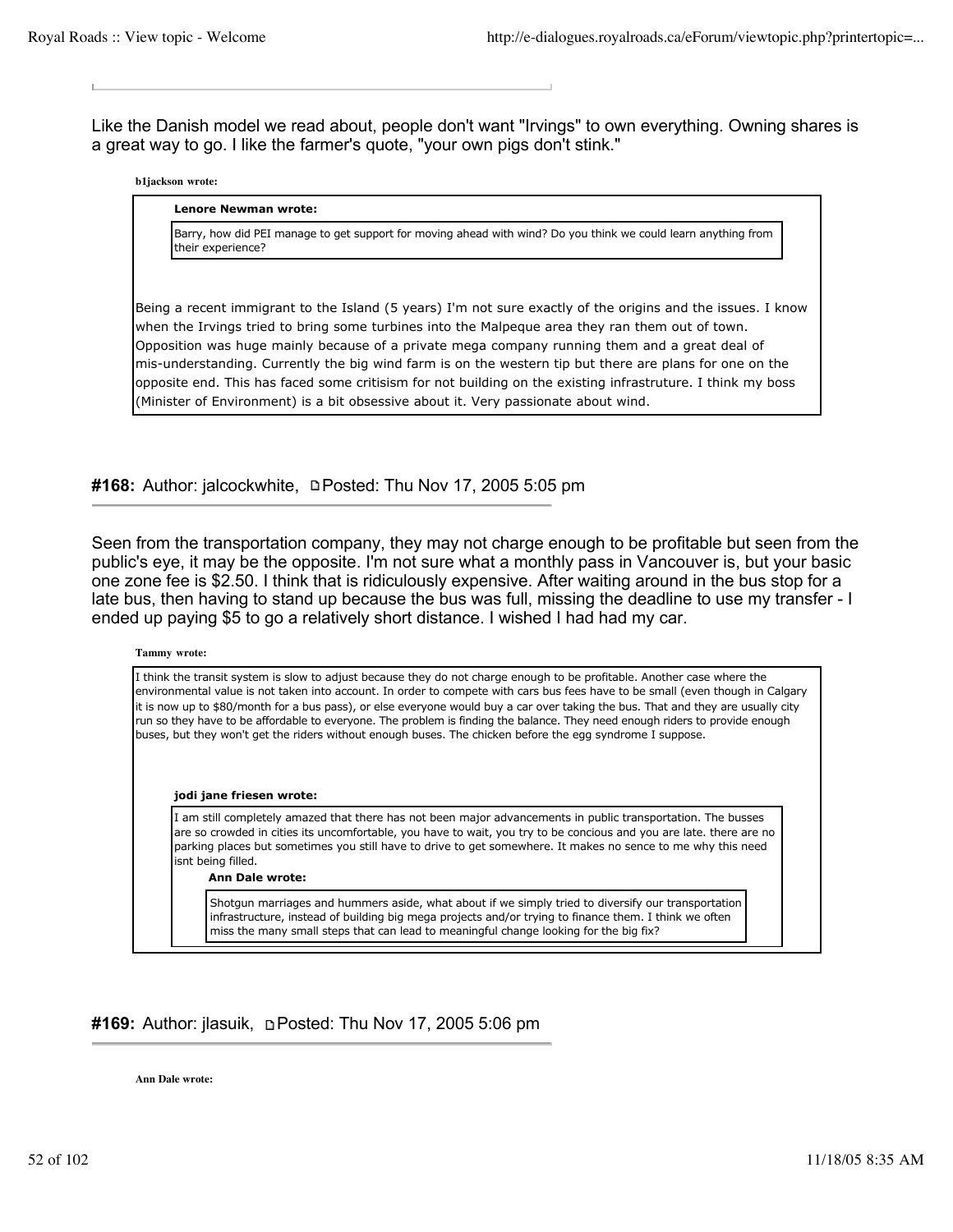Andrew, can you think of any small steps to integrate more sustainable transportation choices into existing infrastructure?

[I think the problem with transportation is that by its nature investment is "big". A freeway can cost as much as \$500,000 a meter or more. Same with fast trains and subways. one of the obsticals we face is the "sunk cost effect"- we have paid so much for what we have we don't really want to abandon it. Unfortunately, this can destroy a society, or a resource.

### [/quote]

Not a question directed at me but I have an idea. How about a mass transit system that uses the highways. Complete with movie on board and a bar cart. Gas stations- allow the land to heal and let innovation take place.

# **#170:** Author: Lenore Newman, Posted: Thu Nov 17, 2005 5:07 pm

Smart cars definitely have cuteness on their side. I wouldn't mind one myself, if a car ever appears in the budget. I agree totally that transit systems can't charge enough to be competitive- after all, they have to compete with free roads. Until we subsidize each option evenly, there can't really be a "fair test" . However we can't just slap tolls on roads as it would be a real hardship given that the infrastructure has been designed to maximize driving. A difficult conundrum.

# **#171:** Author: Ann Dale, Posted: Thu Nov 17, 2005 5:08 pm

Does anyone know about the capacity of alternative energy sources to provide a stable energy base load for human activities? With respect to the management of used nuclear fuel, I encourage you to go to the e-Dialogue archives for our three dialogues in this area, our on-line forum and an interview between myself and the head of the Nuclear Waste Management Organization (NWMO), Elizabeth Dowdeswell.

### **#172:** Author: jodi jane friesen, **p**Posted: Thu Nov 17, 2005 5:08 pm

diversity, true. But people also want stability in a product and dependability. A hudge fear is that people will invest in a new technology and then its not produced anymore or the prices will go up. Isn't that the case with disel?

**Lenore Newman wrote:**

I agree that diversity could play a large role, and could help get rid of some of the fear of the new. If people were given more choices they might be willing to experiment, knowign that no one was going to tear down all of the suburbs while they tried out a condo in the city. Diversity might be a key.

**#173:** Author: Meghan King, Posted: Thu Nov 17, 2005 5:08 pm

Monica, I totally agree on the rebate thing. I dont want it it isnt helping anything. And had you received your big glossy brochure on how we are spending the rest of our 6 bil\$ surplus. Nothing appears to be going towards protecting or cleaning up the areas that have made us so prosperous. I even heard today that the province has approved Encana to drill an additional 1200 gas wells in Suffield National Wildlife Preserve. I think Alberta is missing ahuge opputunity to make a big impact with all of its oil renevue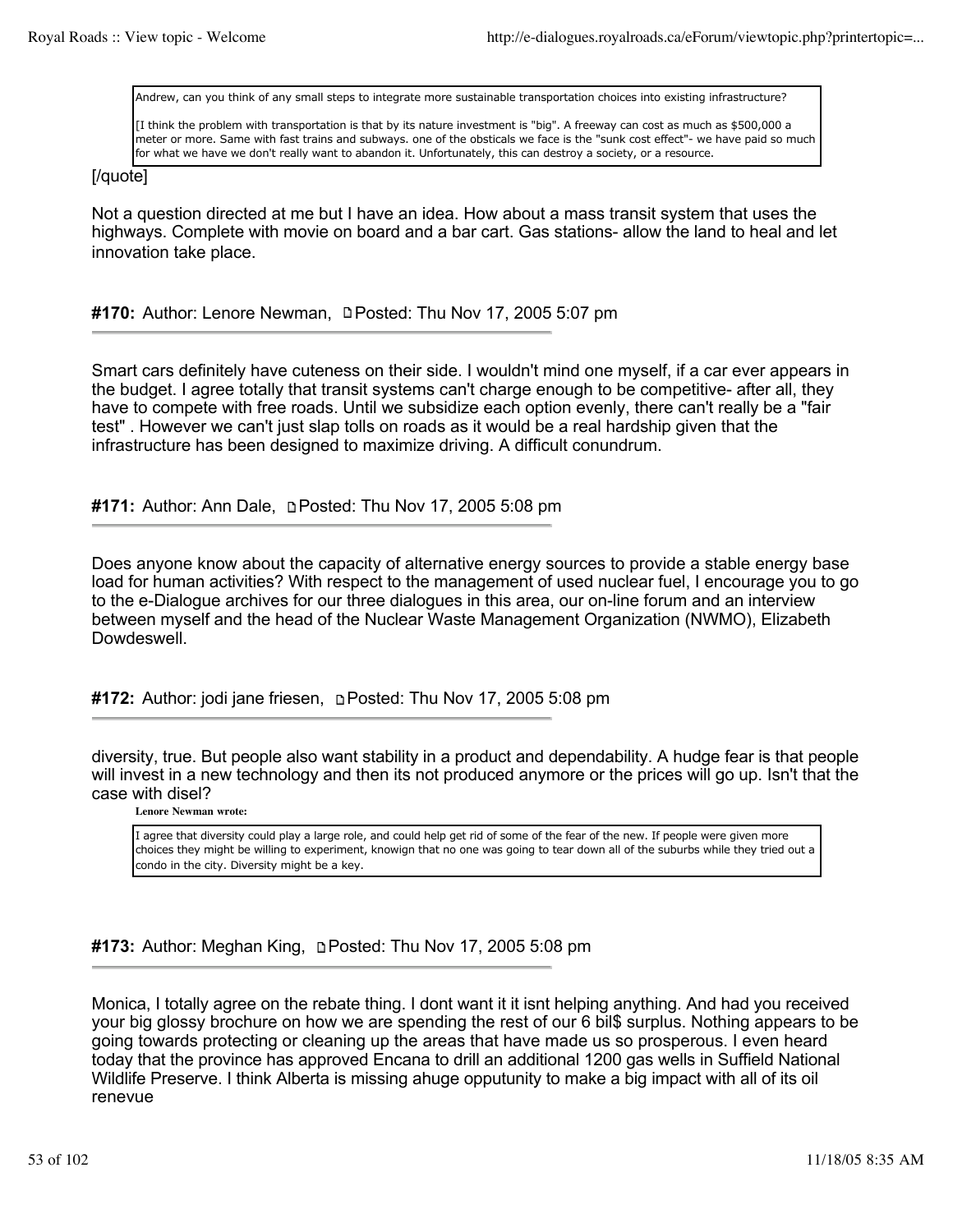#### **Monica wrote:**

#### **Ann Dale wrote:**

Andrew, can you think of any small steps to integrate more sustainable transportation choices into existing infrastructure?

[I think the problem with transportation is that by its nature investment is "big". A freeway can cost as much as \$500,000 a meter or more. Same with fast trains and subways. one of the obsticals we face is the "sunk cost effect"- we have paid so much for what we have we don't really want to abandon it. Unfortunately, this can destroy a society, or a resource.

it seems that economics drive such decisions, but I have to question this in certain circumstances and wonder it it politics. Take Alberta for example.... huge budget surpluses from our energy revenues, but instead of investing the surplus in something to help us become more sustainable, such as a fast train between our largests cities (Edmonton and Calgary) that see tremendous commutes, every Albertan is given a \$400 cheque. I don't want or need the \$1,200 that my household will receive, I would much rather this money be spent on our provinces future.[/quote]

#174: Author: b1jackson, **pPosted: Thu Nov 17, 2005 5:09 pm** 

From one government employee to another, I am going to tell you to visit our website.

Here is a link to part of it at least on the expansion component. http://www.gov.pe.ca/envengfor/index.php3?number=1012553&lang=E

### **jalcockwhite wrote:**

How many wind turbines are they operating? Do you know how much energy they are able to produce? And are there any local cooperatives that own shares in the turbines - like the Danish model. This seems to me to be a really good idea to gain public support.

**Lenore Newman wrote:**

Barry, how did PEI manage to get support for moving ahead with wind? Do you think we could learn anything from their experience?

# **#175:** Author: Guest, Posted: Thu Nov 17, 2005 5:09 pm

### **Thien Tran wrote:**

| Anonymous wrote: |                                                                                                                                                                                                                                                                                                                                                                                                         |
|------------------|---------------------------------------------------------------------------------------------------------------------------------------------------------------------------------------------------------------------------------------------------------------------------------------------------------------------------------------------------------------------------------------------------------|
|                  | Sorry, about the previous post my finger slipped.                                                                                                                                                                                                                                                                                                                                                       |
|                  | Anyhow, I think transit could use some help in the marketing area to make it "cool". The car industry has<br>overwhelmed us with images associating nice vehicles with status. We see people with nice cars and assume<br>they are "cool" and that they are well off. We see nice cars as extremely desirable and it will take a lot to deter<br>people from the idea that this isn't necessarily true. |
|                  | Perhaps if it became "cooler" to ride the bus you would see more kids opting for it than saving every last penny to<br>buy a car. But Lenore is right too in saying that they need to improve the convience of the transit system<br>dramatically if it is every to take its proper place in our society.                                                                                               |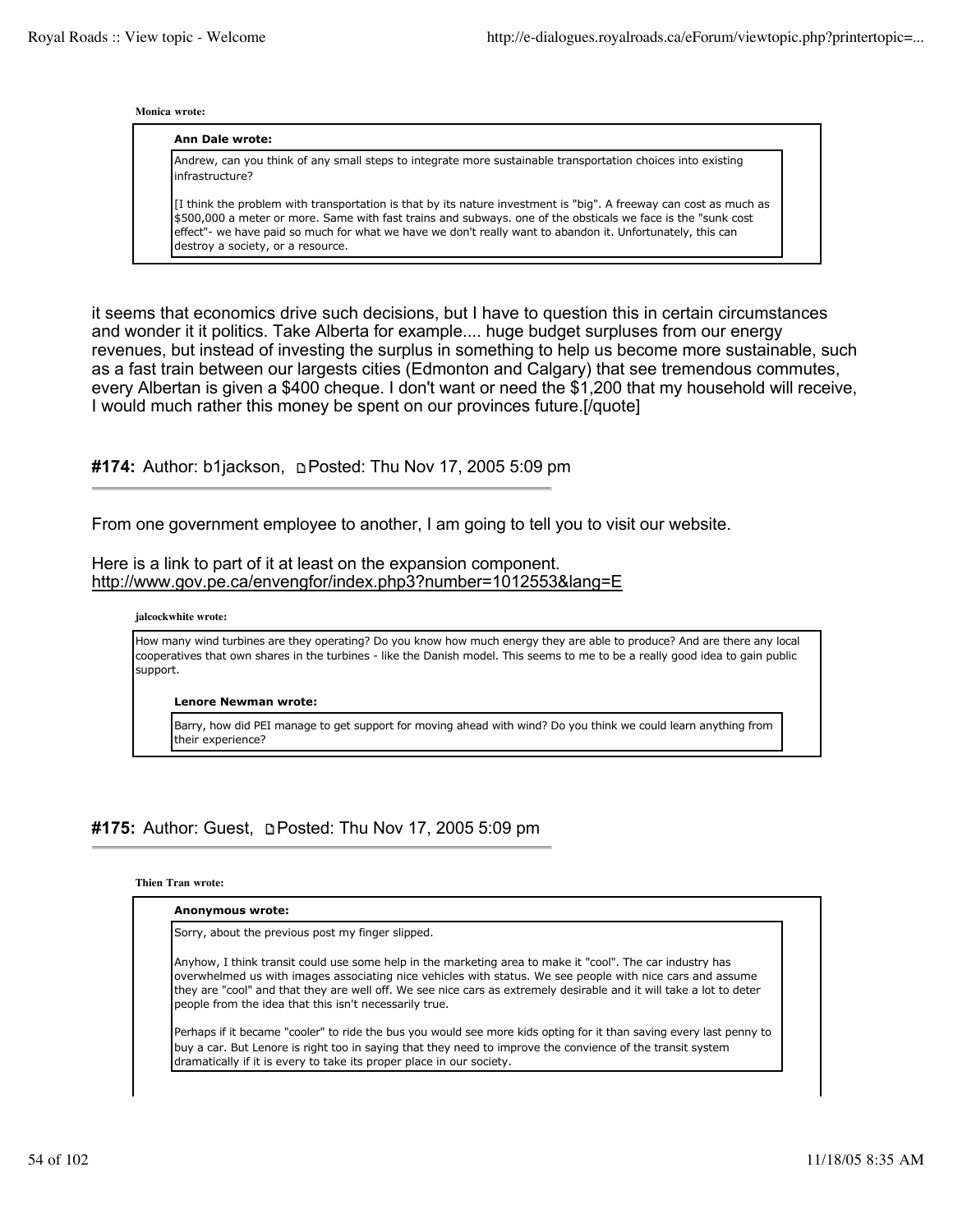Hi guest,

Is that most high school kids call bus riders are "loser cruiser crowns"? Anyhow, I do agree with you if the transit services system improved by the looks, and more bus schedule on routes then may be more people will consider to take the bus to reduce their own driving times. I recall Montreal is having the best bus routes that the more residential rates/community then bus would run more especially during rush hours. And Metro was great way to go downtown to work or to universities. Other cities should consider faster systems (expressed train, bus ...) to take people then the situation will improve.

Ha, ha...."loser cruiser". I've heard buses and ALRT also called "nerd movers". I tried living without a car about 6 years ago and relying exclusively on public transportation and my bicycle and discovered there were even more drawbacks than just the inconvenience of getting to depots, infrequent pick-ups and inadequate routes. In this part of North America for sure, it isn't like Europe where people of all income classes take public transportation. Here in Vancouver there is a large element of "undesirables". It makes the ride quite unenjoyable. Additionally, I also found that in the confines of a bus, sicknesses spread rapidly (I have never been sick more often than when I took public transit). I prefer cycling. I think there should be more of a push to high-end bikes and commuting that way.

# **#176:** Author: Tammy, **Depart Posted: Thu Nov 17, 2005 5:09 pm**

I could use the \$1200 if you want to send it to me Monica.

I do see your point though, and I felt the same way when I heard the news (even though I do need the money). Why not invest it in programs that will help everyone and better our community. The benefits of \$400 for each individual cannot and will not compare to what you could accomplish with the money on a whole. Mind you, I expect our economy will recieve a nice surge, especially if people get the checks right before Christmas (good luck on that though).

**Monica wrote:**

### **Ann Dale wrote:** Andrew, can you think of any small steps to integrate more sustainable transportation choices into existing infrastructure? [I think the problem with transportation is that by its nature investment is "big". A freeway can cost as much as \$500,000 a meter or more. Same with fast trains and subways. one of the obsticals we face is the "sunk cost effect"- we have paid so much for what we have we don't really want to abandon it. Unfortunately, this can destroy a society, or a resource.

it seems that economics drive such decisions, but I have to question this in certain circumstances and wonder it it politics. Take Alberta for example.... huge budget surpluses from our energy revenues, but instead of investing the surplus in something to help us become more sustainable, such as a fast train between our largests cities (Edmonton and Calgary) that see tremendous commutes, every Albertan is given a \$400 cheque. I don't want or need the \$1,200 that my household will receive, I would much rather this money be spent on our provinces future.[/quote]

**#177:** Author: suegirard, Posted: Thu Nov 17, 2005 5:10 pm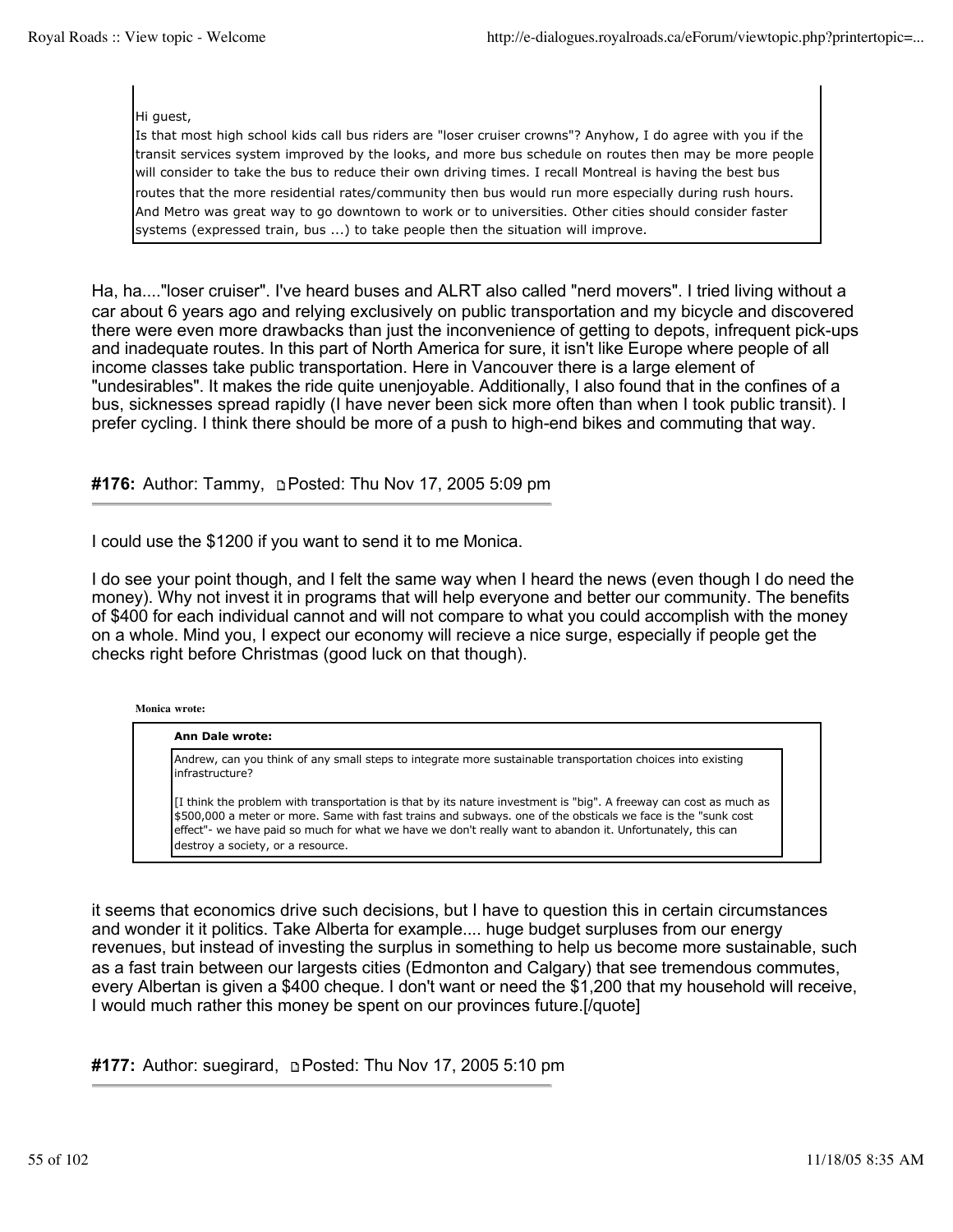But this is something that has happen in the Toronto area - I can't remember the 410 or somethinghow did they get people to pay for what is really a convenience. And in this case - it was for the convenience of driving for people who live way out..

#### **Lenore Newman wrote:**

Smart cars definitely have cuteness on their side. I wouldn't mind one myself, if a car ever appears in the budget. I agree totally that transit systems can't charge enough to be competitive- after all, they have to compete with free roads. Until we subsidize each option evenly, there can't really be a "fair test" . However we can't just slap tolls on roads as it would be a real hardship given that the infrastructure has been designed to maximize driving. A difficult conundrum.

# **#178:** Author: ewaterman, Posted: Thu Nov 17, 2005 5:10 pm

#### **Johnny wrote:**

Like the Danish model we read about, people don't want "Irvings" to own everything. Owning shares is a great way to go. I like the farmer's quote, "your own pigs don't stink."

#### **b1jackson wrote:**

#### **Lenore Newman wrote:**

Barry, how did PEI manage to get support for moving ahead with wind? Do you think we could learn anything from their experience?

Being a recent immigrant to the Island (5 years) I'm not sure exactly of the origins and the issues. I know when the Irvings tried to bring some turbines into the Malpeque area they ran them out of town. Opposition was huge mainly because of a private mega company running them and a great deal of mis-understanding. Currently the big wind farm is on the western tip but there are plans for one on the opposite end. This has faced some critisism for not building on the existing infrastruture. I think my boss (Minister of Environment) is a bit obsessive about it. Very passionate about wind.

hey johnny, i read about the danish wind turbines in the newspaper the other day and instead of one big company owning them the public owns them with shares invested in the turbines. they get dividends from their shares and clean energy. i think that sounds pretty good

### **#179:** Author: Monica, Posted: Thu Nov 17, 2005 5:11 pm

#### **Meghan King wrote:**

Monica, I totally agree on the rebate thing. I dont want it it isnt helping anything. And had you received your big glossy brochure on how we are spending the rest of our 6 bil\$ surplus. Nothing appears to be going towards protecting or cleaning up the areas that have made us so prosperous. I even heard today that the province has approved Encana to drill an additional 1200 gas wells in Suffield National Wildlife Preserve. I think Alberta is missing ahuge opputunity to make a big impact with all of its oil renevue

I know Megan, we are completly missing the boat, and it's so dissapointing, and yes, I though the brochure was quite amusing, but depressing, and how much do you think the marketing cost us?

**Monica wrote:**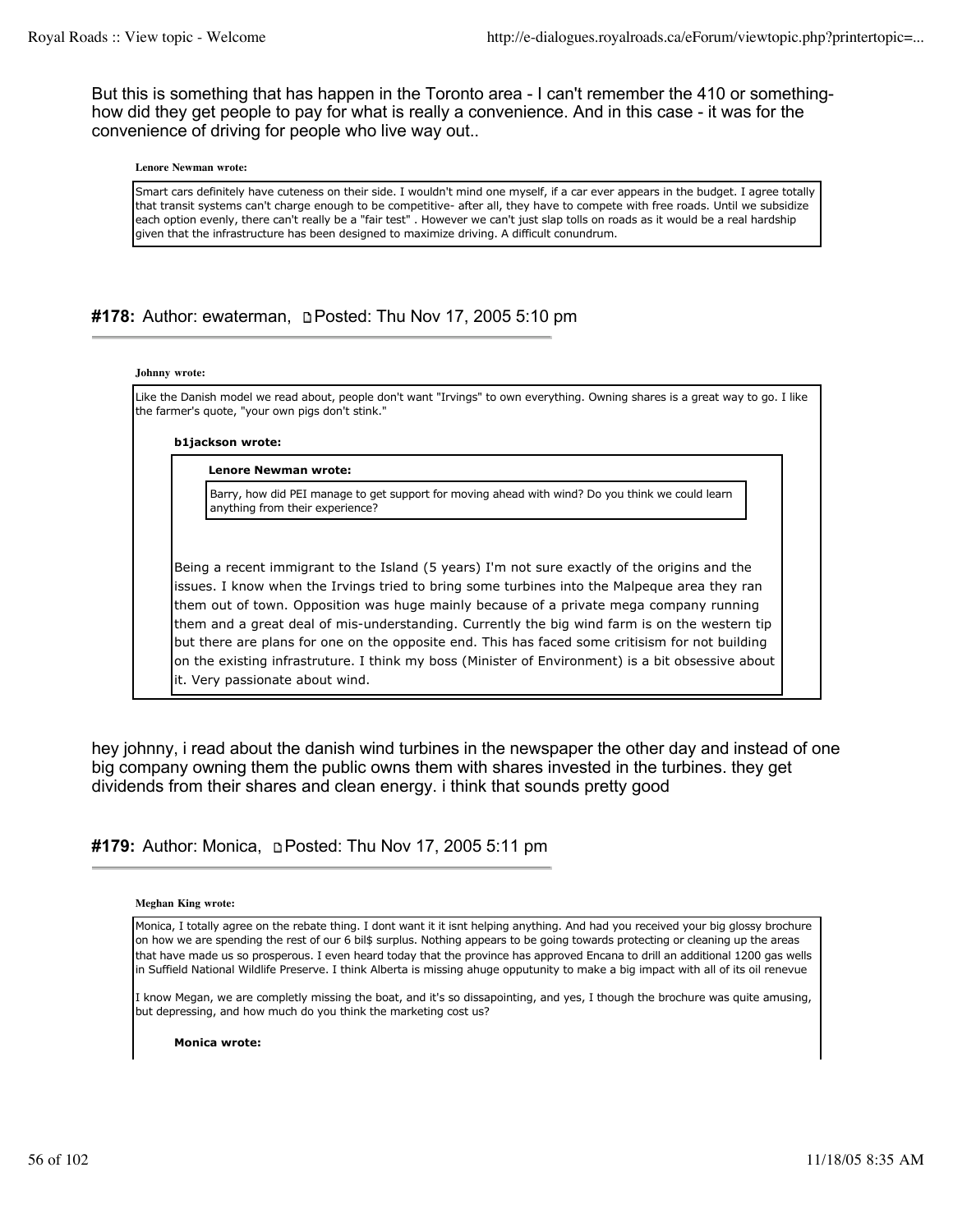#### **Ann Dale wrote:**

Andrew, can you think of any small steps to integrate more sustainable transportation choices into existing infrastructure?

[I think the problem with transportation is that by its nature investment is "big". A freeway can cost as much as \$500,000 a meter or more. Same with fast trains and subways. one of the obsticals we face is the "sunk cost effect"- we have paid so much for what we have we don't really want to abandon it. Unfortunately, this can destroy a society, or a resource.

it seems that economics drive such decisions, but I have to question this in certain circumstances and wonder it it politics. Take Alberta for example.... huge budget surpluses from our energy revenues, but instead of investing the surplus in something to help us become more sustainable, such as a fast train between our largests cities (Edmonton and Calgary) that see tremendous commutes, every Albertan is given a \$400 cheque. I don't want or need the \$1,200 that my household will receive, I would much rather this money be spent on our provinces future.

[/quote]

### **#180:** Author: Ann Dale, Posted: Thu Nov 17, 2005 5:11 pm

Monica and Meghan, you raise key points, why don't we plow back into the system to build more sustainably, what is the lock-in to the current system. Perhaps we need to build up more demands on our politicians?

#### **Meghan King wrote:**

Monica, I totally agree on the rebate thing. I dont want it it isnt helping anything. And had you received your big glossy brochure on how we are spending the rest of our 6 bil\$ surplus. Nothing appears to be going towards protecting or cleaning up the areas that have made us so prosperous. I even heard today that the province has approved Encana to drill an additional 1200 gas wells in Suffield National Wildlife Preserve. I think Alberta is missing ahuge opputunity to make a big impact with all of its oil renevue

#### **Monica wrote:**

#### **Ann Dale wrote:**

Andrew, can you think of any small steps to integrate more sustainable transportation choices into existing infrastructure?

[I think the problem with transportation is that by its nature investment is "big". A freeway can cost as much as \$500,000 a meter or more. Same with fast trains and subways. one of the obsticals we face is the "sunk cost effect"- we have paid so much for what we have we don't really want to abandon it. Unfortunately, this can destroy a society, or a resource.

it seems that economics drive such decisions, but I have to question this in certain circumstances and wonder it it politics. Take Alberta for example.... huge budget surpluses from our energy revenues, but instead of investing the surplus in something to help us become more sustainable, such as a fast train between our largests cities (Edmonton and Calgary) that see tremendous commutes, every Albertan is given a \$400 cheque. I don't want or need the \$1,200 that my household will receive, I would much rather this money be spent on our provinces future.

### [/quote]

# #181: Author: Guest, **DPosted: Thu Nov 17, 2005 5:12 pm**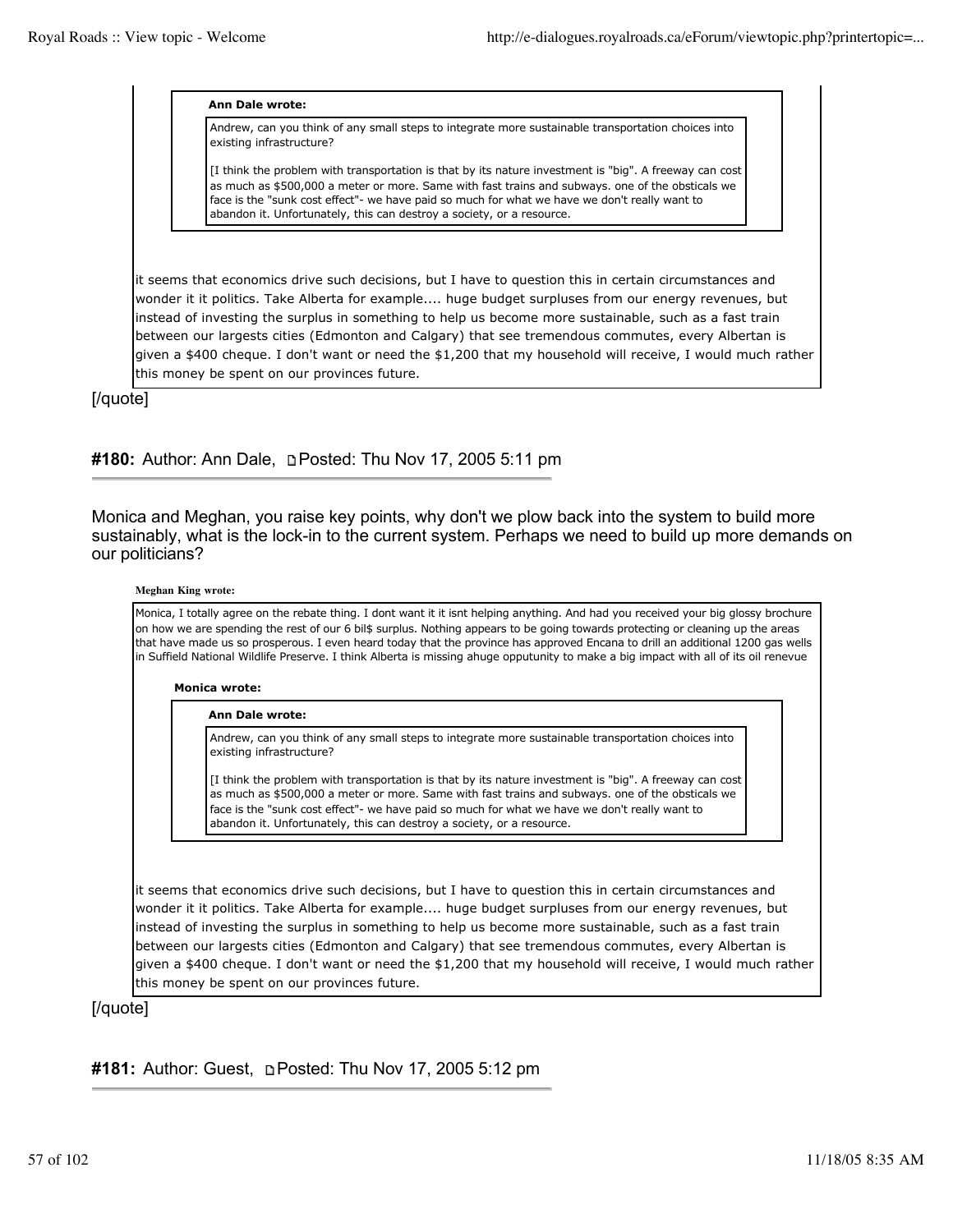And Lenore, just so you know, it's me (Brian Grasser) who was the "Guest" who wrote the comment about promoting cycling for transportation. I seem to be having the same problem as Faron with the system not recognizing my login name.

#182: Author: jodi jane friesen, **Depart Posted: Thu Nov 17, 2005 5:13 pm** 

If by stable you mean constantly availiable, rather than markets, I understand that some limits to wind power for example is that there is not always a constant supply to depend on, so there is a need for a supplament energy power or a great capacity to store energy.

**Ann Dale wrote:**

Does anyone know about the capacity of alternative energy sources to provide a stable energy base load for human activities? With respect to the management of used nuclear fuel, I encourage you to go to the e-Dialogue archives for our three dialogues in this area, our on-line forum and an interview between myself and the head of the Nuclear Waste Management Organization (NWMO), Elizabeth Dowdeswell.

#183: Author: cpiedt, **pPosted: Thu Nov 17, 2005 5:13 pm** 

Driving ones own car will always be more convenient than taking the bus. Money tends to be the driving factor for most of us and I honestly think that the cost of driving would have to be tripled than what it is now, and maybe even more than that in order to get people to start taking the bus.

**#184:** Author: Johnny, Posted: Thu Nov 17, 2005 5:13 pm

Anne, you are right about that. I am sure you will not hear many complaining about the cheque and politicians (especially if an election is pending) want to give their consituents instant gratification.

#### **Ann Dale wrote:**

Monica and Meghan, you raise key points, why don't we plow back into the system to build more sustainably, what is the lock-in to the current system. Perhaps we need to build up more demands on our politicians?

#### **Meghan King wrote:**

Monica, I totally agree on the rebate thing. I dont want it it isnt helping anything. And had you received your big glossy brochure on how we are spending the rest of our 6 bil\$ surplus. Nothing appears to be going towards protecting or cleaning up the areas that have made us so prosperous. I even heard today that the province has approved Encana to drill an additional 1200 gas wells in Suffield National Wildlife Preserve. I think Alberta is missing ahuge opputunity to make a big impact with all of its oil renevue

#### **Monica wrote:**

**Ann Dale wrote:**

Andrew, can you think of any small steps to integrate more sustainable transportation choices into existing infrastructure?

[I think the problem with transportation is that by its nature investment is "big". A freeway can cost as much as \$500,000 a meter or more. Same with fast trains and subways. one of the obsticals we face is the "sunk cost effect"- we have paid so much for what we have we don't really want to abandon it. Unfortunately, this can destroy a society, or a resource.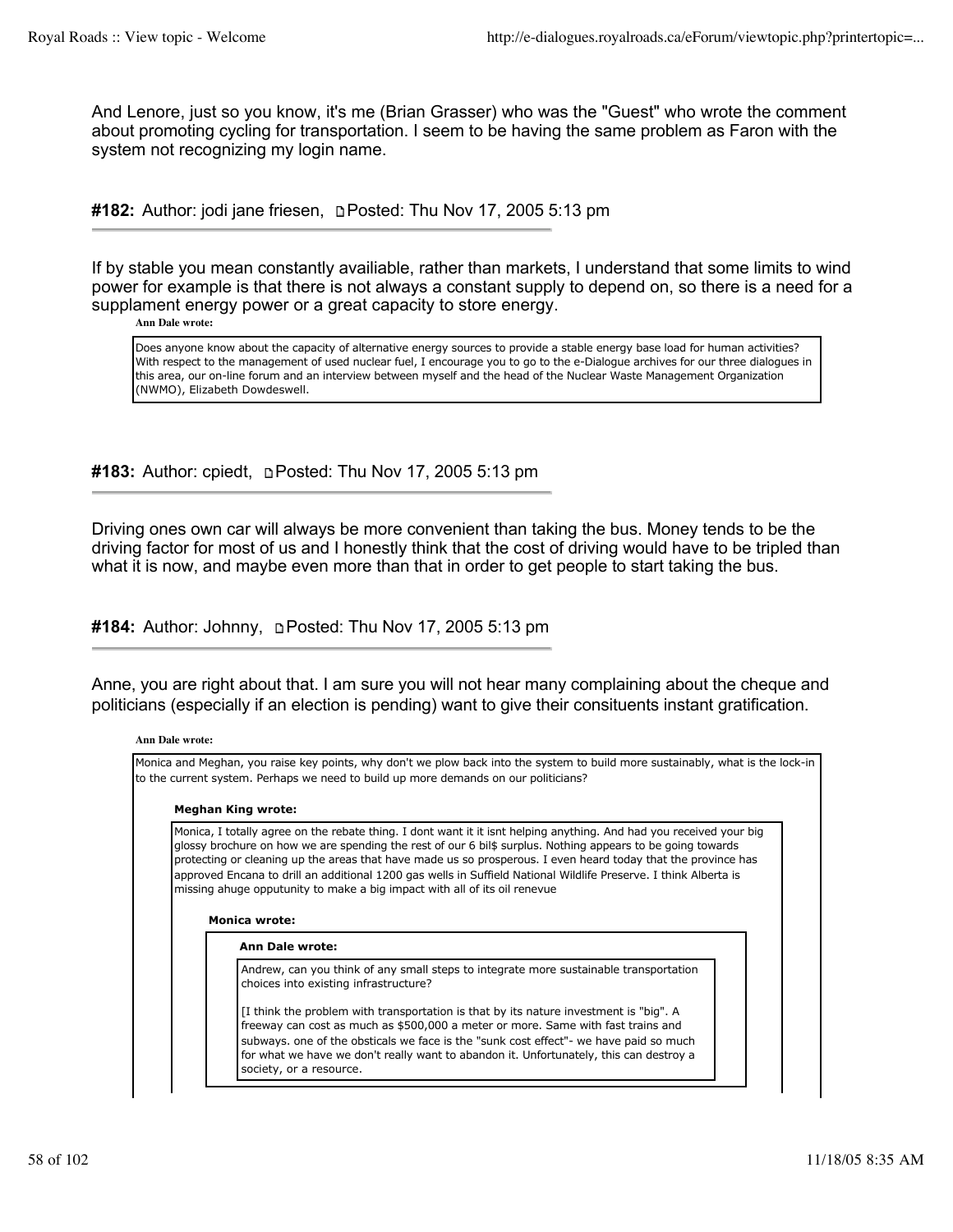it seems that economics drive such decisions, but I have to question this in certain circumstances and wonder it it politics. Take Alberta for example.... huge budget surpluses from our energy revenues, but instead of investing the surplus in something to help us become more sustainable, such as a fast train between our largests cities (Edmonton and Calgary) that see tremendous commutes, every Albertan is given a \$400 cheque. I don't want or need the \$1,200 that my household will receive, I would much rather this money be spent on our provinces future.

[/quote]

#185: Author: suegirard, **DPosted: Thu Nov 17, 2005 5:14 pm** 

I heard that the price of diesel is up at the moment because they are switching the refining process with only one/two refineries working at a time - this means shortage - leading to higher price. From what I understood the high prices are expected to continue with new refinery processes. But don't quote me on that one.

#### **jodi jane friesen wrote:**

diversity, true. But people also want stability in a product and dependability. A hudge fear is that people will invest in a new technology and then its not produced anymore or the prices will go up. Isn't that the case with disel?

**Lenore Newman wrote:**

I agree that diversity could play a large role, and could help get rid of some of the fear of the new. If people were given more choices they might be willing to experiment, knowign that no one was going to tear down all of the suburbs while they tried out a condo in the city. Diversity might be a key.

**#186:** Author: Lenore Newman, **pPosted: Thu Nov 17, 2005 5:14 pm** 

Good point Ann et al- this country has huge budget surpluses at the federal level- so why is all of our infrastructure held together with masking tape? Are our politicians afraid to put money into long term projects?

**#187:** Author: Chyann Finnigan, Posted: Thu Nov 17, 2005 5:14 pm

#### **Ann Dale wrote:**

Monica and Meghan, you raise key points, why don't we plow back into the system to build more sustainably, what is the lock-in to the current system. Perhaps we need to build up more demands on our politicians?

The surplus cheques seem like a political means of ensuring votes. Who is going to argue for change with a Premier that gives them money? Especially if you're a family of 4 looking at getting a sum of \$1,600?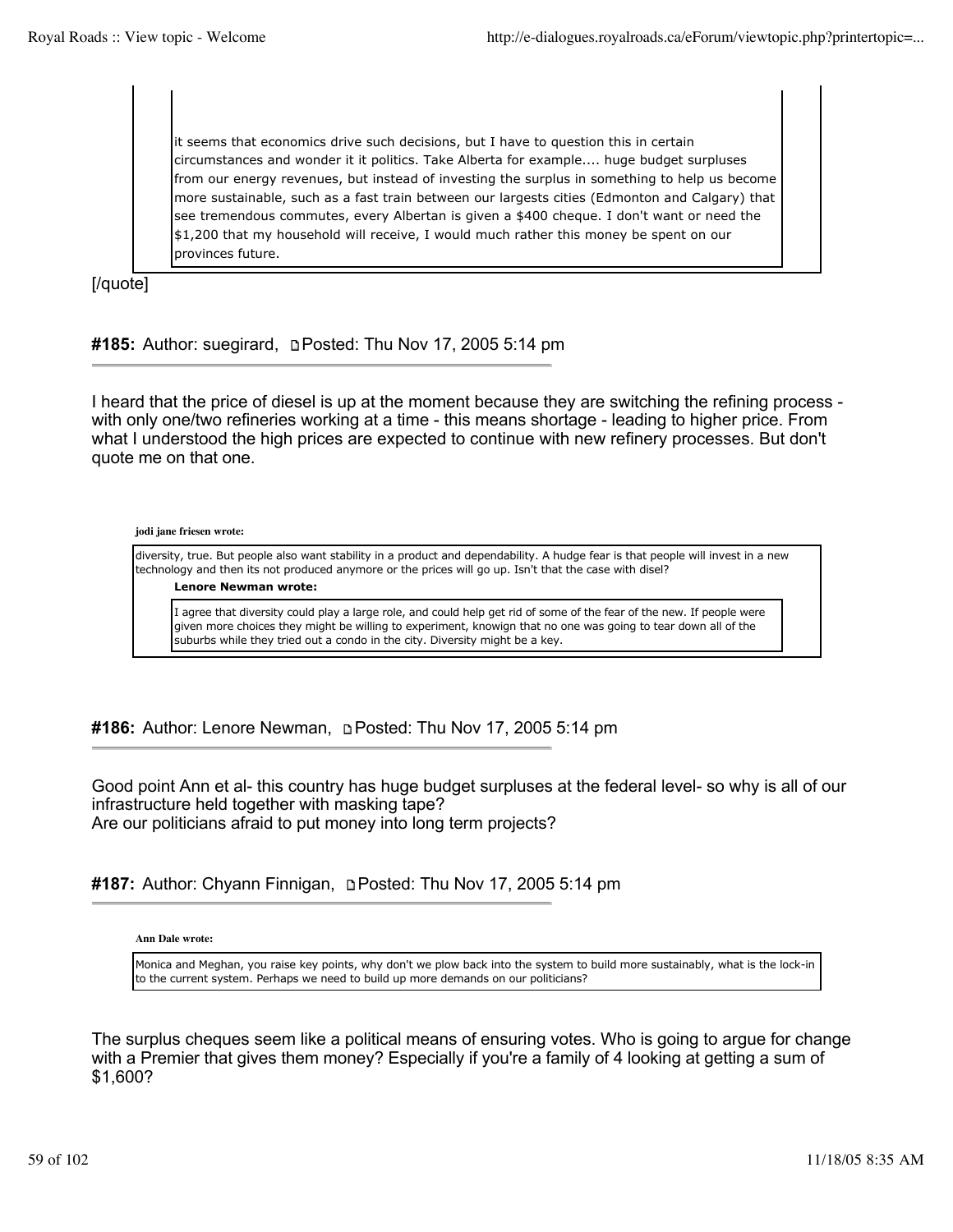**#188:** Author: Andrew Marshall, Posted: Thu Nov 17, 2005 5:14 pm

### **jlasuik wrote:**

# **Ann Dale wrote:**

Andrew, can you think of any small steps to integrate more sustainable transportation choices into existing infrastructure?

[I think the problem with transportation is that by its nature investment is "big". A freeway can cost as much as \$500,000 a meter or more. Same with fast trains and subways. one of the obsticals we face is the "sunk cost effect"- we have paid so much for what we have we don't really want to abandon it. Unfortunately, this can destroy a society, or a resource.

Not a question directed at me but I have an idea. How about a mass transit system that uses the highways. Complete with movie on board and a bar cart. Gas stations- allow the land to heal and let innovation take place.[/quote]

Yeah I was thinking along those same lines Jason. There is always talk about twining the Port Mann Bridge and also buildng a new bridge that crosses the Fraser River between Langley and Maple Ridge. Again, thinking of the big fix, but is it really necessary? In building more bridges will only attract more cars on the road. They should instead build a transit system that runs on the current infrastructure and extends further into the Fraser Valley.

**#189:** Author: senglish, **Depart of the Nov 17, 2005 5:15 pm** 

I was currious why they don't apply that surplus against the national debt, moving the whole country towards sustainability ... that or a reserve fund for the next time mad cow, or drought, or rain cause devestation requiring national support.

**#190:** Author: kimwright, **Depart of the Nov 17, 2005 5:15 pm** 

Appealing to the masses probably does work to get everyone to make the right choice, the x-mas lights, but it is still the essence of not getting people to stop and think about it but rather just sell the "green" product line. I agree that we don't have the data to really support all the "alternatives" or ~other, but just commercialism to keep the economy going round.

**Chyann Finnigan wrote:**

### **Lenore Newman wrote:**

I agree with both of these points. Industry will paint the change as expensive, and in some cases it will be, or at least will appear to be. Likely per hour the green lightbulbs work out about the same, but we tend to see "sticker shock"

It's funny you should mention "sticker shock". With the recent purchase of a house, I'm in the market to buy Christmas lights to make my house shine bright enough to put Clark Griswold to shame. Anyway, I'm at good old Canadian Tire looking for LED Icicle lights and they are completely sold out. Actually the LED lights seem to be flying off the shelves and the old standard lights are stocked full on the shelves. Is it now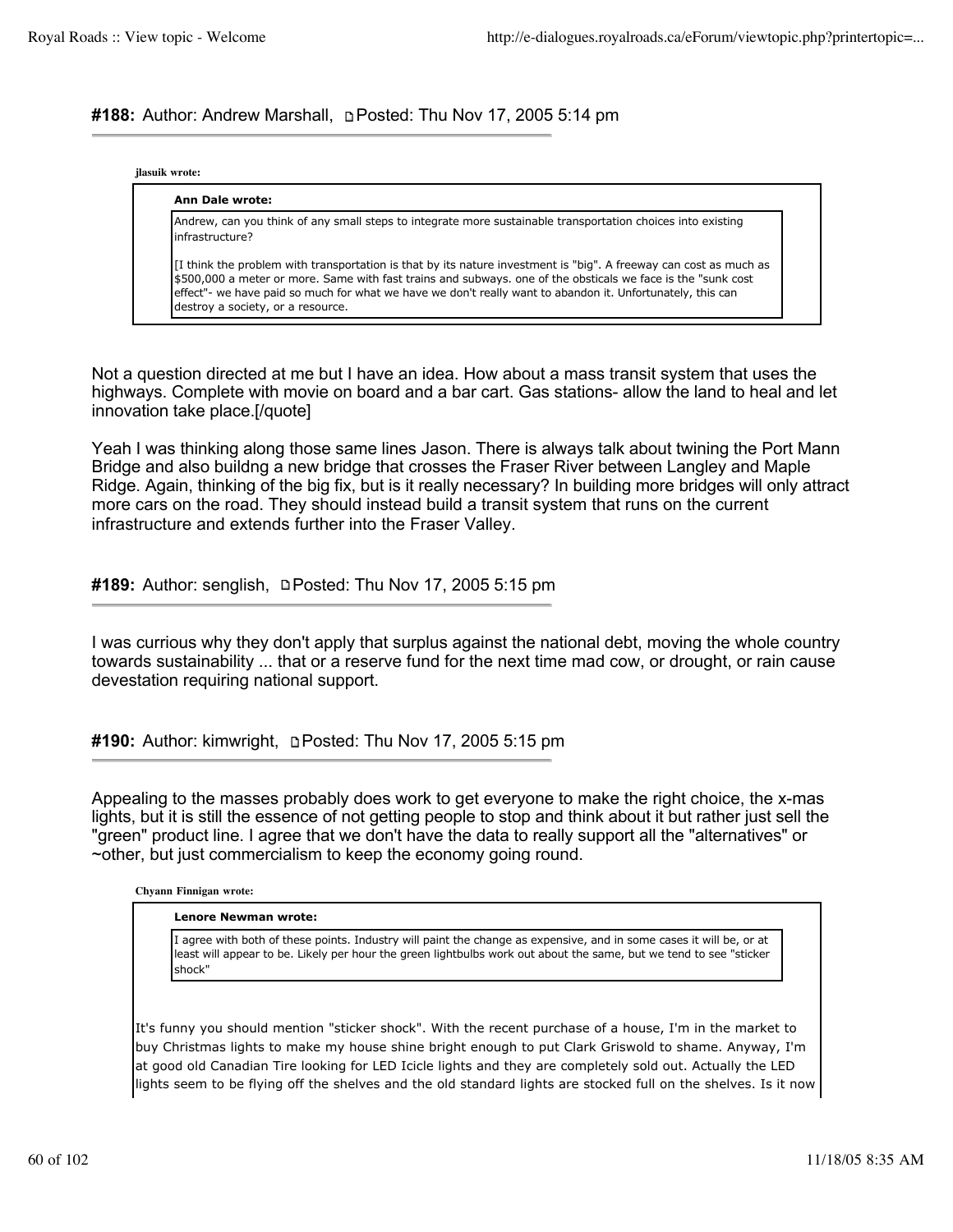the "fad" to buy LED lights? I know there has been a lot of hype surrounding these lights but maybe this is the way to go...Media, publicity, appealing to the materialistic sides of us?

# #191: Author: Meghan King, **p**Posted: Thu Nov 17, 2005 5:15 pm

I fear the ones putting the major demands on politicians around here have alot bigger pocketbook than Monica and I. Not to be pessimistic, but it seems that environemtal veiwpoints are still in the minority.

| <b>Meghan King wrote:</b>                                                                                                                                                                                                                                                                                                                                                                                                                                                                                                                            |
|------------------------------------------------------------------------------------------------------------------------------------------------------------------------------------------------------------------------------------------------------------------------------------------------------------------------------------------------------------------------------------------------------------------------------------------------------------------------------------------------------------------------------------------------------|
| Monica, I totally agree on the rebate thing. I dont want it it isnt helping anything. And had you received your big<br>glossy brochure on how we are spending the rest of our 6 bil\$ surplus. Nothing appears to be going towards<br>protecting or cleaning up the areas that have made us so prosperous. I even heard today that the province has<br>approved Encana to drill an additional 1200 gas wells in Suffield National Wildlife Preserve. I think Alberta is<br>missing ahuge opputunity to make a big impact with all of its oil renevue |
| <b>Monica wrote:</b>                                                                                                                                                                                                                                                                                                                                                                                                                                                                                                                                 |
| <b>Ann Dale wrote:</b>                                                                                                                                                                                                                                                                                                                                                                                                                                                                                                                               |
| Andrew, can you think of any small steps to integrate more sustainable transportation<br>choices into existing infrastructure?                                                                                                                                                                                                                                                                                                                                                                                                                       |
| [I think the problem with transportation is that by its nature investment is "big". A<br>freeway can cost as much as \$500,000 a meter or more. Same with fast trains and<br>subways. one of the obsticals we face is the "sunk cost effect"- we have paid so much<br>for what we have we don't really want to abandon it. Unfortunately, this can destroy a<br>society, or a resource.                                                                                                                                                              |
|                                                                                                                                                                                                                                                                                                                                                                                                                                                                                                                                                      |
| it seems that economics drive such decisions, but I have to question this in certain<br>circumstances and wonder it it politics. Take Alberta for example huge budget surpluses<br>from our energy revenues, but instead of investing the surplus in something to help us become                                                                                                                                                                                                                                                                     |
|                                                                                                                                                                                                                                                                                                                                                                                                                                                                                                                                                      |

[/quote]

# **#192:** Author: jalcockwhite, Posted: Thu Nov 17, 2005 5:16 pm

**Anonymous wrote:**

**Thien Tran wrote:**

**Anonymous wrote:**

Sorry, about the previous post my finger slipped.

Anyhow, I think transit could use some help in the marketing area to make it "cool". The car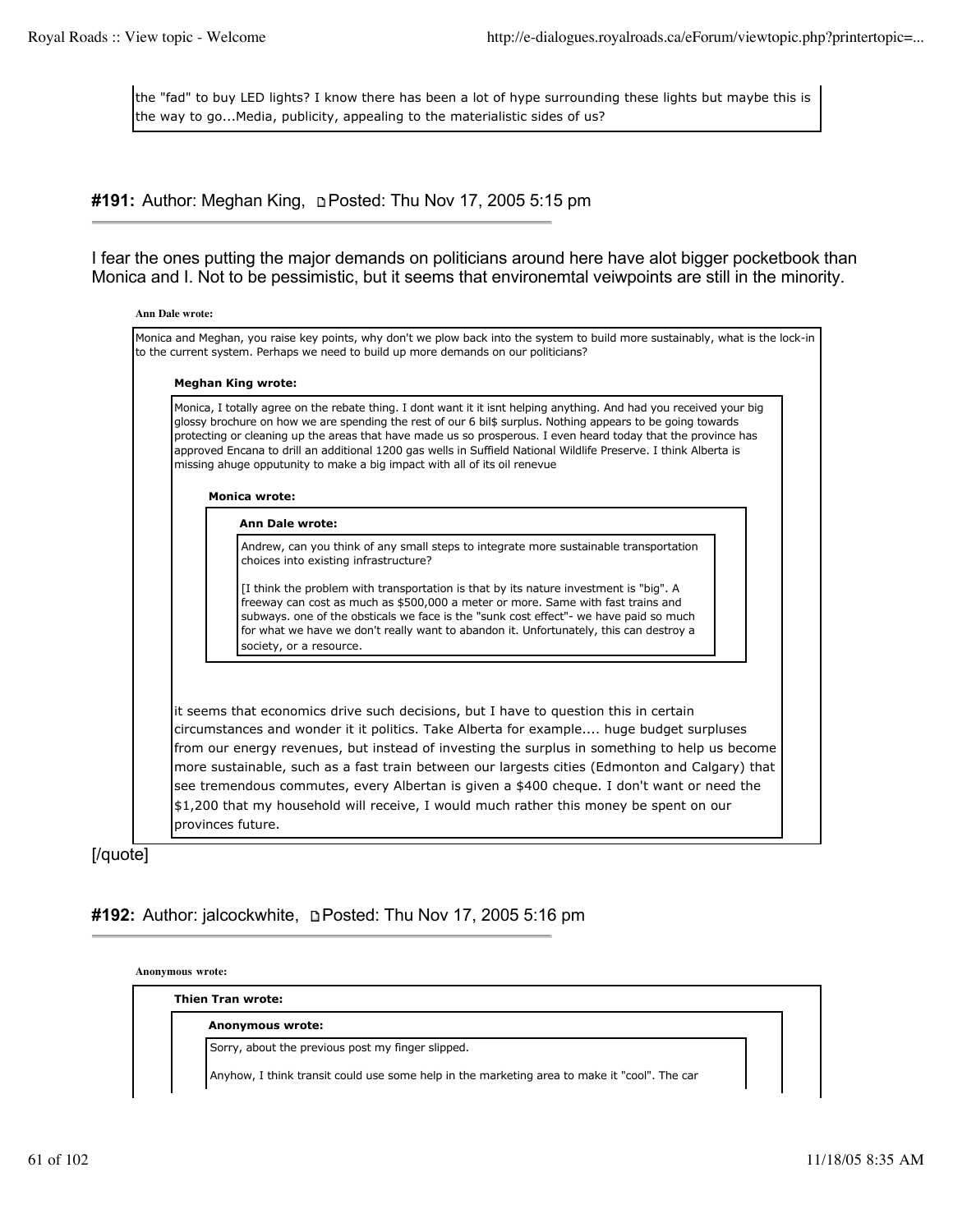industry has overwhelmed us with images associating nice vehicles with status. We see people with nice cars and assume they are "cool" and that they are well off. We see nice cars as extremely desirable and it will take a lot to deter people from the idea that this isn't necessarily true.

Perhaps if it became "cooler" to ride the bus you would see more kids opting for it than saving every last penny to buy a car. But Lenore is right too in saying that they need to improve the convience of the transit system dramatically if it is every to take its proper place in our society.

### Hi guest,

Is that most high school kids call bus riders are "loser cruiser crowns"? Anyhow, I do agree with you if the transit services system improved by the looks, and more bus schedule on routes then may be more people will consider to take the bus to reduce their own driving times. I recall Montreal is having the best bus routes that the more residential rates/community then bus would run more especially during rush hours. And Metro was great way to go downtown to work or to universities. Other cities should consider faster systems (expressed train, bus ...) to take people then the situation will improve.

Ha, ha...."loser cruiser". I've heard buses and ALRT also called "nerd movers". I tried living without a car about 6 years ago and relying exclusively on public transportation and my bicycle and discovered there were even more drawbacks than just the inconvenience of getting to depots, infrequent pick-ups and inadequate routes. In this part of North America for sure, it isn't like Europe where people of all income classes take public transportation. Here in Vancouver there is a large element of "undesirables". It makes the ride quite unenjoyable. Additionally, I also found that in the confines of a bus, sicknesses spread rapidly (I have never been sick more often than when I took public transit). I prefer cycling. I think there should be more of a push to high-end bikes and commuting that way.

What about covered bikeways? That would probably be a good incentive to get more people out riding to work - especially in rainy Vancouver. Admittedly, this would only work in cities, but that is likely the main environment for this type of transportation. Existing bike routes could be expanded and networked and then covered, sort of like a tunnel. Or perhaps some routes could be kept in the open and there could be covered alternatives???

# **#193:** Author: Ann Dale, Posted: Thu Nov 17, 2005 5:17 pm

Brian, you raise an interesting point, but we are all part of society and the 'undesirables' are also part of our community, for better or worse, however, that is not the subject of this dialogue. Yes, you are more cocooned in your car, but statistically, the odds of an accident are much greater in your vehicle than public transit, obesity levels may be correlated with car use, and more critically, you are affecting your children's future climate. So what to do? And as an older whatever, I am afraid to bike? Personal barriers, how to overcome? I would love to bike rather than working out in the gym, however, at my age, so difficult to learn and feel 'safe'.

[Ha, ha...."loser cruiser". I've heard buses and ALRT also called "nerd movers". I tried living without a car about 6 years ago and relying exclusively on public transportation and my bicycle and discovered there were even more drawbacks than just the inconvenience of getting to depots, infrequent pick-ups and inadequate routes. In this part of North America for sure, it isn't like Europe where people of all income classes take public transportation. Here in Vancouver there is a large element of "undesirables". It makes the ride quite unenjoyable. Additionally, I also found that in the confines of a bus, sicknesses spread rapidly (I have never been sick more often than when I took public transit). I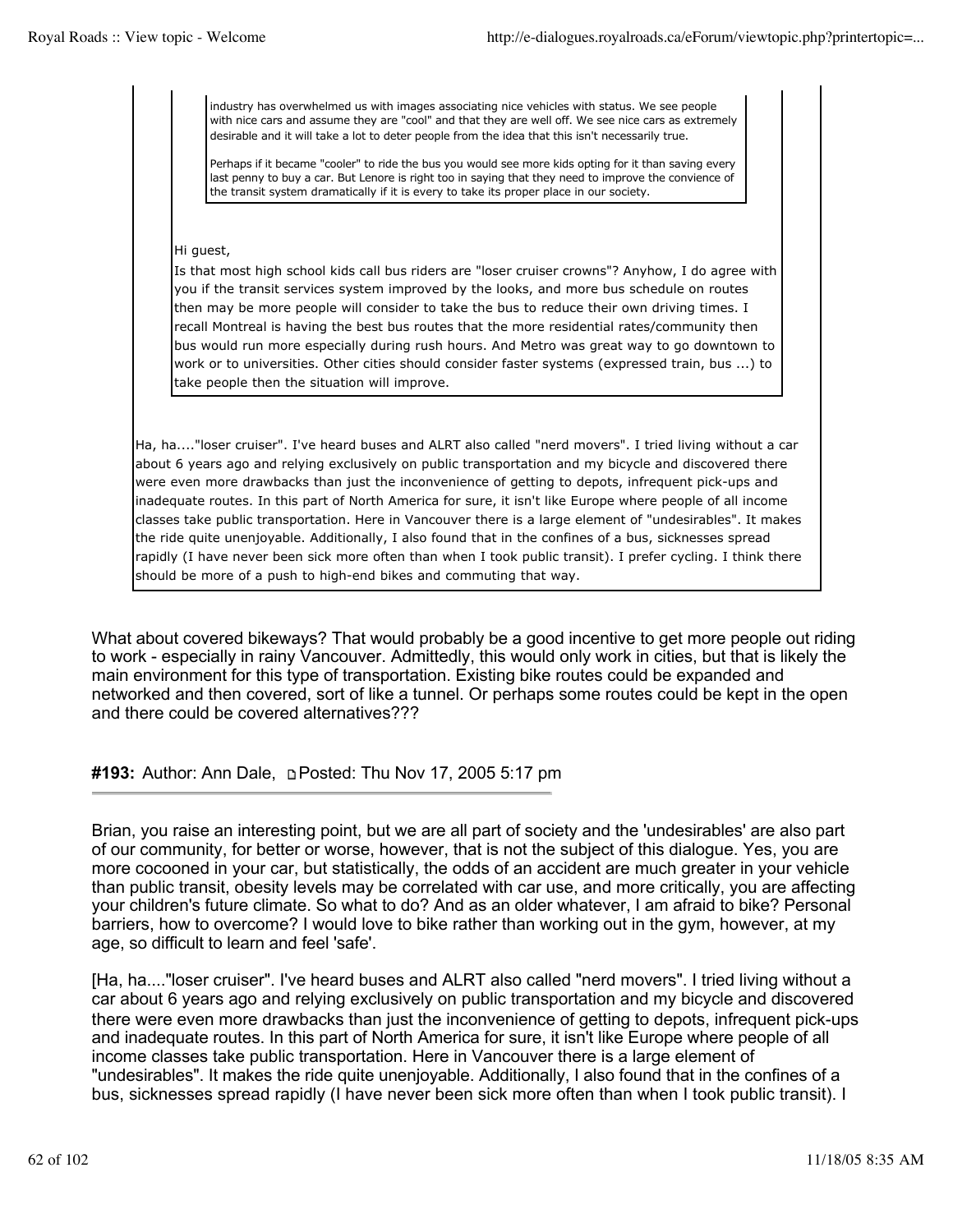**Andrew Marshall wrote:**

prefer cycling. I think there should be more of a push to high-end bikes and commuting that way.[/quote]

**#194:** Author: Monica, **Depart of the Nov 17, 2005 5:17 pm** 

It seems the Conservative government in Alberta is unflapable! I just can't believe that the public does not want to see our surplus go to the development of sustainable infrastructure and would rather have \$400 dollars in there pocket. I can't believe that anyone feels that is a good use of the money?

**#195:** Author: ewaterman, Posted: Thu Nov 17, 2005 5:18 pm

| Andrew, can you think of any small steps to integrate more sustainable transportation choices into<br>existing infrastructure?                                                                                                                                                                                                                                                       |
|--------------------------------------------------------------------------------------------------------------------------------------------------------------------------------------------------------------------------------------------------------------------------------------------------------------------------------------------------------------------------------------|
|                                                                                                                                                                                                                                                                                                                                                                                      |
| [I think the problem with transportation is that by its nature investment is "big". A freeway can cost<br>as much as \$500,000 a meter or more. Same with fast trains and subways, one of the obsticals we<br>face is the "sunk cost effect"- we have paid so much for what we have we don't really want to<br>abandon it. Unfortunately, this can destroy a society, or a resource. |

Yeah I was thinking along those same lines Jason. There is always talk about twining the Port Mann Bridge and also buildng a new bridge that crosses the Fraser River between Langley and Maple Ridge. Again, thinking of the big fix, but is it really necessary? In building more bridges will only attract more cars on the road. They should instead build a transit system that runs on the current infrastructure and extends further into the Fraser Valley.[/quote]

ya but what if those new bridges only allowed buses and say smart cars and scooters and no other non-efficient transport. then maybe alternative transportation would be more attractive

**#196:** Author: Guest, Posted: Thu Nov 17, 2005 5:18 pm

**b1jackson wrote:**

From one government employee to another, I am going to tell you to visit our website.

Here is a link to part of it at least on the expansion component. http://www.gov.pe.ca/envengfor/index.php3?number=1012553&lang=E

**jalcockwhite wrote:**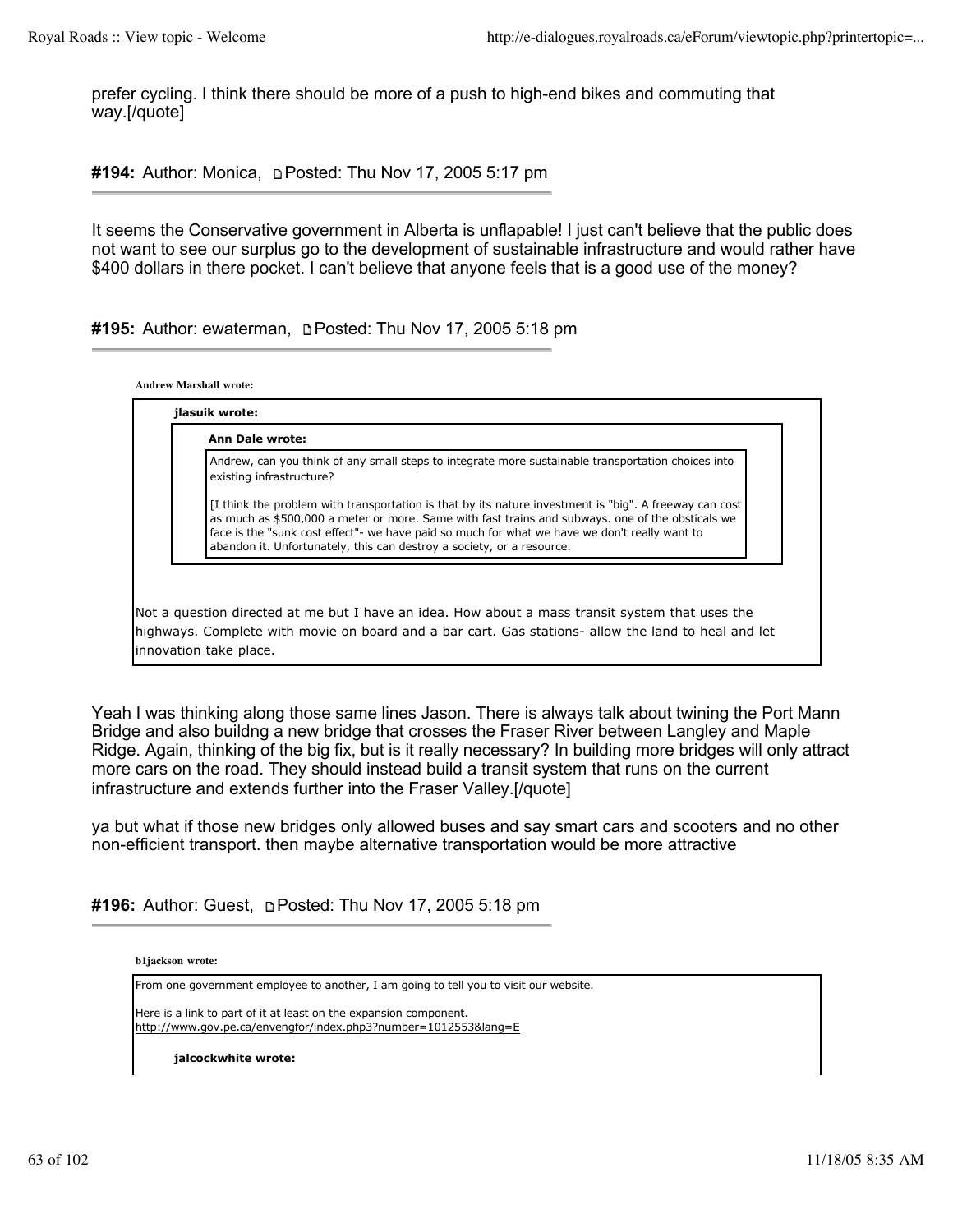How many wind turbines are they operating? Do you know how much energy they are able to produce? And are there any local cooperatives that own shares in the turbines - like the Danish model. This seems to me to be a really good idea to gain public support.

### **Lenore Newman wrote:**

Barry, how did PEI manage to get support for moving ahead with wind? Do you think we could learn anything from their experience?

Newfoundland Hydro is currently looking into wind power also our company has just completed a tset and looking at the feaseability of wind as an additional power source.

#197: Author: suegirard, **DPosted: Thu Nov 17, 2005 5:19 pm** 

I agree as well - there are some underlying political strcutures (I won't say games) that exist which have significant effects on the opportunities even for alternatives sources. A case in point would be the light bulbs. I don't the exact dates - but the invention of this particular energy efficient bulb has been around for awhile but had been stalled in the production process - and one can assume due to exisitng markets and political relationships. Hemp is another example in the US - where Dow Chemical has significant ties with the politicians. A shift to hemp from plastic would be significant to these organizations.

#### **Johnny wrote:**

| Monica and Meghan, you raise key points, why don't we plow back into the system to build more sustainably,<br>what is the lock-in to the current system. Perhaps we need to build up more demands on our politicians?                                                                                                                                                                                                                                                                                                                                   |
|---------------------------------------------------------------------------------------------------------------------------------------------------------------------------------------------------------------------------------------------------------------------------------------------------------------------------------------------------------------------------------------------------------------------------------------------------------------------------------------------------------------------------------------------------------|
| <b>Meghan King wrote:</b>                                                                                                                                                                                                                                                                                                                                                                                                                                                                                                                               |
| Monica, I totally agree on the rebate thing. I dont want it it isnt helping anything. And had you<br>received your big glossy brochure on how we are spending the rest of our 6 bil\$ surplus. Nothing<br>appears to be going towards protecting or cleaning up the areas that have made us so prosperous. I<br>even heard today that the province has approved Encana to drill an additional 1200 gas wells in<br>Suffield National Wildlife Preserve. I think Alberta is missing ahuge opputunity to make a big impact<br>with all of its oil renevue |
| <b>Monica wrote:</b>                                                                                                                                                                                                                                                                                                                                                                                                                                                                                                                                    |
| Ann Dale wrote:                                                                                                                                                                                                                                                                                                                                                                                                                                                                                                                                         |
| Andrew, can you think of any small steps to integrate more sustainable<br>transportation choices into existing infrastructure?                                                                                                                                                                                                                                                                                                                                                                                                                          |
| [I think the problem with transportation is that by its nature investment is<br>"big". A freeway can cost as much as \$500,000 a meter or more. Same with<br>fast trains and subways. one of the obsticals we face is the "sunk cost effect"-<br>we have paid so much for what we have we don't really want to abandon it.<br>Unfortunately, this can destroy a society, or a resource.                                                                                                                                                                 |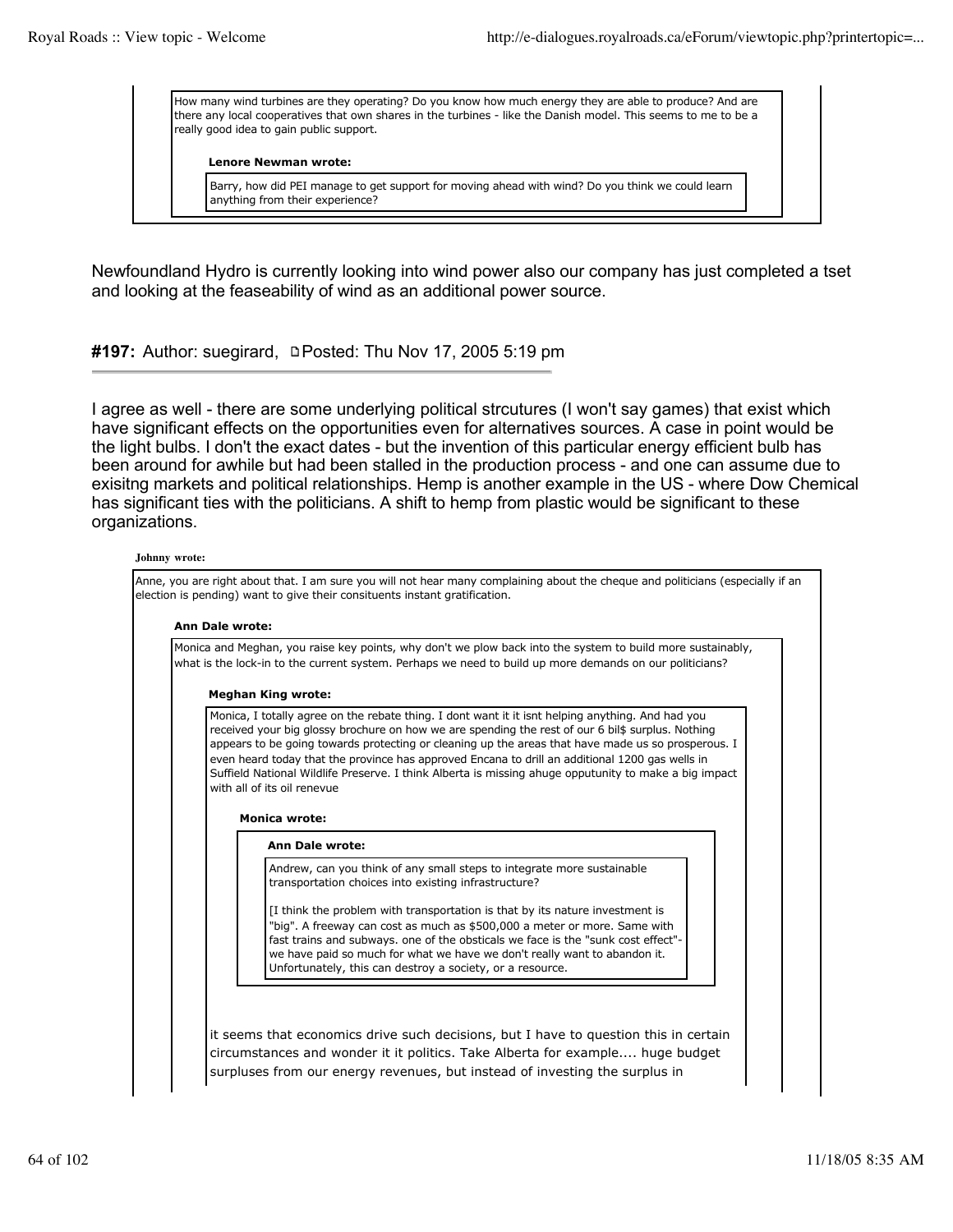something to help us become more sustainable, such as a fast train between our largests cities (Edmonton and Calgary) that see tremendous commutes, every Albertan is given a \$400 cheque. I don't want or need the \$1,200 that my household will receive, I would much rather this money be spent on our provinces future.

[/quote]

# **#198:** Author: Johnny, Posted: Thu Nov 17, 2005 5:20 pm

Not sure, but maybe it is because the problem is huge and they don't know where to start. If the Gov. were to invest in the environment, the military types say that they should have gotten the money, for example.

**Lenore Newman wrote:**

Good point Ann et al- this country has huge budget surpluses at the federal level- so why is all of our infrastructure held together with masking tape? Are our politicians afraid to put money into long term projects?

# **#199:** Author: Tammy, Posted: Thu Nov 17, 2005 5:20 pm

I can tell you why it isn't going to the National debt. It is because according to Albertan's it is our money and we deserve the benefits. But, I bet if the shoe were on the other foot we would be wanting a hand out too.

The government has invested a lot of money in other funds. It is just that the surplus is so huge I think they feel Albertans want a piece for themselves and of course a cheque definately helps you get re-elected.

**senglish wrote:**

I was currious why they don't apply that surplus against the national debt, moving the whole country towards sustainability ... that or a reserve fund for the next time mad cow, or drought, or rain cause devestation requiring national support.

# **#200:** Author: Dawn, Posted: Thu Nov 17, 2005 5:20 pm

I think alot of it has to do with the priorities of the voters. If the majority doesn't view sustainability as a key issue, it won't be one. Money always gets people's attention. That's why I think rebates can help win elections while real issues are overlooked.

**Ann Dale wrote:**

Monica and Meghan, you raise key points, why don't we plow back into the system to build more sustainably, what is the lock-in to the current system. Perhaps we need to build up more demands on our politicians?

**Meghan King wrote:**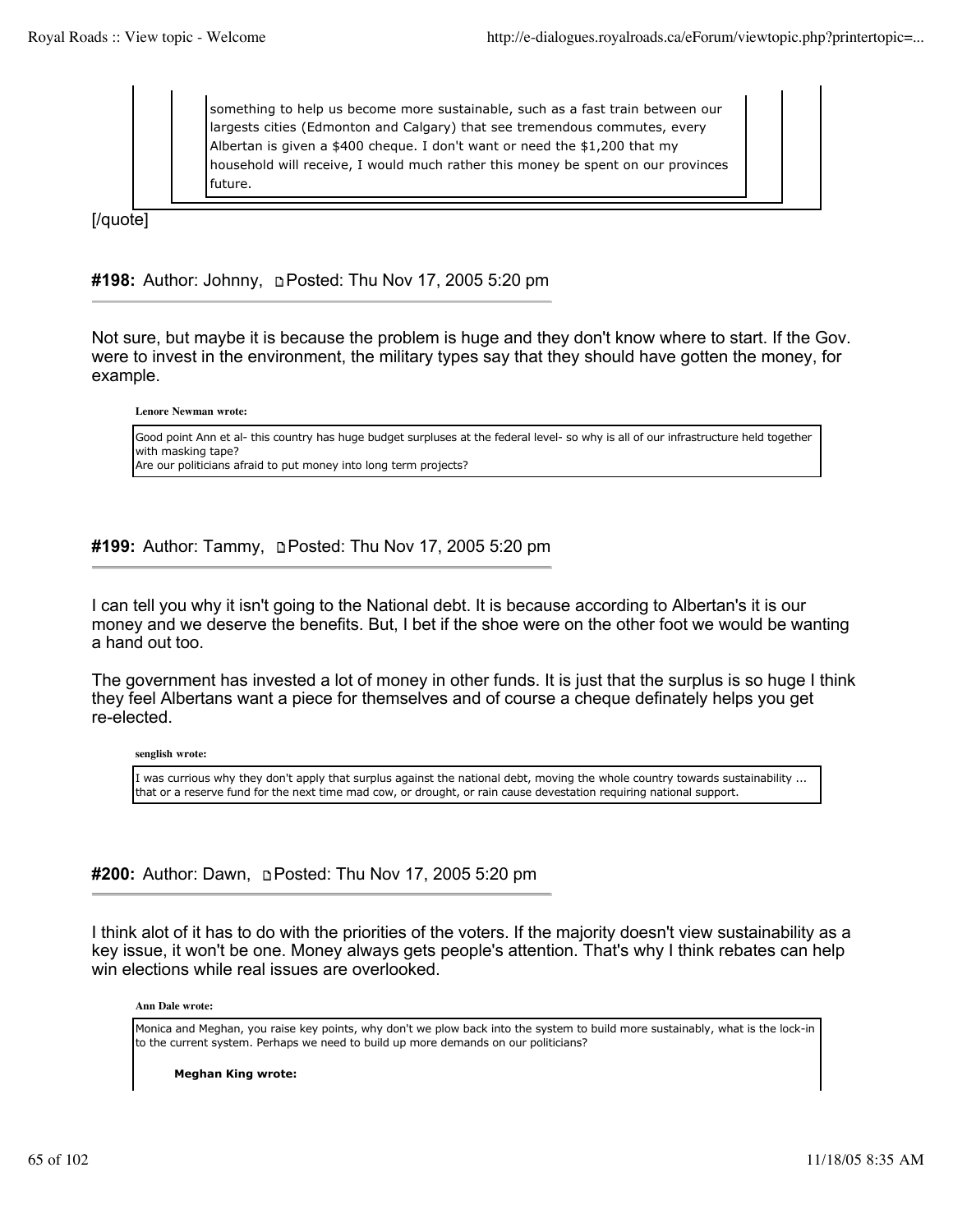Monica, I totally agree on the rebate thing. I dont want it it isnt helping anything. And had you received your big glossy brochure on how we are spending the rest of our 6 bil\$ surplus. Nothing appears to be going towards protecting or cleaning up the areas that have made us so prosperous. I even heard today that the province has approved Encana to drill an additional 1200 gas wells in Suffield National Wildlife Preserve. I think Alberta is missing ahuge opputunity to make a big impact with all of its oil renevue

### **Monica wrote:**

#### **Ann Dale wrote:**

Andrew, can you think of any small steps to integrate more sustainable transportation choices into existing infrastructure?

[I think the problem with transportation is that by its nature investment is "big". A freeway can cost as much as \$500,000 a meter or more. Same with fast trains and subways. one of the obsticals we face is the "sunk cost effect"- we have paid so much for what we have we don't really want to abandon it. Unfortunately, this can destroy a society, or a resource.

it seems that economics drive such decisions, but I have to question this in certain circumstances and wonder it it politics. Take Alberta for example.... huge budget surpluses from our energy revenues, but instead of investing the surplus in something to help us become more sustainable, such as a fast train between our largests cities (Edmonton and Calgary) that see tremendous commutes, every Albertan is given a \$400 cheque. I don't want or need the \$1,200 that my household will receive, I would much rather this money be spent on our provinces future.

[/qu

# **#201:** Author: Dawn, **p-** Posted: Thu Nov 17, 2005 5:21 pm

I think alot of it has to do with the priorities of the voters. If the majority doesn't view sustainability as a key issue, it won't be one. Money always gets people's attention. That's why I think rebates can help win elections while real issues are overlooked.

#### **Ann Dale wrote:**

Monica and Meghan, you raise key points, why don't we plow back into the system to build more sustainably, what is the lock-in to the current system. Perhaps we need to build up more demands on our politicians?

#### **Meghan King wrote:**

Monica, I totally agree on the rebate thing. I dont want it it isnt helping anything. And had you received your big glossy brochure on how we are spending the rest of our 6 bil\$ surplus. Nothing appears to be going towards protecting or cleaning up the areas that have made us so prosperous. I even heard today that the province has approved Encana to drill an additional 1200 gas wells in Suffield National Wildlife Preserve. I think Alberta is missing ahuge opputunity to make a big impact with all of its oil renevue

#### **Monica wrote:**

#### **Ann Dale wrote:**

Andrew, can you think of any small steps to integrate more sustainable transportation choices into existing infrastructure?

[I think the problem with transportation is that by its nature investment is "big". A freeway can cost as much as \$500,000 a meter or more. Same with fast trains and subways. one of the obsticals we face is the "sunk cost effect"- we have paid so much for what we have we don't really want to abandon it. Unfortunately, this can destroy a society, or a resource.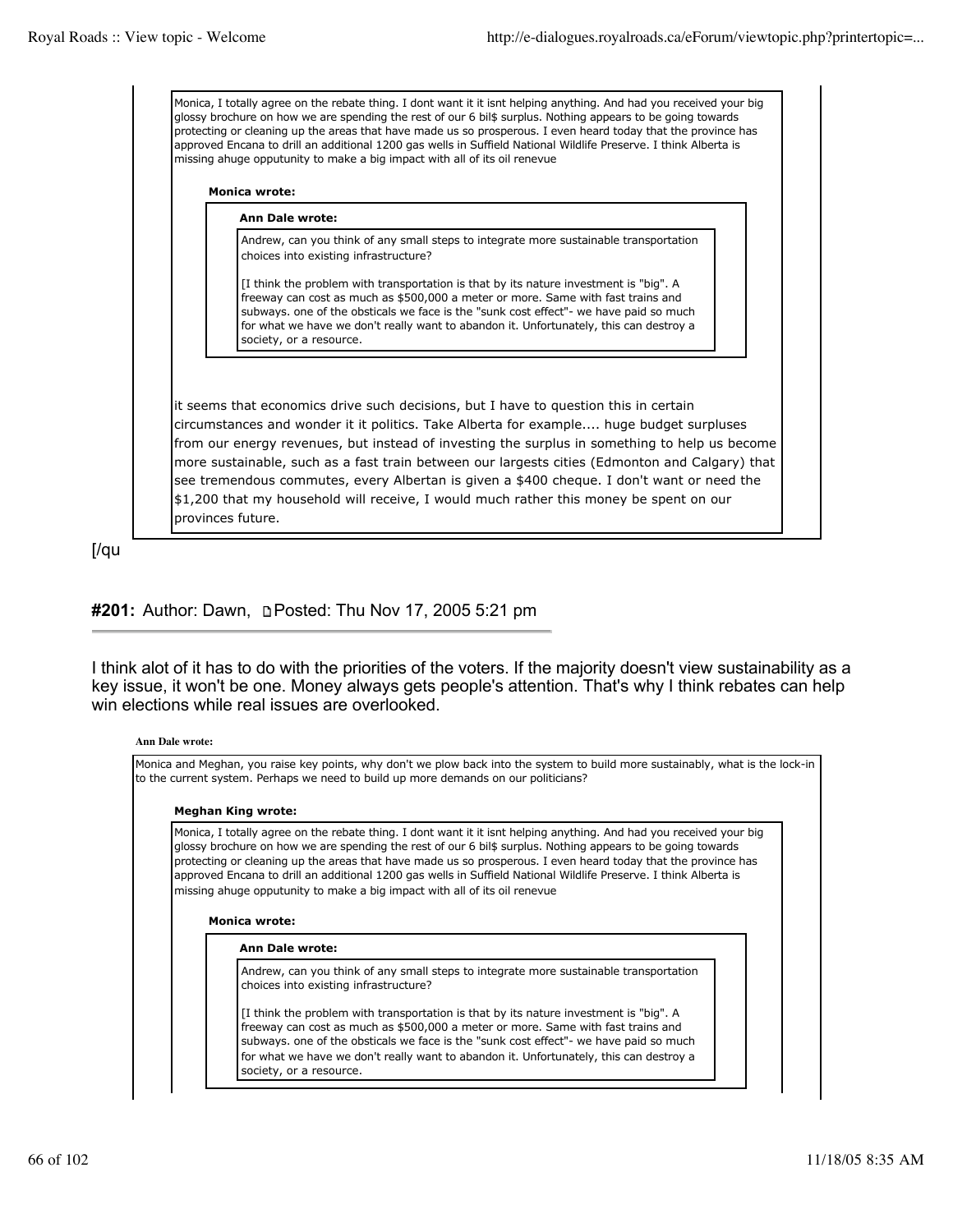it seems that economics drive such decisions, but I have to question this in certain circumstances and wonder it it politics. Take Alberta for example.... huge budget surpluses from our energy revenues, but instead of investing the surplus in something to help us become more sustainable, such as a fast train between our largests cities (Edmonton and Calgary) that see tremendous commutes, every Albertan is given a \$400 cheque. I don't want or need the \$1,200 that my household will receive, I would much rather this money be spent on our provinces future.

[/qu

**#202:** Author: Meghan King, Posted: Thu Nov 17, 2005 5:21 pm

One would think it would be a huge beenfit for us to look into alternative energies because we could fund the project through our oil and gas revenues for now and in the future we would have the technology everyone else will be looking for.

**Monica wrote:**

It seems the Conservative government in Alberta is unflapable! I just can't believe that the public does not want to see our surplus go to the development of sustainable infrastructure and would rather have \$400 dollars in there pocket. I can't believe that anyone feels that is a good use of the money?

# **#203:** Author: jodi jane friesen, **prosted:** Thu Nov 17, 2005 5:22 pm

Certainly more public demands for policy change and the support for alternative energy is needed. But this lock in also occurs because the industries and governments themselves are insturmental in resisting change to new technology because they have financial interests embedded in the current markets. Why would the government of alberta want to premote change when they have some lucrative oil reserve\$ to develop first.

### **Ann Dale wrote:**

Monica and Meghan, you raise key points, why don't we plow back into the system to build more sustainably, what is the lock-in to the current system. Perhaps we need to build up more demands on our politicians?

### **Meghan King wrote:**

Monica, I totally agree on the rebate thing. I dont want it it isnt helping anything. And had you received your big glossy brochure on how we are spending the rest of our 6 bil\$ surplus. Nothing appears to be going towards protecting or cleaning up the areas that have made us so prosperous. I even heard today that the province has approved Encana to drill an additional 1200 gas wells in Suffield National Wildlife Preserve. I think Alberta is missing ahuge opputunity to make a big impact with all of its oil renevue

#### **Monica wrote:**

### **Ann Dale wrote:**

Andrew, can you think of any small steps to integrate more sustainable transportation choices into existing infrastructure?

[I think the problem with transportation is that by its nature investment is "big". A freeway can cost as much as \$500,000 a meter or more. Same with fast trains and subways. one of the obsticals we face is the "sunk cost effect"- we have paid so much for what we have we don't really want to abandon it. Unfortunately, this can destroy a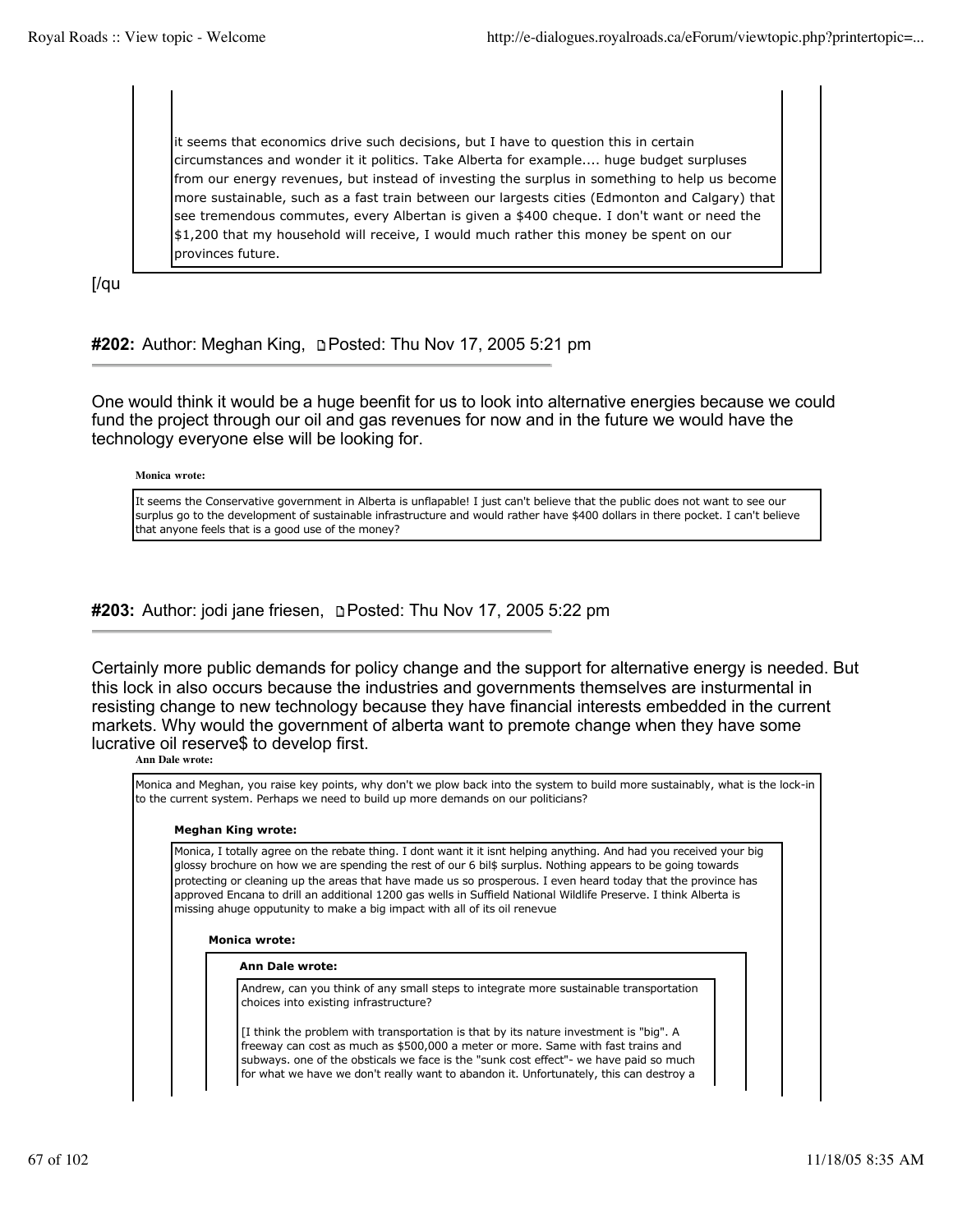society, or a resource

it seems that economics drive such decisions, but I have to question this in certain circumstances and wonder it it politics. Take Alberta for example.... huge budget surpluses from our energy revenues, but instead of investing the surplus in something to help us become more sustainable, such as a fast train between our largests cities (Edmonton and Calgary) that see tremendous commutes, every Albertan is given a \$400 cheque. I don't want or need the \$1,200 that my household will receive, I would much rather this money be spent on our provinces future.

[/quote]

**#204:** Author: b1jackson, Posted: Thu Nov 17, 2005 5:22 pm

I heard that as well Sue. Just 2 days after buying a Jetta diesel. I doubled my miles per gallon compared to my compact SUV and all the particulate matter that comes out the tail pipe ends up over in Johnny's province when the wind is right :)

### **suegirard wrote:**

|        | expected to continue with new refinery processes. But don't quote me on that one.                                                                                                                                                   |
|--------|-------------------------------------------------------------------------------------------------------------------------------------------------------------------------------------------------------------------------------------|
|        |                                                                                                                                                                                                                                     |
|        | jodi jane friesen wrote:                                                                                                                                                                                                            |
|        | diversity, true. But people also want stability in a product and dependability. A hudge fear is that people will<br>invest in a new technology and then its not produced anymore or the prices will go up. Isn't that the case with |
| disel? |                                                                                                                                                                                                                                     |
|        | <b>Lenore Newman wrote:</b>                                                                                                                                                                                                         |

# #205: Author: Johnny, **Depart of the Nov 17, 2005 5:23 pm**

### Hi Tammy

I don't think it is so much a hand out; more like a thinking that we are all in this together. Alberta oil, according to this group in earlier posts, is Canada oil.

**Tammy wrote:**

I can tell you why it isn't going to the National debt. It is because according to Albertan's it is our money and we deserve the benefits. But, I bet if the shoe were on the other foot we would be wanting a hand out too.

The government has invested a lot of money in other funds. It is just that the surplus is so huge I think they feel Albertans want a piece for themselves and of course a cheque definately helps you get re-elected.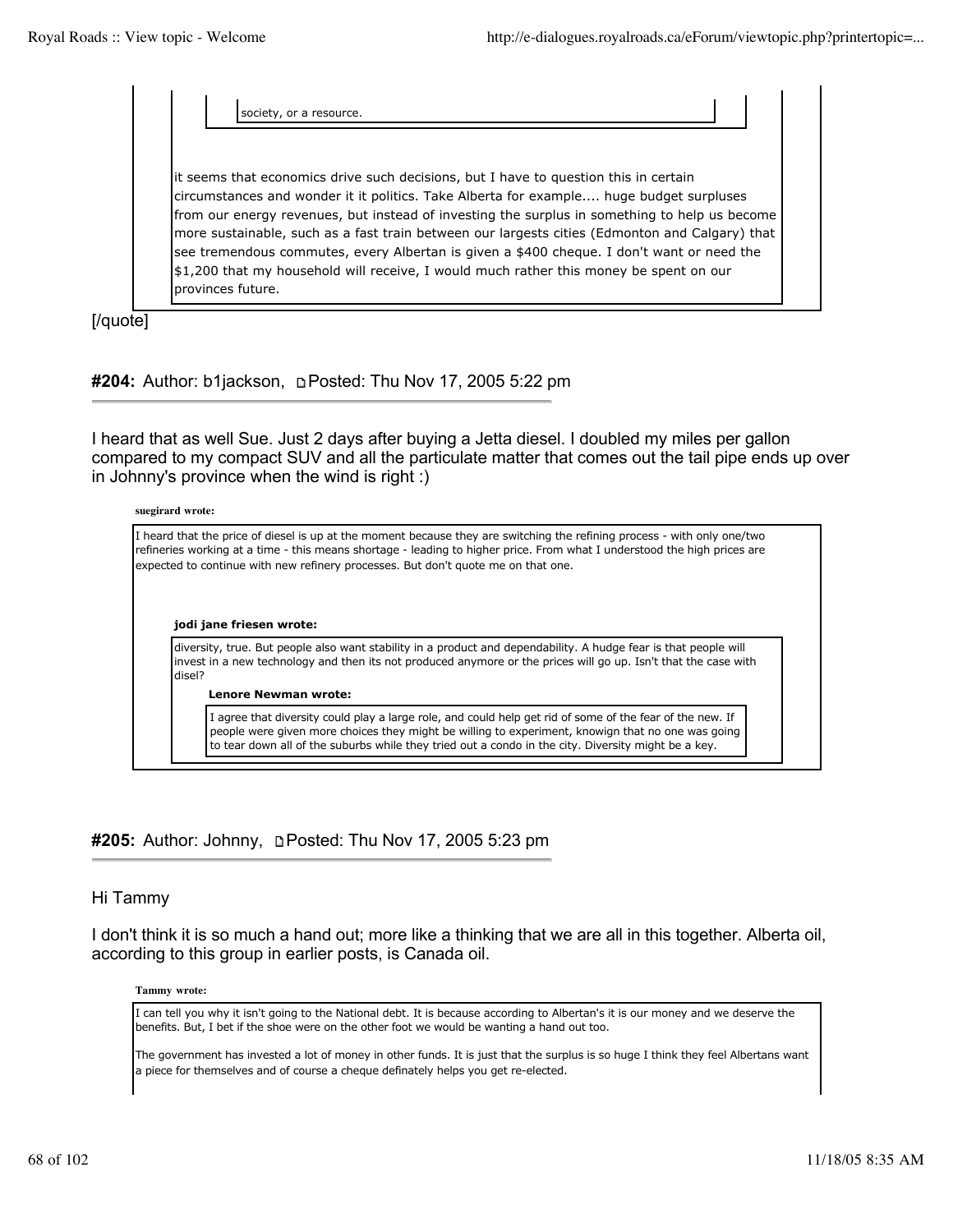#### **senglish wrote:**

I was currious why they don't apply that surplus against the national debt, moving the whole country towards sustainability ... that or a reserve fund for the next time mad cow, or drought, or rain cause devestation requiring national support.

### **#206:** Author: Guest, **pPosted: Thu Nov 17, 2005 5:23 pm**

#### **Andrew Marshall wrote:**

| <b>Ann Dale wrote:</b>                                                                                                                                                                                                                                                                                                                                                               |
|--------------------------------------------------------------------------------------------------------------------------------------------------------------------------------------------------------------------------------------------------------------------------------------------------------------------------------------------------------------------------------------|
| Andrew, can you think of any small steps to integrate more sustainable transportation choices into<br>existing infrastructure?                                                                                                                                                                                                                                                       |
| [I think the problem with transportation is that by its nature investment is "big". A freeway can cost<br>as much as \$500,000 a meter or more. Same with fast trains and subways, one of the obsticals we<br>face is the "sunk cost effect"- we have paid so much for what we have we don't really want to<br>abandon it. Unfortunately, this can destroy a society, or a resource. |
|                                                                                                                                                                                                                                                                                                                                                                                      |
| Not a question directed at me but I have an idea. How about a mass transit system that uses the                                                                                                                                                                                                                                                                                      |

Yeah I was thinking along those same lines Jason. There is always talk about twining the Port Mann Bridge and also buildng a new bridge that crosses the Fraser River between Langley and Maple Ridge. Again, thinking of the big fix, but is it really necessary? In building more bridges will only attract more cars on the road. They should instead build a transit system that runs on the current infrastructure and extends further into the Fraser Valley.[/quote]

Andrew, that's exactly what we need here in the Lower Mainland; Sky Train to run out to Abbotsford (or maybe even Chilliwack). I had to drive from Burnaby to Langley the last 2 days and the #1 Highway is a total joke in both directions. And it's not just the main highways that are congested...it's EVERYWHERE. There are simply too many people in cars.

### **#207:** Author: Monica, **Depart of the Nov 17, 2005 5:25 pm**

I totally agree Megan, and although I know it is easy to think money talks, I just can't believe that people think that 1.4 billion dollarscouldn't be better spent elsewhere. We all hear about the Fort McMurray being on the verge of collapse due to the influx in the population. We all have to see that our actions are unsustainable, and not planning for the future is tragic!

### **#208:** Author: Lenore Newman, Posted: Thu Nov 17, 2005 5:25 pm

Let's change course slightly- governments have the power to "rule by fiat", ie make lock-in choices and override the market. For example, they chose AC over DC power, and American Fiat sets out the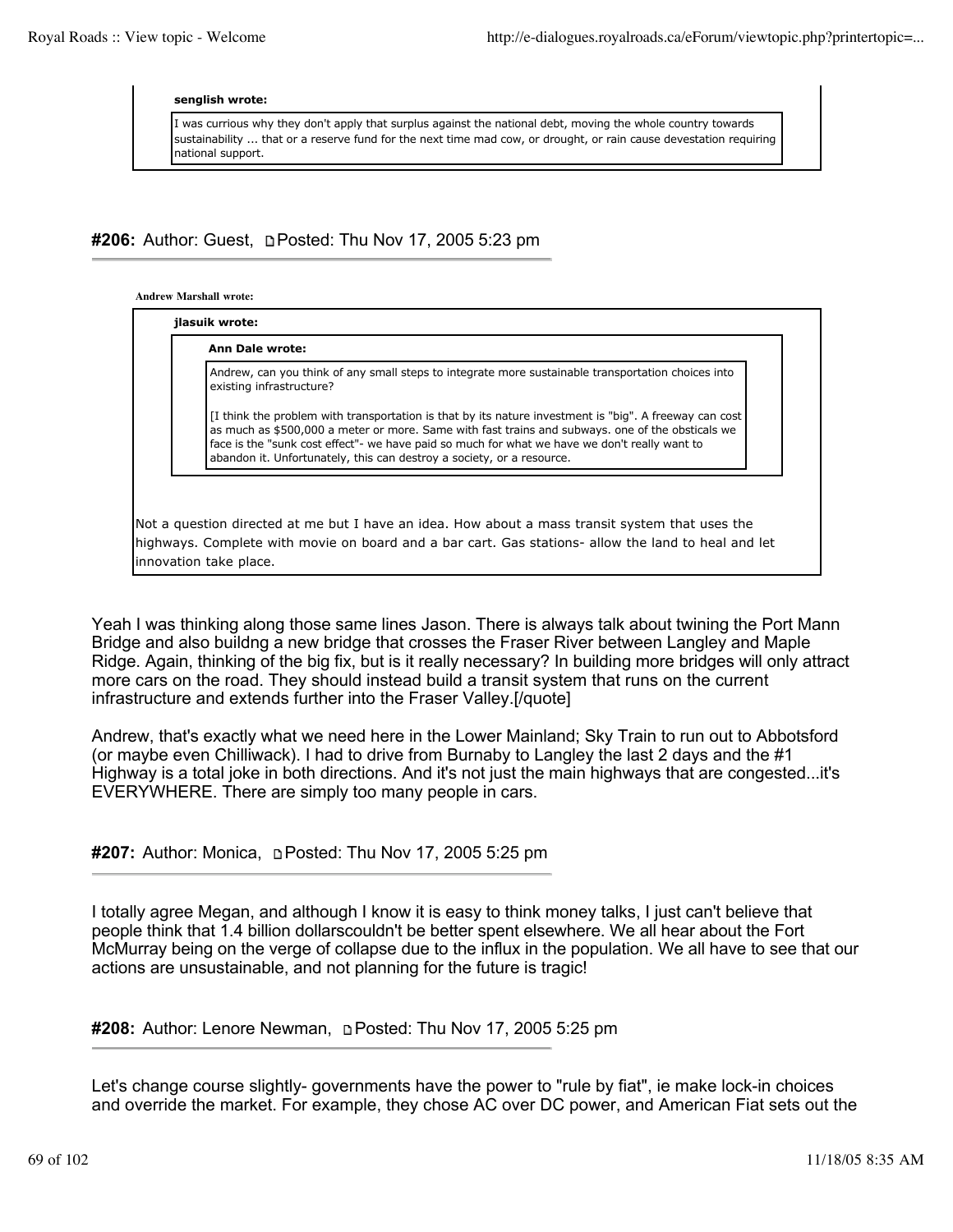internet protocols that allow each web page to be unique. So given government can sometimes do this- what changes, either through law or subsidy, do you think government should impose at this point?

**#209:** Author: Ann Dale, Posted: Thu Nov 17, 2005 5:25 pm

How do we increase public demand on our politicians? Do letters work? Do you think they listen to stuff like we are doing?

**#210:** Author: jalcockwhite, Posted: Thu Nov 17, 2005 5:25 pm

I think Tammy's last sentence is a key piece of why governments aren't investing in long term projects and likely part of why things are held together with masking tape. Money is directed towards projects and people to keep the existing gov't in power, to make sure they get the votes. It is not necessarily a case of "do what is right", it is a case of "do what makes the money, whether it is for greater good or not". If people could see into the future and have clear evidence that our lives would be better without cars etc...then it wouldn't be so hard to invest in the environment (obviously).

#### **Tammy wrote:**

I can tell you why it isn't going to the National debt. It is because according to Albertan's it is our money and we deserve the benefits. But, I bet if the shoe were on the other foot we would be wanting a hand out too.

The government has invested a lot of money in other funds. It is just that the surplus is so huge I think they feel Albertans want a piece for themselves and of course a cheque definately helps you get re-elected.

#### **senglish wrote:**

I was currious why they don't apply that surplus against the national debt, moving the whole country towards sustainability ... that or a reserve fund for the next time mad cow, or drought, or rain cause devestation requiring national support.

**#211:** Author: Meghan King, Posted: Thu Nov 17, 2005 5:26 pm

This opens a whole nasty can of political worms because Alberta already pays large portions of its oil revenues out through equalization payments etc. And after all that we still have a surplus, though we are the only province that still has to pay provincial health care premiums...So go figure. It a mess

#### **Johnny wrote:**

#### Hi Tammy

I don't think it is so much a hand out; more like a thinking that we are all in this together. Alberta oil, according to this group in earlier posts, is Canada oil.

#### **Tammy wrote:**

I can tell you why it isn't going to the National debt. It is because according to Albertan's it is our money and we deserve the benefits. But, I bet if the shoe were on the other foot we would be wanting a hand out too.

The government has invested a lot of money in other funds. It is just that the surplus is so huge I think they feel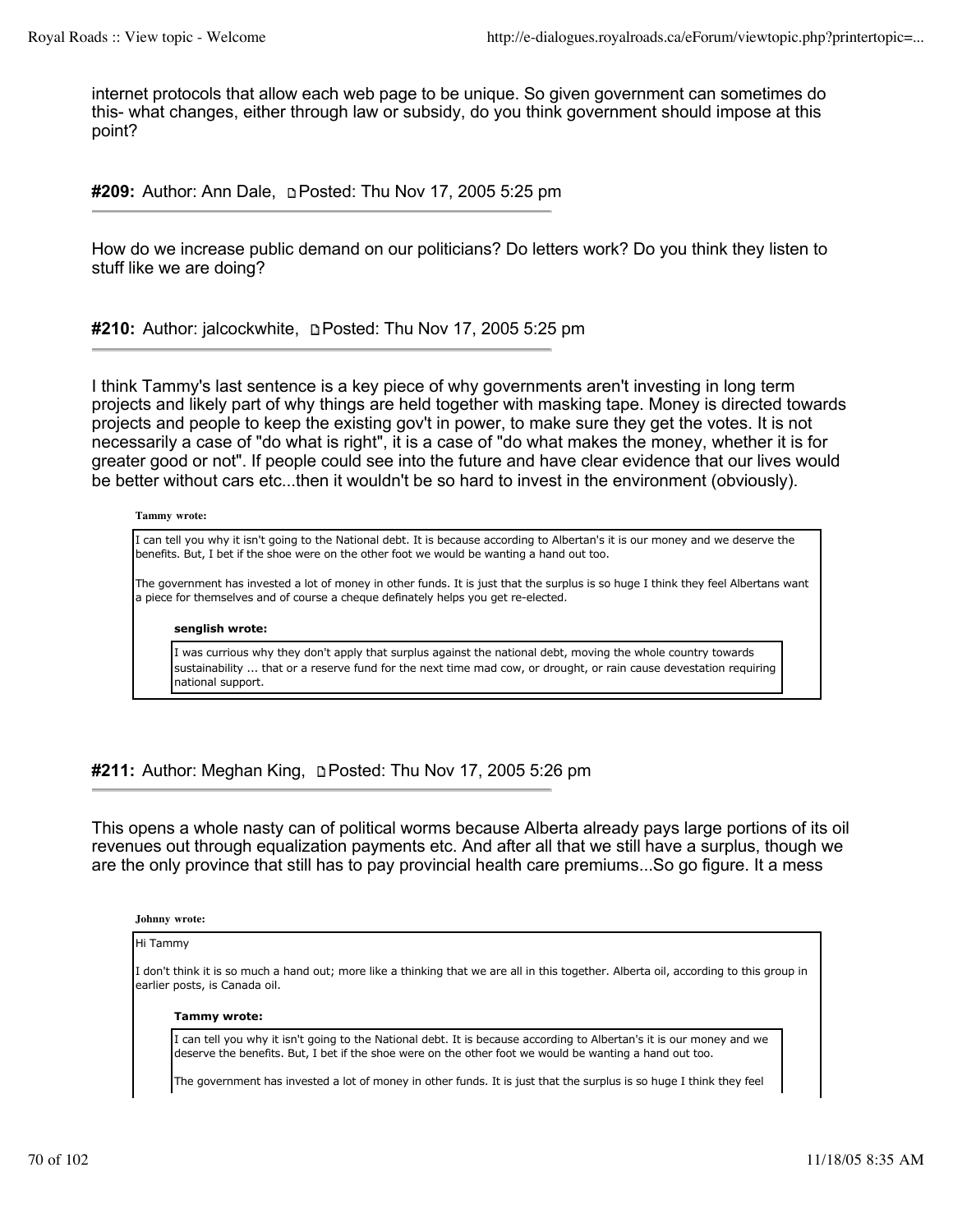Albertans want a piece for themselves and of course a cheque definately helps you get re-elected. **senglish wrote:** I was currious why they don't apply that surplus against the national debt, moving the whole country towards sustainability ... that or a reserve fund for the next time mad cow, or drought, or rain cause devestation requiring national support.

**#212:** Author: Johnny, Posted: Thu Nov 17, 2005 5:26 pm

Maybe PEI's "wind generators" aren't generators at all. Thay are actually giant fans that blow all your pollution over to Nova Scotia - the tail pipe of North America. I'm watching you. I just installed a new speciation sampler to analyze what makes up our particulate, so I'll be looking for your stuff :)

| I heard that as well Sue. Just 2 days after buying a Jetta diesel. I doubled my miles per gallon compared to my compact SUV<br>and all the particulate matter that comes out the tail pipe ends up over in Johnny's province when the wind is right :)                                                                                                                |
|-----------------------------------------------------------------------------------------------------------------------------------------------------------------------------------------------------------------------------------------------------------------------------------------------------------------------------------------------------------------------|
| suegirard wrote:                                                                                                                                                                                                                                                                                                                                                      |
| I heard that the price of diesel is up at the moment because they are switching the refining process - with only<br>one/two refineries working at a time - this means shortage - leading to higher price. From what I understood the<br>high prices are expected to continue with new refinery processes. But don't quote me on that one.<br>jodi jane friesen wrote: |
| diversity, true. But people also want stability in a product and dependability. A hudge fear is that                                                                                                                                                                                                                                                                  |
| people will invest in a new technology and then its not produced anymore or the prices will go up.<br>Isn't that the case with disel?<br>Lenore Newman wrote:                                                                                                                                                                                                         |

**#213:** Author: Adrian Paradis, p Posted: Thu Nov 17, 2005 5:26 pm

The Constition says it is Alberta's. Just like all hydro is Quebec of Ontario. I don't think AB is against giving its fair share.

**Johnny wrote:**

#### Hi Tammy

I don't think it is so much a hand out; more like a thinking that we are all in this together. Alberta oil, according to this group in earlier posts, is Canada oil.

**Tammy wrote:**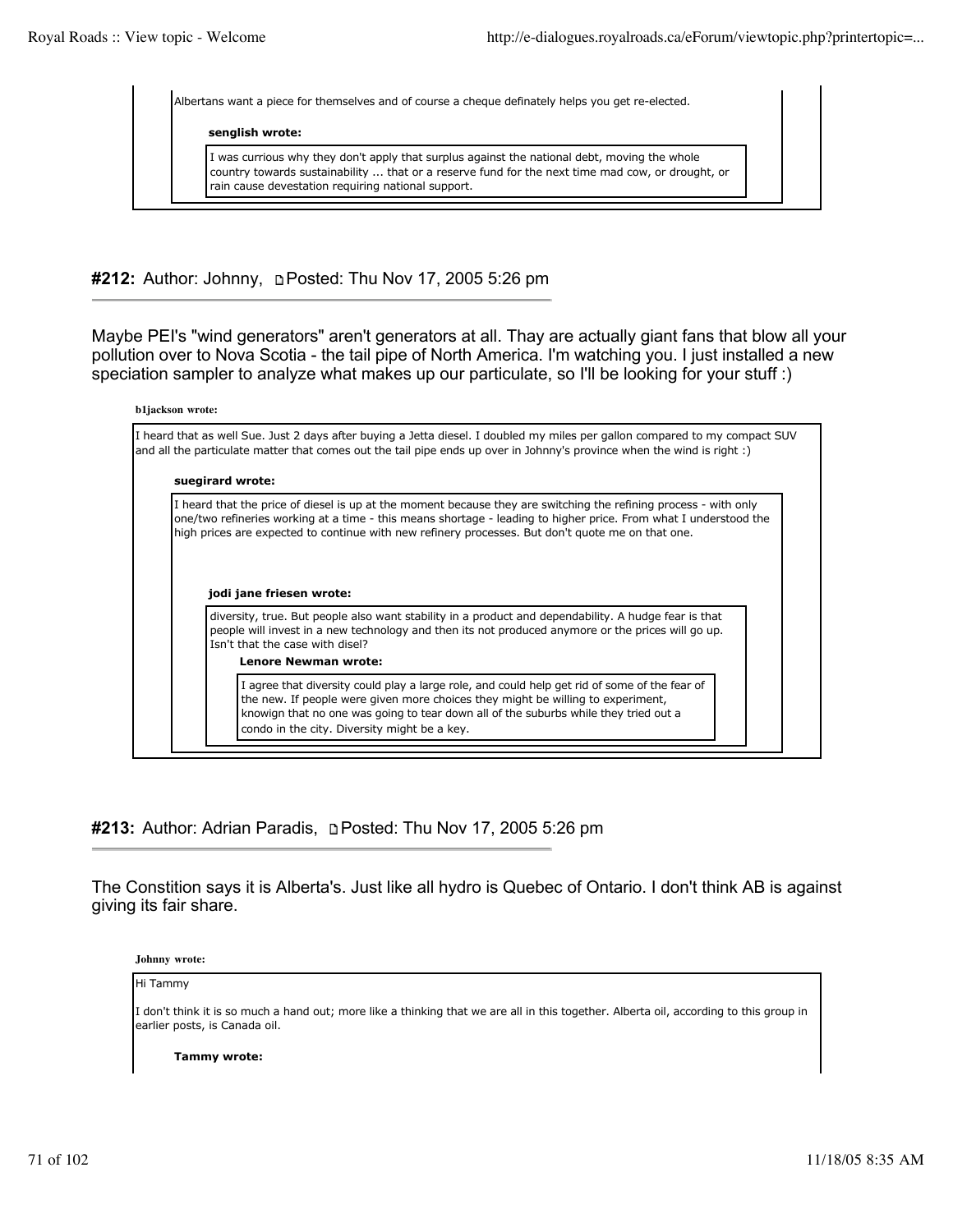I can tell you why it isn't going to the National debt. It is because according to Albertan's it is our money and we deserve the benefits. But, I bet if the shoe were on the other foot we would be wanting a hand out too.

The government has invested a lot of money in other funds. It is just that the surplus is so huge I think they feel Albertans want a piece for themselves and of course a cheque definately helps you get re-elected.

#### **senglish wrote:**

I was currious why they don't apply that surplus against the national debt, moving the whole country towards sustainability ... that or a reserve fund for the next time mad cow, or drought, or rain cause devestation requiring national support.

# #214: Author: Guest, **DPosted: Thu Nov 17, 2005 5:27 pm**

#### **Lenore Newman wrote:**

Let's change course slightly- governments have the power to "rule by fiat", ie make lock-in choices and override the market. For example, they chose AC over DC power, and American Fiat sets out the internet protocols that allow each web page to be unique. So given government can sometimes do this- what changes, either through law or subsidy, do you think government should impose at this point?

How about changing our car insurance system from a flat rate to one based on the number of kilometres driven between insurance renewals? BG

**#215:** Author: Johnny, Posted: Thu Nov 17, 2005 5:28 pm

### You mean all of Newfoundland's hydro is Quebec's :)

| Johnny wrote: |                                                                                                                                                                                                                                    |
|---------------|------------------------------------------------------------------------------------------------------------------------------------------------------------------------------------------------------------------------------------|
| Hi Tammy      |                                                                                                                                                                                                                                    |
|               | I don't think it is so much a hand out; more like a thinking that we are all in this together. Alberta oil, according<br>to this group in earlier posts, is Canada oil.                                                            |
|               | Tammy wrote:                                                                                                                                                                                                                       |
|               | I can tell you why it isn't going to the National debt. It is because according to Albertan's it is our<br>money and we deserve the benefits. But, I bet if the shoe were on the other foot we would be<br>wanting a hand out too. |
|               | The government has invested a lot of money in other funds. It is just that the surplus is so huge I<br>think they feel Albertans want a piece for themselves and of course a cheque definately helps you get<br>re-elected.        |
|               | senglish wrote:                                                                                                                                                                                                                    |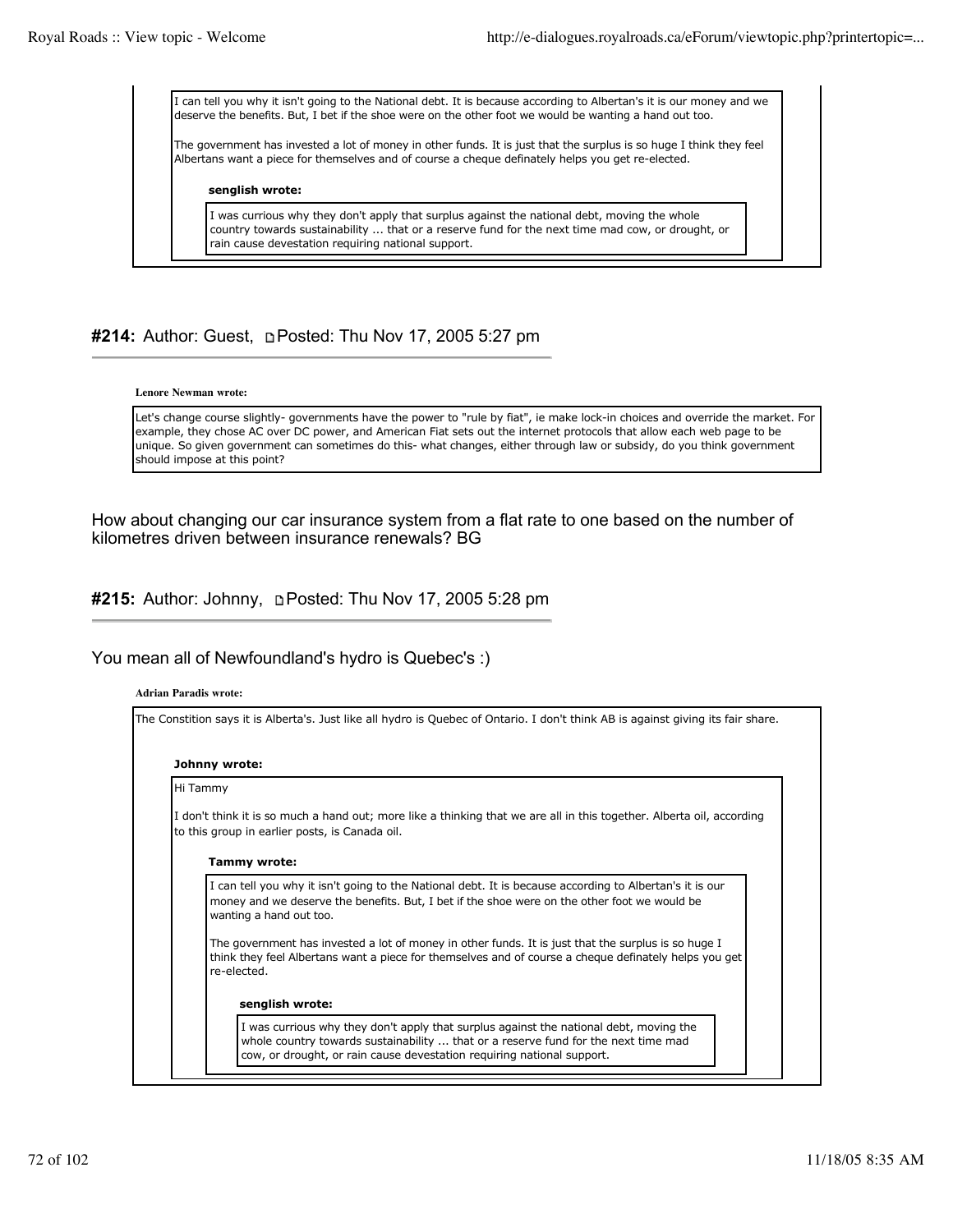**#216:** Author: kimwright, Posted: Thu Nov 17, 2005 5:28 pm

That sounds really good. Centralizing and using existing infrastructure. I think that train transportation has opportunities. On a quote earlier someone was questioning politicians lack of money on long-term infrastructure projects. The train tracks are already in existence but the government does not maintain them - there have been a number of train wrecks in BC lately. For long distance travel I think that the train could be this luxurious with bar cart, entertainment, accomodations etc. But I don't think that anytime soon we will be able to convince the layman that he doesn't want the 7 passenger SUV with dvd, a/c, leather seats etc. and when they aren't inconvenienced by things such as schedules.

**Andrew Marshall wrote:**

| Ann Dale wrote: |                                                                                                                                                                                                                                                                                                                                                                                      |
|-----------------|--------------------------------------------------------------------------------------------------------------------------------------------------------------------------------------------------------------------------------------------------------------------------------------------------------------------------------------------------------------------------------------|
|                 | Andrew, can you think of any small steps to integrate more sustainable transportation choices into<br>existing infrastructure?                                                                                                                                                                                                                                                       |
|                 | [I think the problem with transportation is that by its nature investment is "big". A freeway can cost<br>as much as \$500,000 a meter or more. Same with fast trains and subways, one of the obsticals we<br>face is the "sunk cost effect"- we have paid so much for what we have we don't really want to<br>abandon it. Unfortunately, this can destroy a society, or a resource. |

Not a question directed at me but I have an idea. How about a mass transit system that uses the highways. Complete with movie on board and a bar cart. Gas stations- allow the land to heal and let innovation take place.

Yeah I was thinking along those same lines Jason. There is always talk about twining the Port Mann Bridge and also buildng a new bridge that crosses the Fraser River between Langley and Maple Ridge. Again, thinking of the big fix, but is it really necessary? In building more bridges will only attract more cars on the road. They should instead build a transit system that runs on the current infrastructure and extends further into the Fraser Valley.[/quote]

**#217:** Author: Monica, **permit and Nov 17, 2005 5:29 pm** 

**Lenore Newman wrote:**

Let's change course slightly- governments have the power to "rule by fiat", ie make lock-in choices and override the market. For example, they chose AC over DC power, and American Fiat sets out the internet protocols that allow each web page to be unique. So given government can sometimes do this- what changes, either through law or subsidy, do you think government should impose at this point?

I think one thing that our government should step up on is subsidy of renewable energy source research and development. We have to have reasonable alternatives in order to make change. I think there should be mandate for a portion of oil company revenues to be used in not just the research but the development of alternatives to oil.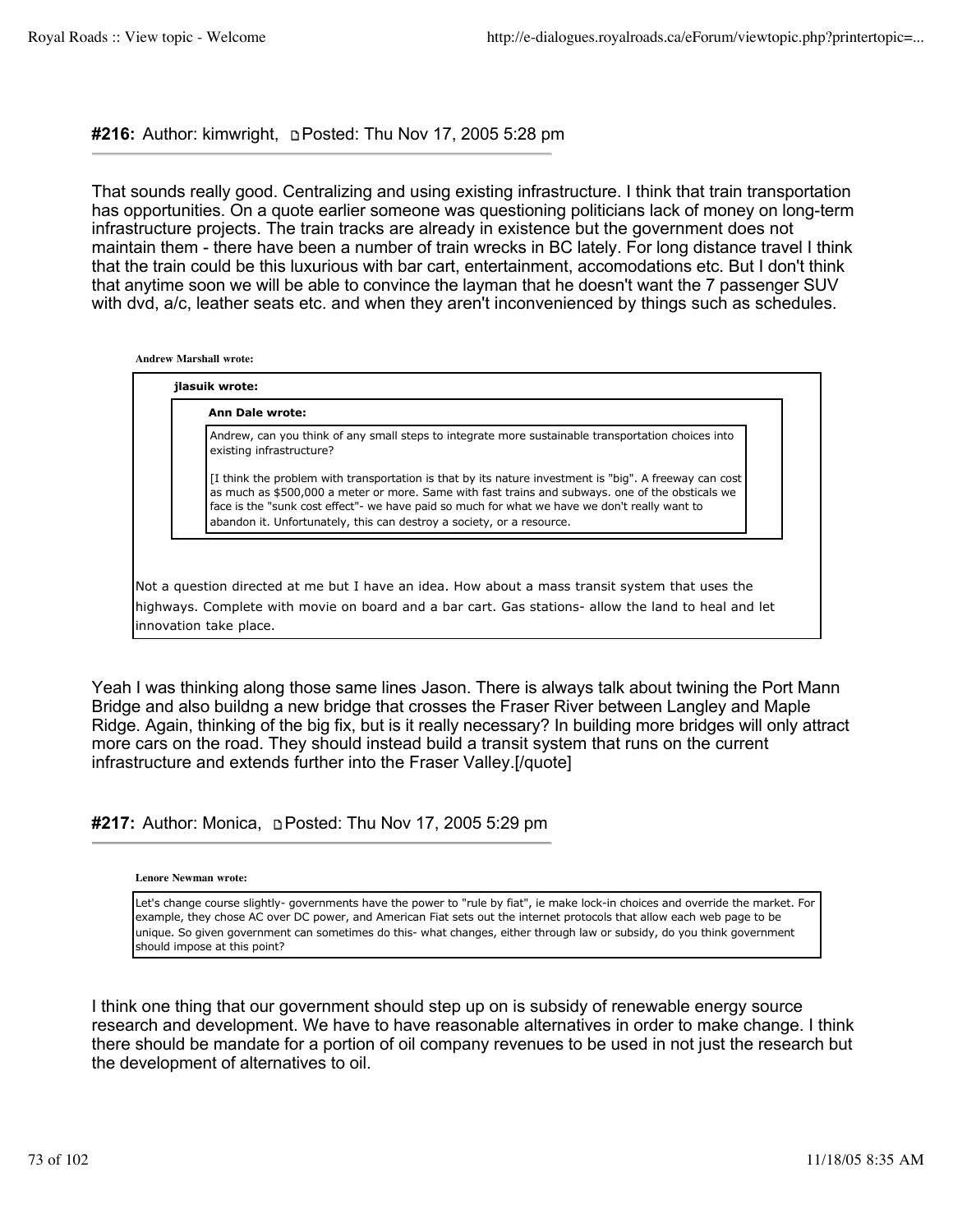#218: Author: Dawn, **pPosted: Thu Nov 17, 2005 5:29 pm** 

**Ann Dale wrote:**

How do we increase public demand on our politicians? Do letters work? Do you think they listen to stuff like we are doing?

That's a good question. I don't know if letters work. Do you think they all get read? Or read by someone who can act on them? Maybe I'm pessimistic, but for some reason I don't think so. It would definitely take a huge unified effort to make a real change. Ultimately pressure from the majority influences political activity. The priorities of the majority just need to shift from monetary benefits to "total" benefits.

**#219:** Author: Chyann Finnigan, **pPosted: Thu Nov 17, 2005 5:29 pm** 

**Ann Dale wrote:**

How do we increase public demand on our politicians? Do letters work? Do you think they listen to stuff like we are doing?

That's a tough one because I don't think they pay attention unless it's a sensational news item. Unless there is a large enough group to peak their interest and envoke pressure on their campaign, there doesn't seem to be too much hope for the little guy. Especially considering talk of SLAPP suits for people voicing their opinion publicly.

**#220:** Author: Adrian Paradis, **p Posted: Thu Nov 17, 2005 5:30 pm** 

Johnny.. that is an East Coast thing. I really do need to make it out to see that side of the country. Just need more jobs out your way.

|             | <b>Adrian Paradis wrote:</b>                                                                                                                                                     |  |
|-------------|----------------------------------------------------------------------------------------------------------------------------------------------------------------------------------|--|
| fair share. | The Constition says it is Alberta's. Just like all hydro is Quebec of Ontario. I don't think AB is against giving its                                                            |  |
|             | Johnny wrote:                                                                                                                                                                    |  |
|             | Hi Tammy                                                                                                                                                                         |  |
|             | I don't think it is so much a hand out; more like a thinking that we are all in this together. Alberta<br>oil, according to this group in earlier posts, is Canada oil.          |  |
|             | <b>Tammy wrote:</b>                                                                                                                                                              |  |
|             | I can tell you why it isn't going to the National debt. It is because according to<br>Albertan's it is our money and we deserve the benefits. But, I bet if the shoe were on the |  |
|             | other foot we would be wanting a hand out too.                                                                                                                                   |  |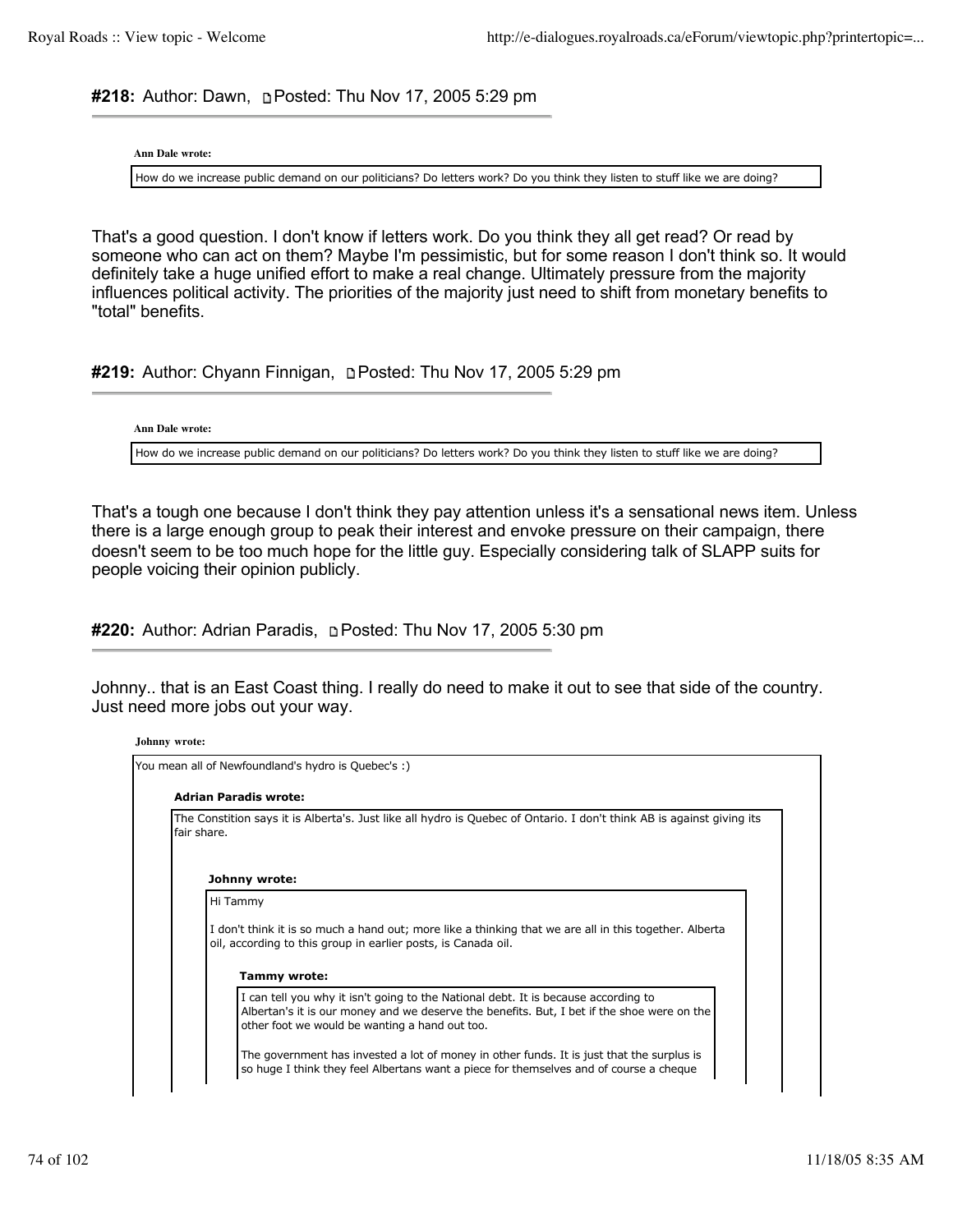| definately helps you get re-elected.                                                                                                                                                                                                                      |
|-----------------------------------------------------------------------------------------------------------------------------------------------------------------------------------------------------------------------------------------------------------|
| senglish wrote:                                                                                                                                                                                                                                           |
| I was currious why they don't apply that surplus against the national debt,<br>moving the whole country towards sustainability  that or a reserve fund for<br>the next time mad cow, or drought, or rain cause devestation requiring<br>national support. |

**#221:** Author: jodi jane friesen, **p**Posted: Thu Nov 17, 2005 5:30 pm

Perhaps there is such a diversity in what the public sees as the direction to turn at this point. A politician would really be going out on a limb if they were make a bold statement of direction, when even the public doesnt know where to go. Then there has also been such large changes in the Public services (jobs lost) and declining health care, some other main concerns of the public..that make it harder for politicians to pull out their guns on energy issues. Mind you the rising prices in energy for alberta is a big change that will hit hard.

**Lenore Newman wrote:**

| Good point Ann et al- this country has huge budget surpluses at the federal level- so why is all of our infrastructure held together |
|--------------------------------------------------------------------------------------------------------------------------------------|
| with masking tape?                                                                                                                   |
| Are our politicians afraid to put money into long term projects?                                                                     |

## **#222:** Author: Tammy, Posted: Thu Nov 17, 2005 5:32 pm

That is an interesting idea Brian, but as we learned in our economics class every solution brings another problem. I wonder if it is fair to charge individuals more that rely on their cars for their income. I guess I am thinking of people like pizza delivery guys or paper boys/girls. They probably have enough problems paying their bills as it is. But, I do think your idea would promote the right idea and at least account in a more accurate way the damage done by our vehicles. I guess I am just playing devils advocate here.

**Anonymous wrote:**

| Let's change course slightly- governments have the power to "rule by fiat", ie make lock-in choices and override<br>the market. For example, they chose AC over DC power, and American Fiat sets out the internet protocols that<br>allow each web page to be unique. So given government can sometimes do this- what changes, either through<br>law or subsidy, do you think government should impose at this point? |
|-----------------------------------------------------------------------------------------------------------------------------------------------------------------------------------------------------------------------------------------------------------------------------------------------------------------------------------------------------------------------------------------------------------------------|
|                                                                                                                                                                                                                                                                                                                                                                                                                       |

#223: Author: Johnny, **Depart Posted: Thu Nov 17, 2005 5:32 pm** 

driven between insurance renewals? BG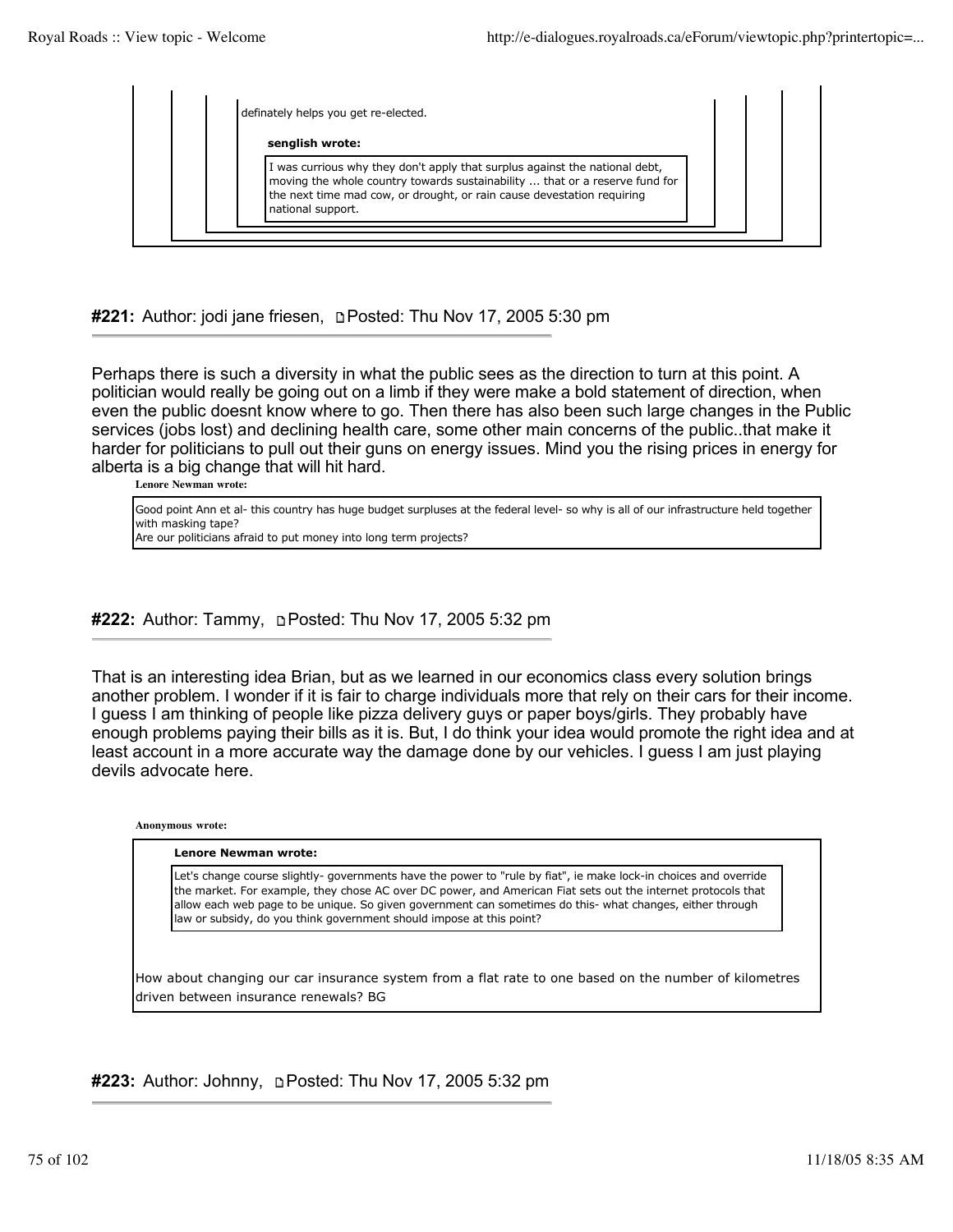Building codes could be an 'easy' place to start. Lets start building Canadian homes for Canada's dark and cold environment - energy efficient lighting and heat saving design.

#### **Lenore Newman wrote:**

Let's change course slightly- governments have the power to "rule by fiat", ie make lock-in choices and override the market. For example, they chose AC over DC power, and American Fiat sets out the internet protocols that allow each web page to be unique. So given government can sometimes do this- what changes, either through law or subsidy, do you think government should impose at this point?

**#224:** Author: Adrian Paradis, **p** Posted: Thu Nov 17, 2005 5:32 pm

As one who does receive those letters. I.E. Save the Nahanni and such. It depends on how they are written. Mass mailling set up through Friends of the Whaterver. No. A letter that is well written with a message gets more attention then a copied letter sent in a hundred times.

**Dawn wrote:**

#### **Ann Dale wrote:**

How do we increase public demand on our politicians? Do letters work? Do you think they listen to stuff like we are doing?

That's a good question. I don't know if letters work. Do you think they all get read? Or read by someone who can act on them? Maybe I'm pessimistic, but for some reason I don't think so. It would definitely take a huge unified effort to make a real change. Ultimately pressure from the majority influences political activity. The priorities of the majority just need to shift from monetary benefits to "total" benefits.

**#225:** Author: Lenore Newman, Posted: Thu Nov 17, 2005 5:32 pm

Great idea about insurance. As for Ann's question- it comes down to lobbying. If you want to see how it is done, watch big tobacco and the American religious right. They seem to have it down pat.

**#226:** Author: Ann Dale, Posted: Thu Nov 17, 2005 5:34 pm

What about our energy futures, particularly with our neighbour down below? Do you know it is easier to trade energy north/south than east/west? What happens when they need our energy? What happens to our energy security, will we ever deny anyone access, is it right to say you 'own' that resource at the expense of your neighbours, your closest ones?

**Adrian Paradis wrote:**

Johnny.. that is an East Coast thing. I really do need to make it out to see that side of the country. Just need more jobs out your way.

**Johnny wrote:**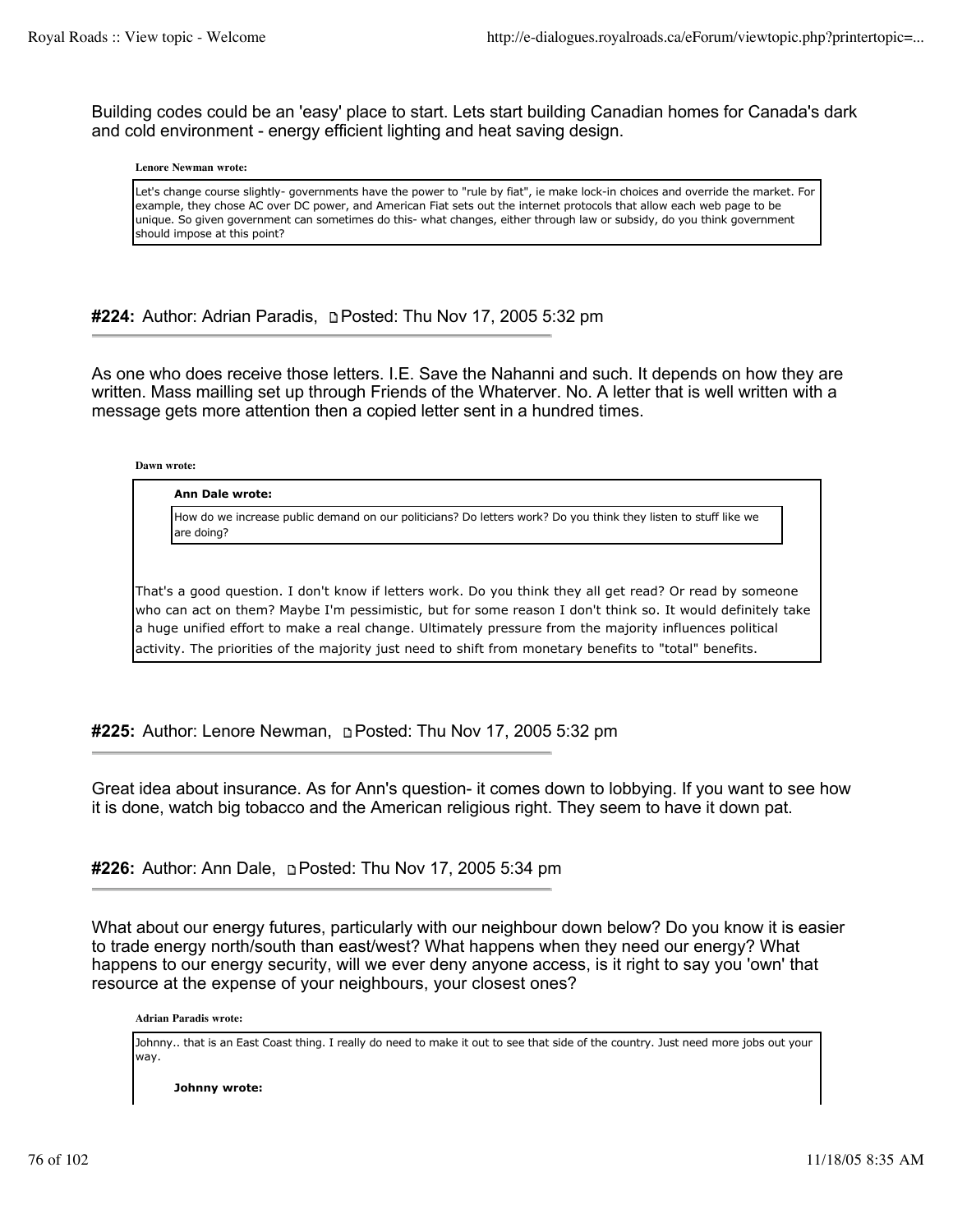| The Constition says it is Alberta's. Just like all hydro is Quebec of Ontario. I don't think AB is<br>against giving its fair share.                                                                                               |
|------------------------------------------------------------------------------------------------------------------------------------------------------------------------------------------------------------------------------------|
| Johnny wrote:                                                                                                                                                                                                                      |
| Hi Tammy                                                                                                                                                                                                                           |
| I don't think it is so much a hand out; more like a thinking that we are all in this<br>together. Alberta oil, according to this group in earlier posts, is Canada oil.                                                            |
| <b>Tammy wrote:</b>                                                                                                                                                                                                                |
| I can tell you why it isn't going to the National debt. It is because according to<br>Albertan's it is our money and we deserve the benefits. But, I bet if the shoe<br>were on the other foot we would be wanting a hand out too. |
| The government has invested a lot of money in other funds. It is just that the<br>surplus is so huge I think they feel Albertans want a piece for themselves and<br>of course a cheque definately helps you get re-elected.        |
| senglish wrote:                                                                                                                                                                                                                    |
| I was currious why they don't apply that surplus against the national<br>debt, moving the whole country towards sustainability  that or a<br>reserve fund for the next time mad cow, or drought, or rain cause                     |

## #227: Author: ewaterman, **pPosted: Thu Nov 17, 2005 5:34** pm

**Dawn wrote:**

#### **Ann Dale wrote:**

How do we increase public demand on our politicians? Do letters work? Do you think they listen to stuff like we are doing?

That's a good question. I don't know if letters work. Do you think they all get read? Or read by someone who can act on them? Maybe I'm pessimistic, but for some reason I don't think so. It would definitely take a huge unified effort to make a real change. Ultimately pressure from the majority influences political activity. The priorities of the majority just need to shift from monetary benefits to "total" benefits.

that is a really good question but no i don't think letters do the trick. i am also pesimistic and think that the government is too busy working for thier economic partners and buddies. i don't want this but we need a major colapse in the fossil fuel industry to have governments make new policys to change peoples behaviour. the colapse has to be stronger than "the war on bad guys" and recent hurricane disasters

**#228:** Author: jalcockwhite, Posted: Thu Nov 17, 2005 5:34 pm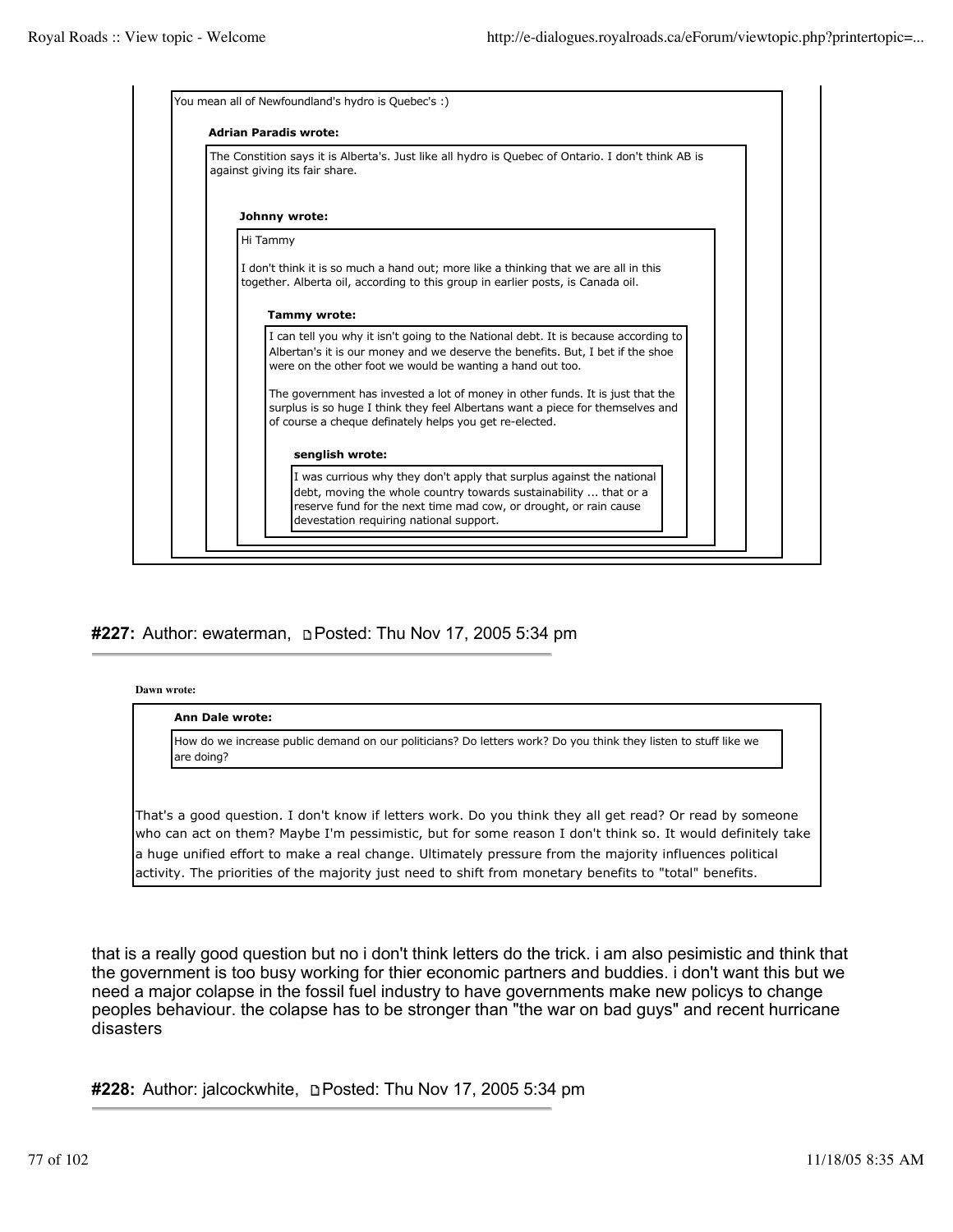Subsidizing innovation, regardless of the source of innovation (i.e. big company or little company or individual) should be on top of the agenda.

#### **Monica wrote:**

#### **Lenore Newman wrote:**

Let's change course slightly- governments have the power to "rule by fiat", ie make lock-in choices and override the market. For example, they chose AC over DC power, and American Fiat sets out the internet protocols that allow each web page to be unique. So given government can sometimes do this- what changes, either through law or subsidy, do you think government should impose at this point?

I think one thing that our government should step up on is subsidy of renewable energy source research and development. We have to have reasonable alternatives in order to make change. I think there should be mandate for a portion of oil company revenues to be used in not just the research but the development of alternatives to oil.

### **#229:** Author: cpiedt, Posted: Thu Nov 17, 2005 5:35 pm

**Ann Dale wrote:**

How do we increase public demand on our politicians? Do letters work? Do you think they listen to stuff like we are doing?

I actually do think that letters work as a start, as long as they are in mass amounts and then don't stop there. Public protests work too by getting media attention which in turn gets more people involved and more pressure on government. I don't think very many politicians really care about what is right and wrong (okay, a few do) but they do know that pleasing the public gets them elected. For example, the drilling in the Arctic National Wildlife Refuge was hugely protested and I honestly think that helped the way the issue was recently voted on by congress (not in favour of drilling…just yet)

**#230:** Author: Johnny, Posted: Thu Nov 17, 2005 5:36 pm

Those hardships arise because of our false economy built on 'cheap' energy that is actually grossly underpriced. The governemnt has to stop sheltering us from reality and provide the tools to live in a high-priced energy environment. Those tools mean making less-energy demanding choices the affordable ones.

**Tammy wrote:**

That is an interesting idea Brian, but as we learned in our economics class every solution brings another problem. I wonder if it is fair to charge individuals more that rely on their cars for their income. I guess I am thinking of people like pizza delivery guys or paper boys/girls. They probably have enough problems paying their bills as it is. But, I do think your idea would promote the right idea and at least account in a more accurate way the damage done by our vehicles. I guess I am just playing devils advocate here.

**Anonymous wrote:**

**Lenore Newman wrote:**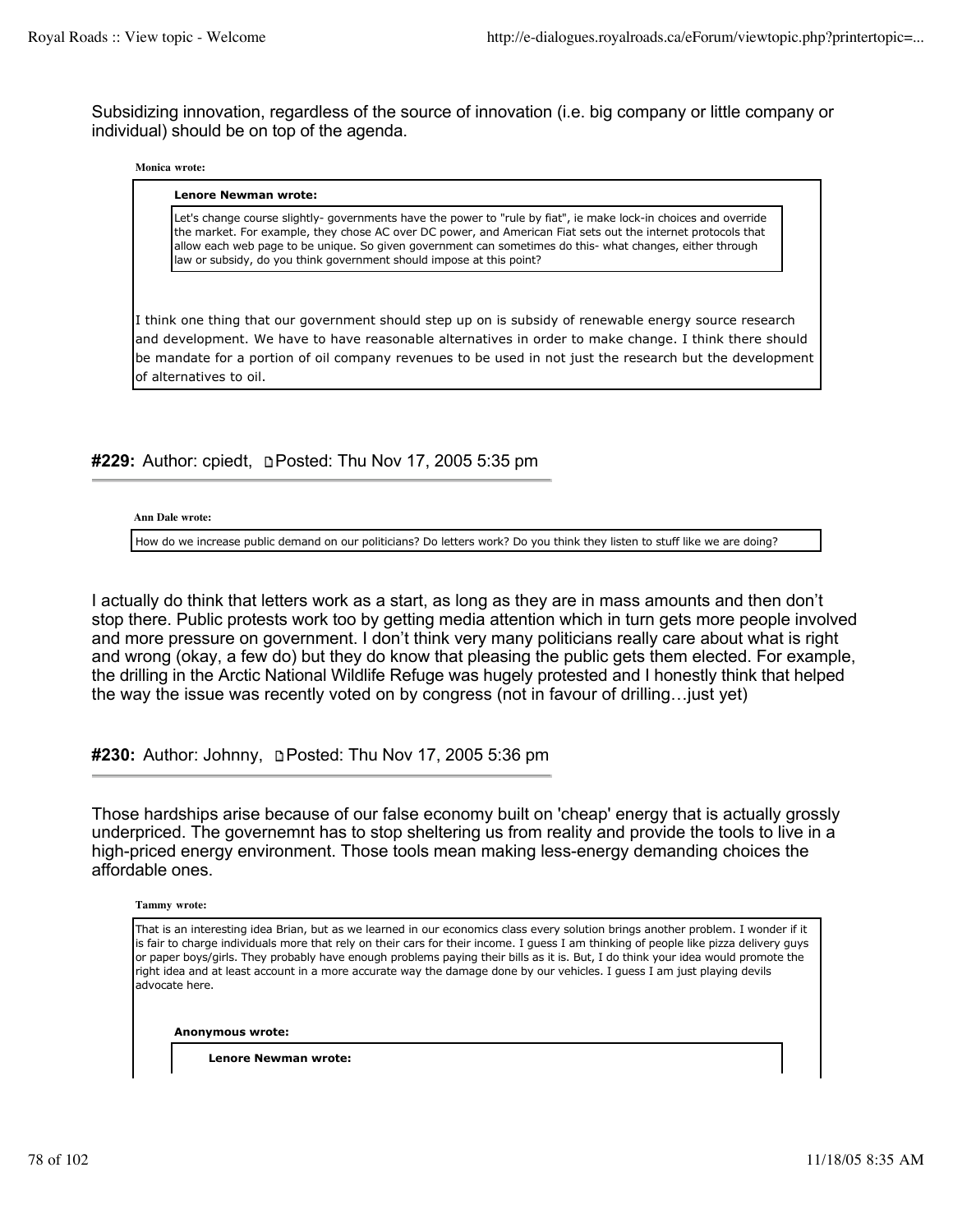Let's change course slightly- governments have the power to "rule by fiat", ie make lock-in choices and override the market. For example, they chose AC over DC power, and American Fiat sets out the internet protocols that allow each web page to be unique. So given government can sometimes do this- what changes, either through law or subsidy, do you think government should impose at this point?

How about changing our car insurance system from a flat rate to one based on the number of kilometres driven between insurance renewals? BG

**#231:** Author: suegirard, Posted: Thu Nov 17, 2005 5:36 pm

I think that you have to take a bottom up approach. I think that you are right Chyann - that it takes a large group with allot of pressure to make this kind of change happen - but who we represent at the local level, influences those we elect at the provincial level, influences those we elect at the federal level. OK - slightly naive for some contexts but considered the changes that have occured for several provincies regarding legislation changes in these provinces. This comes about by voices of our representatives.

**Chyann Finnigan wrote:**

**Ann Dale wrote:**

How do we increase public demand on our politicians? Do letters work? Do you think they listen to stuff like we are doing?

That's a tough one because I don't think they pay attention unless it's a sensational news item. Unless there is a large enough group to peak their interest and envoke pressure on their campaign, there doesn't seem to be too much hope for the little guy. Especially considering talk of SLAPP suits for people voicing their opinion publicly.

**#232:** Author: Adrian Paradis, Posted: Thu Nov 17, 2005 5:36 pm

Trading North/South vs. East/West is easier due to infrastucture. Not a lot of pipelines running east/west.

**Ann Dale wrote:**

What about our energy futures, particularly with our neighbour down below? Do you know it is easier to trade energy north/south than east/west? What happens when they need our energy? What happens to our energy security, will we ever deny anyone access, is it right to say you 'own' that resource at the expense of your neighbours, your closest ones?

#### **Adrian Paradis wrote:**

Johnny.. that is an East Coast thing. I really do need to make it out to see that side of the country. Just need more jobs out your way.

**Johnny wrote:**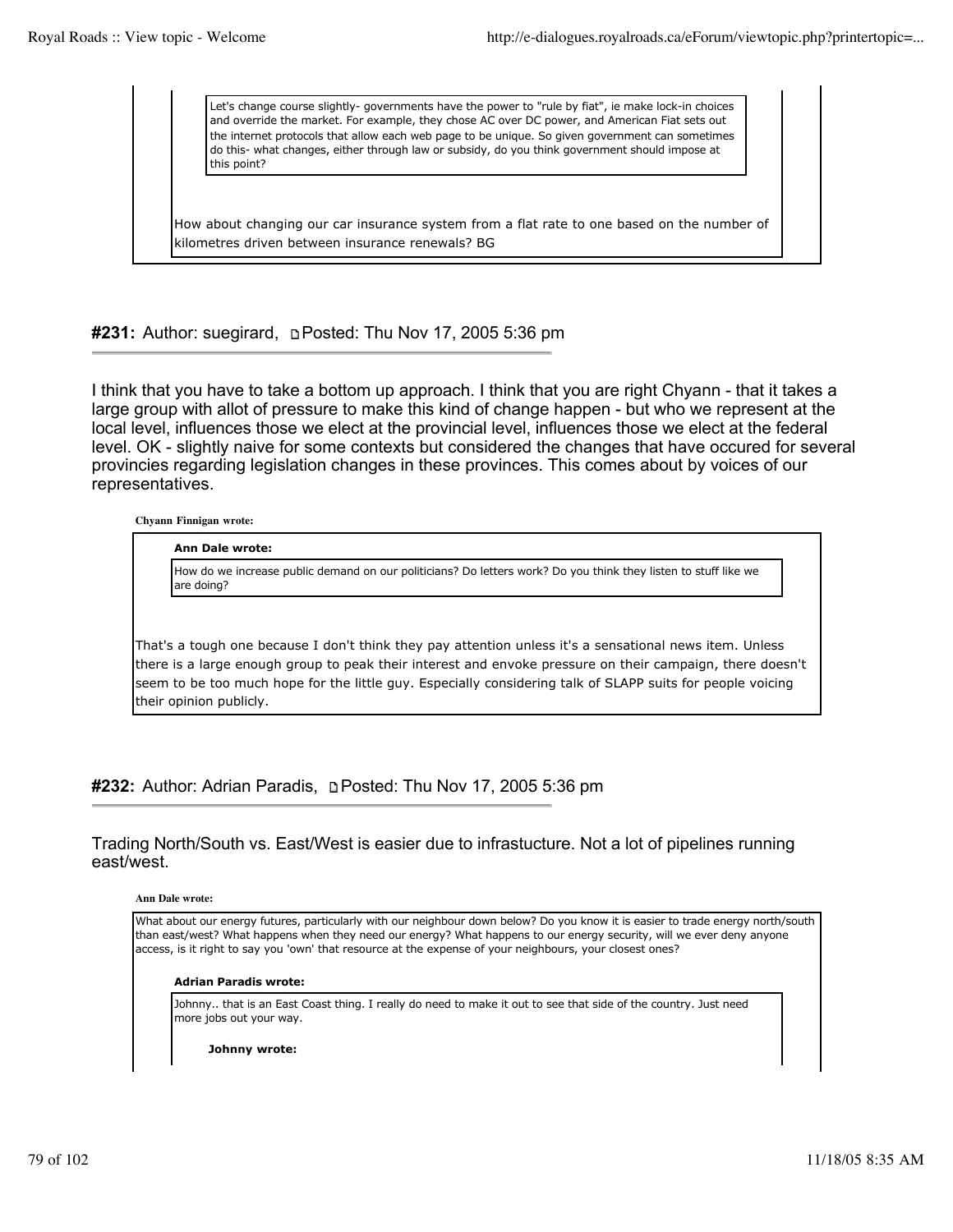

## #233: Author: Monica, **Depart 15 Posted:** Thu Nov 17, 2005 5:36 pm

**Lenore Newman wrote:**

Great idea about insurance. As for Ann's question- it comes down to lobbying. If you want to see how it is done, watch big tobacco and the American religious right. They seem to have it down pat.

Very good point, and if the public was better educated as to the "true" costs of non-renewable resources including the environmental costs, I don't think it would be difficult to rally the lobbiests. I just don't think the general public is really aware of the impacts.

**#234:** Author: senglish, □Posted: Thu Nov 17, 2005 5:37 pm

From the sounds of things, that will be Alberta's problem? hmmm

**Ann Dale wrote:**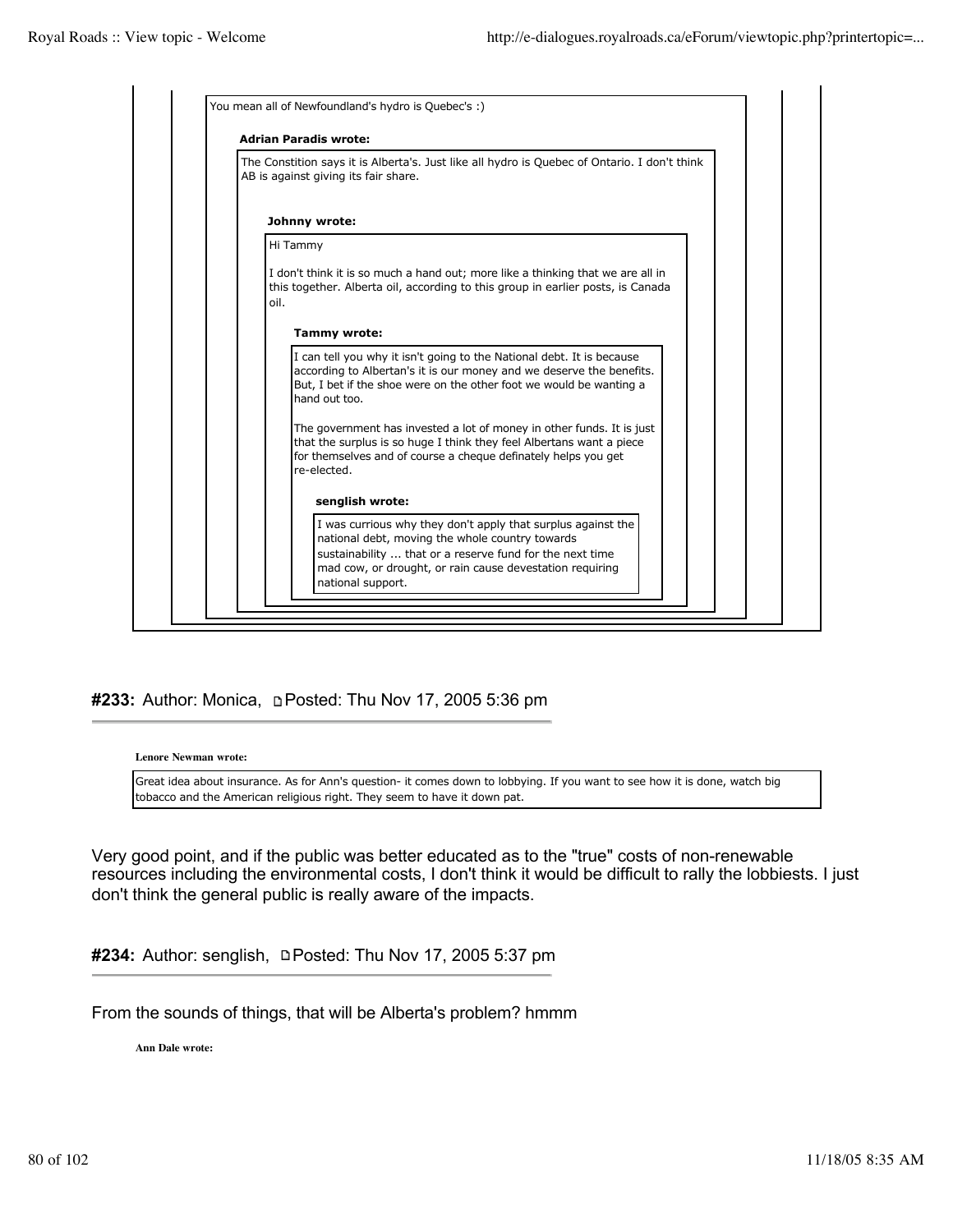

**#235:** Author: jalcockwhite, Posted: Thu Nov 17, 2005 5:38 pm

From my experience, public complaint letters often get sent to the wrong people. I get a lot of letters from people concerned about what is going on and how things are affecting the environment; however, I am not the person who has any say in the matter. All I do is file it and sometimes send a copy to my supervisor - who can't do anything either. Those who actually have the power to make change and act upon public concerns aren't really going to do so unless there is some major driving force (usually economic).

**Dawn wrote:**

**Ann Dale wrote:**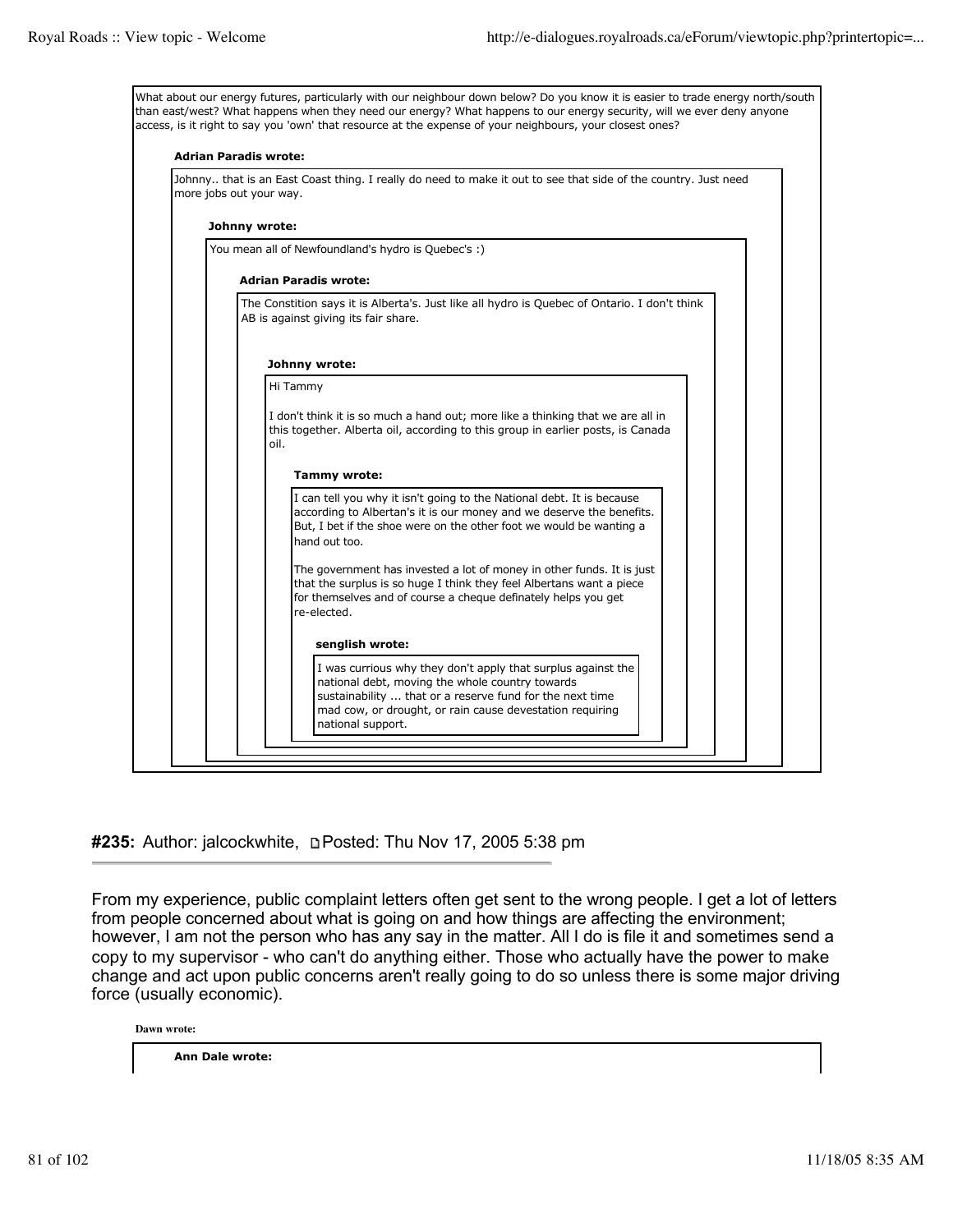How do we increase public demand on our politicians? Do letters work? Do you think they listen to stuff like we are doing?

That's a good question. I don't know if letters work. Do you think they all get read? Or read by someone who can act on them? Maybe I'm pessimistic, but for some reason I don't think so. It would definitely take a huge unified effort to make a real change. Ultimately pressure from the majority influences political activity. The priorities of the majority just need to shift from monetary benefits to "total" benefits.

**#236:** Author: Ann Dale, **p Posted: Thu Nov 17, 2005 5:38 pm** 

Does anyone know how much energy supply Quebec supplies and Alberta to the total Canadian energy grid?

#237: Author: Johnny, **DPosted: Thu Nov 17, 2005 5:39 pm** 

There has actually been a recent boom with lots of jobs. Spin off from the off-shore gas, I suppose (HaHa).

#### **Adrian Paradis wrote:**

| You mean all of Newfoundland's hydro is Quebec's :)                                                                                                                                                                                |
|------------------------------------------------------------------------------------------------------------------------------------------------------------------------------------------------------------------------------------|
| <b>Adrian Paradis wrote:</b>                                                                                                                                                                                                       |
| The Constition says it is Alberta's. Just like all hydro is Quebec of Ontario. I don't think AB is<br>against giving its fair share.                                                                                               |
| Johnny wrote:                                                                                                                                                                                                                      |
| Hi Tammy                                                                                                                                                                                                                           |
| I don't think it is so much a hand out; more like a thinking that we are all in this<br>together. Alberta oil, according to this group in earlier posts, is Canada oil.                                                            |
| Tammy wrote:                                                                                                                                                                                                                       |
| I can tell you why it isn't going to the National debt. It is because according to<br>Albertan's it is our money and we deserve the benefits. But, I bet if the shoe<br>were on the other foot we would be wanting a hand out too. |
| The government has invested a lot of money in other funds. It is just that the<br>surplus is so huge I think they feel Albertans want a piece for themselves and<br>of course a cheque definately helps you get re-elected.        |
| senglish wrote:                                                                                                                                                                                                                    |
|                                                                                                                                                                                                                                    |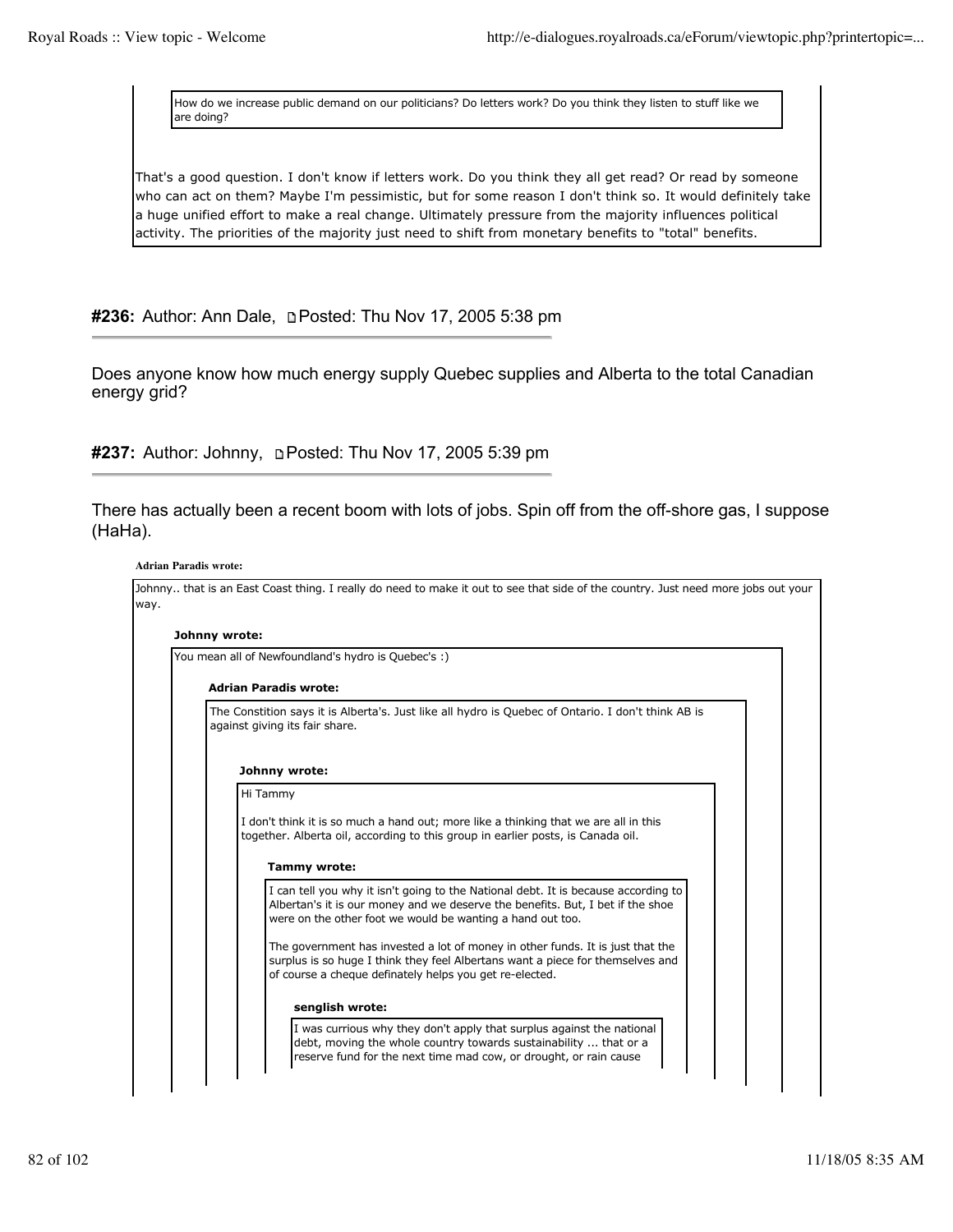

**#238:** Author: Meghan King, Posted: Thu Nov 17, 2005 5:39 pm

I agree Johnny. Not saying i would love to have to pay more for things but seriously we need a reality check. Now that gas has come back down to a lower level i make the effort to pay the extra for the ethanol blended gas every now and then. By the way is ethanol blended that much better becasue it is an option that would require minimal changes to infrastrutre. It could be a good transition thing maybe.

|                     | Those hardships arise because of our false economy built on 'cheap' energy that is actually grossly underpriced. The governemnt<br>has to stop sheltering us from reality and provide the tools to live in a high-priced energy environment. Those tools mean<br>making less-energy demanding choices the affordable ones.                                                                                                                                                                                                                                                                                             |
|---------------------|------------------------------------------------------------------------------------------------------------------------------------------------------------------------------------------------------------------------------------------------------------------------------------------------------------------------------------------------------------------------------------------------------------------------------------------------------------------------------------------------------------------------------------------------------------------------------------------------------------------------|
| <b>Tammy wrote:</b> |                                                                                                                                                                                                                                                                                                                                                                                                                                                                                                                                                                                                                        |
|                     | That is an interesting idea Brian, but as we learned in our economics class every solution brings another problem.<br>I wonder if it is fair to charge individuals more that rely on their cars for their income. I guess I am thinking of<br>people like pizza delivery guys or paper boys/girls. They probably have enough problems paying their bills as it is.<br>But, I do think your idea would promote the right idea and at least account in a more accurate way the damage<br>done by our vehicles. I guess I am just playing devils advocate here.<br><b>Anonymous wrote:</b><br><b>Lenore Newman wrote:</b> |
|                     | Let's change course slightly- governments have the power to "rule by fiat", ie make                                                                                                                                                                                                                                                                                                                                                                                                                                                                                                                                    |

**#239:** Author: jodi jane friesen, Posted: Thu Nov 17, 2005 5:40 pm

I think shifting the subsidies from the fossil fuel industry to renewable energy technology is needed. I read a quote from http://www.nesea.org/publications NESun/national secturity.html that says the US government spends \$20 billion per year subsidizing coal and oil. Imagine that money in renewable technologies. Policies and directives of the World bank have to change. Canada could instill a carbon tax and shift the subsudies to renewables. Higher standards for emissions for all vehicles could be made. The public has to push for it too.

**Lenore Newman wrote:**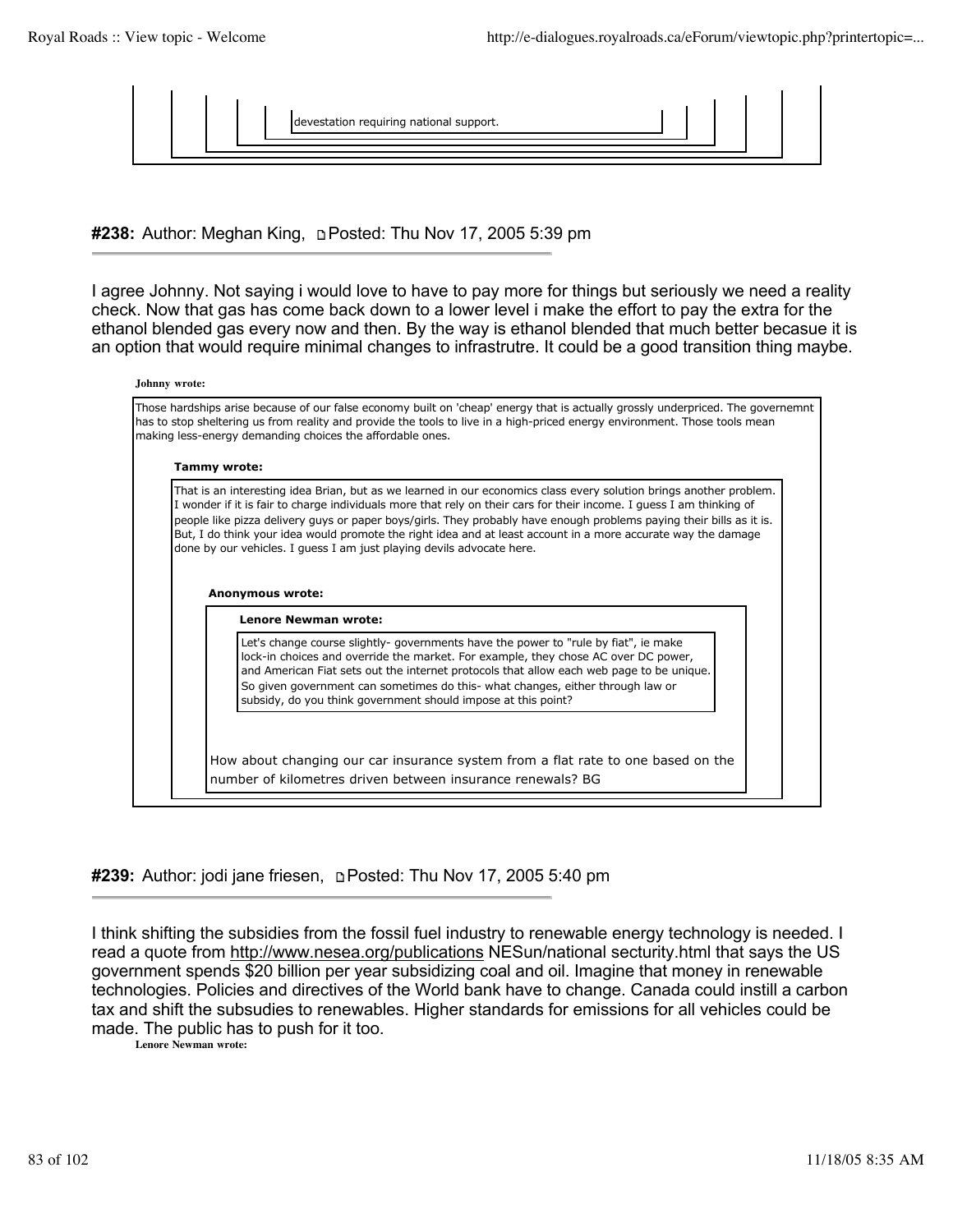Let's change course slightly- governments have the power to "rule by fiat", ie make lock-in choices and override the market. For example, they chose AC over DC power, and American Fiat sets out the internet protocols that allow each web page to be unique. So given government can sometimes do this- what changes, either through law or subsidy, do you think government should impose at this point?

**#240:** Author: b1jackson, Posted: Thu Nov 17, 2005 5:41 pm

**Anonymous wrote:**

| law or subsidy, do you think government should impose at this point? | Let's change course slightly- governments have the power to "rule by fiat", ie make lock-in choices and override<br>the market. For example, they chose AC over DC power, and American Fiat sets out the internet protocols that<br>allow each web page to be unique. So given government can sometimes do this- what changes, either through |
|----------------------------------------------------------------------|-----------------------------------------------------------------------------------------------------------------------------------------------------------------------------------------------------------------------------------------------------------------------------------------------------------------------------------------------|
|                                                                      |                                                                                                                                                                                                                                                                                                                                               |

BG

Thats a great one Brian. I remember the talented Team 1 discussing this in our last course. Very interesting concept but what about the people that drive for a living (ie) pizza boys, long haul truck companies etc. How to get the goods to the people without spending up a lot of cash on insurance?

#241: Author: Ann Dale, **DPosted: Thu Nov 17, 2005 5:42 pm** 

### What a terrible cost to our innovation and future?

### **jodi jane friesen wrote:**

I think shifting the subsidies from the fossil fuel industry to renewable energy technology is needed. I read a quote from http://www.nesea.org/publications NESun/national secturity.html that says the US government spends \$20 billion per year subsidizing coal and oil. Imagine that money in renewable technologies. Policies and directives of the World bank have to change. Canada could instill a carbon tax and shift the subsudies to renewables. Higher standards for emissions for all vehicles could be made. The public has to push for it too.

#### **Lenore Newman wrote:**

Let's change course slightly- governments have the power to "rule by fiat", ie make lock-in choices and override the market. For example, they chose AC over DC power, and American Fiat sets out the internet protocols that allow each web page to be unique. So given government can sometimes do this- what changes, either through law or subsidy, do you think government should impose at this point?

## **#242:** Author: Guest, Posted: Thu Nov 17, 2005 5:42 pm

#### **Ann Dale wrote:**

What about our energy futures, particularly with our neighbour down below? Do you know it is easier to trade energy north/south than east/west? What happens when they need our energy? What happens to our energy security, will we ever deny anyone access, is it right to say you 'own' that resource at the expense of your neighbours, your closest ones?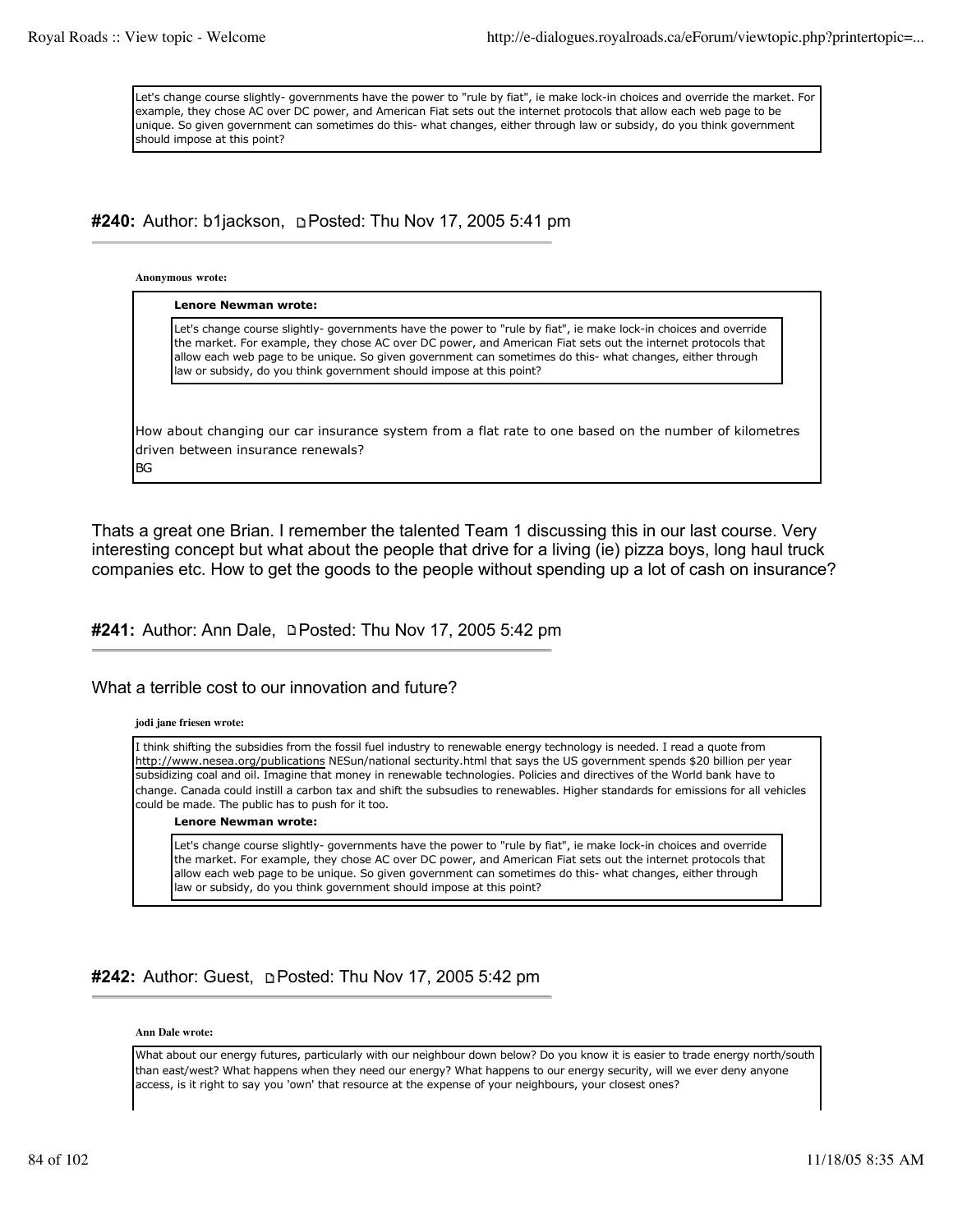

Timely question, Ann, about energy security and our U.S. neighbours. As I mentioned in our team discussion yesterday, the sale of the natural gas provider for BC (Terasen Gas) to a U.S. company (Kinder-Morgan) was approved yesterday. One of the reasons was "a committment to improve infrastructure and pipeline networks". I wonder if this means sending our natural gas south of the border and placing us in a competitve consumer market with U.S. citizens?

**#243:** Author: Monica, **pPosted: Thu Nov 17, 2005 5:42 pm** 

I know this statement is likely very nieve, however, I do believe we all have the ability to send a message with a vote, and I believe we are going to be going to the poles fairly soon. Our poor voter turn out sends it's own message though doesn't it?

**#244:** Author: Adrian Paradis, Posted: Thu Nov 17, 2005 5:42 pm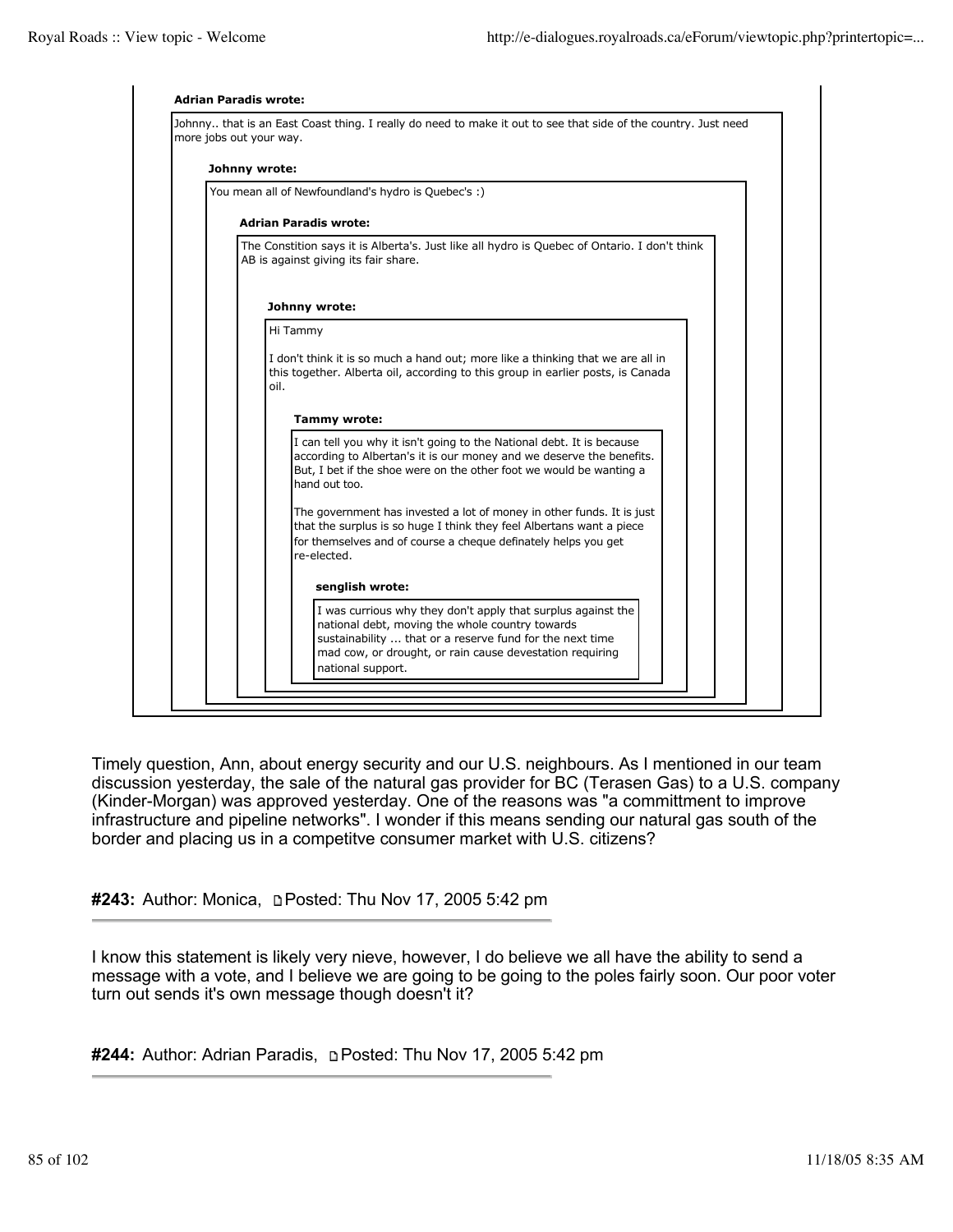**Ann Dale wrote:**

Does anyone know how much energy supply Quebec supplies and Alberta to the total Canadian energy grid?

Not much. But I don't know a true value.

Ann have you heard of some older proposals to dam central BC and ship the water and power south to California? I had an old college prof who talked about it. I just need to find my old notes.

From my memory there was a couple of proposals with varying methods, but the intent was to create a large central lake in one the valleys and ship the energy, water south to the growing Calfornia market. There have a been a couple over the years.

**#245:** Author: Guest, Posted: Thu Nov 17, 2005 5:42 pm

**Anonymous wrote:**

**Lenore Newman wrote:**

Let's change course slightly- governments have the power to "rule by fiat", ie make lock-in choices and override the market. For example, they chose AC over DC power, and American Fiat sets out the internet protocols that allow each web page to be unique. So given government can sometimes do this- what changes, either through law or subsidy, do you think government should impose at this point?

How about changing our car insurance system from a flat rate to one based on the number of kilometres driven between insurance renewals? BG

One guest to another this sounds great but may be a l ittle unfair to those of us living in rural Canada and depend on driving to make a living FK

**#246:** Author: Johnny, Posted: Thu Nov 17, 2005 5:43 pm

Ethanol blend fuel reminds me of the disposable/washable diaper debate. Do we sequester farm land for cotton, load it with pesticides, use oodles of energy and detergents to wash the stinky diapers; or do we dispose of one that lasts forever in a bundled clump in some plot of farmland sequested for a landfill?

Point is, there is no best way to base a society on automobiles (and I do by the way, own a car and have a baby).

quote="Meghan King"]I agree Johnny. Not saying i would love to have to pay more for things but seriously we need a reality check. Now that gas has come back down to a lower level i make the effort to pay the extra for the ethanol blended gas every now and then. By the way is ethanol blended that much better becasue it is an option that would require minimal changes to infrastrutre. It could be a good transition thing maybe.

**Johnny wrote:**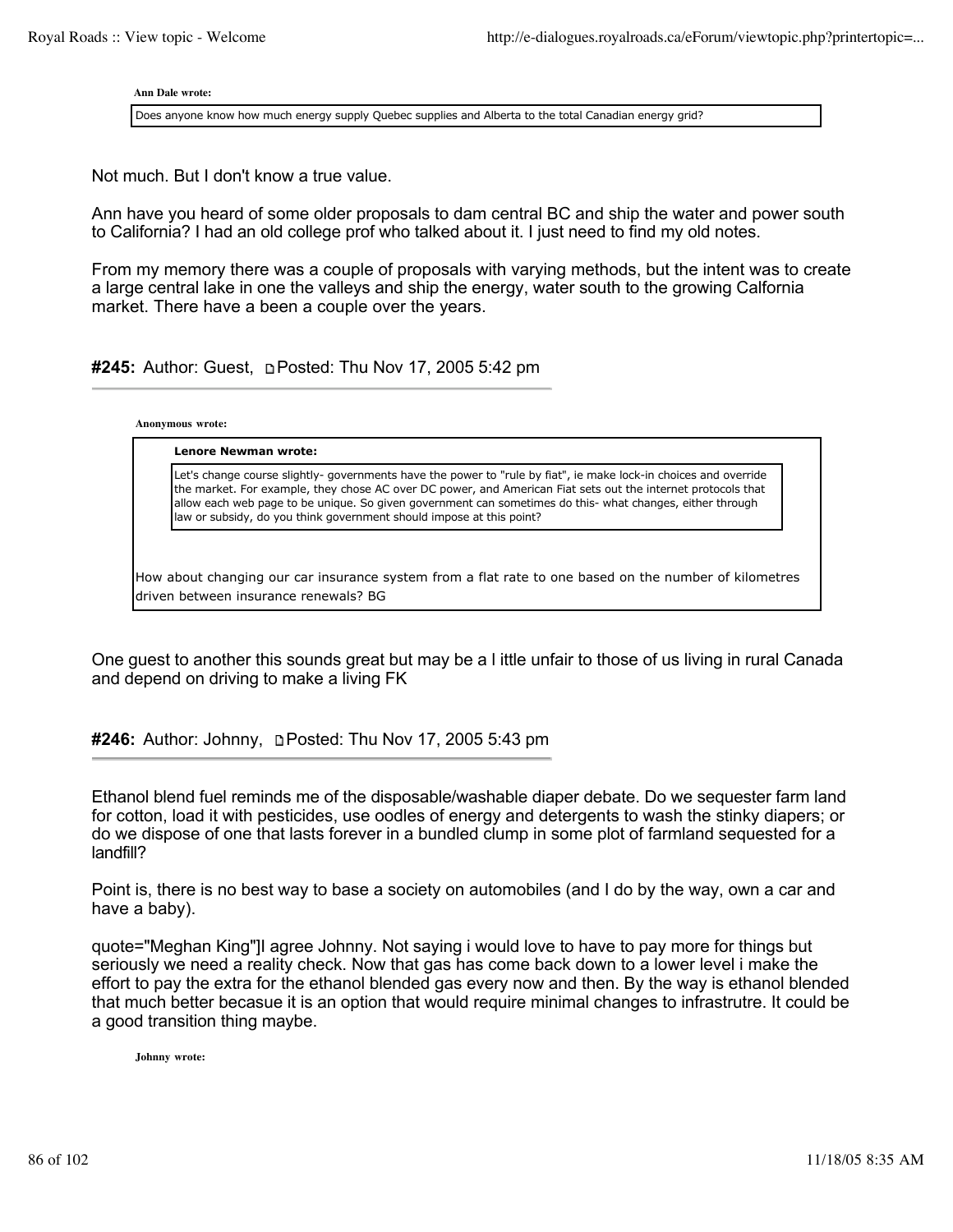Those hardships arise because of our false economy built on 'cheap' energy that is actually grossly underpriced. The governemnt has to stop sheltering us from reality and provide the tools to live in a high-priced energy environment. Those tools mean making less-energy demanding choices the affordable ones.

#### **Tammy wrote:**

That is an interesting idea Brian, but as we learned in our economics class every solution brings another problem. I wonder if it is fair to charge individuals more that rely on their cars for their income. I guess I am thinking of people like pizza delivery guys or paper boys/girls. They probably have enough problems paying their bills as it is. But, I do think your idea would promote the right idea and at least account in a more accurate way the damage done by our vehicles. I guess I am just playing devils advocate here.

#### **Anonymous wrote:**

**Lenore Newman wrote:** Let's change course slightly- governments have the power to "rule by fiat", ie make lock-in choices and override the market. For example, they chose AC over DC power, and American Fiat sets out the internet protocols that allow each web page to be unique. So given government can sometimes do this- what changes, either through law or subsidy, do you think government should impose at this point?

How about changing our car insurance system from a flat rate to one based on the number of kilometres driven between insurance renewals? BG

[/quote]

# **#247:** Author: Guest, **pPosted: Thu Nov 17, 2005 5:44 pm**

Sorry, again, that was BG with the comment on the sale of Terasen Gas to the U.S. I'll have to keep tagging my posts.

## **#248:** Author: Chyann Finnigan, Posted: Thu Nov 17, 2005 5:44 pm

**jodi jane friesen wrote:**

I think shifting the subsidies from the fossil fuel industry to renewable energy technology is needed. I read a quote from http://www.nesea.org/publications NESun/national secturity.html that says the US government spends \$20 billion per year subsidizing coal and oil. Imagine that money in renewable technologies. Policies and directives of the World bank have to change. Canada could instill a carbon tax and shift the subsudies to renewables. Higher standards for emissions for all vehicles could be made. The public has to push for it too.

I guess that's the big problem. The public has to push for it and who in the public other than the people like us who are informed and care will push for change?

**#249:** Author: suegirard, Posted: Thu Nov 17, 2005 5:44 pm

This exists for most provinces that have water resources that cross the border to the south. Most provinces have acts in place that requires a certain amount of water to cross the border no matter how much Canada may be drawing for hydro power. This is the case for the Columbia River - there are the issues of origin but also issues of intersecting (no the right word but I think that you get my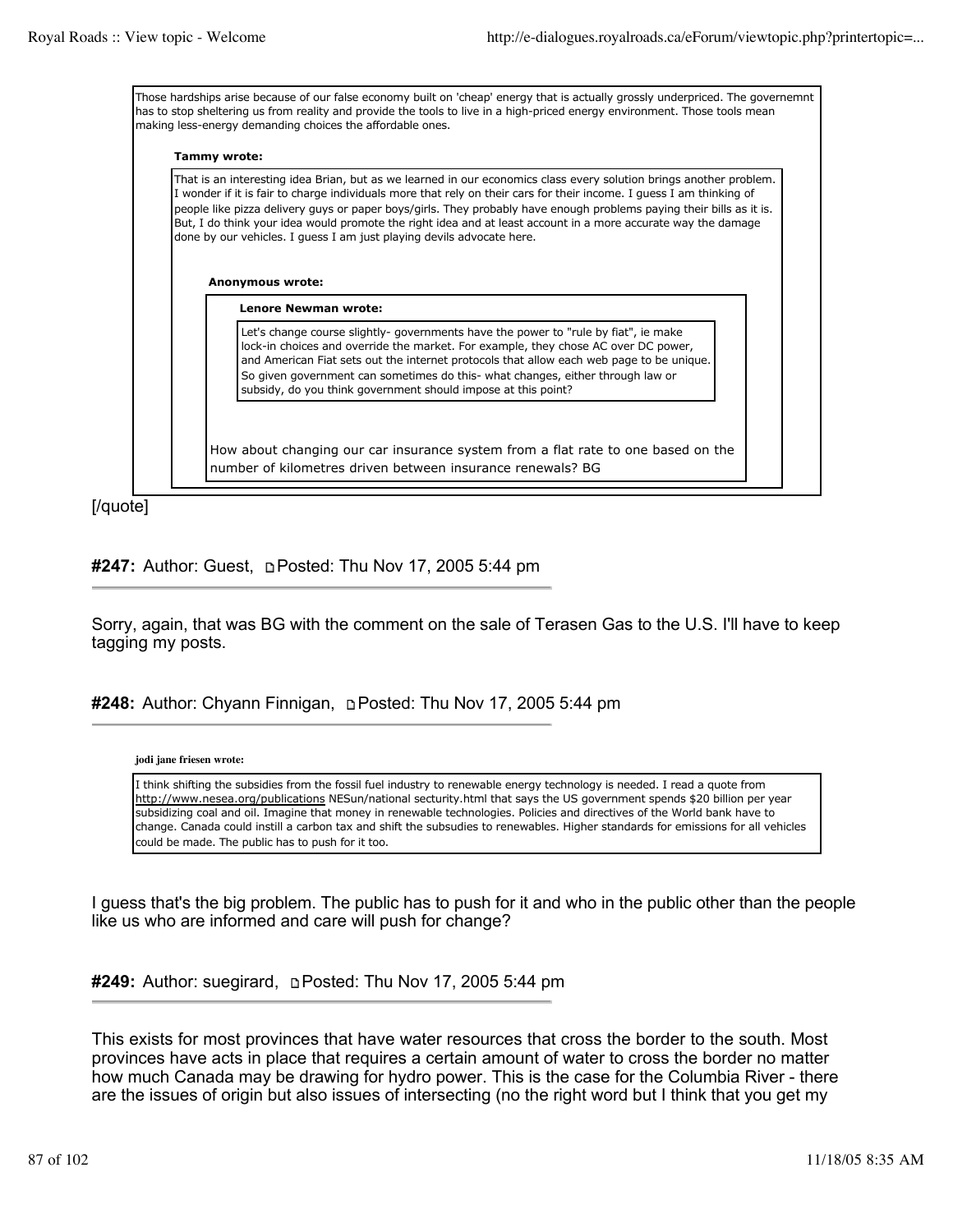# drift). There is that funny thing about ownership of nature that is creeping in here.

| <b>Ann Dale wrote:</b>                                                                                                                                                                                                                                                                                                                                                  |
|-------------------------------------------------------------------------------------------------------------------------------------------------------------------------------------------------------------------------------------------------------------------------------------------------------------------------------------------------------------------------|
| What about our energy futures, particularly with our neighbour down below? Do you know it is easier to trade<br>energy north/south than east/west? What happens when they need our energy? What happens to our energy<br>security, will we ever deny anyone access, is it right to say you 'own' that resource at the expense of your<br>neighbours, your closest ones? |
| <b>Adrian Paradis wrote:</b>                                                                                                                                                                                                                                                                                                                                            |
| Johnny that is an East Coast thing. I really do need to make it out to see that side of the country.<br>Just need more jobs out your way.                                                                                                                                                                                                                               |
|                                                                                                                                                                                                                                                                                                                                                                         |
| Johnny wrote:                                                                                                                                                                                                                                                                                                                                                           |
| You mean all of Newfoundland's hydro is Quebec's :)                                                                                                                                                                                                                                                                                                                     |
| <b>Adrian Paradis wrote:</b>                                                                                                                                                                                                                                                                                                                                            |
| The Constition says it is Alberta's. Just like all hydro is Quebec of Ontario. I<br>don't think AB is against giving its fair share.                                                                                                                                                                                                                                    |
|                                                                                                                                                                                                                                                                                                                                                                         |
| Johnny wrote:                                                                                                                                                                                                                                                                                                                                                           |
| Hi Tammy                                                                                                                                                                                                                                                                                                                                                                |
| I don't think it is so much a hand out; more like a thinking that we<br>are all in this together. Alberta oil, according to this group in earlier<br>posts, is Canada oil.                                                                                                                                                                                              |
| Tammy wrote:                                                                                                                                                                                                                                                                                                                                                            |
| I can tell you why it isn't going to the National debt. It is<br>because according to Albertan's it is our money and we<br>deserve the benefits. But, I bet if the shoe were on the<br>other foot we would be wanting a hand out too.                                                                                                                                   |
| The government has invested a lot of money in other funds.<br>It is just that the surplus is so huge I think they feel<br>Albertans want a piece for themselves and of course a<br>cheque definately helps you get re-elected.                                                                                                                                          |
| senglish wrote:                                                                                                                                                                                                                                                                                                                                                         |
| I was currious why they don't apply that surplus                                                                                                                                                                                                                                                                                                                        |
| against the national debt, moving the whole country                                                                                                                                                                                                                                                                                                                     |
| towards sustainability  that or a reserve fund for                                                                                                                                                                                                                                                                                                                      |

# #250: Author: ewaterman, **DPosted: Thu Nov 17, 2005 5:44** pm

**jodi jane friesen wrote:**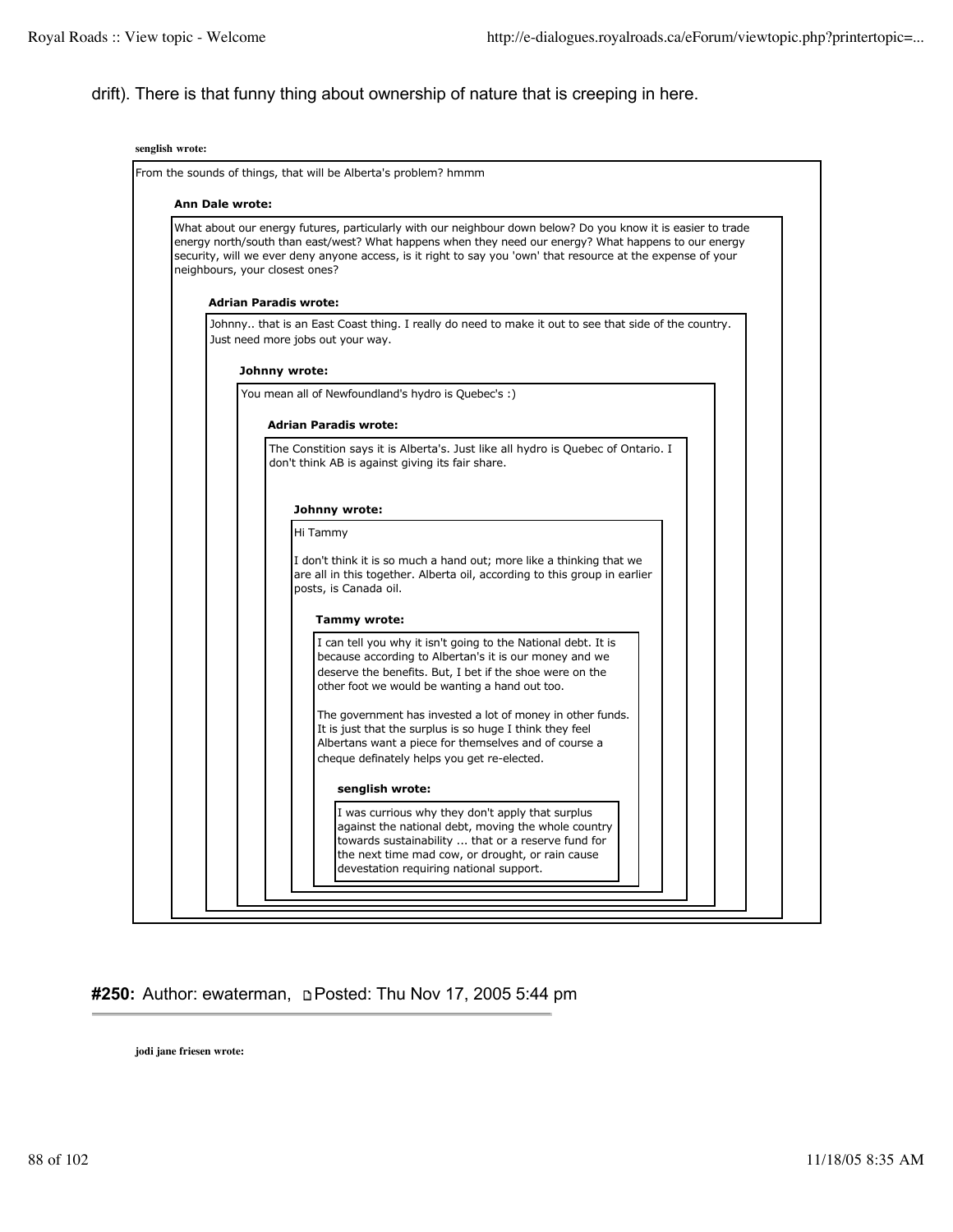I think shifting the subsidies from the fossil fuel industry to renewable energy technology is needed. I read a quote from http://www.nesea.org/publications NESun/national secturity.html that says the US government spends \$20 billion per year subsidizing coal and oil. Imagine that money in renewable technologies. Policies and directives of the World bank have to change. Canada could instill a carbon tax and shift the subsudies to renewables. Higher standards for emissions for all vehicles could be made. The public has to push for it too.

### **Lenore Newman wrote:**

Let's change course slightly- governments have the power to "rule by fiat", ie make lock-in choices and override the market. For example, they chose AC over DC power, and American Fiat sets out the internet protocols that allow each web page to be unique. So given government can sometimes do this- what changes, either through law or subsidy, do you think government should impose at this point?

# i agree with you jodi,

i think that it would look better if they put money into R&D and subsidies into the newer technologies instead of oil and gas. i really don't think this industry needs the subsidies reading about their over the top profits dispite the decrease in oil reserves

# **#251:** Author: Thien Tran, Posted: Thu Nov 17, 2005 5:45 pm

### **Dawn wrote:**

### **Ann Dale wrote:**

How do we increase public demand on our politicians? Do letters work? Do you think they listen to stuff like we are doing?

That's a good question. I don't know if letters work. Do you think they all get read? Or read by someone who can act on them? Maybe I'm pessimistic, but for some reason I don't think so. It would definitely take a huge unified effort to make a real change. Ultimately pressure from the majority influences political activity. The priorities of the majority just need to shift from monetary benefits to "total" benefits.

I don't think wring letters to the gorvernment would work because these letters are coniders individual opinions even when they are signed by a group of people. I would think public prostest demonstrations would draw more governmental attentions as their will be media involve then more people will get involve the anti-G8 demonstration a few year ago. Unfortunaly, violent ussually goes along with the public demonstration when the situation gets out of hand and then the G8 super power will move their summit into a remote area to have their conference!!!

How can we win? May be a thread of "revolution" to over thrown current government out of power to gain their attention?

**#252:** Author: jalcockwhite, Posted: Thu Nov 17, 2005 5:45 pm

Right Barry, that's why we didn't go with the tax on distance driven...it would not be a balanced approach for those who drive for a living. Other mechanisms would have to be built in to protect those people. The system may end up being very complex and unrealistic - not that it is a bad idea, just a difficult one.

**b1jackson wrote:**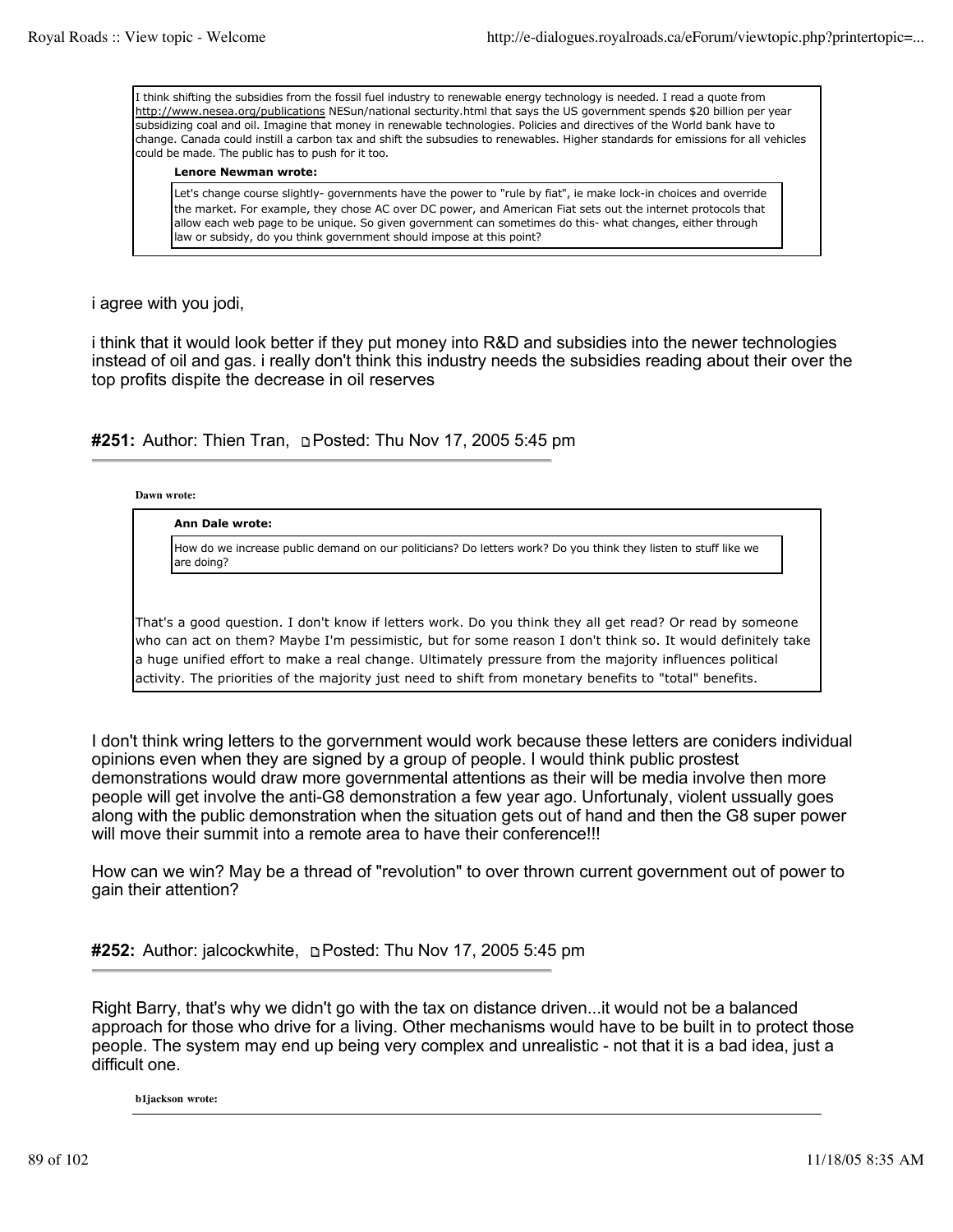# #253: Author: Monica, **pPosted: Thu Nov 17, 2005 5:45 pm**

### **Adrian Paradis wrote:**

| <b>Ann Dale wrote:</b>                                                                                                                                                                                                                                                                        |
|-----------------------------------------------------------------------------------------------------------------------------------------------------------------------------------------------------------------------------------------------------------------------------------------------|
| Does anyone know how much energy supply Quebec supplies and Alberta to the total Canadian energy grid?                                                                                                                                                                                        |
|                                                                                                                                                                                                                                                                                               |
| INot much. But I don't know a true value.                                                                                                                                                                                                                                                     |
| Ann have you heard of some older proposals to dam central BC and ship the water and power south to<br>California? I had an old college prof who talked about it. I just need to find my old notes.                                                                                            |
| Now, it's been a few years since I worked for our energy utility here in alberta but at that time we were<br>completely self suffient. We were also sending 30% of our electricity south. On that note, talk about<br>linefficiency in the market, the losses with transport are close to 30% |
| From my memory there was a couple of proposals with varying methods, but the intent was to create a<br>large central lake in one the valleys and ship the energy, water south to the growing Calfornia market.<br>There have a been a couple over the years.                                  |

## **#254:** Author: Meghan King, Posted: Thu Nov 17, 2005 5:45 pm

Voting is very important at all levels of govt. I know voter apathy is an issue across Canada, but i think my recent municipal election had a 17% voter turn out. Make your voice heard at the local level as well as the provincial and federal. It may be the easiest way to see changes right in your own backyard.

**Monica wrote:**

I know this statement is likely very nieve, however, I do believe we all have the ability to send a message with a vote, and I believe we are going to be going to the poles fairly soon. Our poor voter turn out sends it's own message though doesn't it?

## **#255:** Author: Chyann Finnigan, Posted: Thu Nov 17, 2005 5:46 pm

**Monica wrote:**

I know this statement is likely very nieve, however, I do believe we all have the ability to send a message with a vote, and I believe we are going to be going to the poles fairly soon. Our poor voter turn out sends it's own message though doesn't it?

Hey Monica, a poor voter turn out does sent a message: the message is that the public like the status quo and don't see a need for change. Unfortunate.

**#256:** Author: jodi jane friesen, **Posted: Thu Nov 17, 2005 5:47 pm**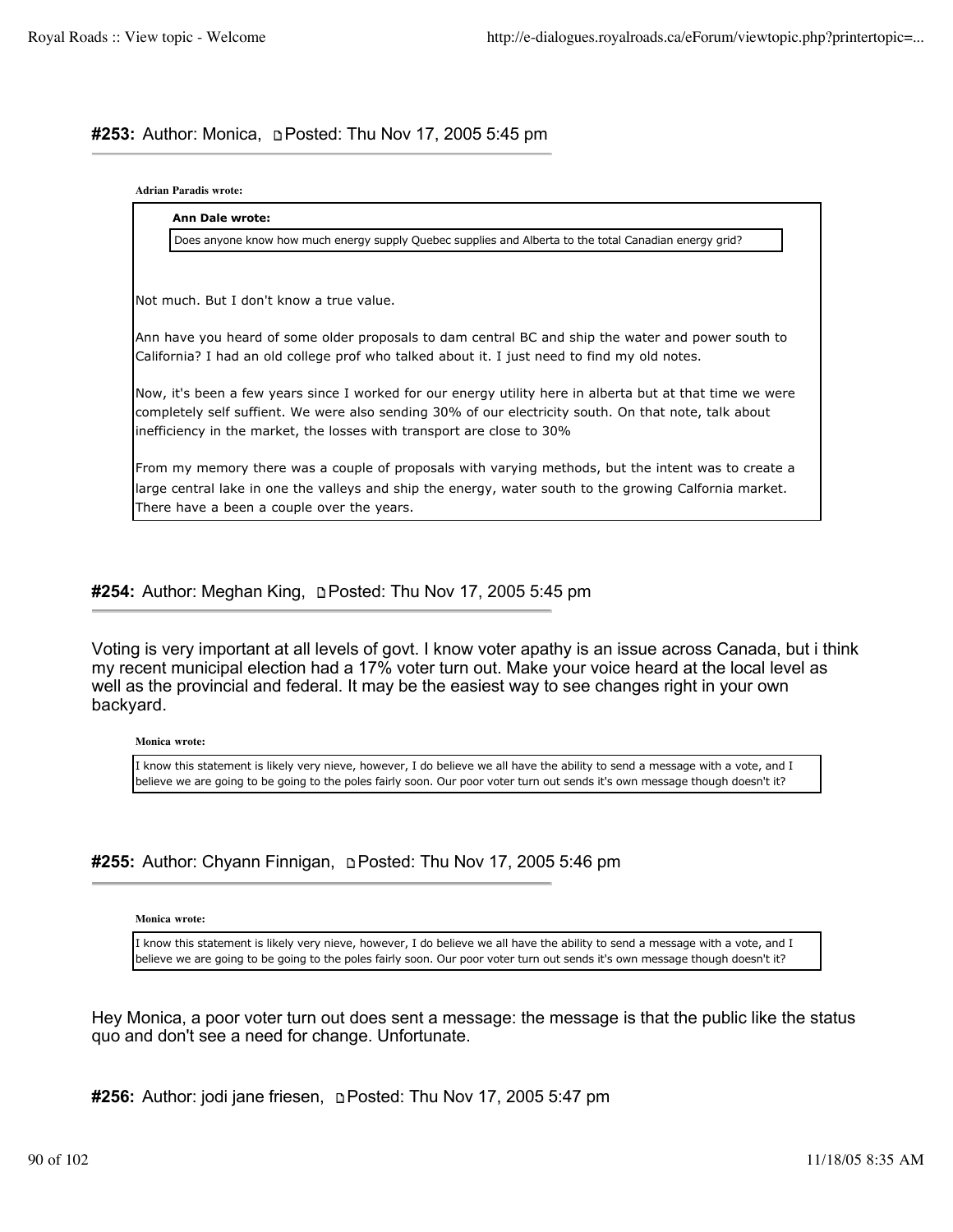group activism usually gets the media attention that a little letter wouldnt. Organized associations with public infomration campains, group rallies, Public displays of politician bashing...these are the kinds of things that get attention, besides dispare and hitting the bottom of the bucket.

**Ann Dale wrote:**

How do we increase public demand on our politicians? Do letters work? Do you think they listen to stuff like we are doing?

**#257:** Author: Lenore Newman, Posted: Thu Nov 17, 2005 5:47 pm

I would love to know why voter turnouts are so low. It just boggles the mind

**#258:** Author: Ann Dale, Posted: Thu Nov 17, 2005 5:48 pm

I don't know about this particular proposal, but when I was in the Federal Government I had the privilege of negotiating in Washington with one of this country's foremost politicians. Coming out of our nth meeting, I turned to my esteemed colleague and asked why I thought we had just been in bed with an elephant, and he replied, kid, it is all about water, and this was in 1985.

#### **Monica wrote:**

Ann have you heard of some older proposals to dam central BC and ship the water and power south to California? I had an old college prof who talked about it. I just need to find my old notes.

Now, it's been a few years since I worked for our energy utility here in alberta but at that time we were completely self suffient. We were also sending 30% of our electricity south. On that note, talk about inefficiency in the market, the losses with transport are close to 30%

From my memory there was a couple of proposals with varying methods, but the intent was to create a large central lake in one the valleys and ship the energy, water south to the growing Calfornia market. There have a been a couple over the years.

**#259:** Author: b1jackson, □Posted: Thu Nov 17, 2005 5:48 pm

I've been there before many times as well Jain. Being the government employee to vent at and when it comes to them challenging the legislation that I am enforcing I always say, talk to the person that comes to your door every 4 years and shakes your hand. They are the ones that make the rules. Then they hang up on me.



From my experience, public complaint letters often get sent to the wrong people. I get a lot of letters from people concerned about what is going on and how things are affecting the environment; however, I am not the person who has any say in the matter. All I do is file it and sometimes send a copy to my supervisor - who can't do anything either. Those who actually have the power to make change and act upon public concerns aren't really going to do so unless there is some major driving force (usually economic).

**Dawn wrote:**

**Ann Dale wrote:**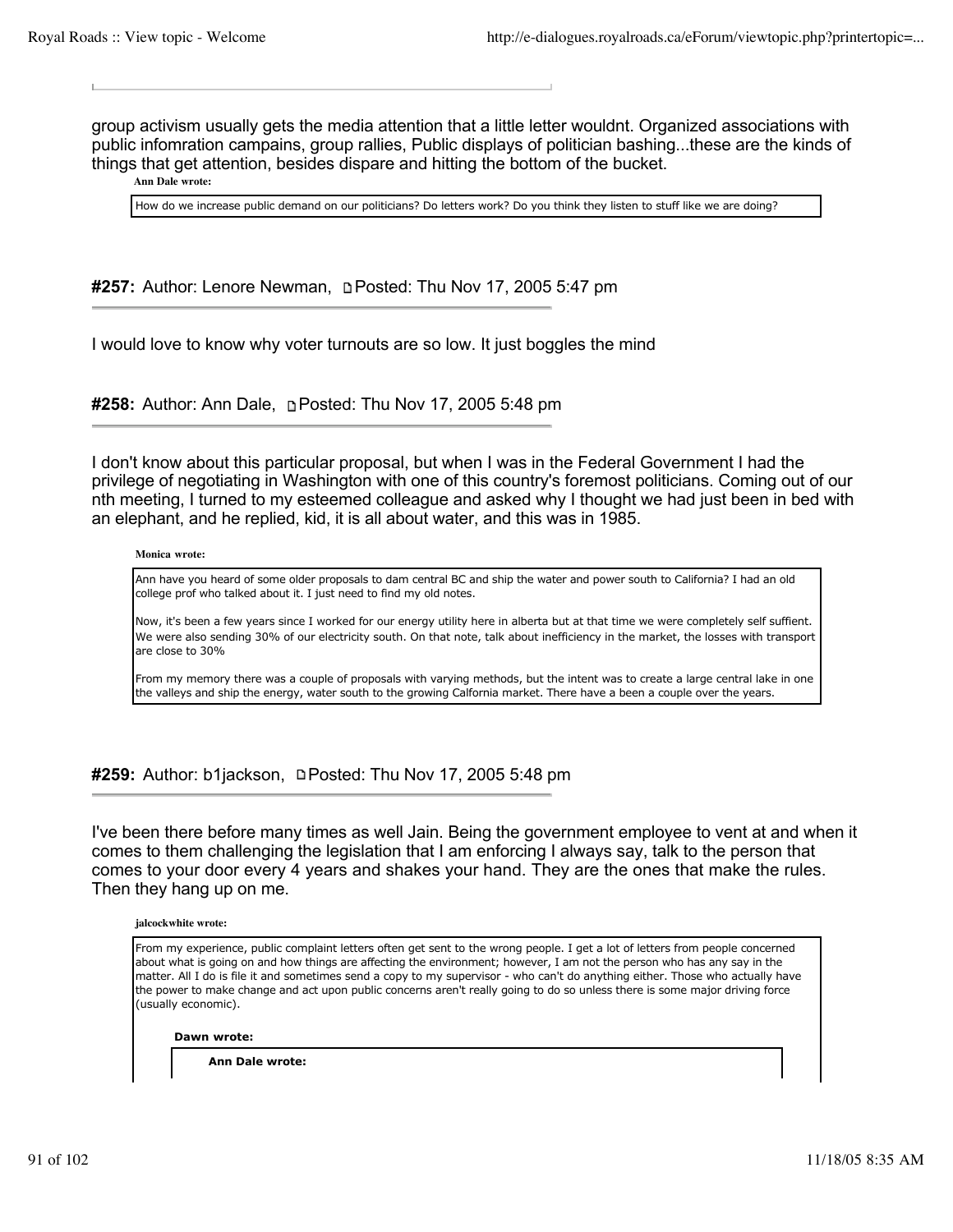How do we increase public demand on our politicians? Do letters work? Do you think they listen to stuff like we are doing?

That's a good question. I don't know if letters work. Do you think they all get read? Or read by someone who can act on them? Maybe I'm pessimistic, but for some reason I don't think so. It would definitely take a huge unified effort to make a real change. Ultimately pressure from the majority influences political activity. The priorities of the majority just need to shift from monetary benefits to "total" benefits.

**#260:** Author: Johnny, Posted: Thu Nov 17, 2005 5:49 pm

Off-shore natural gas is found off Sable Island, and the gas pipeline runs behind my house. However, it is not economically feasible for our very dirty, coal-burning power plants to fire up their one natural gas generator; so it is all sold to the U.S. I also want to tap into the gas for my house, but that would cost a great portion of what my house is worth.

| What about our energy futures, particularly with our neighbour down below? Do you know it is easier to trade<br>energy north/south than east/west? What happens when they need our energy? What happens to our energy<br>security, will we ever deny anyone access, is it right to say you 'own' that resource at the expense of your |
|---------------------------------------------------------------------------------------------------------------------------------------------------------------------------------------------------------------------------------------------------------------------------------------------------------------------------------------|
| neighbours, your closest ones?                                                                                                                                                                                                                                                                                                        |
|                                                                                                                                                                                                                                                                                                                                       |
| <b>Adrian Paradis wrote:</b>                                                                                                                                                                                                                                                                                                          |
| Johnny that is an East Coast thing. I really do need to make it out to see that side of the country.<br>Just need more jobs out your way.                                                                                                                                                                                             |
|                                                                                                                                                                                                                                                                                                                                       |
| Johnny wrote:                                                                                                                                                                                                                                                                                                                         |
| You mean all of Newfoundland's hydro is Quebec's :)                                                                                                                                                                                                                                                                                   |
| <b>Adrian Paradis wrote:</b>                                                                                                                                                                                                                                                                                                          |
| The Constition says it is Alberta's. Just like all hydro is Quebec of Ontario. I<br>don't think AB is against giving its fair share.                                                                                                                                                                                                  |
| Johnny wrote:                                                                                                                                                                                                                                                                                                                         |
| Hi Tammy                                                                                                                                                                                                                                                                                                                              |
| I don't think it is so much a hand out; more like a thinking that we<br>are all in this together. Alberta oil, according to this group in earlier<br>posts, is Canada oil.                                                                                                                                                            |
| <b>Tammy wrote:</b>                                                                                                                                                                                                                                                                                                                   |
| I can tell you why it isn't going to the National debt. It is<br>because according to Albertan's it is our money and we<br>deserve the benefits. But, I bet if the shoe were on the<br>other foot we would be wanting a hand out too.                                                                                                 |
| The government has invested a lot of money in other funds.                                                                                                                                                                                                                                                                            |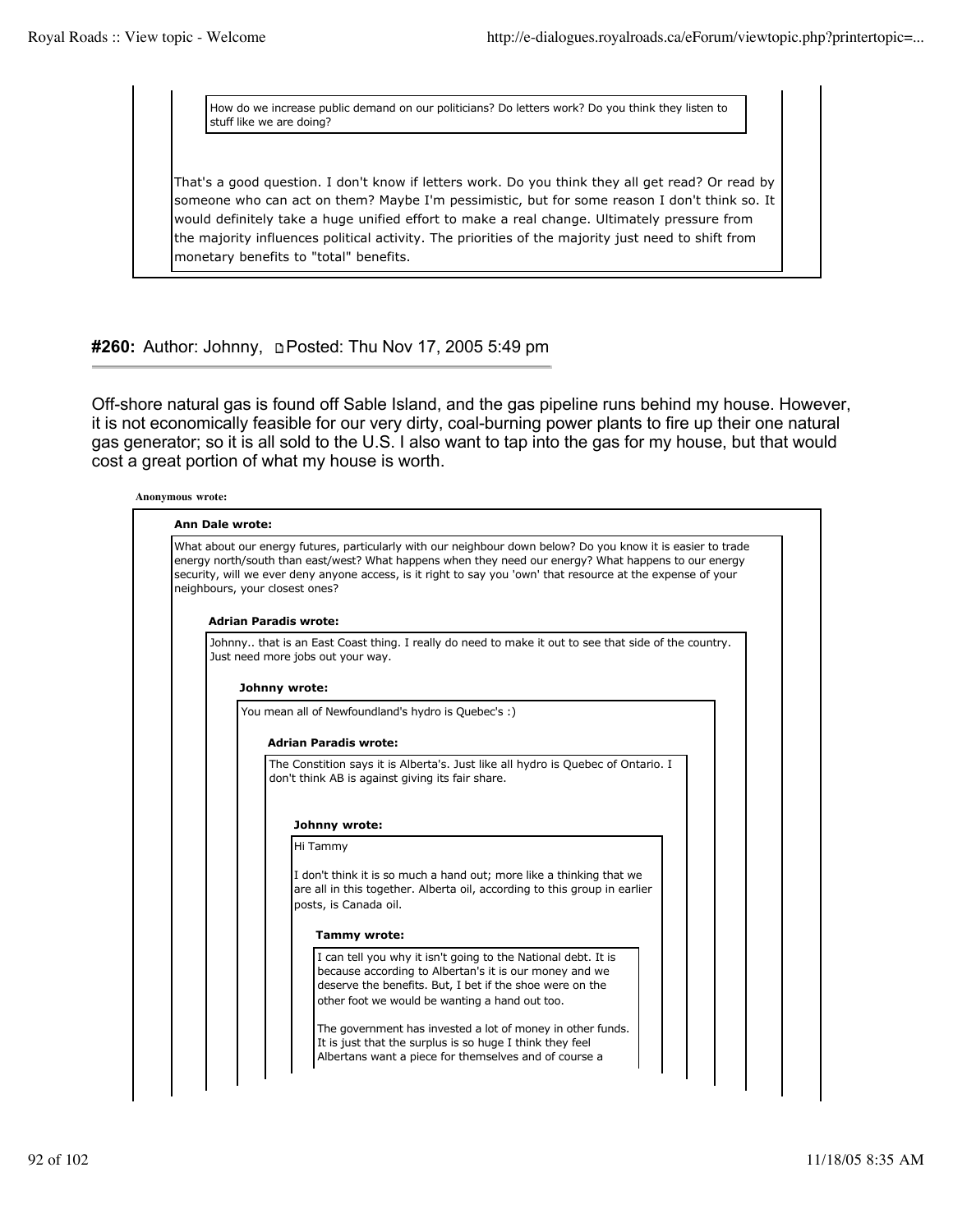

## **#261:** Author: Monica, **Depart of the Nov 17, 2005 5:49 pm**

#### **Meghan King wrote:**

Voting is very important at all levels of govt. I know voter apathy is an issue across Canada, but i think my recent municipal election had a 17% voter turn out. Make your voice heard at the local level as well as the provincial and federal. It may be the easiest way to see changes right in your own backyard.

### **Monica wrote:**

I know this statement is likely very nieve, however, I do believe we all have the ability to send a message with a vote, and I believe we are going to be going to the poles fairly soon. Our poor voter turn out sends it's own message though doesn't it?

And what kind of message does that send our politicians about the public involvement in public policies and issues? No wonder there is so little thought, and seemingly lack of responsibility put into the policies the government supports.

**#262:** Author: Johnny, **p. Posted: Thu Nov 17, 2005 5:50 pm** 

SLAPP

**jodi jane friesen wrote:**

group activism usually gets the media attention that a little letter wouldnt. Organized associations with public infomration campains, group rallies, Public displays of politician bashing...these are the kinds of things that get attention, besides dispare and hitting the bottom of the bucket.

#### **Ann Dale wrote:**

How do we increase public demand on our politicians? Do letters work? Do you think they listen to stuff like we are doing?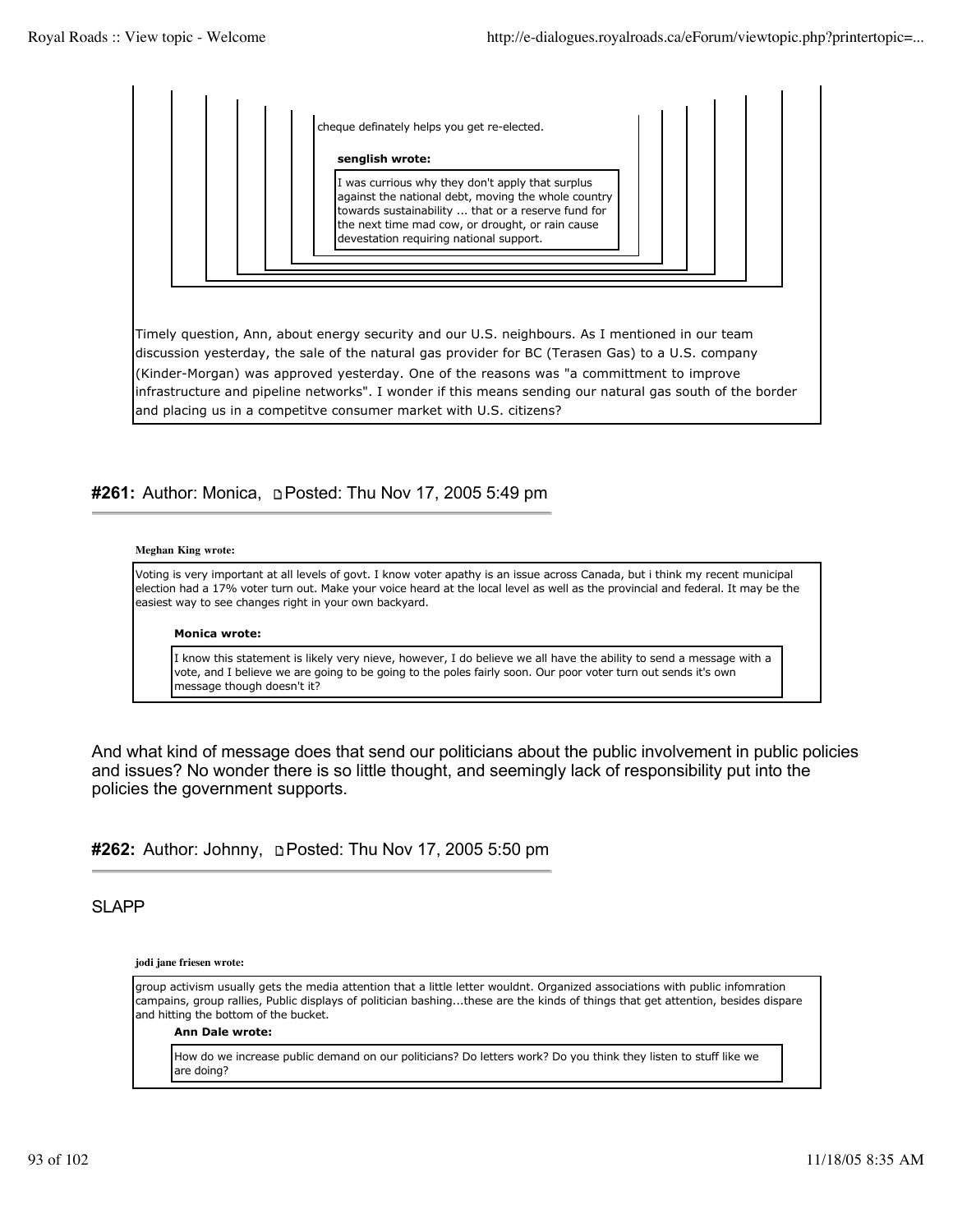### **#263:** Author: kimwright, Posted: Thu Nov 17, 2005 5:51 pm

Is this type of trading not crossing political boundaries, lines on a map that define rights? but this could mean less for transportation costs etc. This is what we are all talking about. Developing geographical communities. Too bad, sorry that this is a little naive.

# **Adrian Paradis wrote:** Trading North/South vs. East/West is easier due to infrastucture. Not a lot of pipelines running east/west. **Ann Dale wrote:** What about our energy futures, particularly with our neighbour down below? Do you know it is easier to trade energy north/south than east/west? What happens when they need our energy? What happens to our energy security, will we ever deny anyone access, is it right to say you 'own' that resource at the expense of your neighbours, your closest ones? **Adrian Paradis wrote:** Johnny.. that is an East Coast thing. I really do need to make it out to see that side of the country. Just need more jobs out your way. **Johnny wrote:** You mean all of Newfoundland's hydro is Quebec's :) **Adrian Paradis wrote:** The Constition says it is Alberta's. Just like all hydro is Quebec of Ontario. I don't think AB is against giving its fair share. **Johnny wrote:** Hi Tammy I don't think it is so much a hand out; more like a thinking that we are all in this together. Alberta oil, according to this group in earlier posts, is Canada oil. **Tammy wrote:** I can tell you why it isn't going to the National debt. It is because according to Albertan's it is our money and we deserve the benefits. But, I bet if the shoe were on the other foot we would be wanting a hand out too. The government has invested a lot of money in other funds. It is just that the surplus is so huge I think they feel Albertans want a piece for themselves and of course a cheque definately helps you get re-elected. **senglish wrote:** I was currious why they don't apply that surplus against the national debt, moving the whole country towards sustainability ... that or a reserve fund for the next time mad cow, or drought, or rain cause devestation requiring national support.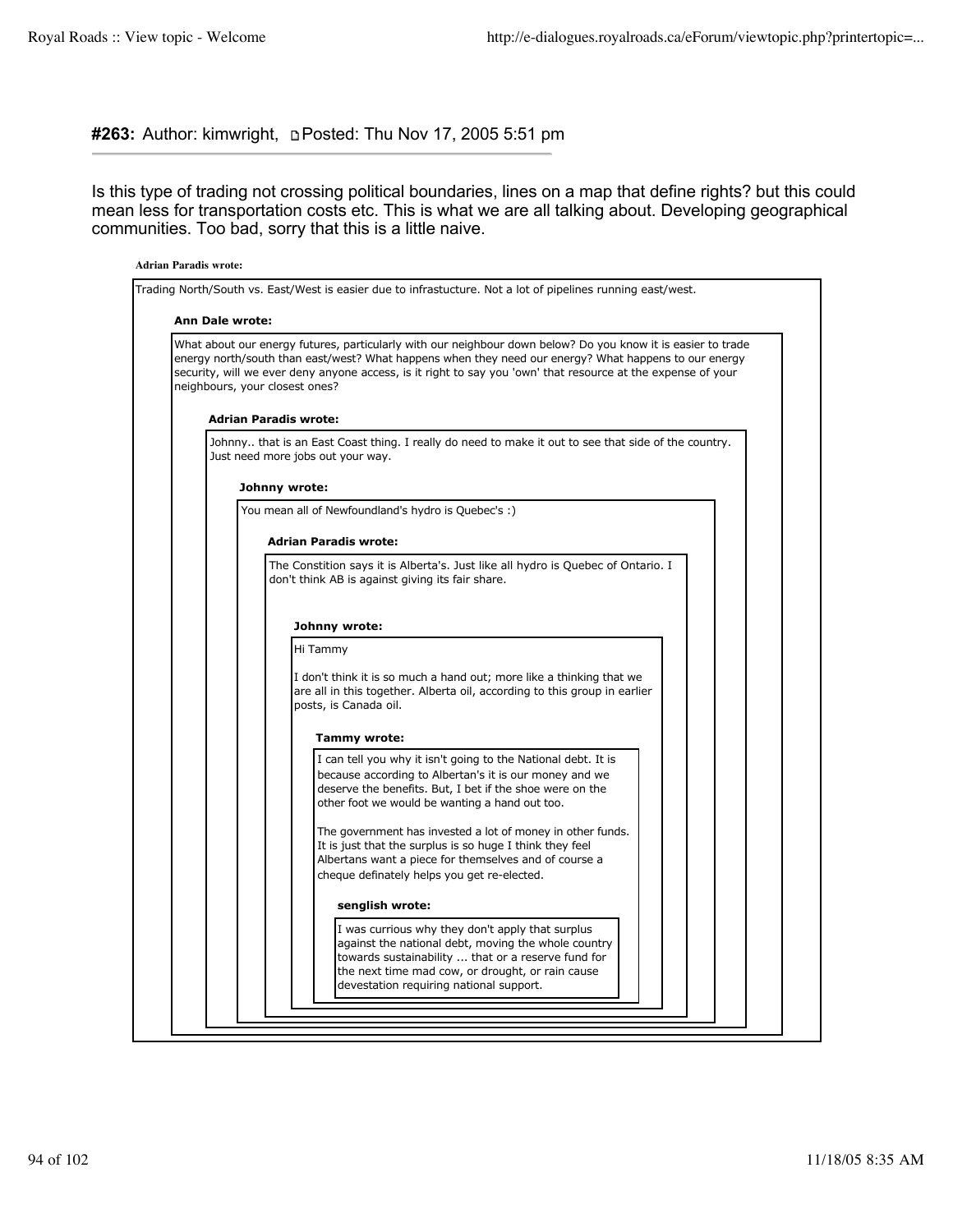**#264:** Author: Guest, Posted: Thu Nov 17, 2005 5:52 pm

**Anonymous wrote:**

Sorry, again, that was BG with the comment on the sale of Terasen Gas to the U.S. I'll have to keep tagging my posts.

Hey Brian, seems we have the same ID again Faron

#265: Author: Dawn, **pPosted: Thu Nov 17, 2005 5:52 pm** 

**Lenore Newman wrote:**

I would love to know why voter turnouts are so low. It just boggles the mind

I think alot of people don't agree with any of the political parties, or what they stand for. Or they just don't believe any of it any more. They figure that they don't believe in any of the available choices and therfore the choice is not worth making.

**#266:** Author: Lenore Newman, Posted: Thu Nov 17, 2005 5:53 pm

Well, this has been a very intense dialogue. We have set a new per hour record for posts, I think. Let's start wrapping it up with closing thoughts- my slow-food pasta meal is almost ready- I have been nursing it along between posts.

#267: Author: Meghan King, **DPosted: Thu Nov 17, 2005 5:54 pm** 

It seems at higher levels that representatives simply vote along party lines so it is discouraging and people feel that they cant have an influence

**Dawn wrote:**

| Lenore Newman wrote:                                                                                             |  |
|------------------------------------------------------------------------------------------------------------------|--|
| I would love to know why voter turnouts are so low. It just boggles the mind                                     |  |
| I think alot of people don't agree with any of the political parties, or what they stand for. Or they just don't |  |
| believe any of it any more. They figure that they don't believe in any of the available choices and therfore     |  |
| the choice is not worth making.                                                                                  |  |

**#268:** Author: jodi jane friesen, **p. Posted: Thu Nov 17, 2005 5:54 pm**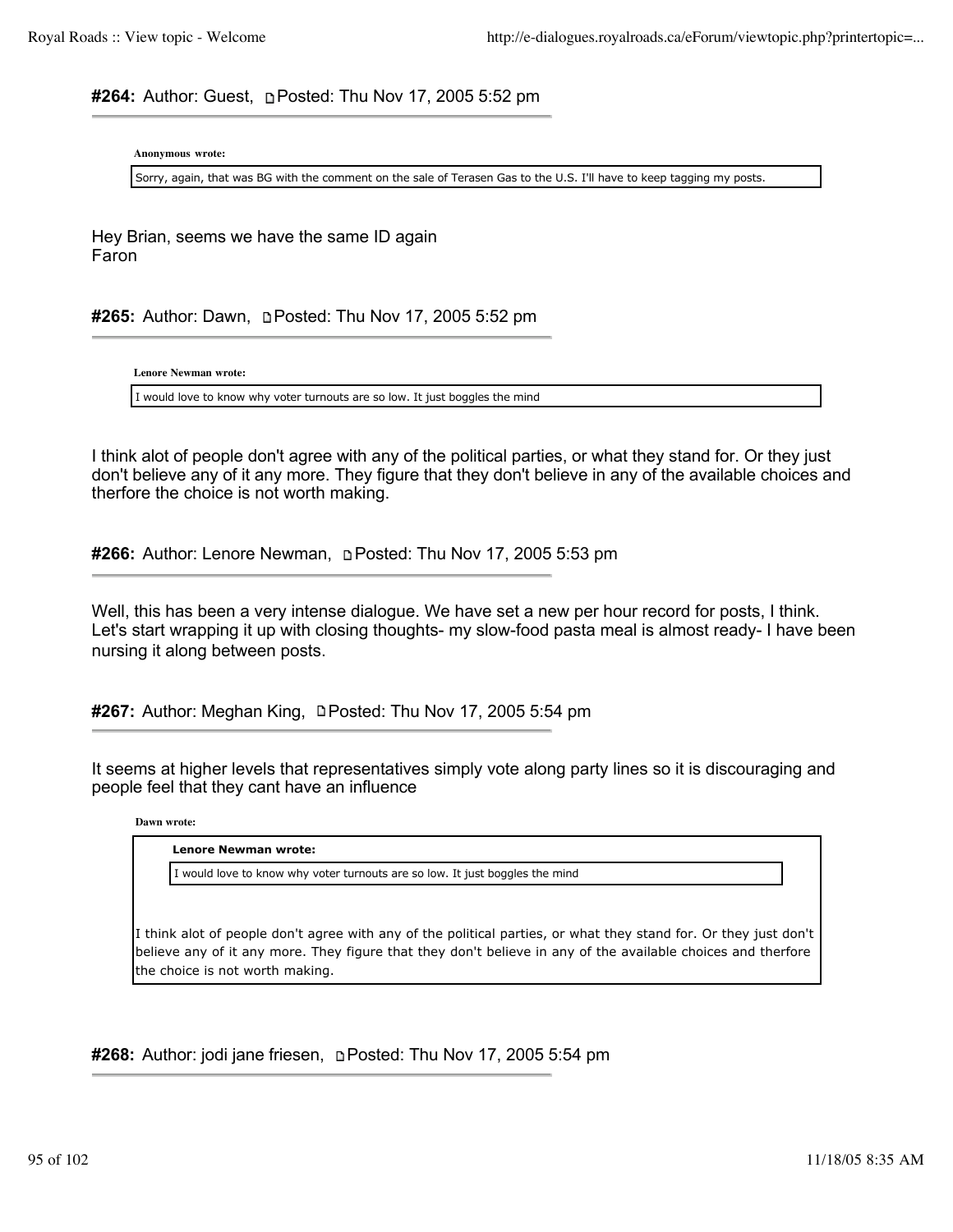I think that Canada is afraid to deny Americans access to our resources, afraid it will effect our national security. Canada also hasnt developed the secondary insustries as has the united states...so we just end up bying the final products back from them. Good business from the american side. **Anonymous wrote:**

| What about our energy futures, particularly with our neighbour down below? Do you know it is easier to trade<br>energy north/south than east/west? What happens when they need our energy? What happens to our energy<br>security, will we ever deny anyone access, is it right to say you 'own' that resource at the expense of your<br>neighbours, your closest ones? |
|-------------------------------------------------------------------------------------------------------------------------------------------------------------------------------------------------------------------------------------------------------------------------------------------------------------------------------------------------------------------------|
| <b>Adrian Paradis wrote:</b>                                                                                                                                                                                                                                                                                                                                            |
| Johnny that is an East Coast thing. I really do need to make it out to see that side of the country.<br>Just need more jobs out your way.                                                                                                                                                                                                                               |
| Johnny wrote:                                                                                                                                                                                                                                                                                                                                                           |
| You mean all of Newfoundland's hydro is Quebec's :)                                                                                                                                                                                                                                                                                                                     |
| <b>Adrian Paradis wrote:</b>                                                                                                                                                                                                                                                                                                                                            |
| The Constition says it is Alberta's. Just like all hydro is Quebec of Ontario. I<br>don't think AB is against giving its fair share.                                                                                                                                                                                                                                    |
| Johnny wrote:                                                                                                                                                                                                                                                                                                                                                           |
| Hi Tammy<br>I don't think it is so much a hand out; more like a thinking that we<br>are all in this together. Alberta oil, according to this group in earlier<br>posts, is Canada oil.                                                                                                                                                                                  |
| Tammy wrote:                                                                                                                                                                                                                                                                                                                                                            |
| I can tell you why it isn't going to the National debt. It is<br>because according to Albertan's it is our money and we<br>deserve the benefits. But, I bet if the shoe were on the<br>other foot we would be wanting a hand out too.                                                                                                                                   |
| The government has invested a lot of money in other funds.<br>It is just that the surplus is so huge I think they feel<br>Albertans want a piece for themselves and of course a<br>cheque definately helps you get re-elected.                                                                                                                                          |
| senglish wrote:                                                                                                                                                                                                                                                                                                                                                         |
| I was currious why they don't apply that surplus<br>against the national debt, moving the whole country<br>towards sustainability  that or a reserve fund for<br>the next time mad cow, or drought, or rain cause<br>devestation requiring national support.                                                                                                            |

Timely question, Ann, about energy security and our U.S. neighbours. As I mentioned in our team discussion yesterday, the sale of the natural gas provider for BC (Terasen Gas) to a U.S. company (Kinder-Morgan) was approved yesterday. One of the reasons was "a committment to improve infrastructure and pipeline networks". I wonder if this means sending our natural gas south of the border and placing us in a competitve consumer market with U.S. citizens?

**#269:** Author: jalcockwhite, Posted: Thu Nov 17, 2005 5:55 pm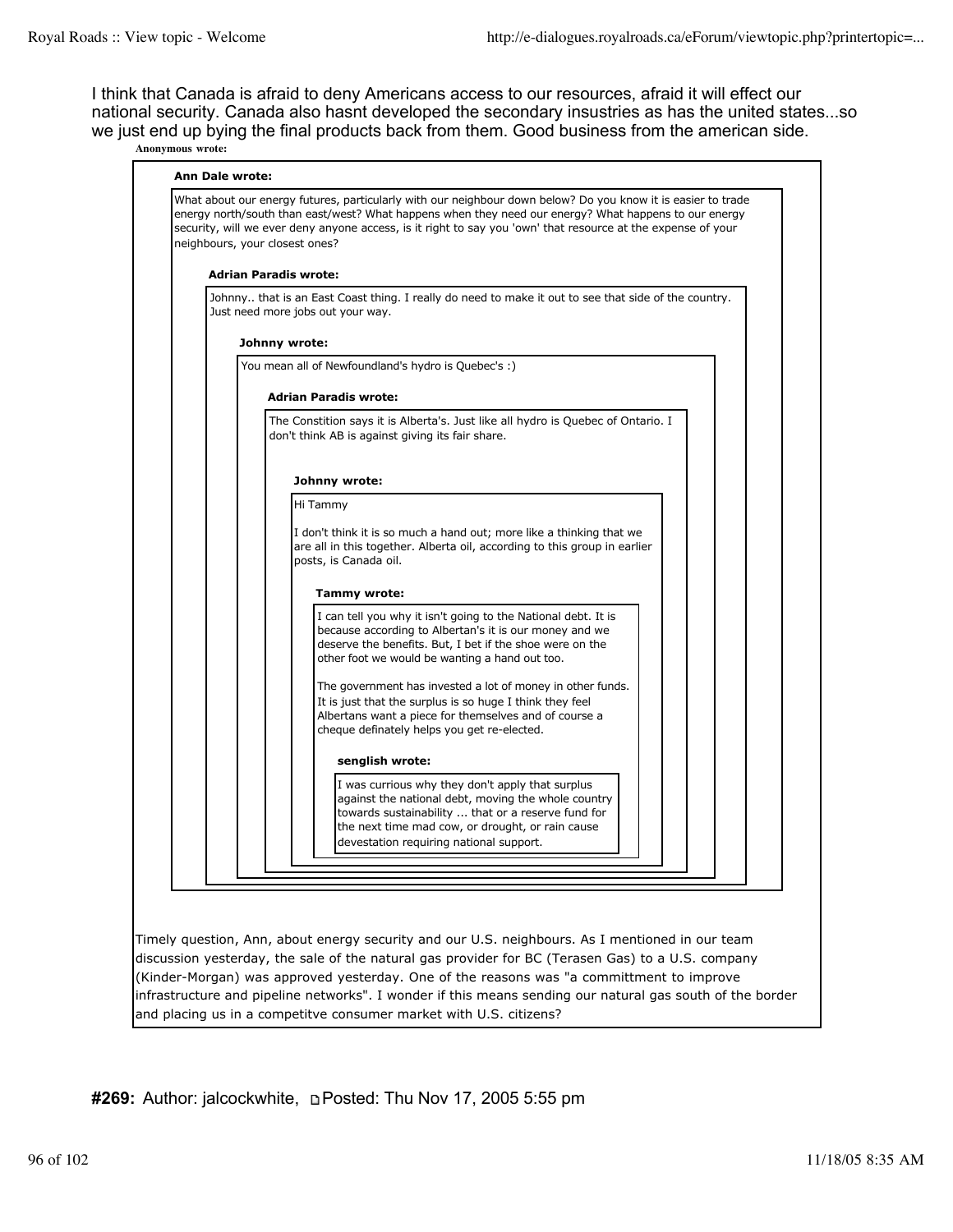I think this goes two ways - either the public is satisified with status quo or they are so disollusioned that they are convinced that no gov't will ever do any good so what's the point.

#### **Monica wrote:**

### Voting is very important at all levels of govt. I know voter apathy is an issue across Canada, but i think my recent municipal election had a 17% voter turn out. Make your voice heard at the local level as well as the provincial and federal. It may be the easiest way to see changes right in your own backyard.

#### **Monica wrote:**

**Meghan King wrote:**

I know this statement is likely very nieve, however, I do believe we all have the ability to send a message with a vote, and I believe we are going to be going to the poles fairly soon. Our poor voter turn out sends it's own message though doesn't it?

And what kind of message does that send our politicians about the public involvement in public policies and issues? No wonder there is so little thought, and seemingly lack of responsibility put into the policies the government supports.

### **#270:** Author: cpiedt, **p. Posted: Thu Nov 17, 2005 5:55 pm**

#### **Lenore Newman wrote:**

Well, this has been a very intense dialogue. We have set a new per hour record for posts, I think. Let's start wrapping it up with closing thoughts- my slow-food pasta meal is almost ready- I have been nursing it along between posts.

### Great discussion - see everyone tomorrow night

## **#271:** Author: Monica, Posted: Thu Nov 17, 2005 5:55 pm

#### **Johnny wrote:**

Off-shore natural gas is found off Sable Island, and the gas pipeline runs behind my house. However, it is not economically feasible for our very dirty, coal-burning power plants to fire up their one natural gas generator; so it is all sold to the U.S. I also want to tap into the gas for my house, but that would cost a great portion of what my house is worth.

#### **Anonymous wrote:**

#### **Ann Dale wrote:**

What about our energy futures, particularly with our neighbour down below? Do you know it is easier to trade energy north/south than east/west? What happens when they need our energy? What happens to our energy security, will we ever deny anyone access, is it right to say you 'own' that resource at the expense of your neighbours, your closest ones?

#### **Adrian Paradis wrote:**

Johnny.. that is an East Coast thing. I really do need to make it out to see that side of the country. Just need more jobs out your way.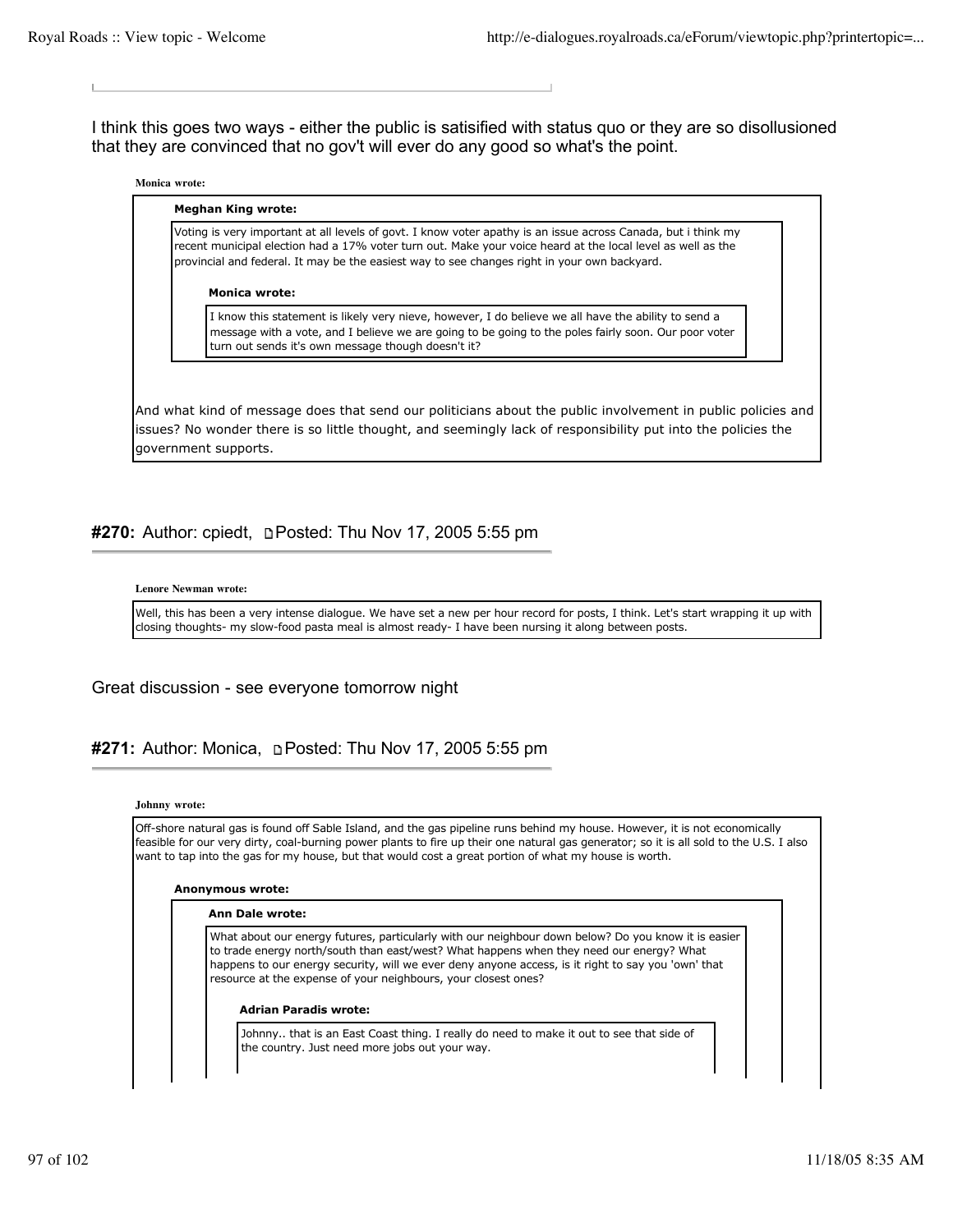

This is an interesting point regarding the costly switch to natural gas instead of coal. Inland Cement in Edmonton recently switched their kiln fuel from natural gas to coal, since the cost of natural gas was continually rising. They had a 6 inch line natural gas line coming into the plant, but Alberta Environment approved the project to switch to coal even with all the public concern over the burning of coal. It doesn't make much sense environmentally, however, economically it was a no brainer.

# **#272:** Author: Tammy, Posted: Thu Nov 17, 2005 5:55 pm

I think voting turnout is so low because it is inconvenient and because people feel detatched from the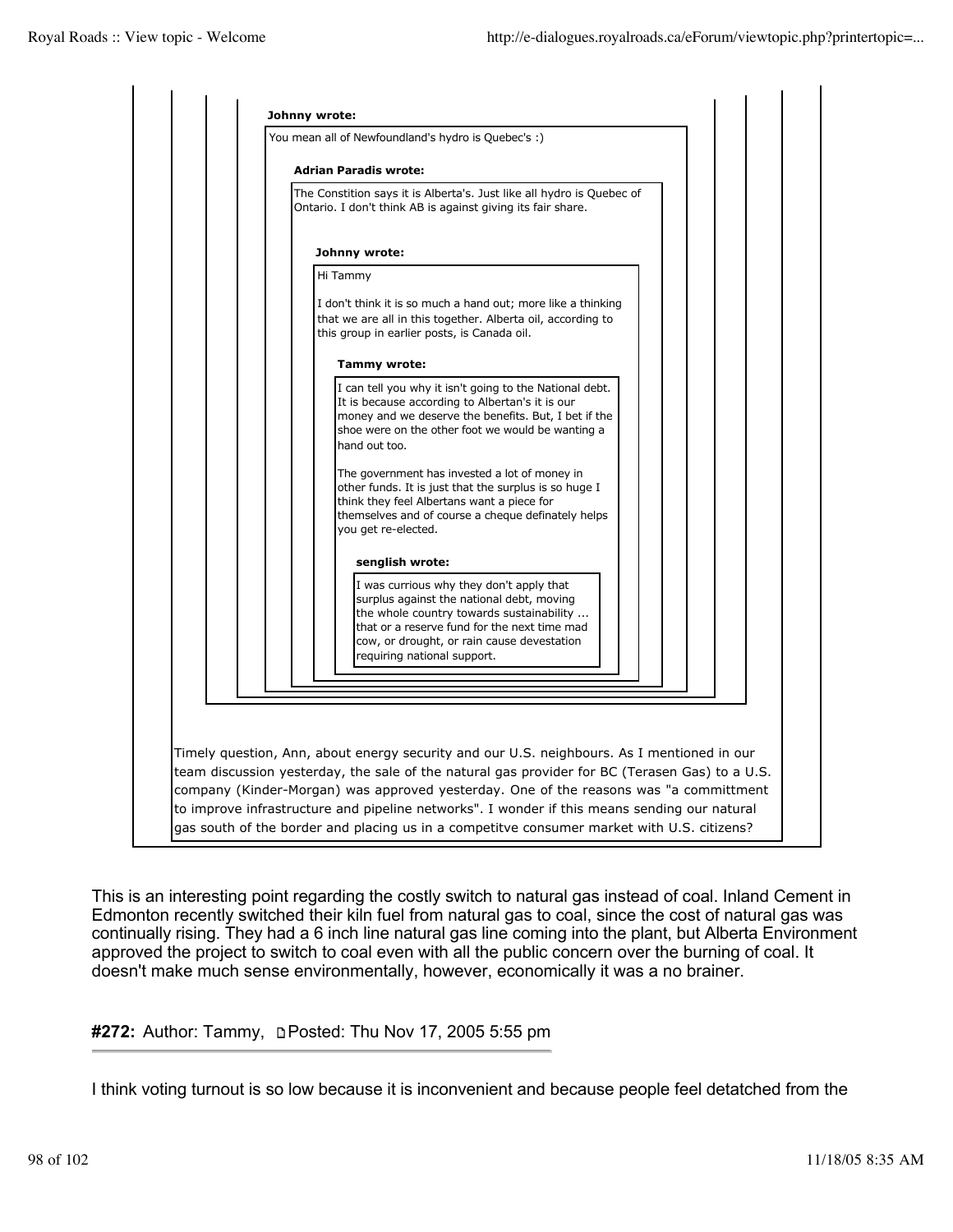political system. I wonder if voting could somehow be done securely on-line would more people vote? I have a feeling they would. But there is also a lot of sceptism over politics. I don't know if people feel it actually makes a difference if they vote or not.

I remember there was a Simpson episode where the they put a curfew in place for people under 60 and it was because all of the old people voted. The vote was won by one and I think the episode ends with Marge saying "we should have voted" and Homer saying "one vote doesn't make a difference". I love Simpsons.

**#273:** Author: Adrian Paradis, Posted: Thu Nov 17, 2005 5:56 pm

Thanks...talk to everyone tomorrow night. AP

**#274:** Author: ewaterman, Posted: Thu Nov 17, 2005 5:56 pm

### **Lenore Newman wrote:**

Well, this has been a very intense dialogue. We have set a new per hour record for posts, I think. Let's start wrapping it up with closing thoughts- my slow-food pasta meal is almost ready- I have been nursing it along between posts.

i've enjoyed this discussion even though it was a bit fast for me to keep up at times. everybody has a lot of great ideas but i feel when it comes down to it, unfortunately they are just ideas and really how do we change things. i guess holding on to our values and working towards what we beleive in. (i know it sounds fluffy, but it really is true)

**#275:** Author: Ann Dale, Posted: Thu Nov 17, 2005 5:56 pm

Thank you, one and all, lovely discussion, wish I had a dinner waiting, am away from my family and my beloved dogs, talk to you tomorrow.

**#276:** Author: jodi jane friesen, **p**Posted: Thu Nov 17, 2005 5:57 pm

### owch... your right better keep your mouth shut

**Johnny wrote:**

SLAPP **jodi jane friesen wrote:** group activism usually gets the media attention that a little letter wouldnt. Organized associations with public infomration campains, group rallies, Public displays of politician bashing...these are the kinds of things that get attention, besides dispare and hitting the bottom of the bucket. **Ann Dale wrote:** How do we increase public demand on our politicians? Do letters work? Do you think they listen to stuff like we are doing?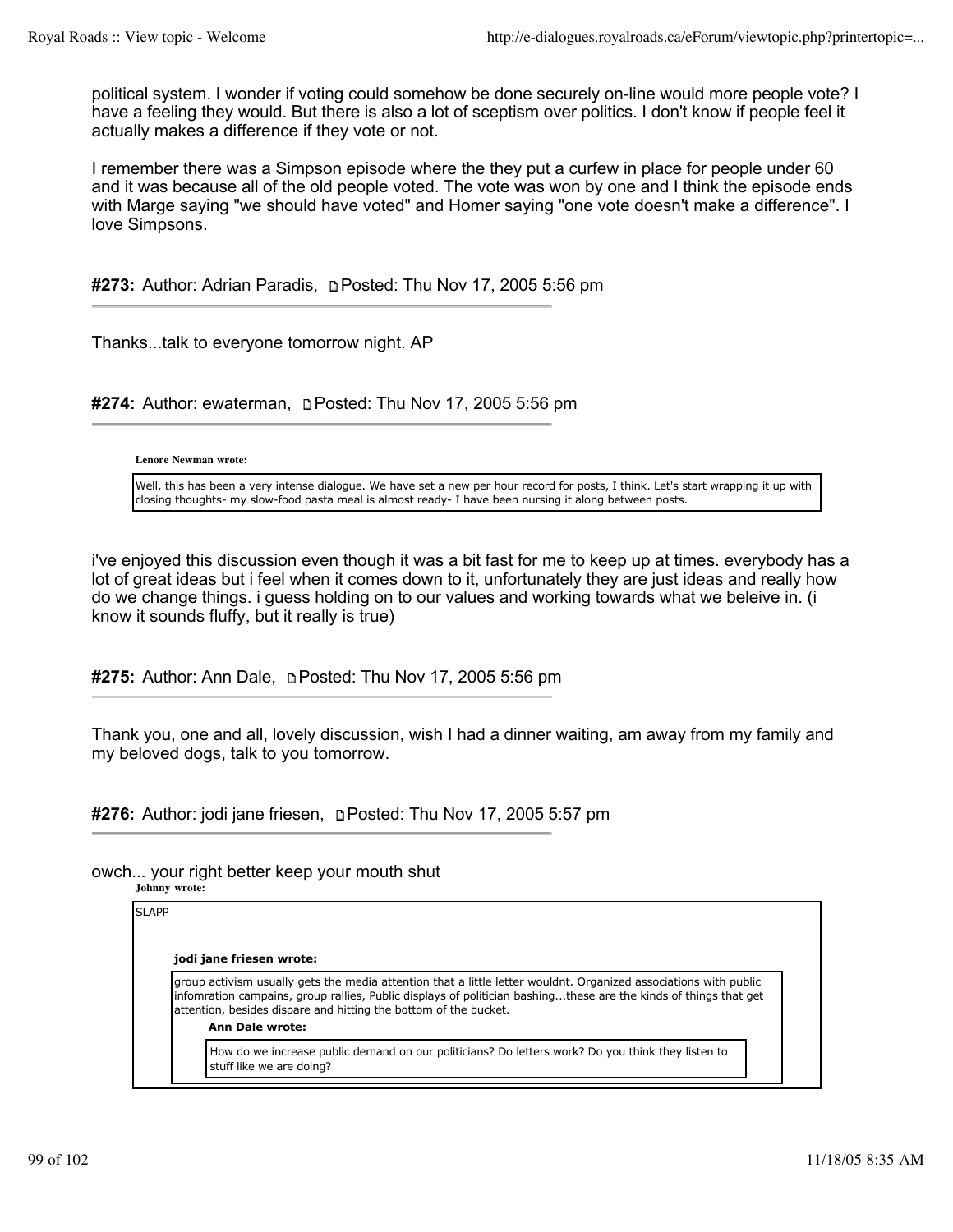# **#277:** Author: Chyann Finnigan, Posted: Thu Nov 17, 2005 5:57 pm

**Lenore Newman wrote:**

Well, this has been a very intense dialogue. We have set a new per hour record for posts, I think. Let's start wrapping it up with closing thoughts- my slow-food pasta meal is almost ready- I have been nursing it along between posts.

Have a great night everyone. Quite a great discussion!

#278: Author: Guest, **DPosted: Thu Nov 17, 2005 5:57 pm** 

**Lenore Newman wrote:**

I would love to know why voter turnouts are so low. It just boggles the mind

There dosen't seem to be burning issues anymore other than the sponsorship scandal, and if an election is called around christmas time i feel voter turnout will be even lower sorry to say FK

#279: Author: Dawn, **pPosted: Thu Nov 17, 2005 5:57 pm** 

My closing thought...I think in discussions of any aspect of sustainability it becomes apparent that real change can not be accomplished with a complete revamping of current priorities and incentives. Full cost accounting needs to become a priority in all undertakings, and we all have to re-evaluate what we "need" to be happy.

Until tomorrow...

**#280:** Author: Tammy, **pPosted: Thu Nov 17, 2005 5:58 pm** 

Thanks and good night!

**#281:** Author: Lenore Newman, Posted: Thu Nov 17, 2005 5:58 pm

Have a great night everyone- until tomorrow.

**#282:** Author: suegirard, Posted: Thu Nov 17, 2005 5:59 pm

Have a good night - and I agree Erin - discussion helps us to understand the variability of actions - but can't always resolve the issues.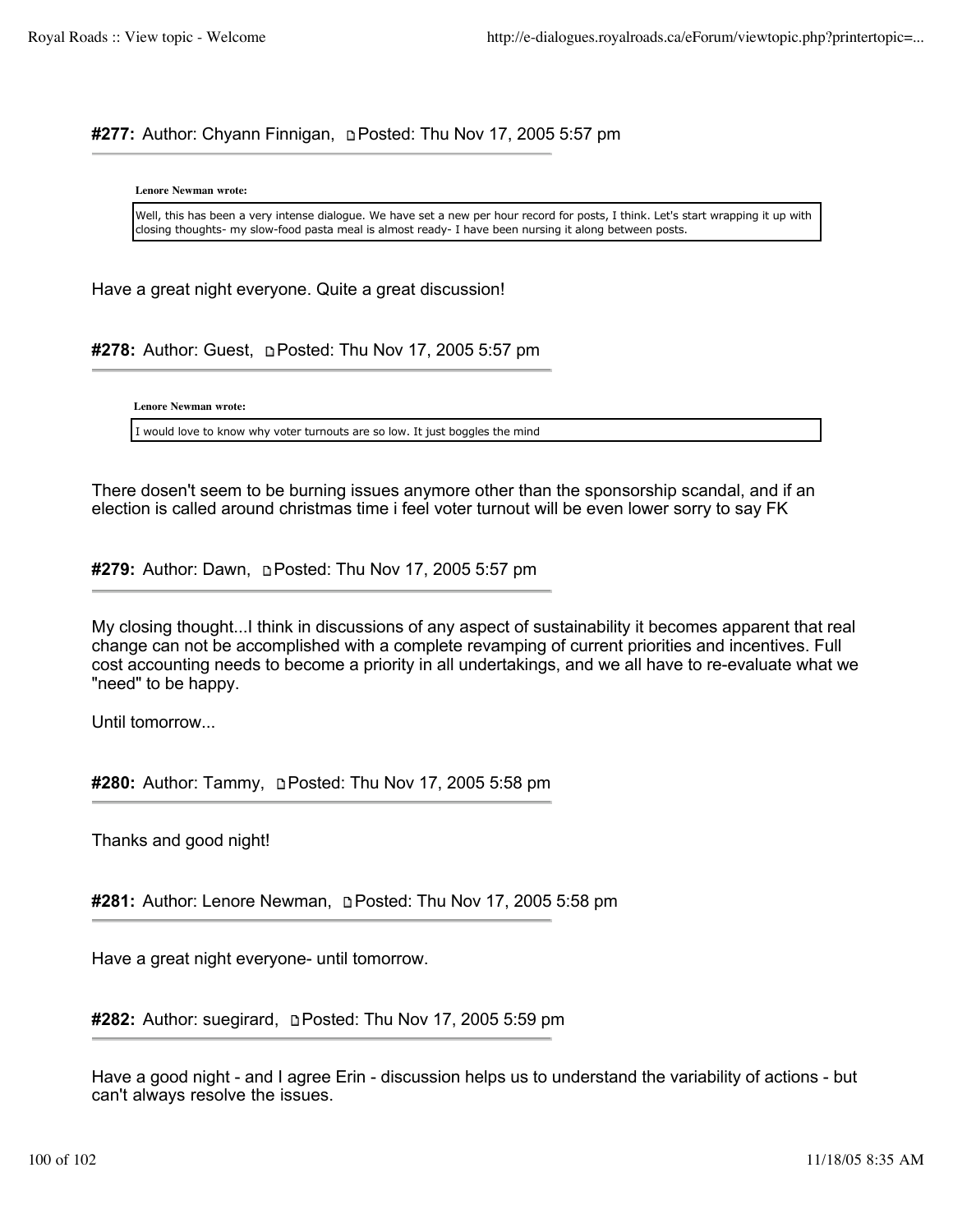**#283:** Author: kimwright, Posted: Thu Nov 17, 2005 6:00 pm

Agreed jodi, power in numbers. Should government impose, right now the voting rate in bc is low this past election because there are limited options even if there are alternative candidates their success rate is not very high. I don't really want the government to have the power to impose when it is not truly representative.

### **jodi jane friesen wrote:** group activism usually gets the media attention that a little letter wouldnt. Organized associations with public infomration campains, group rallies, Public displays of politician bashing...these are the kinds of things that get attention, besides dispare and hitting the bottom of the bucket.

### **Ann Dale wrote:**

How do we increase public demand on our politicians? Do letters work? Do you think they listen to stuff like we are doing?

**#284:** Author: Monica, Posted: Thu Nov 17, 2005 6:00 pm

I agree fully with Dawns comment on full cost accounting being a necessity of change in regards to energy choices.

I too have dinner waiting, and my daughter has been asking for the last 10 minutes if I'm done talking on the computer yet.

Good night everyone. I'll talk to you tomorrow. I really enjoyed the discussing tonight!!

**#285:** Author: kimwright, Posted: Thu Nov 17, 2005 6:05 pm

I guess everyone is signing off - I lukily have dinner waiting tonight - I bought a new crock pot - what is that for energy? it is on all day. But it will taste so good.

I will definately make it on time for the next disucssion. Talking about inconvenciend bus schedules - I got a call from Amy. Amy was working on a train derailment away from home and the home flight didn't land in cancelgar so she was on a bus this evening somewhere between kelowna and nelson and not able to make it this evening.

**#286:** Author: kimwright, Posted: Thu Nov 17, 2005 6:15 pm

Meghan, it does seem to be increased and it is hard to convince people that also benefitting from this by work and the paycheque that they receive. Oil is not my local employment opportunity but trades are in high demand in the oil fields and providing work opportunities for people around me. It is this paycheque that they bring back though. And albertans, if wise are applying their gas cheque to their msp premiums your right it is a mess.